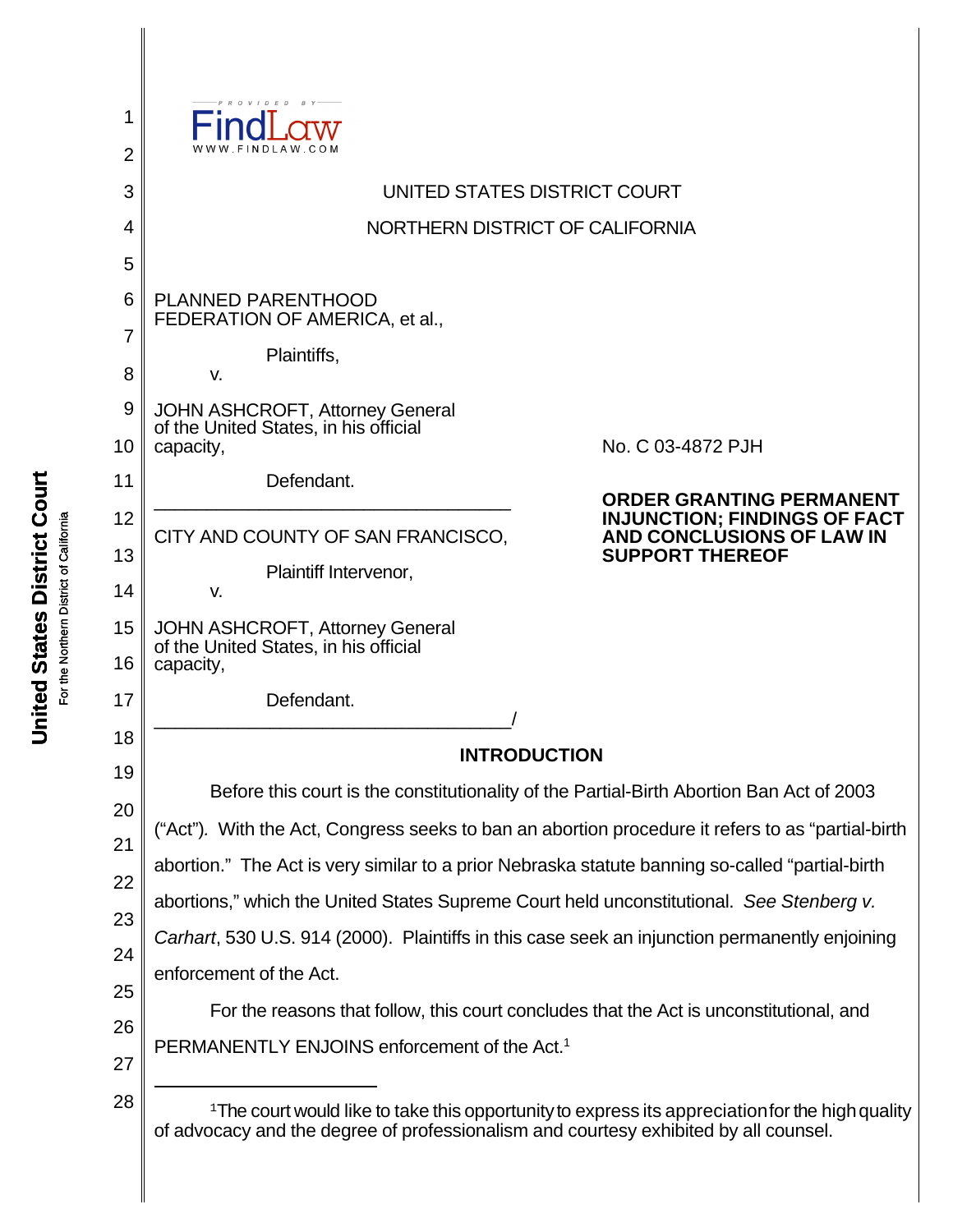|                | <b>TABLE OF CONTENTS</b>                                        |  |
|----------------|-----------------------------------------------------------------|--|
| $\overline{2}$ |                                                                 |  |
| 3              |                                                                 |  |
| 4              |                                                                 |  |
| 5              |                                                                 |  |
| 6              |                                                                 |  |
| 7              |                                                                 |  |
| 8              |                                                                 |  |
| 9              |                                                                 |  |
| 10             |                                                                 |  |
| 11             |                                                                 |  |
| 12             |                                                                 |  |
| 13             |                                                                 |  |
| 14             |                                                                 |  |
| 15             | D. Stenberg: Comparison of Act's Language to Nebraska Statute18 |  |
| 16             |                                                                 |  |
| 17             |                                                                 |  |
| 18             |                                                                 |  |
| 19             |                                                                 |  |
| 20             |                                                                 |  |
| 21             |                                                                 |  |
| 22             |                                                                 |  |
| 23             |                                                                 |  |
| 24             |                                                                 |  |
| 25             |                                                                 |  |
| 26             |                                                                 |  |
| 27             |                                                                 |  |
| 28             |                                                                 |  |
|                | $\overline{2}$                                                  |  |

# **United States District Court** For the Northern District of California

 $\mathbf{I}$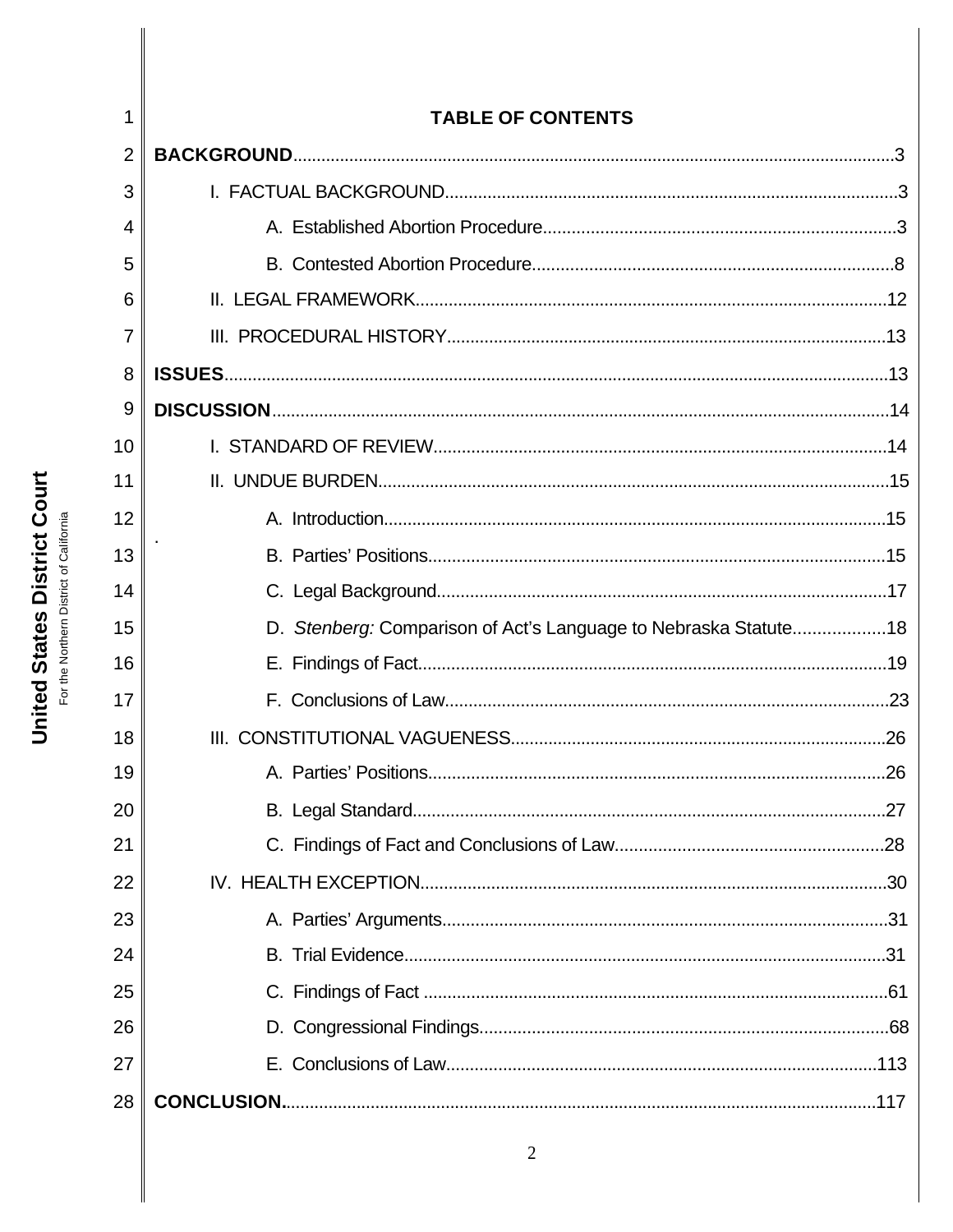

1

8

# **BACKGROUND**

### 2 **I. FACTUAL BACKGROUND**

3 4 5 6 7 The Act at issue in this case imposes criminal and civil penalties on "[a]ny physician who, in or affecting interstate or foreign commerce, knowingly performs a partialbirth abortion." 18 U.S.C. § 1531 (a). A brief summary of the various abortion procedures is set forth below to aid in an understanding of the Act's scope and the procedure or procedures that it prohibits.<sup>2</sup>

# **A. Established Abortion Procedure**

9 10 11 12 13 14 15 A full-term pregnancy lasts for approximately 40 weeks, measured from the date of the woman's last menstrual period ("Imp").<sup>3</sup> Traditionally, pregnancy is divided into three trimesters, with the first trimester lasting until about the 13th or 14th week of pregnancy, the second lasting until about the 27th week, and the third lasting until birth. *See, e.g.,* Trial Transcript ("Tr.") Vol. 1 at 14:2-20 (Paul). A fetus is considered viable, meaning that it has a realistic chance of long-term survival outside the uterus, at approximately 24 weeks lmp. Tr. Vol. 1 at 14:21-15:5 (Paul); Tr. Vol. 7 at 1119:23-1120:3 (Sprang), Tr. Vol. 9 at 1355:18-22

16 (Cook, finding viability at 23 weeks).

If a woman chooses to terminate her pregnancy, a doctor will use different medical

18 techniques depending on the gestational age of the fetus. Second trimester abortions, the

19 main subject of this litigation, generally involve one of two procedures: dilation and evacuation

20 ("D&E," or surgical abortion) or induction (which is also known as a medical abortion,

21 meaning that drugs are administered to abort the pregnancy).<sup>4</sup> Other methods that are used

22

17

25

26 <sup>3</sup>All gestational ages in this order are dated from Imp unless otherwise indicated. Some doctors date gestational age bythe date of conception, which is approximately two weeks after a woman's last menstrual period. *See* Tr. Vol. 10 at 1614:14-23 (Anand).

27 28 <sup>4</sup>As of 2000, first trimester abortions make up approximately 85% of the 1.3 million abortions performed per year in the United States. Exh. 7 at 31 ("Abortion Surveillance – United States 2000," compiled by the Centers for Disease Control; table 16); *see also* Tr.Vol. 1 at 38:6-

<sup>23</sup> 24 <sup>2</sup> In discussing the background regarding abortion procedures generally, the court relies in part on the testimony of the parties' experts. The background and qualifications of those experts is set forth in this court's findings of fact regarding the necessity of a medical exception. *See* fn 16 below.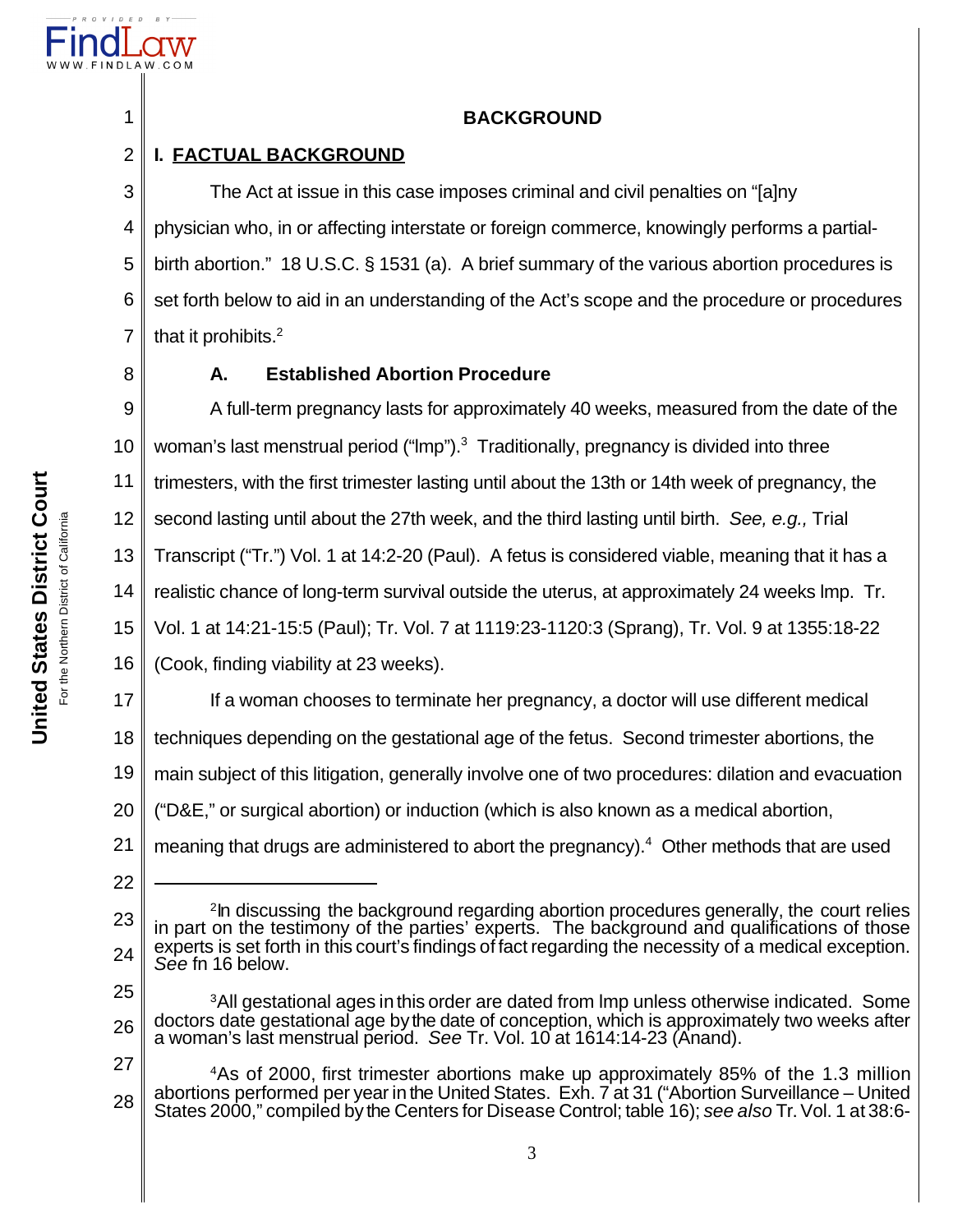**United States District Court United States District Court** California For the Northern District of California For the Northern District of

1 2 much more rarely are hysterotomy (the caesarean removal of the fetus from the uterus) and hysterectomy. Tr. Vol. 1 at 44:7-47:2, 46:8-46:22 (Paul); Exh. 7 (table 16).

**1. D&E** 

4 6 7 8 9 A D&E abortion is a surgical procedure, which is performed in two steps: dilation of the cervix and surgical removal of the fetus. *See, e.g.,* Tr. Vol. 1 at 50:10-15 (Paul). About 85- 95% of all second trimester abortions performed in the United States are D&Es. Tr. Vol. 1 at 48:24-49:17 (Paul); Trial Exhibit ("Exh.") 7 (table 18) (noting that D&Es make up 95% of all abortions taking place between 16 and 20 weeks of pregnancy, and 85% of all abortions taking place after 20 weeks); Tr. Vol. 5 at 804:2-3 (Westhoff).<sup>5</sup>

10 11 12 13 14 15 16 17 18 19 To begin the D&E process, the woman's cervix is first dilated with osmotic dilators used either alone or in conjunction with drugs known as prostaglandins (or misoprostyl).<sup>6</sup> This encourages the cervix to expand in width and shorten in length, as if in preparation for labor, and will permit the doctor to introduce surgical instruments into the woman's uterus. Tr. Vol. 1 at 50:25-62:6 (Paul); Tr. Vol. 1 at 167:5-10 (Sheehan); Tr. Vol. 3 at 400:18-402:22 (Doe); Tr. Vol. 4 at 509:4-511:19 (Broekhuizen); Tr. Vol. 4 at 657:13- 662:25 (Creinin); Tr. Vol. 5 at 811:18-812:20 (Westhoff), Tr. Vol. 11 at 1718:4-1720:10 (Chasen). Doctors need more dilation as gestational age increases, and generally try to achieve a minimum of one millimeter of dilation for each week of gestation (for example, a doctor would try to achieve 20 millimeters, or 2 centimeters, of dilation for a 20 week fetus). Tr. Vol. 2 at 182:6-14

20 21

3

5

27 28 <sup>6</sup>Sometimes the misoprostyl will result in uterine contractions, which may result in either the partial or complete delivery of the fetus before any surgery takes place. *See, e.g.*, Tr. Vol. 1 at 59:16-60:17 (Paul); Tr. Vol. 3 at 405:4-6 (Doe); Tr. Vol. 4 at 511:23-512:25 (Broekhuizen).

<sup>22</sup> 23 42:24 (Paul). For first trimester abortions, the doctor will either perform an early medical abortion (up to 9 weeks) or a vacuum aspirationabortion(which is also known as dilation and curettage, or D&C). Tr. Vol. 1 at 43:18-44:6 (Paul). These procedures are not at issue here.

<sup>24</sup> 25 26 <sup>5</sup>Doctors report that women appear to strongly prefer D&E abortions to inductions for a variety of reasons, including the fact that a D&E is significantly quicker than an induction, does not require a hospital stay, and does not require that the woman go through labor to end the pregnancy. *See, e.g.*, Tr. Vol. 1 at 91:17-92:1 (Paul), Tr. Vol. 3 at 457:1-458:10 (Doe); Tr. Vol. 4 at 503:22-504:3 (Broekhuizen); Tr.Vol.5at 804:2-5 (Westhoff); Tr.Vol. 11 at 1773:23-1776:10 (Chasen); Tr. Vol. 6 at 946:24-947:3 (Bowes).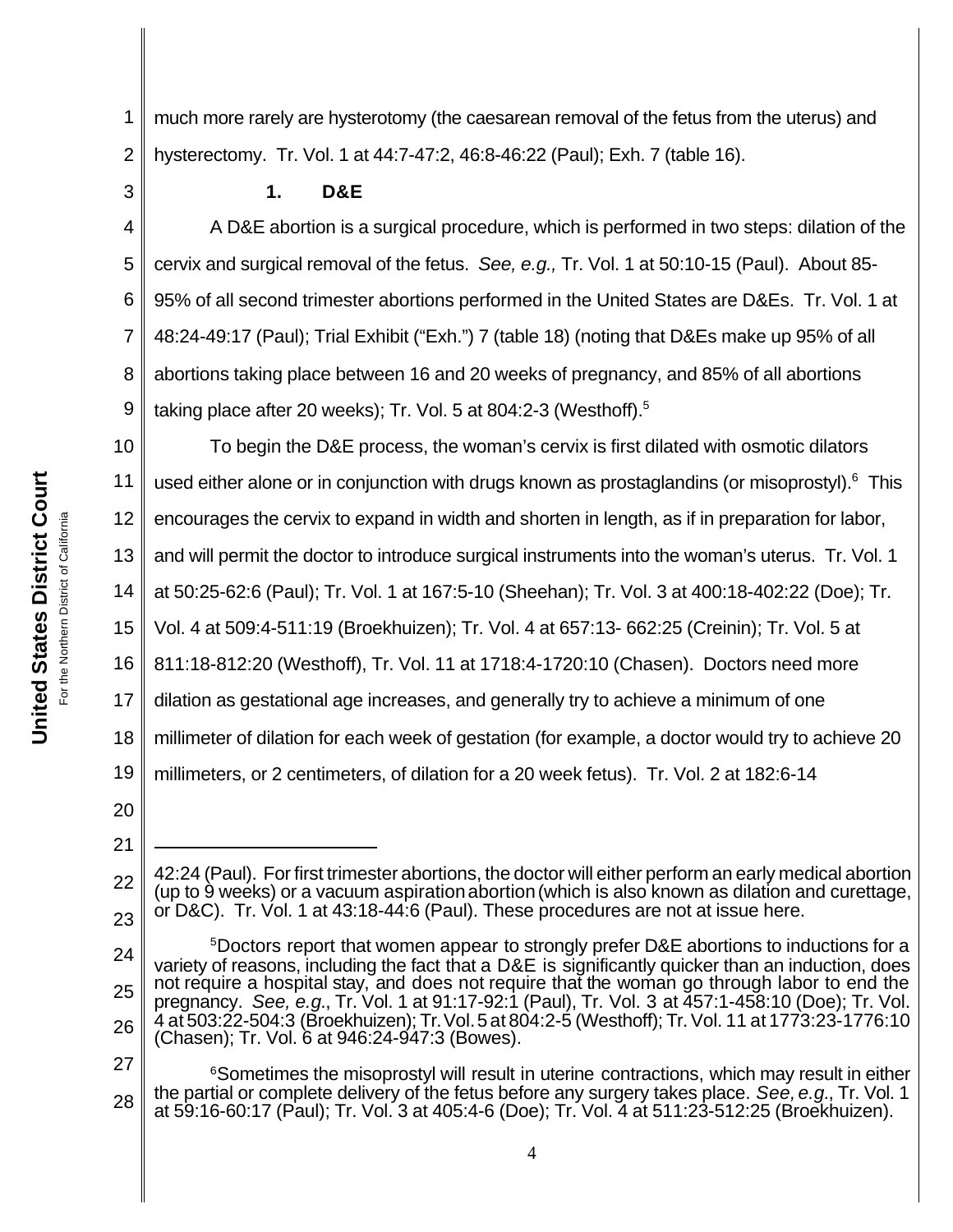1 2 3 4 5 6 7 8 (Sheehan); Tr. Vol. 3 at 402:3-5 (Doe); Tr. Vol. 4 at 661:22-662:1 (Creinin). <sup>7</sup> However, the amount of cervical dilation that can be achieved is individual to each woman and cannot necessarily be controlled. Tr. Vol. 1 at 55:8-14 (Paul); Tr. Vol. 2 at 14-15 (Sheehan); Tr. Vol. 3 at 402:10-18 (Doe); Tr. Vol. 8 at 1283:3-8 (Shadigian); Tr. Vol. 4 at 661:19-21 (Creinin). For instance, women who have previously undergone childbirth often will achieve greater dilation in a shorter period of time than women who have not. Tr. Vol. 1 at 62:2-5 (Paul); Tr. Vol. 2 at 182:20-183:1 (Sheehan); Tr. Vol. 4 at 662:2-9 (Creinin); Tr. Vol. 5 at 812:12-13 (Westhoff); Tr. Vol. 11 at 1723:17-1724:6 (Chasen).

9 10 11 12 13 14 15 16 17 18 19 20 21 22 Dilation can take place over a period of time ranging from 90 minutes up to one or two days, depending on the practice of the physician. The process can be accelerated if drugs to induce dilation are administered along with the placement of laminaria in the cervix. Tr. Vol. 1 at 55:4-7, 59:9-11 (Paul, using a half to one-day dilation procedure); Tr. Vol. 1 at 180:21- 183:10 (Sheehan, using a two-day dilation procedure); Tr. Vol. 3 at 401:7-402:22 (Doe, using a one-day dilation procedure); Tr. Vol. 4 at 659:23-24 (Creinin, using a one-day dilation procedure); Tr. Vol. 5 at 812:6-812:20 (Westhoff, using a two day-dilation procedure); Tr. Vol. 11 at 1719:10-25 (Chasen, using a two-day dilation procedure). If the doctor opts to perform dilation over an extended period of time, the procedure often takes place in an outpatient setting, so the woman can participate in her usual daily activities and spend the night at home. *See, e.g.*, Tr. Vol 1 at 45:15-19, 60:1-6 (Paul); Tr. Vol. 2 at 181:11-14 (Sheehan); Tr. Vol. 3 at 402:21-22 (Doe); Tr. Vol. 4 at 659:25-660:5 (Creinin). The woman then returns to the clinic or hospital the next day, and, if sufficient dilation has been achieved, she is then placed under some form of sedation, and the cervix is

23 prepared for surgery.<sup>8</sup> The doctor will then place forceps in the uterus, and, usually under

- 24
- 25 26 <sup>7</sup>By comparison, the vaginal delivery of a full-term fetus requires 10 centimeters of dilation. No doctor would dilate a woman's cervix to that extent for the purpose of performing a surgical abortion. *See* Tr. Vol. 4 at 544:17-545:4 (Broekhuizen stating the maximum dilation he would seek is 6-7 centimeters for an induction abortion, which requires more dilation than a D&E).

<sup>27</sup> 28 <sup>8</sup>If the doctor believes the cervix has not sufficiently dilated for the procedure to be performed, the doctor may place more dilators in the cervix and wait another day before beginning the surgicalportionof the abortion. *See, e.g.*, Tr.Vol.4at518:23-519:2 (Broekhuizen);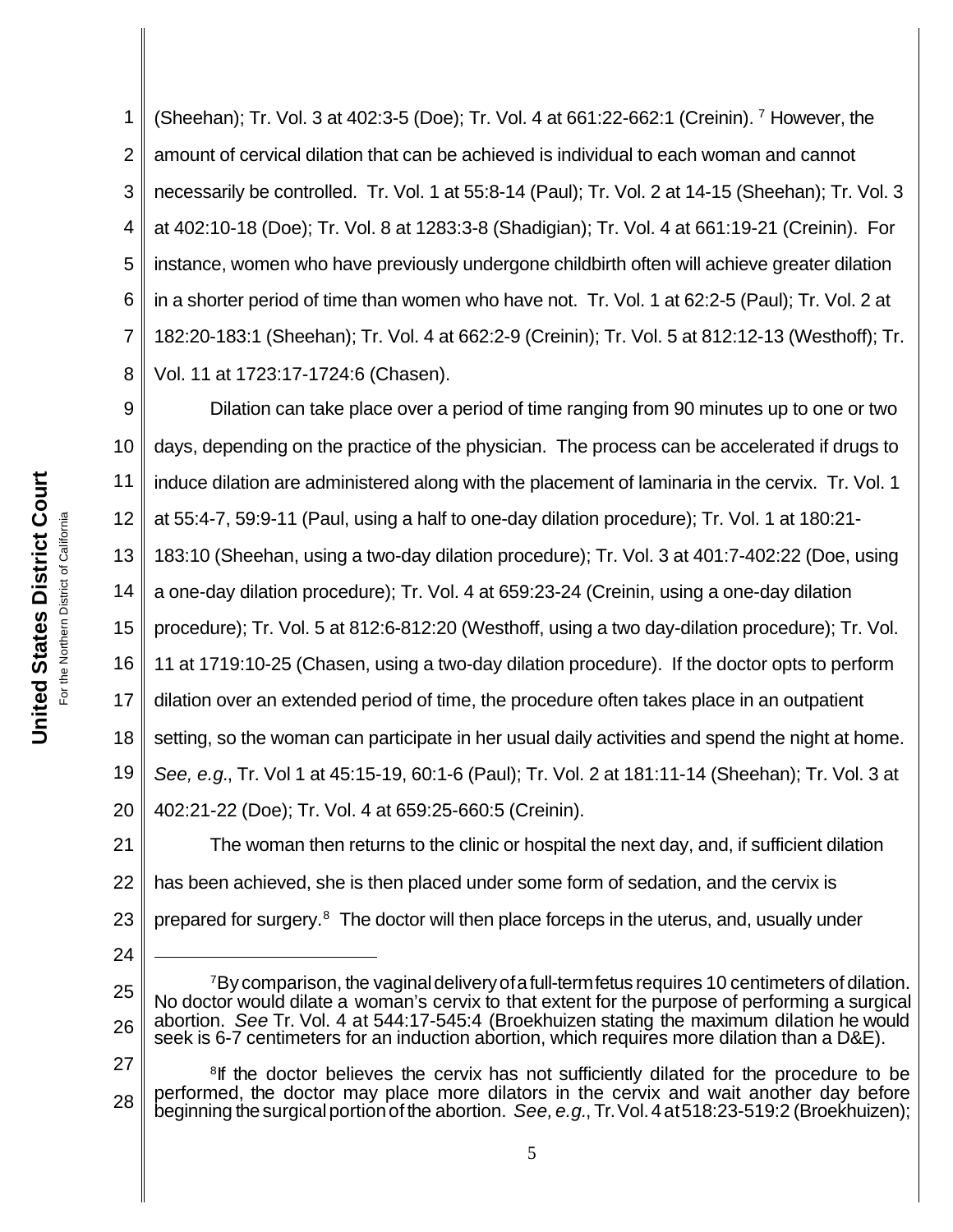1 2 3 4 5 6 7 8 9 10 11 ultrasound guidance, grasp the fetus with the forceps and then remove the fetus by pulling it through the cervix and vagina. This process usually causes the fetus to disarticulate. It usually takes about 10-15 "passes" through the uterus to remove the entire fetus. When the entire fetus has been removed, the doctor then uses a suction tube, or cannula, to remove the placenta from the uterus and to ensure that no fetal parts have been left behind. Tr. Vol. 1 at 62:7-68:21, 69:9-21 (Paul); Tr. Vol. 2 at 183:15-186:13 (Sheehan); Tr. Vol. 3 at 402:23- 404:12 (Doe); Tr. Vol. 4 at 514:20-526:17 (Broekhuizen); Tr. Vol. 4 at 663:1-668:4 (Creinin); Tr. Vol. 5 at 812:21-818:7 (Westhoff). All the testifying experts who perform this procedure use ultrasound to provide visual guidance for second trimester abortions. Tr. Vol. 1 at 67:6-7 (Paul); Tr. Vol. 1 at 168:6-13 (Sheehan); Tr. Vol. 3 at 403:16-19 (Doe); Tr. Vol. 4 at 515:15-24 (Broekhuizen); Tr. Vol. 4 at 668:13-17 (Creinin); Tr. Vol. 11 at 1721:11-15 (Chasen).

12 13 14 15 16 This process takes between 10-15 minutes on average, and can take place either in an outpatient setting or in a hospital. Tr. Vol. 1 at 62:8-9, 73:2-4 (Paul); Tr. Vol. 2 at 186:12-13 (Sheehan); Tr. Vol. 3 at 407:24-408:1 (Doe); Tr. Vol. 4 at 524:11-14 (Broekhuizen, averaging 10-15 minutes, but noting range of 5 to 40 minutes); Tr. Vol. 5 at 741:5-742:2 (Creinin, averaging 10-15 minutes, but noting range of up to 40 minutes).

17 18 19 20 21 22 23 Some doctors, but not all, also give an injection of either digoxin or potassium chloride ("KCl") either directly into the fetus' heart or in the amniotic fluid surrounding the fetus to effect fetal demise before the procedure is commenced. *Compare* Tr. Vol. 2 at 16-196:6 (Sheehan, who routinely offers digoxin); Tr. Vol. 4 at 561:15-562:22 (Broekhuizen) *with* Tr. Vol. 2 at 328:24-329:18 (Drey, who only offers digoxin when specifically requested to do so), Tr. Vol. 3 408:7-13, 416:14-419:19 (Doe, who does not routinely effect fetal demise before procedure); Tr. Vol. 5 at 819:20-820:5 (Westhoff); Tr. Vol. 11 at 1780:20-1782:21 (Chasen).

# **2. Induction**

25 26 27 The second-most common method of second trimester abortion is induction. About 5% of all second trimester abortions from 14-20 weeks are by induction; after 20 weeks, that

 $28$  Tr. Vol. 4 at 660:23-661:14 (Creinin).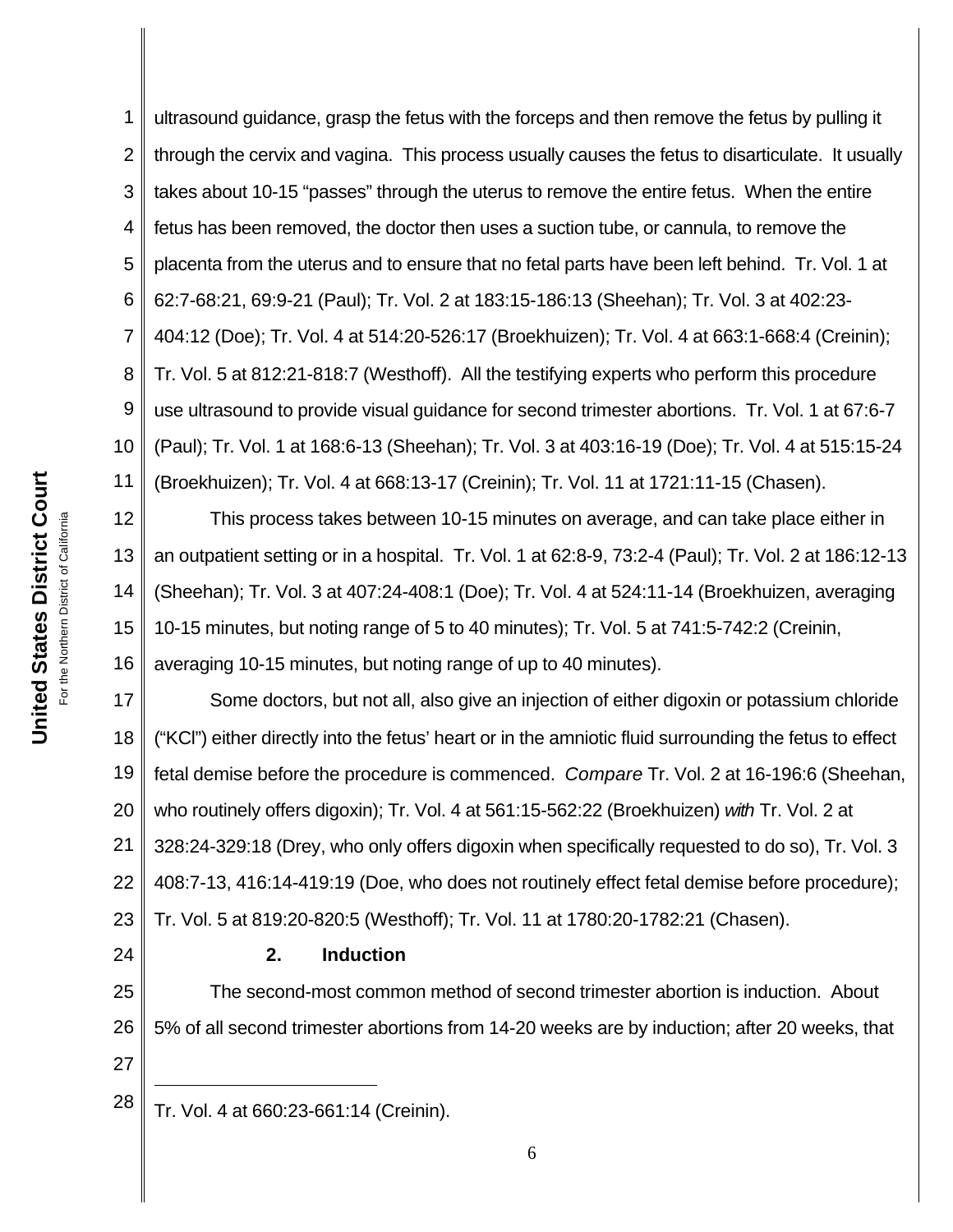1 percentage increases to 15%. Tr. Vol. 1 at 48:24-49:17 (Paul); Exh. 7 (table 18).

2 3 4 5 6 7 8 9 10 11 12 13 14 Since the uterus in the second trimester of pregnancy is not inclined to expel the fetus, contractions must instead be artificially induced through the use of chemical agents. In an induction, the woman is given medication to induce labor to expel the fetus. Inductions were previously triggered by saline injections into the uterus, but the most current medical techniques now call for the administration of misoprostyl or oxytocin to induce contractions and labor. Tr. Vol. 3 at 409:4-409:21 (Doe); Tr. Vol. 4 at 527:6-529:20 (Broekhuizen, noting that "We are kind of overriding nature because . . . there are usually signals at this time that suppress uterine activity"); Tr. Vol. 5 at 15:20 (Creinin, "We have to give very high doses of medicines, much higher than you would give at term, just because we are trying to override the fact that the uterus doesn't want to do this process. So you have to make the uterus contract so strongly that it can break apart"); Tr. Vol. 11 at 1777:12-1778:9 (Chasen); *see also* Tr. Vol. 6 at 948:3-9, 950:5-15 (Bowes). *But see* Tr. Vol. 7 at 1093:1-7 (Sprang, testifying induction is more natural); Tr. Vol. 9 at 1391:21-1392:19 (Cook).

15 16 17 18 19 20 21 22 23 24 An induction abortion takes anywhere from 6 to 48 hours to complete, and in ten percent of inductions, the woman must also undergo a D&E to remove unexpelled matter from the uterus (usually the placenta). Tr. Vol. 3 at 409:18-410:9, 414:3-7 (Doe, stating that most inductions occur within 24 hours and noting complications); Tr. Vol. 4 at 527:6-532:13 (Broekhuizen, giving range of time as 8 to 72 hours, and discussing possible complications requiring subsequent D&E); Tr. Vol. 5 at 715:8-24 (Creinin); Tr. Vol. 8 at 1268:18-21, 1287:19-1289:5 (Shadigian) (stating that most inductions take place between 4 and 24 hours but can take up to 2 and a half days). Because an induction requires around-the-clock monitoring for at least 24 hours, these abortions can take place only in a hospital setting. Tr. Vol. 1 at 45:20-46:7 (Paul); Tr. Vol. 4 at 526:8-527:2 (Broekhuizen).

25 26 27 28 An induction is more likely to result in the delivery of an intact fetus, so when a fetal autopsy might be needed, doctors will recommend this procedure. Tr. Vol. 3 at 408:14-409:3 (Doe); Tr. Vol. 9 at 1399:11-1400:4 (Cook). However, if the induction takes too long to complete, the fetal tissue breaks down and becomes unuseable for medical study. Tr. Vol. 11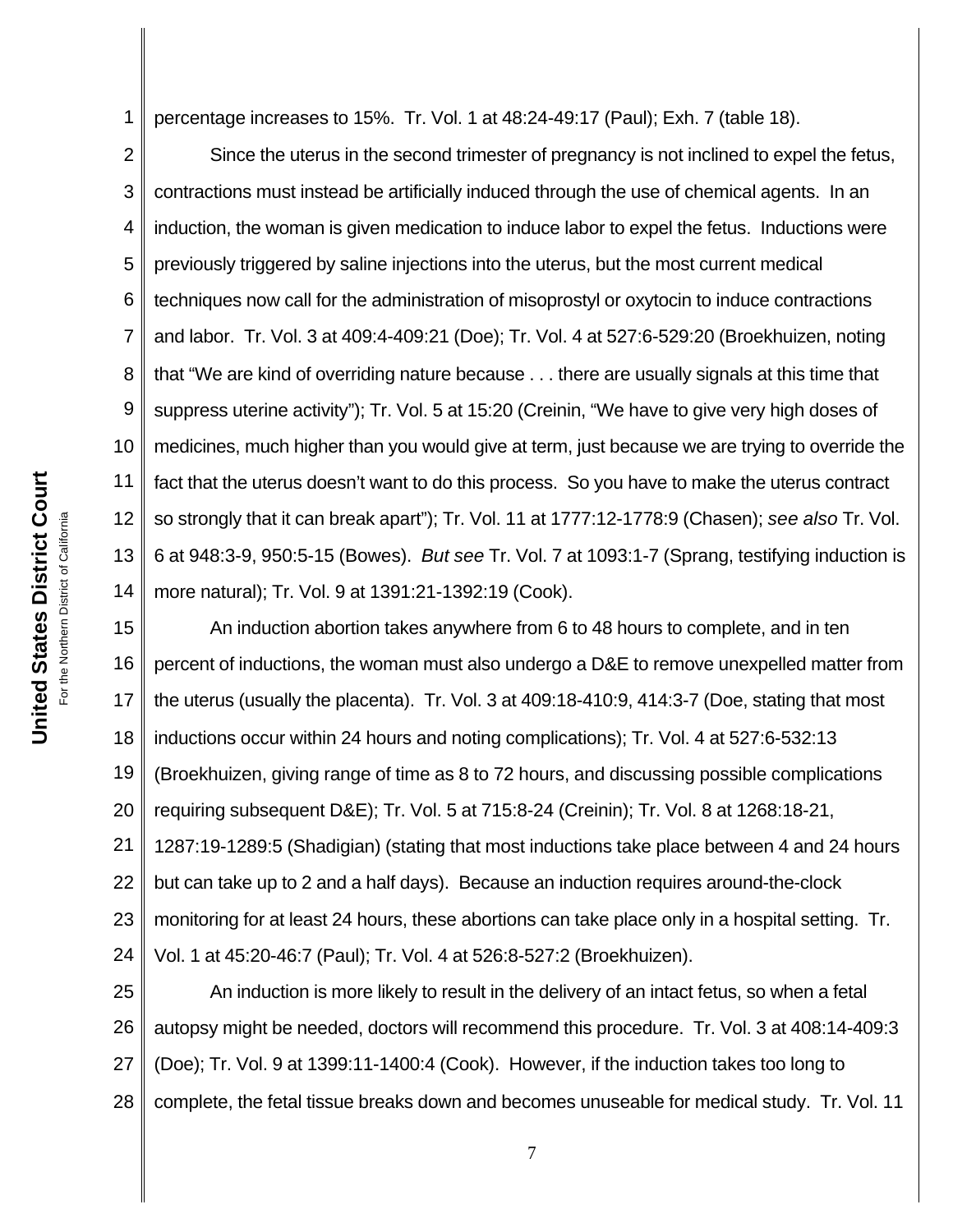1

at 1758:7-19 (Chasen).

2

# **3. Hysterotomy and Hysterectomy**

3 4 5 6 7 Two other methods of second trimester abortion are also available, but are very rarely used. A hysterotomy, like a caesarean delivery, involves the surgical removal of the fetus through an incision in the uterus, and a hysterectomy involves the removal of the woman's entire uterus. Tr. Vol. 1 at 46:8-47:2 (Paul); Exh. 7 (table 18, indicating these procedures make up .01% of all abortions and .07% of all second trimester abortions).

8 9 10 11 12 13 Both of these procedures are considered major surgery and are not recommended except in the case of extreme emergency. *See also, e.g.*, Tr. Vol. 1 at 82:9-12 (Paul, noting that hysterotomy and hysterectomy are not really options because of their high rate of mortality and morbidity); Tr. Vol. 11 at 1767:6-1768:4 (Chasen, stating that hysterotomy and hysterectomy should only be used when fetus must be delivered immediately to save the life or health of the woman); Tr. Vol. 6 at 972:6-8 (Bowes).

14

19

20

21

22

23

24

25

# **B. Contested Abortion Procedure**

15 16 17 18 The government argues that none of these previously-described procedures (1st trimester abortion procedures, D&E, induction, hysterotomy, or hysterectomy) are banned by the Act. Rather, the Act prohibits a specific second trimester abortion technique, which the Act refers to as "partial-birth abortion."

# **1. The Act**

The Act defines "partial-birth abortion" as:

an abortion in which a physician deliberately and intentionally vaginally delivers a living, unborn child until either the entire baby's head is outside the body of the mother, or any part of the baby's trunk past the navel is outside the body of the mother and only the head remains inside the womb, for the purpose of performing an overt act (usually the puncturing of the back of the child's skull and removing the baby's brains) that the person knows will kill the partially delivered infant, performs this act, and then completes delivery of the dead infant.

Act § 2(1); *see also* 18 U.S.C. § 1531(b) (statutory definition). The term "partial-birth

26 abortion," however, is neither recognized in the medical literature nor used by physicians who

- 27 routinely perform second trimester abortions. *See, e.g.*, Tr. Vol. 2 at 200:23-201:4 (Sheehan);
- 28 Tr. Vol. 3 at 420:23-421:2 (Doe); *but see* Tr. Vol. 6 at 901:5-19 (Bowes); Tr. Vol. 8 at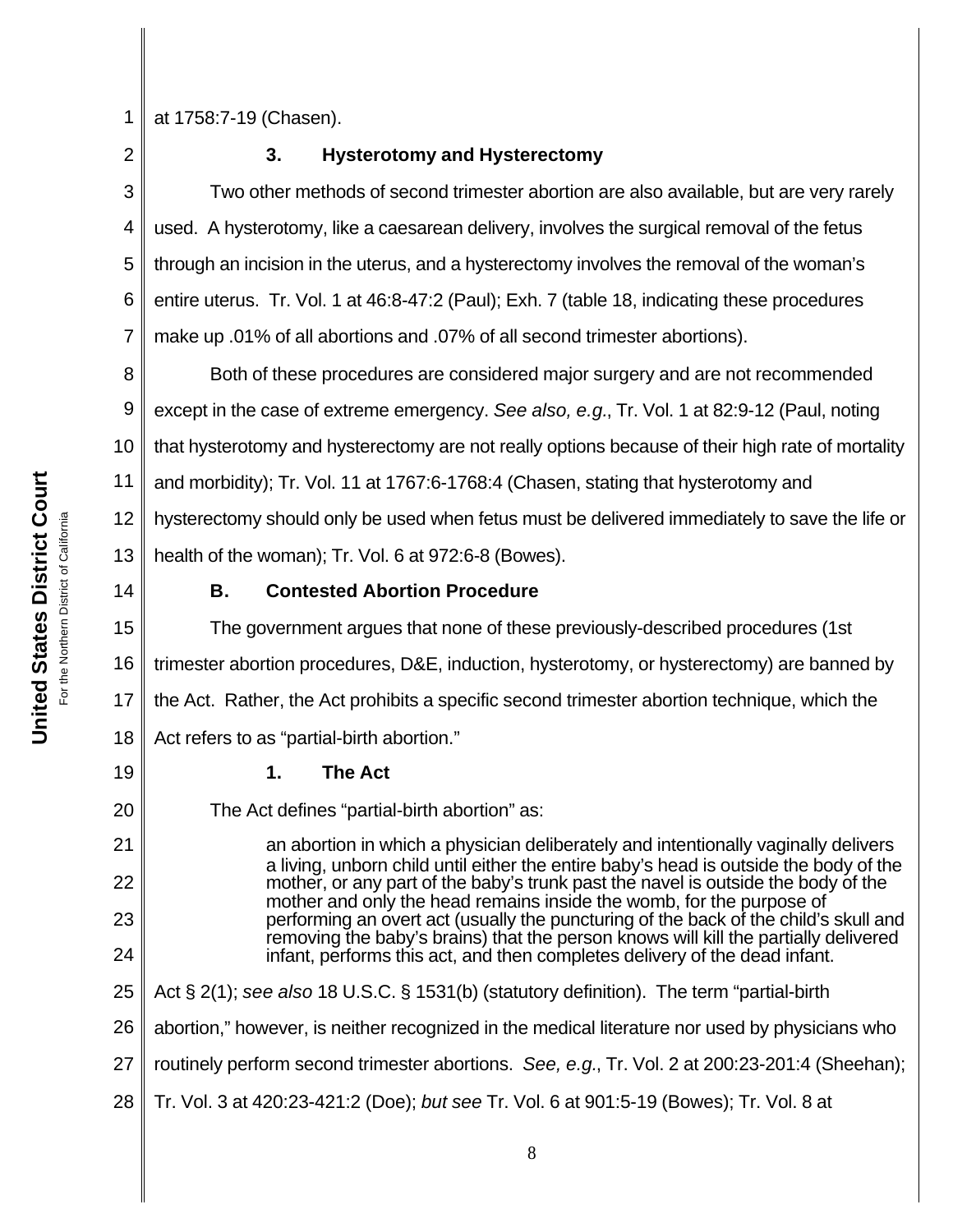1 2 3 1219:23-1220:8 (Shadigian); Tr. Vol. 9 at 1386:7-1387:7 (Cook) (arguing "partial-birth abortion" is a medically recognized term). The language of the Act obviously omits any reference to D&X, D&E, or "intact" extraction.

# **2. Dr. Haskell and ACOG**

5 6 7 8 9 10 11 12 The debate over this procedure appears to have been initiated by a presentation given by Dr. Marvin Haskell in 1992 before the National Abortion Federation ("NAF"). *See* Partial-Birth Abortion Ban Act of 2002: Hearing on H.R. 4965 before the Subcomm. on the Constitution of the House Comm. on the Judiciary, 107th Cong. 2nd Sess at 127-34 (2002) ("Record Exh. C") (copy of article). In that presentation, Dr. Haskell outlined a variant on D&E abortions in which the fetus was removed either intact or nearly intact rather than through disarticulation.<sup>10</sup> To distinguish this variant from the standard D&E by disarticulation, Dr. Haskell coined the term "D&X," or "dilation and extraction." *Id.* at 127.

13 14 15 16 17 18 19 20 21 22 Dr. Haskell described a procedure in which 1) the woman's cervix is dilated through the use of up to 20-30 osmotic dilators over a two-day period; 2) the physician inserts forceps into the woman's uterus and, if the fetus is not presented in a breech position (feet first), the physician performs an "internal podalic version" of the fetus and inverts the fetus so that it is presenting in a breech position; 3) the fetus is extracted intact through the cervix and vagina until its head, or calvarium, is lodged at the cervical opening, or os; and 4) the physician inserts scissors and a suction cannula into the fetus' skull and drains brain tissue from the calvarium, which causes the calvarium to collapse to the point at which it can be extracted from the uterus. Record Exh. C at 129-131; *see also, e.g.*, Tr. Vol. 8 at 1219:12-1220:4 (Shadigian), Tr. Vol. 9 at 1386:7-1387:7 (Cook).

23 24 In response to the subsequent debate over this procedure, the American College of Obstetricians and Gynecologists ("ACOG") subsequently coined the term "intact D&X," which

- 26 <sup>9</sup>The court takes judicial notice of this article's inclusion in the Congressional Record, but notes also that the article itself was not introduced into evidence at trial.
- 27 28 <sup>10</sup>While Dr. Haskell first outlined this procedure in 1992, other physicians testified that they have practiced some version of intact extraction since the 1970s. Tr. Vol. 2 at 187:15-19 (Sheehan); Tr. Vol. 4 at 584:16-585:3 (Broekhuizen).

25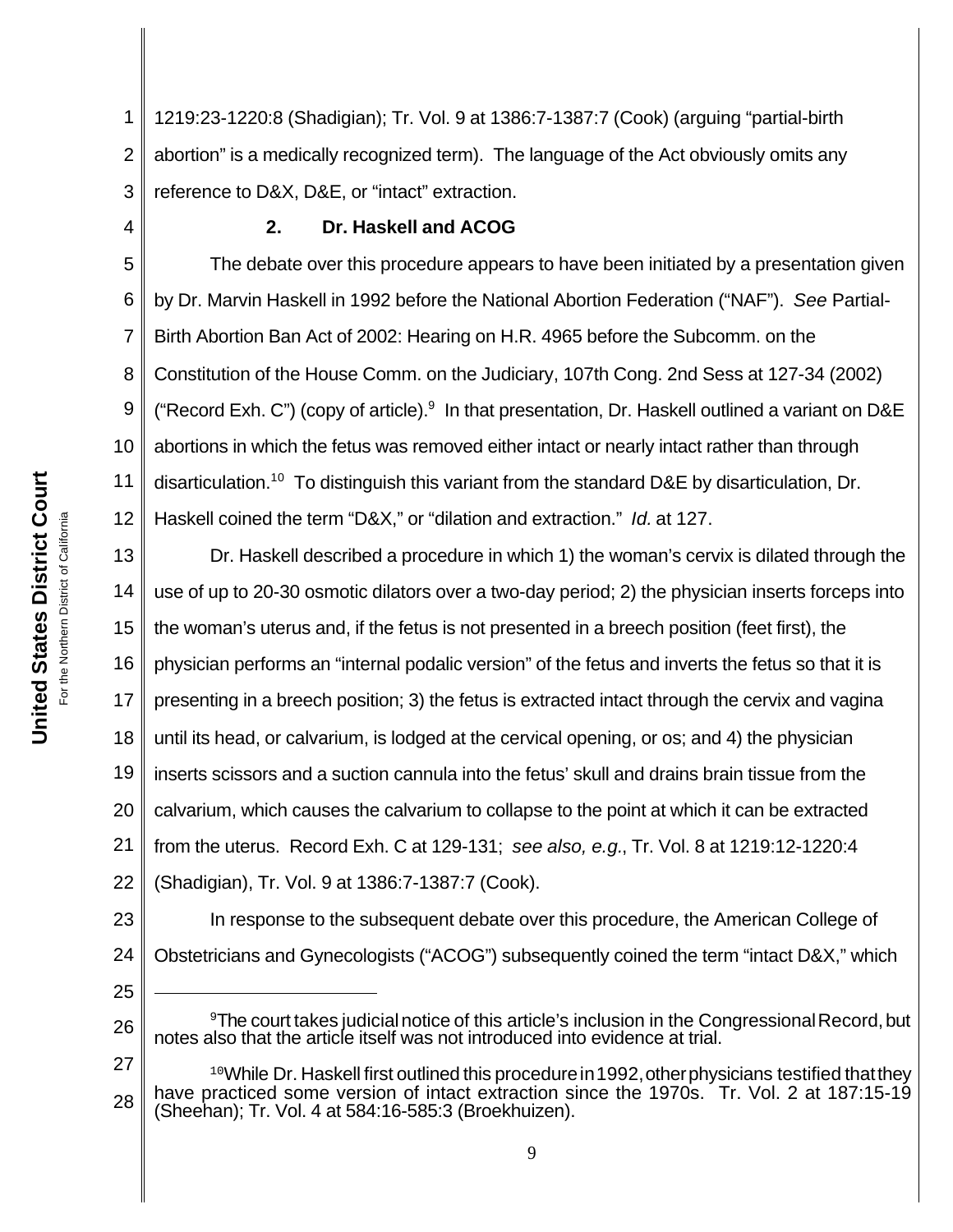**United States District Court** California For the Northern District of California For the Northern District of

**United States District Court** 

6

1 2 3 4 5 was defined as: 1) deliberate dilation of the cervix, usually over a sequence of days, 2) internal podalic version of the fetus to a breech position; 3) breech extraction of the fetus up to the calvarium, and 4) the extraction of the fetal cranial contents to permit vaginal delivery of a dead, intact fetus. Cain Depo. 164:8-166:17; Exh. 3; *see also, e.g.*, Tr. Vol. 5 at 735:8-736:2 (Creinin).

# **3. Trial Testimony**

7 8 9 10 11 12 13 14 15 16 At trial, plaintiffs presented the testimony of a number of physicians who perform D&E abortions by procedures which they believe might violate the Act. Several physicians report that occasionally while performing a D&E, they encounter a situation where they believe it will be possible to remove the fetus either intact or largely intact. This occurs when the woman's cervix is dilated to such a degree that the fetus can be extracted up to the head, in either one or two "passes" with the forceps. The potential for a largely intact removal cannot be ascertained until the surgical procedure has already begun, and depends primarily on how the cervix presents at the commencement of the procedure. Tr. Vol. 1 at 67:24-68:1, 71:17-24 (Paul); Tr. Vol. 2 at 205:16-24, 206:5-13 (Sheehan); Tr. Vol. 3 at 406:24-407:11 (Doe); Tr. Vol. 5 at 784:-786:23 (Creinin); Tr. Vol. 5 at 815:3-816:22, 818:18-21(Westhoff).

17 18 19 20 21 The number of times this occurs varied per doctor, but ranged from between 5% to 33% of all D&Es performed, with most doctors reporting occurrences of around 5-15% of the time.<sup>11</sup> Tr. Vol. 1 at 71:8-19 (Paul, estimating 5-10%); Tr. Vol. 2 at 188:13-12 (Sheehan, reporting approximately 20% the week before); Tr. Vol. 3 at 406:10-16 (Doe, estimating 15- 20%).

22 23 24 Notably, since Dr. Haskell's paper and presentation, the process has evolved. While some physicians perform abortions in this circumstance using the four steps outlined by ACOG or Dr. Haskell, many others do not.

25 26

27 28  $11$ Dr. Sheehan and Dr. Creinin reported that an intact D&E occurred less than 1% of the time, but they were reporting incidents where the entire fetus, including the head, was removed intact. Tr. Vol. 2 at 271:20-272:8 (Sheehan); Tr. Vol. 4 at 784:19-786:19 (Creinin).

Some physicians insert up to 25 osmotic dilators over a two day period (known as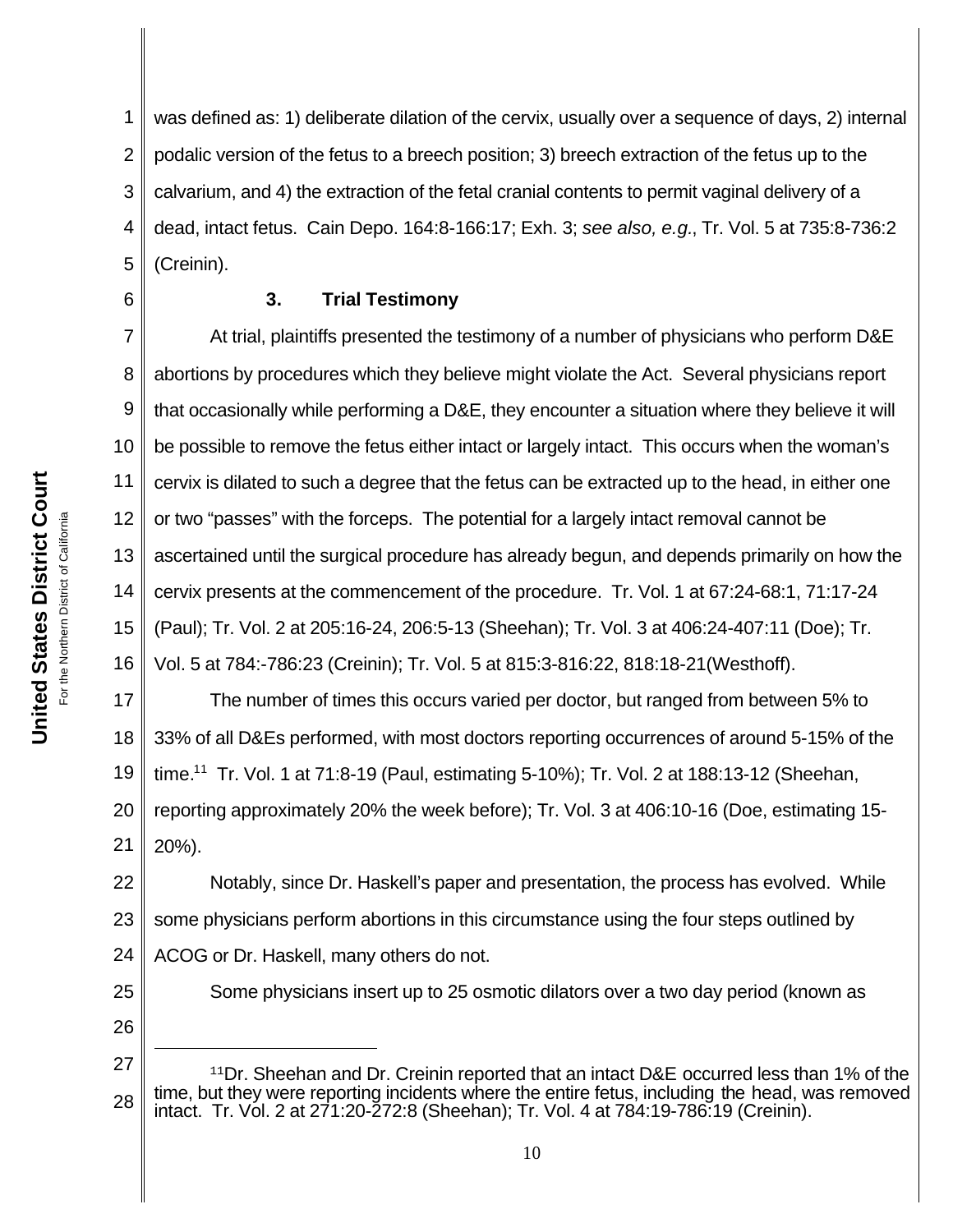1 2 3 4 5 6 7 8 9 10 11 12 13 14 15 "serial dilation") to increase the likelihood of an intact D&E, while others simply proceed as they do for a standard D&E by disarticulation. Some physicians perform podalic version, while others do not. Some physicians puncture the calvarium and suction out the cranial contents, others disarticulate the calvarium and crush it with forceps before extraction, while yet others use forceps to collapse the calvarium while it is still attached. *See, e.g.*, Tr. Vol. 1 69:22-70:6, 78:25-79:7 (Paul, who collapses the attached skull with forceps or disarticulates at the neck); Tr. Vol. 2 at 184:15-17, 193:22-24 (Sheehan, who does same, and does not perform podalic version); Tr. Vol. 3 at 405:19-406:9 (Doe, who disarticulates calvarium and crushes with forceps, and sometimes performs podalic version); Tr. Vol. 4 at 516:8-24, 523:1- 524:10, 589:23-590:1, 615:7-13 (Broekhuizen, who sometimes practices serial dilation, sometimes performs podalic version when grasping for fetal part, and punctures calvarium); Tr. Vol. 4 at 668:18-669:19, 680:11-681:1 (Creinin, who performs podalic version and punctures or disarticulates calvarium); Tr. Vol. 5 at 801:22-802:3 (Westhoff, who punctures calvarium); Tr. Vol. 11 at 1718:4-1725:10 (Chasen, who uses up to 25 dilators, performs podalic version, and punctures calvarium).

16 17 18 19 20 21 Furthermore, although Dr. Haskell inserted scissors or trocars by touch, all of the physicians who testified stated that they could see the insertion point, either directly or through ultrasound, before any insertions were made. Tr. Vol. 1 at 67:6-7 (Paul); Tr. Vol. 1 at 168:6-13 (Sheehan); Tr. Vol. 3 at 403:16-19 (Doe); Tr. Vol. 4 at 632:2-8, 638:18-640:7 (Broekhuizen); Tr. Vol. 4 at 682:14-19 (Creinin); Tr. Vol. 5 at 801:25-802:5, 818:8-11 (Westhoff); Tr. Vol. 11 at 1722:10-13 (Chasen).

22 23 24 25 26 27 28 Most significantly, all of the testifying physicians who have performed intact extractions refer to this procedure as a variant of D&E, and not as an entirely separate procedure. *See, e.g.*, Tr. Vol 1 at 44:14-45:14 (Paul); Tr. Vol. 2 at 188:20-189:2, 205:16-13 (Sheehan); Tr. Vol. 3 at 406:17-23 (Doe); Tr. Vol. 11 at 1721:16-23, 1723:4-1724:21 (Chasen). The only physicians who referred to it as a separate procedure were witnesses who had never performed the procedure. Tr. Vol. 6 at 959:10-960:3 (Bowes); Tr. Vol. 7 at 1034:8-1035:21, 1094:5-8 (Sprang); Tr. Vol. 8 at 1214:3-1215:3, 1232:14-1233:7 (Shadigian); Tr. Vol. 9 at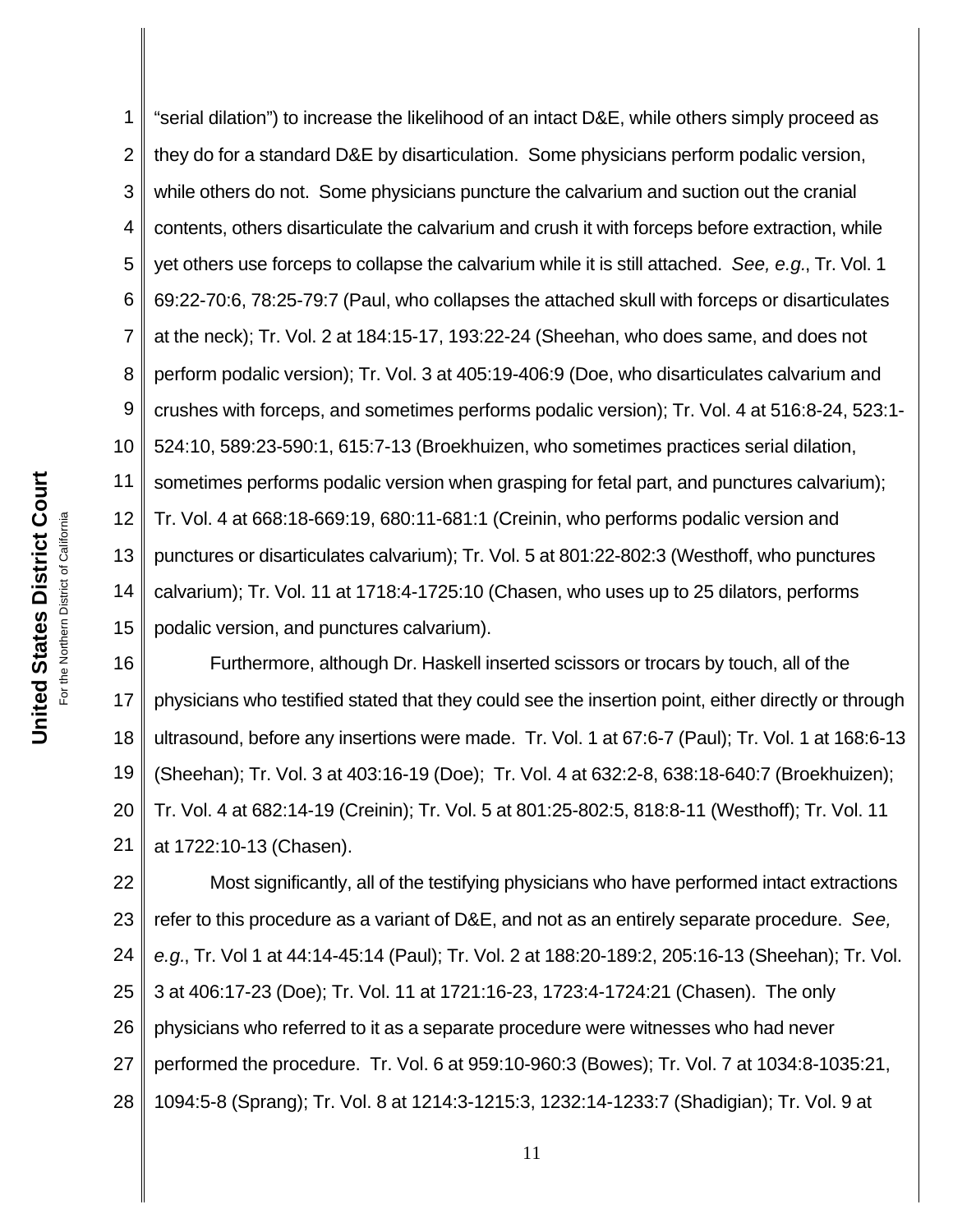**United States District Court** For the Northern District of California California For the Northern District of

United States District Court

1 2 3 1374:4-9, 1380:7-18, 1389:8-13 (Cook). Accordingly, the court will refer to the procedure throughout this order as "intact D&E." **II. LEGAL FRAMEWORK**

4

11

16

17

18

19

20

21

22

23

As noted, this case involves an issue similar to that confronted by the Supreme Court in

5 *Stenberg.* In 1997, Dr. Leroy Carhart, a medical doctor who provides late-term abortions,

6 sought a preliminary injunction enjoining Nebraska's "partial-birth abortion" law. Carhart

7 argued that the state's ban subjected women seeking abortions to a significantly greater risk

8 of injury or death than would be the case if he were permitted to perform the banned

9 procedure. The United States District Court for the District of Nebraska granted Carhart's

10 request for a permanent injunction, and the Eighth Circuit affirmed.

The United States Supreme Court subsequently granted certiorari in 2000. *Stenberg*,

12 530 U.S. at 914. Before evaluating the Nebraska statute, the Court reiterated the standards

13 for evaluating abortion regulations and restrictions set forth by the Court previously in *Roe v.*

14 *Wade*, 410 U.S. 113 (1973), and *Planned Parenthood of Southeastern Pa. v. Casey*, 505

15 U.S. 833 (1992), as follows:

> (1) Prior to viability, a woman has a constitutional right to choose to terminate her pregnancy. *Id.* at 921. And, while the state has interests in protecting the health of the mother and the potentiality of human life, *see id.,* "[t]he State's interest in regulating abortion previability is considerably weaker than postviability." *Id.* at 930. Prior to viability, a law that places an "undue burden" on a woman's decision to terminate her pregnancy is unconstitutional. *Id.* at 921.

(2) Subsequent to viability, the state may regulate and even proscribe abortion "except where it is necessary, in appropriate medical judgment, for the preservation of the life or health of the mother." *Id.* (citations omitted).

The *Stenberg* Court subsequently held that the Nebraska statute violated the

24 Fourteenth Amendment on two different bases. First, it concluded that the Nebraska statute

25 was unconstitutional because it lacked any exception for the preservation of the health of the

26 mother. *See id.* at 930-32. Second, it concluded that the state law placed an undue burden

27 on a woman seeking a previability abortion. *See id.* at 945.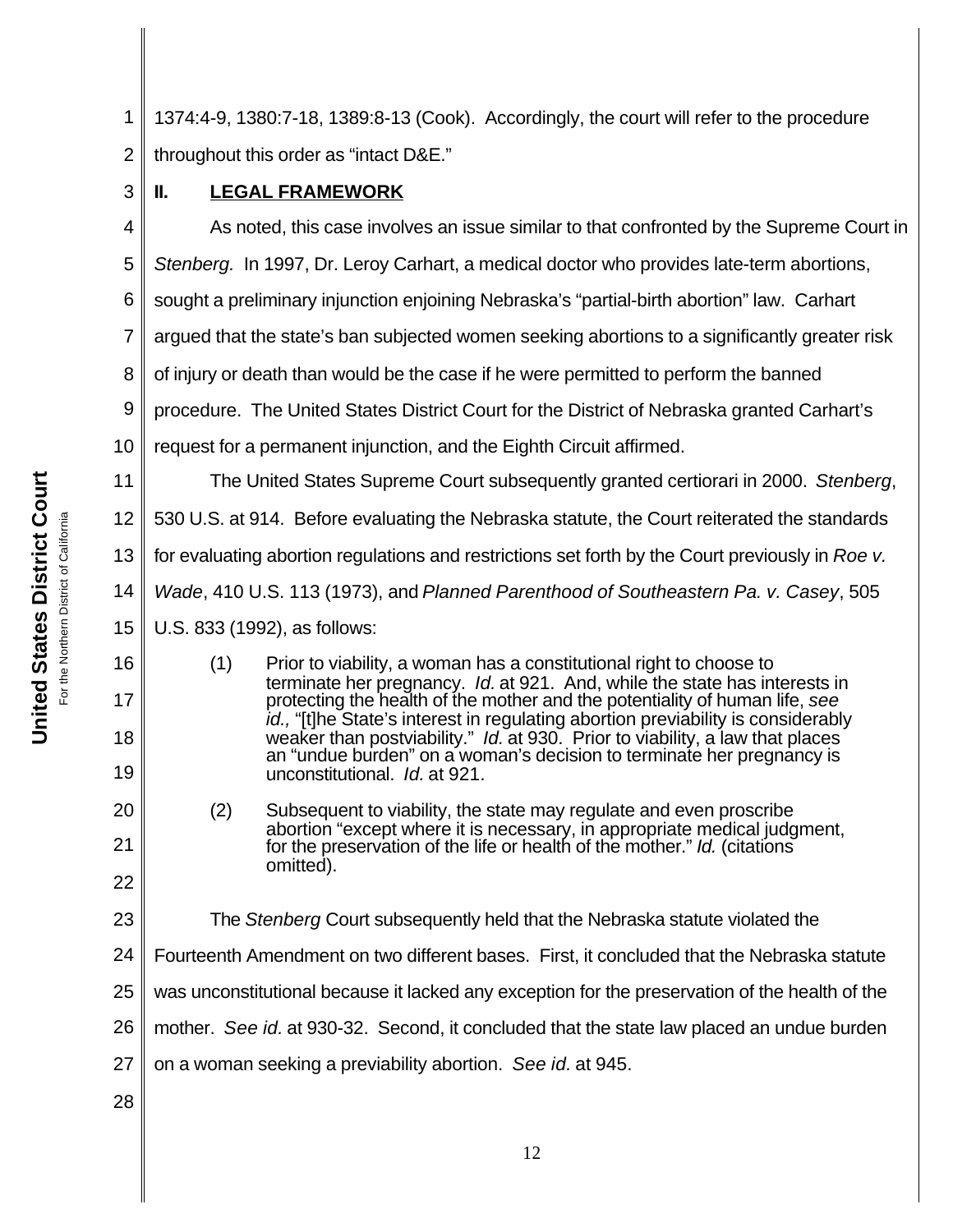# 1 2

# **III. PROCEDURAL HISTORY**

3 4 5 6 7 8 9 10 Approximately three years after the Supreme Court decided *Stenberg*, the 108th Congress passed the final version of the Act, which President George W. Bush signed into law on November 5, 2003. Plaintiffs filed the instant lawsuit, claiming that the Act violates their Fifth Amendment due process rights. At or around the same time that plaintiffs filed their lawsuit with this court, plaintiffs National Abortion Federation, et al., and Dr. Leroy Carhart, plaintiff in the *Stenberg* case, and other physicians, filed similar lawsuits challenging the Act in the United States District Courts for the Southern District of New York ("New York court") and the District of Nebraska ("Nebraska court"), respectively.*See National Abortion Federation v. Ashcroft*, No. 03-8695 RCC (S.D.N.Y.); *Carhart v. Ashcroft*, No. 4:03CV3385 (D. Neb.).

11 12 13 On November 6, 2003, one day after the President signed the Act into law, this court issued an injunction temporarily enjoining enforcement of the Act. The New York and Nebraska courts also temporarily enjoined enforcement of the Act.

14 15 16 17 18 19 20 At the request of the Attorney General ("the government"), the hearing on the plaintiffs' motion for a preliminary injunction was merged with the trial on the merits, and with the government's consent, the matter was continued for approximately 120 days during which the parties engaged in expedited discovery and trial preparation. On March 19, 2004, the court extended the temporary restraining order to a reasonable time after trial on the merits, for preparation of the instant findings of fact and conclusions of law. Subsequently, on March 29, 2004, the bench trial in this case commenced, lasting approximately three weeks.

21 22 23 In addition to the sizeable Congressional Record submitted by both parties, this court heard testimony from a total of thirteen expert witnesses, and reviewed the deposition testimony of an additional six expert witnesses.

**ISSUES**

Plaintiffs contend that the Act is unconstitutional, for the following reasons:

26 (1) the Act places an undue burden on a woman's right to choose;

27 28 (2) the Act is impermissibly vague because it fails to clearly define the prohibited medical procedures, thereby depriving physicians of fair notice and encouraging

24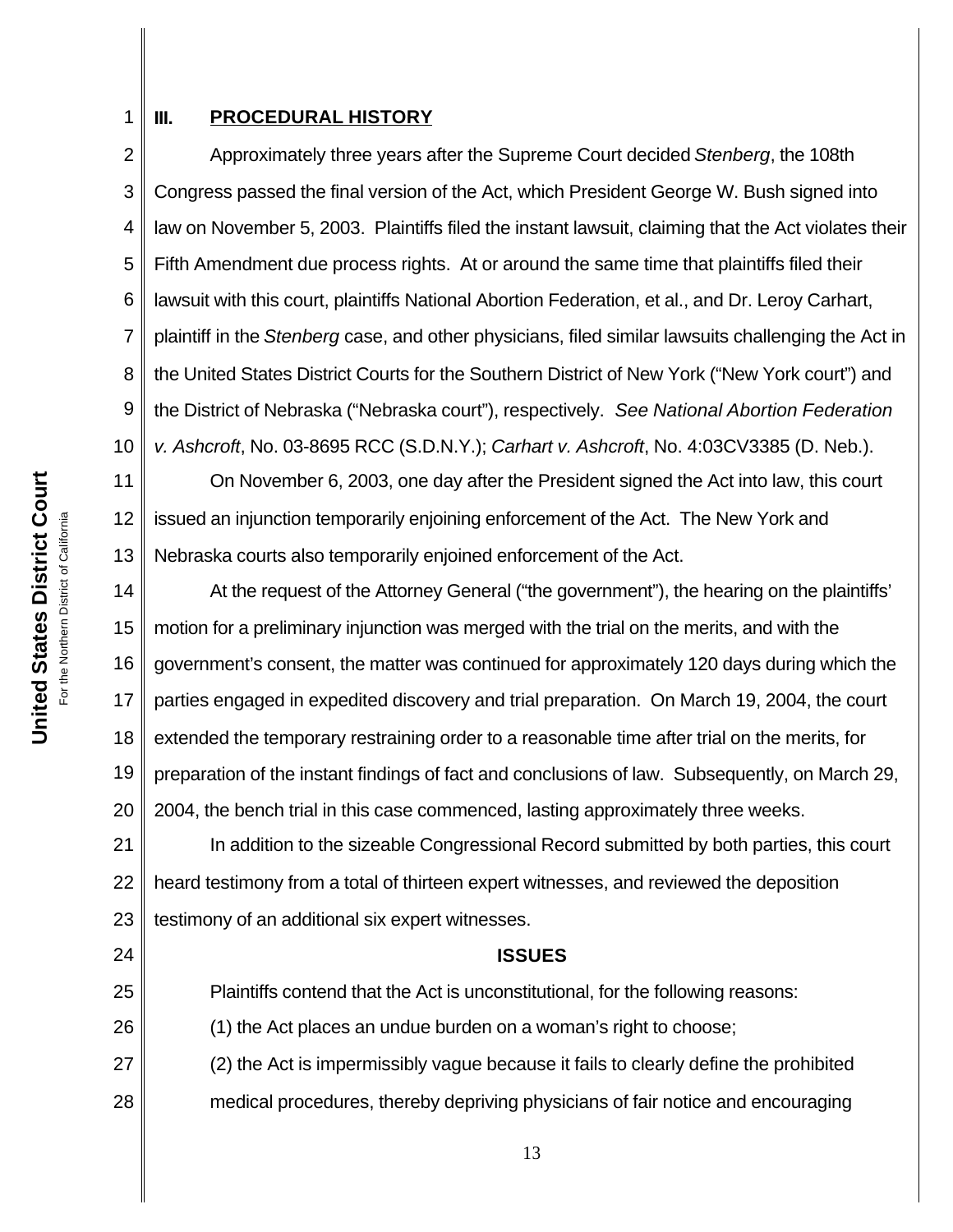arbitrary enforcement;

1

2

3

4

5

6

7

11

(3) the Act's failure to provide an exception for the health of the mother violates a woman's Fifth Amendment due process rights as set forth by the Supreme Court in *Casey* and *Stenberg*; and

(4) the Act violates a woman's due process right to bodily integrity.<sup>12</sup>

# **DISCUSSION**

**I. STANDARD OF REVIEW**

8 9 10 12 13 14 The 108th Congress made numerous findings in support of the Act. The government argues that this court must afford those findings substantial deference, while the plaintiffs, on the other hand, contend that this court need not accord the findings any deference. However, the congressional findings, the deference afforded them, and their interplay with the trial evidence in this case, are relevant primarily with respect to the issue regarding the necessity of a health exception, and are therefore discussed in the context of this court's findings and conclusions in that section below.

15 16 17 18 19 20 21 22 23 24 The other issues involving the construction and validity of the Act: whether the Act places an undue burden on a woman's right to choose, and the alleged vagueness of the Act, are issues of law, which this court reviews *de novo. See, e.g., Taylor v. Delatoor*e, 281 F.3d 844, 847 (9th Cir. 2002); *Free Speech Coalition v. Reno*, 198 F.3d 1083, 1090 (9th Cir. 1999) (construction and constitutionality of statute are issues of law reviewed *de novo*). Accordingly, both plaintiffs and the government agree that this court "is tasked with independently determining . . . the [constitutional] validity of the [A]ct." *See* Government's January 30, 2004 reply brief at 10; *see also* March 1, 2004 amicus brief at 8 ("this Court must make an independent legal judgment regarding whether the applicable law unduly burdens [a woman's right to terminate her pregnancy]").

- 25 26 The court, therefore, discusses first the issues of undue burden and vagueness, setting forth its findings and conclusions on the issues, and subsequently, turns to the necessity of a
- 27

<sup>28</sup> <sup>12</sup>Because the court finds the Act unconstitutional on the three preceding grounds, it declines to reach this issue.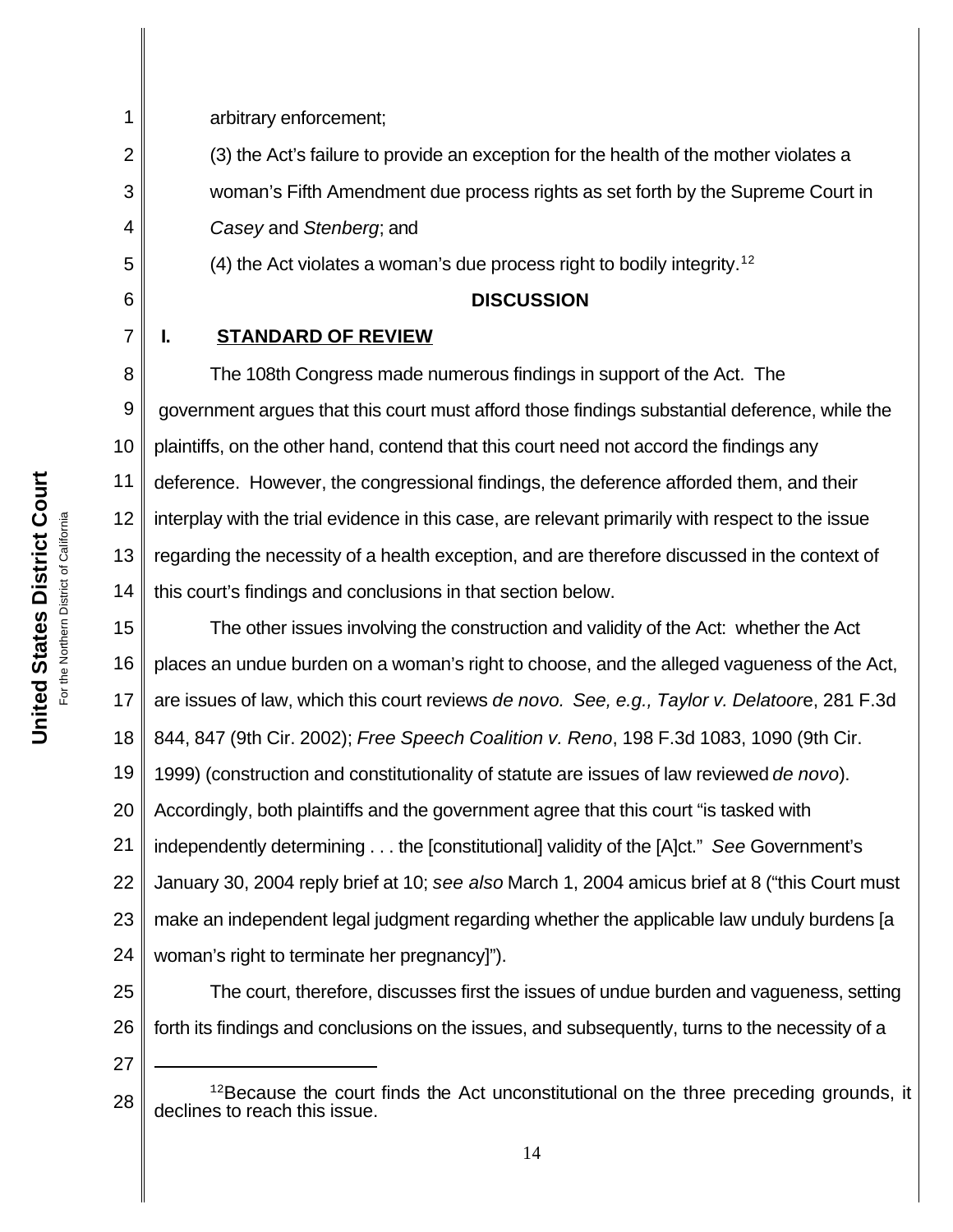1 2 3 4 5 6 health exception. In the section regarding the health exception, the court sets forth its findings of fact based on the trial evidence, and then discusses the legislative history of the Act and the record before Congress supporting the congressional findings. The court then provides its conclusion regarding the deference to be afforded the congressional findings, and its conclusions of law, based on the congressional findings and the evidence before this court, regarding the necessity of a health exception.

### 7 **II. UNDUE BURDEN**

# **A. Introduction**

9 10 11 12 In *Stenberg*, one of the two bases for the Supreme Court's holding that the Nebraska statute was unconstitutional was that the statute "'impose[d] an undue burden on a woman's ability to choose a D&E abortion, thereby unduly burdening the right to choose abortion itself." *Stenberg*, 530 U.S. at 930 (citing *Casey*, 505 U.S. at 874).

13 14 15 16 17 18 19 The Court noted that an undue burden is created by a law that "has the purpose or effect of placing a substantial obstacle in the path of a woman seeking an abortion of a nonviable fetus."*Id.* at 921. It subsequently held that Nebraska's partial-birth abortion ban posed an unconstitutional undue burden on a woman's decision because the language of the statute was broad enough that it could be interpreted to include a ban on previability D&Es, the most common second trimester abortion procedure, thereby unconstitutionally placing an obstacle in the path of a woman seeking a previability second trimester abortion. *Id.* at 945.

20

8

# **B. Parties' Positions**

21 22 23 24 25 26 27 28 Plaintiffs claim that, similar to the Nebraska statute in *Stenberg,* the Act here poses an undue burden on a woman's decision to have an abortion prior to viability. Plaintiffs contend that the Act likewise bans other safe second trimester procedures, including D&E and induction abortions. They argue that the definition of "partial-birth abortion" in the Act is so broad that any abortion performed by the two safest, most common abortion procedures used in the second trimester of pregnancy, prior to fetal viability – D&E and induction – could proceed so as to violate the Act. Accordingly, plaintiffs assert that the Act is unconstitutional as a matter of law.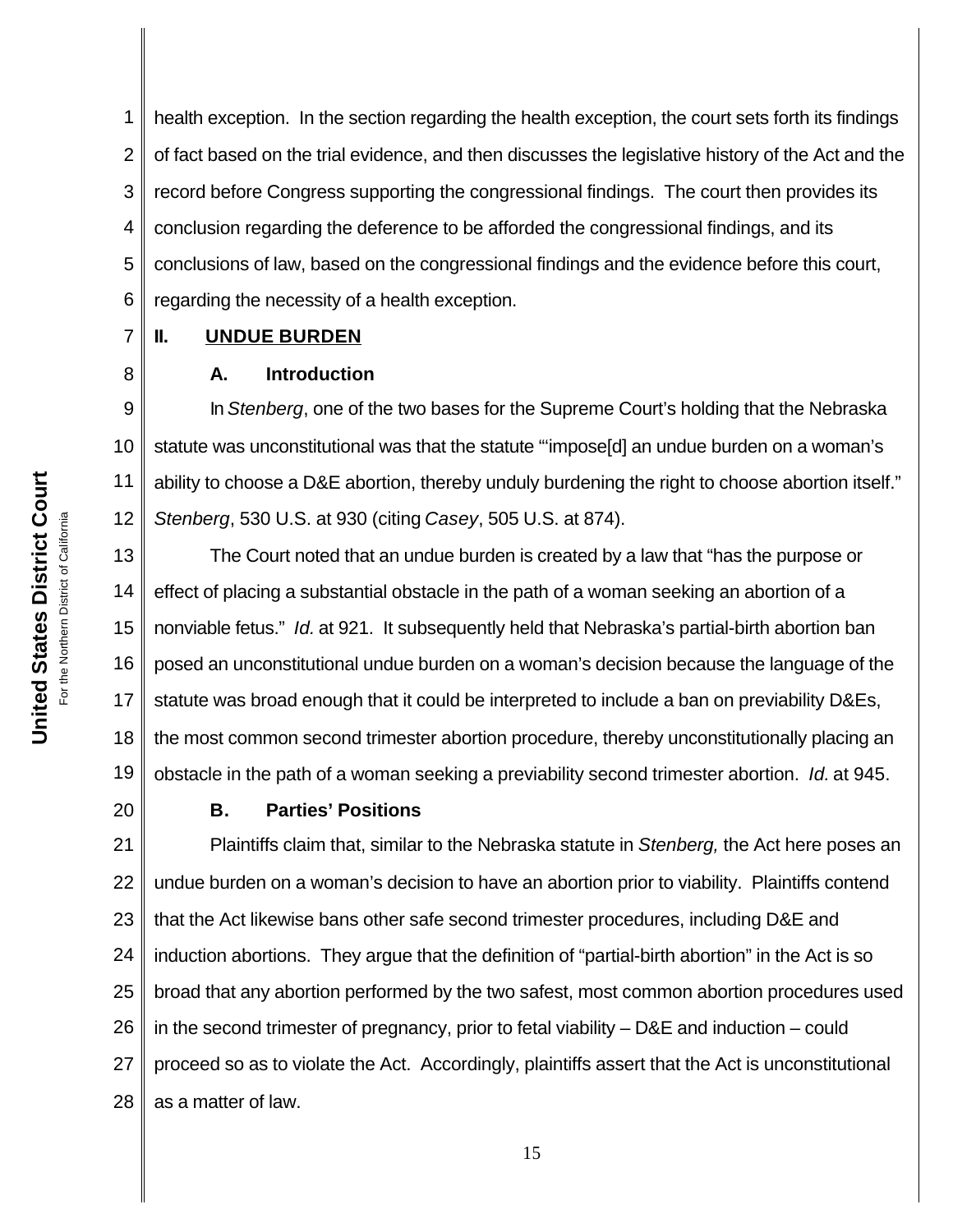1 2 3 4 5 6 7 8 Moreover, plaintiffs contend that regardless of any interpretation that the government may advance regarding the procedures banned by the Act, the court must follow the language of the definition of "partial-birth abortion" in the Act. *Stenberg*, 530 U.S. at 942 (rejecting Nebraska Attorney General's suggestion that the term "partial-birth abortion" is "ordinarily associated with the [intact D&E] procedure" because "[w]hen a statute includes an explicit definition, we must follow that definition even if it varies from that term's ordinary meaning"); *see also Reno v. ACLU*, 521 U.S. 844, 884 n.49 (1997) (federal courts lack the authority to rewrite a statute to conform it to constitutional requirements).

9 10 11 12 13 The government, on the other hand, devoted very little attention to the undue burden issue at trial and in its pre-trial and post-trial submissions to the court. That was in spite of this court's conclusion in its order temporarily enjoining the Act that "the scope of the Act may impermissibly encompass [all] D&E procedures and thus impose an undue burden on a woman's right to choose." *See* November 7, 2003 Order.

14 15 16 17 18 19 Instead, as it did in its papers in opposition to the temporary restraining order, the government continues to mistakenly conflate plaintiffs' undue burden challenge with the issue of vagueness. The government's position is simply that Congress intended to ban only intact D&Es, and that the Act is not vague and should be interpreted to apply only to intact D&E abortions -- not to D&Es by disarticulation, inductions, or other abortion procedures. Therefore, according to the government, there can be no undue burden.

20 21 22 23 24 25 26 27 The government's approach, however, ignores the fact that the two issues, while somewhat related, are nevertheless distinct. The Act may be unduly burdensome under *Casey*, yet not unconstitutionally vague. For example, this court could find that the Act was sufficiently specific regarding the description of the conduct that violates the Act; however, at the same time, the court could conclude that the prohibited conduct may be interpreted to encompass other safe second trimester abortion procedures besides intact D&E. Accordingly, the court rejects the government's framework for analyzing the undue burden issue.

28

**United States District Court United States District Court** For the Northern District of California For the Northern District of California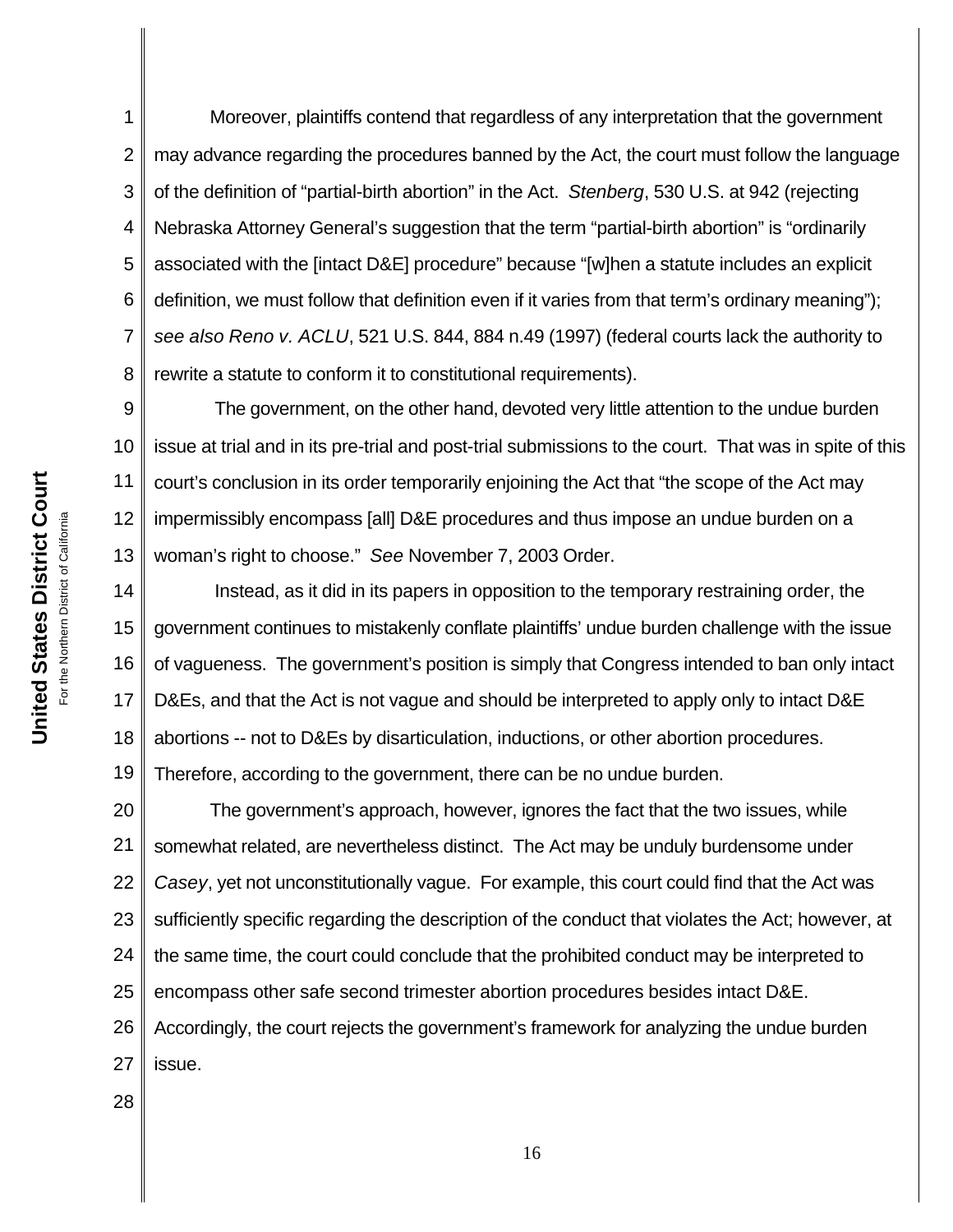# **C. Legal Background**

2 3 4 5 6 7 The government misconstrues the test regarding undue burden, narrowing the inquiry to whether the regulation poses a "*significant threat* to the . . . health of a woman." However, as the Supreme Court noted in *Stenberg*, "[a]n 'undue burden is . . . shorthand for the conclusion that a state regulation has the purpose or effect of placing a substantial obstacle in the path of a woman seeking an abortion of a nonviable fetus.'" 530 U.S. at 921 (quoting *Casey*, 505 U.S. at 877).

The Nebraska statute at issue in *Stenberg* proscribed:

deliberately and intentionally delivering into the vagina a living unborn child, or a substantial portion thereof, for the purpose of performing a procedure that the person performing such procedure knows will kill the unborn child.

11 530 U.S. at 938 (quoting Neb. Rev. Stat. Ann. § 28-326(9) (Supp. 1999)).

12 13 14 15 The state of Nebraska agreed that the statute would impose an undue burden if it applied to the more commonly used D&E procedure as well as to the intact D&E procedure. *Id.* at 938. However, the state argued that the statute's aim was to ban intact D&E and that the statute differentiated between D&E and intact D&E.

16 17 18 19 20 21 The Supreme Court, however, rejected the state's arguments. The Court held that regardless of the statute's "aim," "its language makes clear that [in addition to intact D&E], it also covers a much broader category of procedures." *Id.* at 939. It noted that "[t]he language [of the statute] does not track the medical differences between D&E and [intact D&E] – though it would have been a simple matter . . . to provide an exception for the performance of D&E and other abortion procedures." *Id.*

22 23 24 25 26 27 Moreover, that the state of Nebraska "generally intended to bar intact D&E" could be correct, but according to the Supreme Court was "irrelevant." *Id.* at 939. Instead, the relevant inquiry was "whether the law was intended to apply *only* to [intact D&E]." *Id.* The Court noted that "even were we to grant the [Nebraska] Attorney General's views [regarding the aim of the statute] substantial weight, [the Court] would still have to reject his interpretation [because] it conflicts with the statutory language." *Id.* at 942.

28

In holding that the statute constituted an undue burden, the Court further concluded that:

1

8

9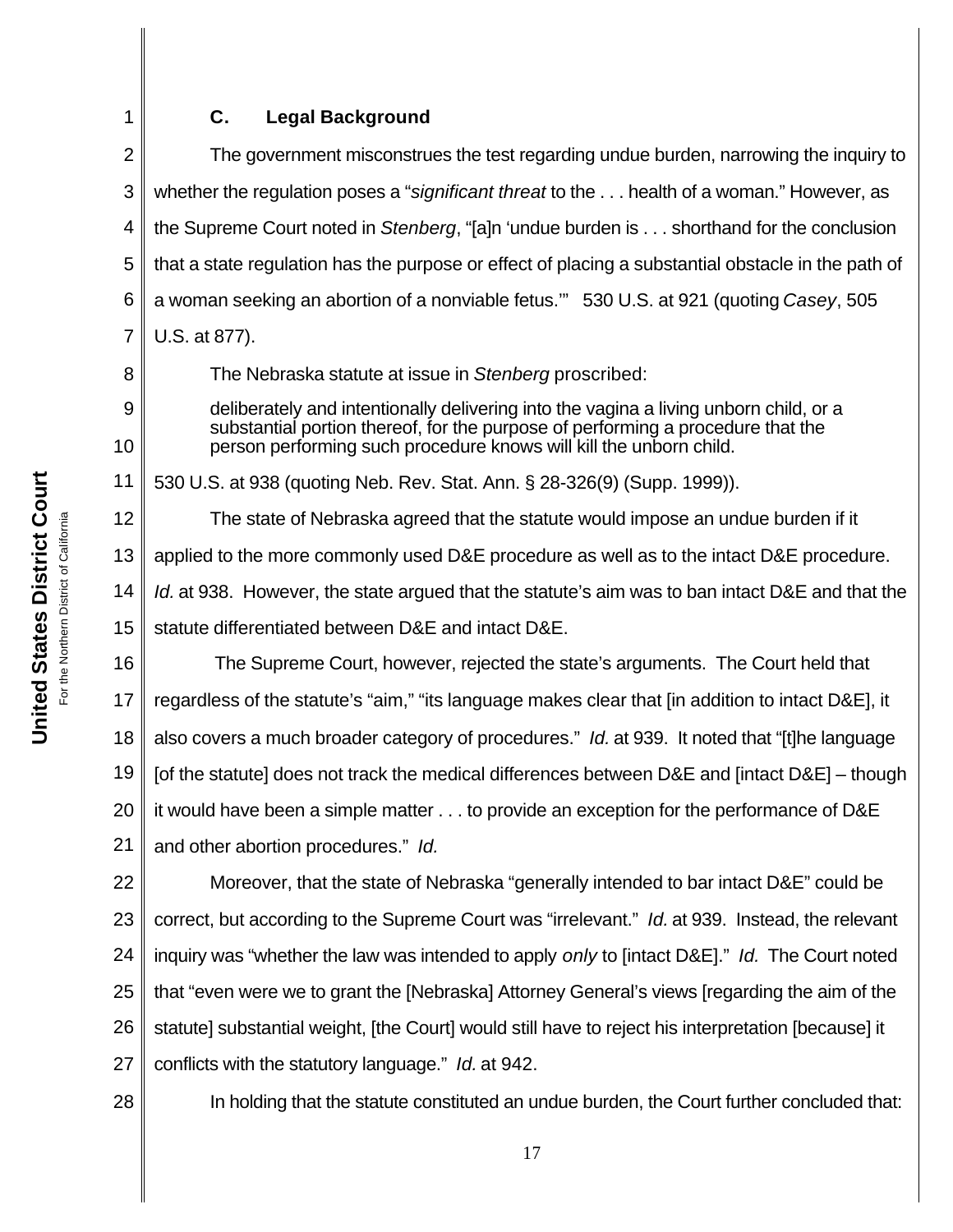1 2 3 4 5 6 7 8 9 10 11 12 13 14 15 16 17 18 19 20 21 22 23 24 25 26 27 28 [U]sing this law some . . . prosecutors. . . may choose to pursue physicians who use D&E procedures, the most commonly used method for performing previability second trimester abortions. All those who perform abortion procedures using that method must fear prosecution, conviction, and imprisonment. The result is an undue burden upon a woman's right to make an abortion decision. *Id.* at 945-46. **D.** *Stenberg:* **Comparison of Act's Language to Nebraska Statute** In contrast to the Nebraska statute in *Stenberg*, the Act here forbids: deliberately and intentionally vaginally deliver[ing] a living fetus until, in the case of a head-first presentation, the entire fetal head is outside the body of the mother, or, in the case of breech presentation, any part of the fetal trunk past the navel is outside the body of the mother, for the purpose of performing an overt act that the person knows will kill the partially delivered living fetus. 18 U.S.C. § 1531(b)(1)(A). The government correctly notes that the language of the Act differs from the statute in *Stenberg* in three respects: 1) the Act requires delivery of the fetus outside of the mother; 2) the Act specifies the required protruding fetal parts; and 3) the Act proscribes an overt act distinct from the completion of the delivery itself. i. *Location of Delivered Fetus* While the Nebraska statute applied where the living fetus or a substantial portion thereof was delivered "into the vagina," the Act here specifies vaginal delivery "outside the body of the mother." Neb. Rev. Stat. § 28-326(9); 18 U.S.C. § 1531(b)(1)(A). The government contends that the constitutional infirmities of the Nebraska statute are avoided because D&Es by disarticulation, as compared to intact D&Es, are generally internal dismemberment procedures, and, as the Act here does not apply to procedures performed internally, it does not encompass D&Es by disarticulation. ii. *Fetal Parts* In *Stenberg*, the Nebraska statute required the delivery into the vagina of "a living unborn child or *substantial portion thereof.*" Neb. Rev. Stat. § 28-326(9). The Supreme Court took issue with this language, noting that it could not understand how one could distinguish, using this language, between D&E (where a foot or arm is drawn through the cervix) and [intact D&E] (where the

**United States District Court United States District Court** For the Northern District of California For the Northern District of California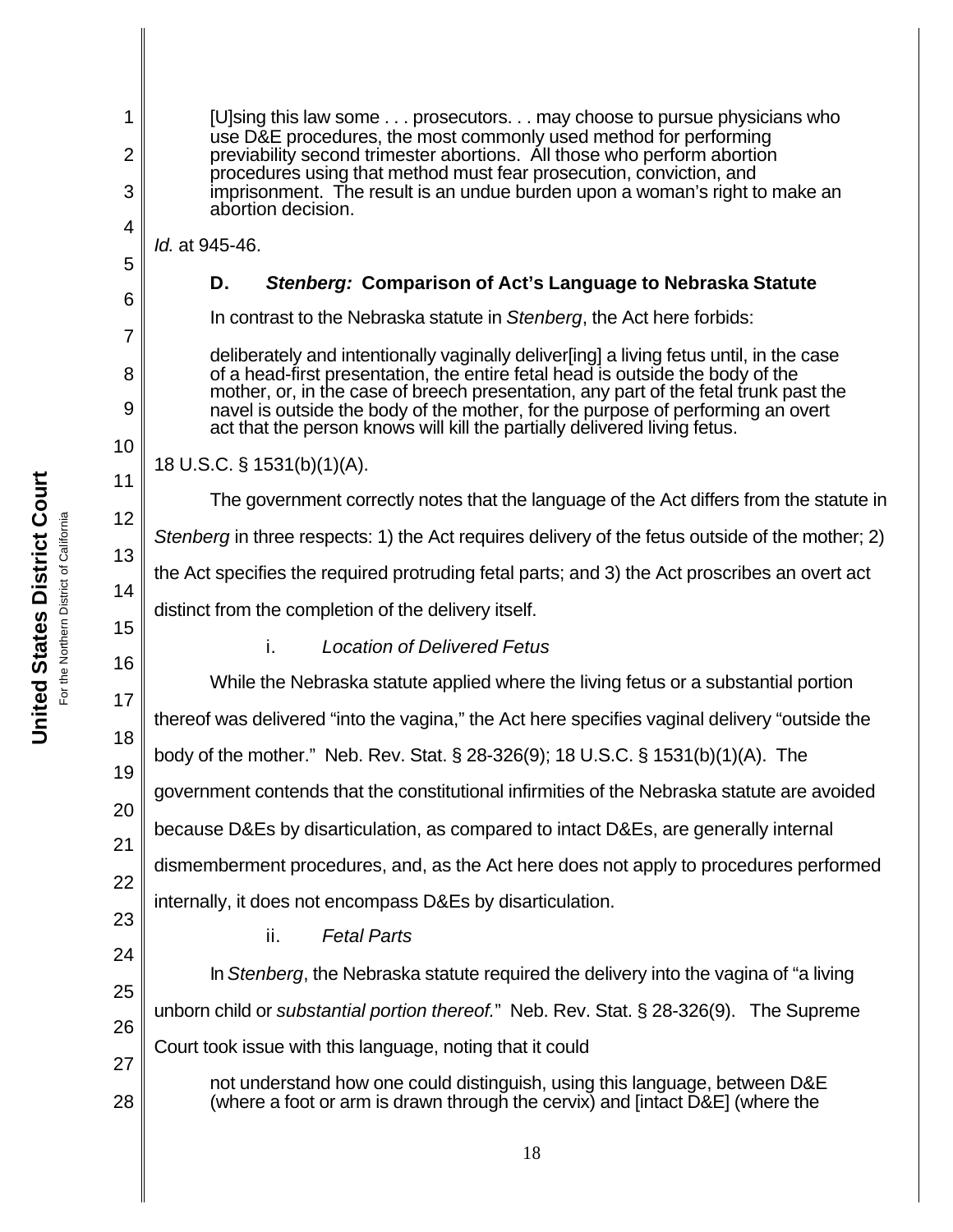body up to the head is drawn through the cervix). Evidence before the trial court makes clear that D&E will often involve a physician pulling a "substantial portion" of a living fetus, say, an arm or leg, into the vagina prior to the death of the fetus.

### 3 *Stenberg*, 530 U.S. at 938-39.

4 5 6 7 8 9 The Act, on the other hand, specifies vaginal delivery of "a living fetus until, in the case of a head-first presentation, *the entire fetal head* is outside the body of the mother *or* in the case of a breech presentation, *any part of the fetal trunk past the navel* is outside the body of the mother." 18 U.S.C. § 1531(b)(1)(A). The government likewise argues that inclusion of this language avoids the constitutional infirmities in *Stenberg* because the Act provides "a specific anatomic landmark."

10

1

2

# iii. *Overt Act*

11 12 13 14 15 16 17 The language of the Act regarding completion of the abortion also varies somewhat from the Nebraska statute in *Stenberg*. In addition to defining the prohibited procedure, the Act provides that the physician "perform[] the overt act, other than completion of delivery, that kills the partially delivered living fetus." 18 U.S.C. § 1531(b)(1)(B). In comparison, the Nebraska statute defined the prohibited abortion procedure, and with respect to completion of the abortion, provided that the procedure "does kill the unborn child." Neb. Rev. Stat. § 28- 326(9).

18 19 20 21 22 23 24 The government argues that this further distinguishes the Act from the statute in *Stenberg*. It argues that the language distinguishes intact D&Es from other procedures because the specific act to kill the fetus must happen at a particular point and place in time. According to the government, "the fact that during the course of a D&E [by disarticulation] or induction, some 'overt act' is taken to kill a living fetus . . . does not render D&E or induction unlawful" because the overt acts characteristic of the other procedures do not occur under the other requirements specified by the Act.

25

# **E. Findings of Fact**

26 27 28 This court concludes, however, based on the findings set forth below, that despite linguistic differences between the Nebraska statute in *Stenberg* and the Act, the Act nevertheless poses an undue burden on a woman's right to choose an abortion because the

**United States District Court United States District Court** California For the Northern District of California For the Northern District of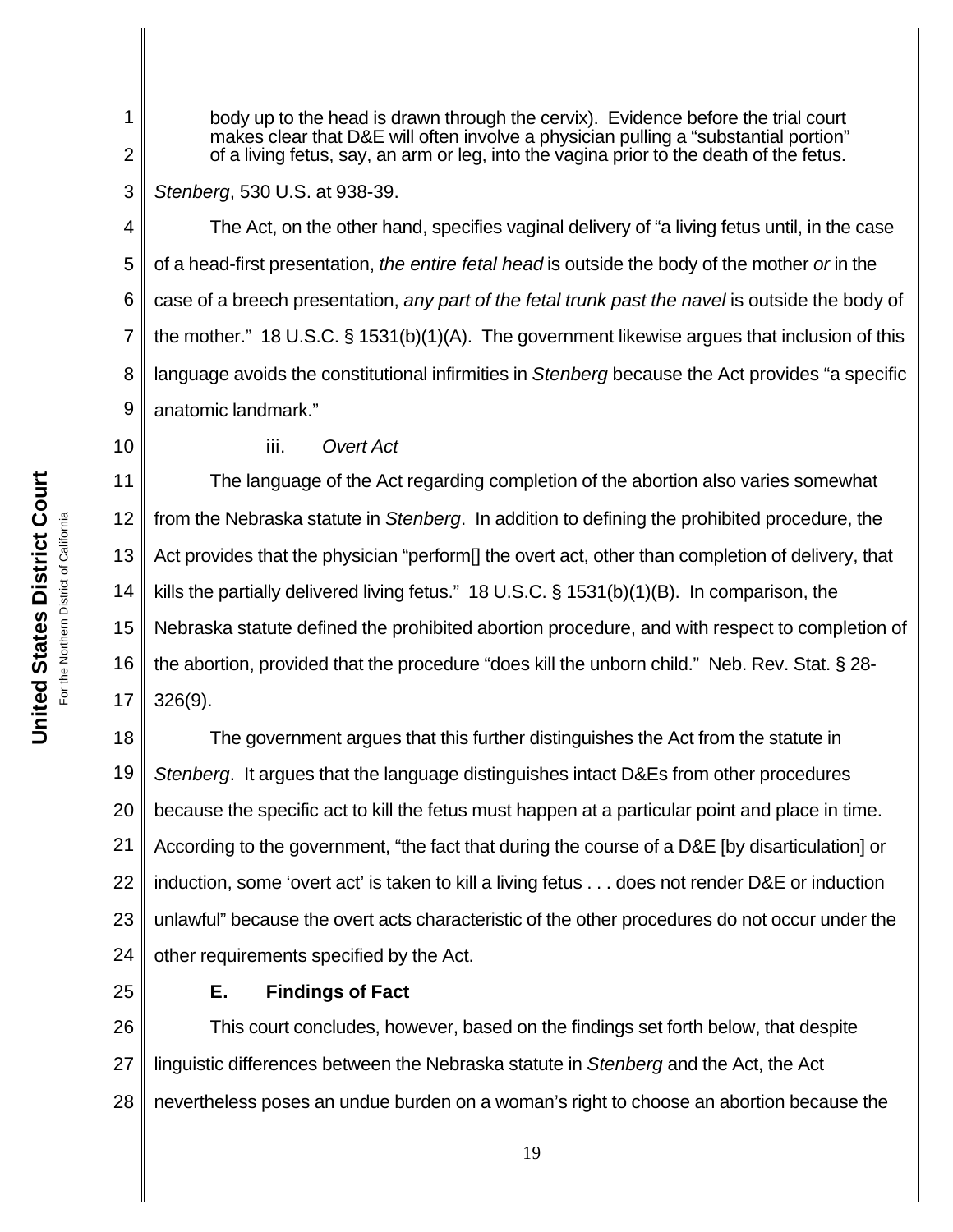1 2 Act encompasses not only intact D&E procedures, but other previability D&E procedures and possibly inductions as well, in violation of the Supreme Court's holding.

3

Specifically, this court finds, based on the evidence before it, that:<sup>13</sup>

4 5 6 7 8 9 10 1. Like the Nebraska statute in *Stenberg*, the Act bans abortions performed at any time during a pregnancy, regardless of gestational age or fetal viability. In fact, Congress rejected alternatives and amendments to the Act that would have limited its applicability to viable fetuses. *See* 149 Cong. Rec. S3600 (daily ed. March 12, 2003) (statement of Sen. Feinstein); 149 Cong. Rec. H4939 (daily ed. June 4, 2003) (statement of Rep. Greenwood); 149 Cong. Rec. H4948 (daily ed. June 4, 2003) (statement of Rep. Baldwin).

11 12 13 14 15 16 17 2. In performing all D&Es, including D&Es by disarticulation, and inductions, physicians "deliberately and intentionally" extract the fetus from the woman's uterus and through her vagina. Tr. Vol. 1 at 76:19-21 (Paul); Tr. Vol. 2 at 200:23-201:4 (Sheehan); Tr. Vol. 3 at 422:3-12 (Doe); Tr. Vol. 5 at 822:0-823:12 (Westhoff). Extraction of the fetus from the uterus, if brought through the cervix and vagina (as opposed to through an incision in the woman's abdomen), is called a "vaginal delivery." Tr. Vol. 1 at 75:20-76:5 (Paul); Tr. Vol. 3 at 421:6-11 (Doe); Tr. Vol. 5 at 822:20-823:12 (Westhoff).

18 19 20 21 3. The fetus may still have a detectable heartbeat or pulsating umbilical cord when the uterine evacuation begins in any D&E or induction, and may be considered a "living fetus." Tr. Vol.1 at 67:3-11; 76:6-18 (Paul); Tr. Vol. 2 at 201:5-8 (Sheehan); Tr. Vol. 3 at 421:12-18 (Doe); Tr. Vol 5 at 822:20-823:12 (Westhoff); Tr. Vol. 11 at 1783:15-1786:3 (Chasen).

22 23 24 25 26 4. Plaintiffs' and the government's experts agree that in any D&E or induction, a living fetus may be extracted in a breech presentation until some "part of the fetal trunk past the navel is outside the body of the mother." Tr. Vol. 6 at 945:17-21 (Bowes); Tr. Vol. 8 at 1283:17-20 (Shadigian); Lockwood Depo 235:16-24; Tr. Vol. 1 at 77:9-78:13 (Paul); Tr. Vol.

27 28 <sup>13</sup>As noted previously, the background and qualifications of the experts relied on by the court for the findings thatfolloware setforth in this court's findings of fact regarding the necessity of health exception.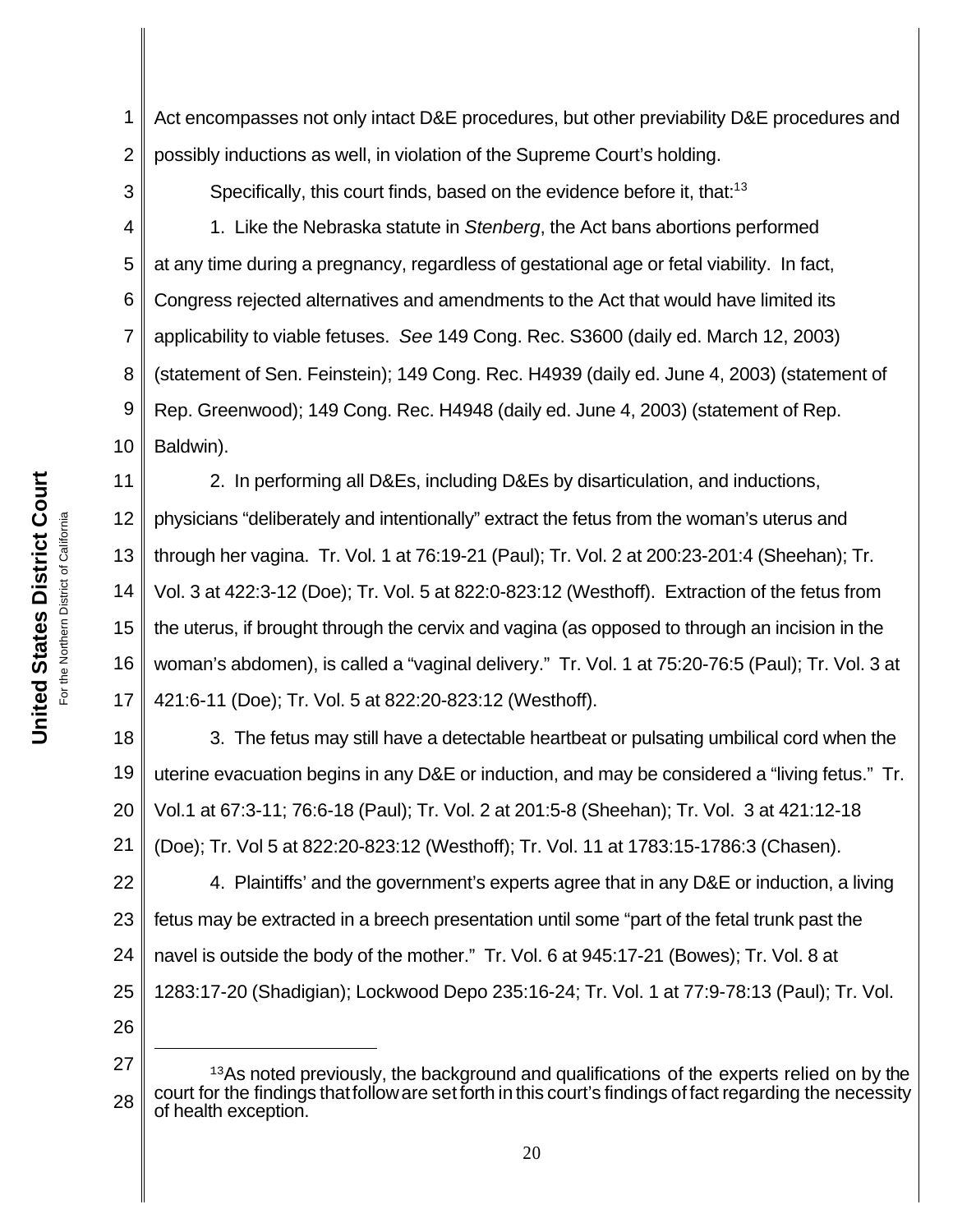1 2 3 4 5 6 7 8 9 10 11 12 13 14 15 16 17 18 19 20 21 22 23 24 25 26 27 1 at 99:16-2; 201:9-16 (Sheehan); Tr. Vol. 2 at 281:22-282:3 (Drey); Tr. Vol. 3 at 405:4-12; 422:3-19 (Doe); Tr. Vol 4 at 521:2-15; 551:19-552:4 (Broekhuizen); Tr. Vols. 4 & 5 at 678:23- 679:14; 784:3-786:18 (Creinin); Tr. Vol. 5 at 822:20-823:12 (Westhoff); Tr. Vol. 11 at 1783:15-1786:3 (Chasen). 5. In a D&E, this may occur under a variety of scenarios, including when: (A) on an initial pass into the uterus with forceps, the physician disarticulates a small fetal part, which does not cause immediate demise, and then on a subsequent pass, the fetus is brought out of the cervix past the fetal navel; (B) on an initial pass into the uterus with forceps, the physician brings out a fetal part – either attached to the rest of the fetus, or not – that is "part of the fetal trunk past the navel," but the extraction does not cause immediate demise; (C) the physician extracts the fetus intact until the calvarium lodges at the internal cervical opening; or (D) the physician extracts the fetus intact until "part of the fetal trunk past the navel is outside the woman's body," but it is not extracted so far that the calvarium lodges at the cervical opening. Tr. Vol. 1 at 77:9-78:13 (Paul); Tr. Vol. 2 at 201:9-202:1; 272:18-22 (Sheehan); Tr. Vol. 4 at 521:2-15; 551:1-18 (Broekhuizen); Tr. Vols. 4 & 5 at 681:8-16; 784:3-786:18 (Creinin); Tr. Vol. 5 at 822:20-824:2 (Westhoff); Tr. Vol. 11 at 1783:15-1784:20 (Chasen). 6. In an induction, this may occur because fetal demise may not have occurred by the time the fetus passes through the woman's cervix and vagina, and is outside the body of the woman past the fetal navel. Tr. Vol. 4 at 530:15-533:6 (Broekhuizen); Tr. Vol. 11 at 1784:21- 1786:3 (Chasen). 7. In any D&E or induction, if the fetus has been brought to the point "where any part of the fetal trunk past the navel is outside the body of the mother" or "the entire fetal head is outside the body of the mother," a physician may then, in order to complete the abortion in the safest manner, need to perform an "overt act," short of completing delivery, that the physician

28

21

knows the fetus cannot survive, if it is still living, and that "kills" the fetus. Lockwood Depo.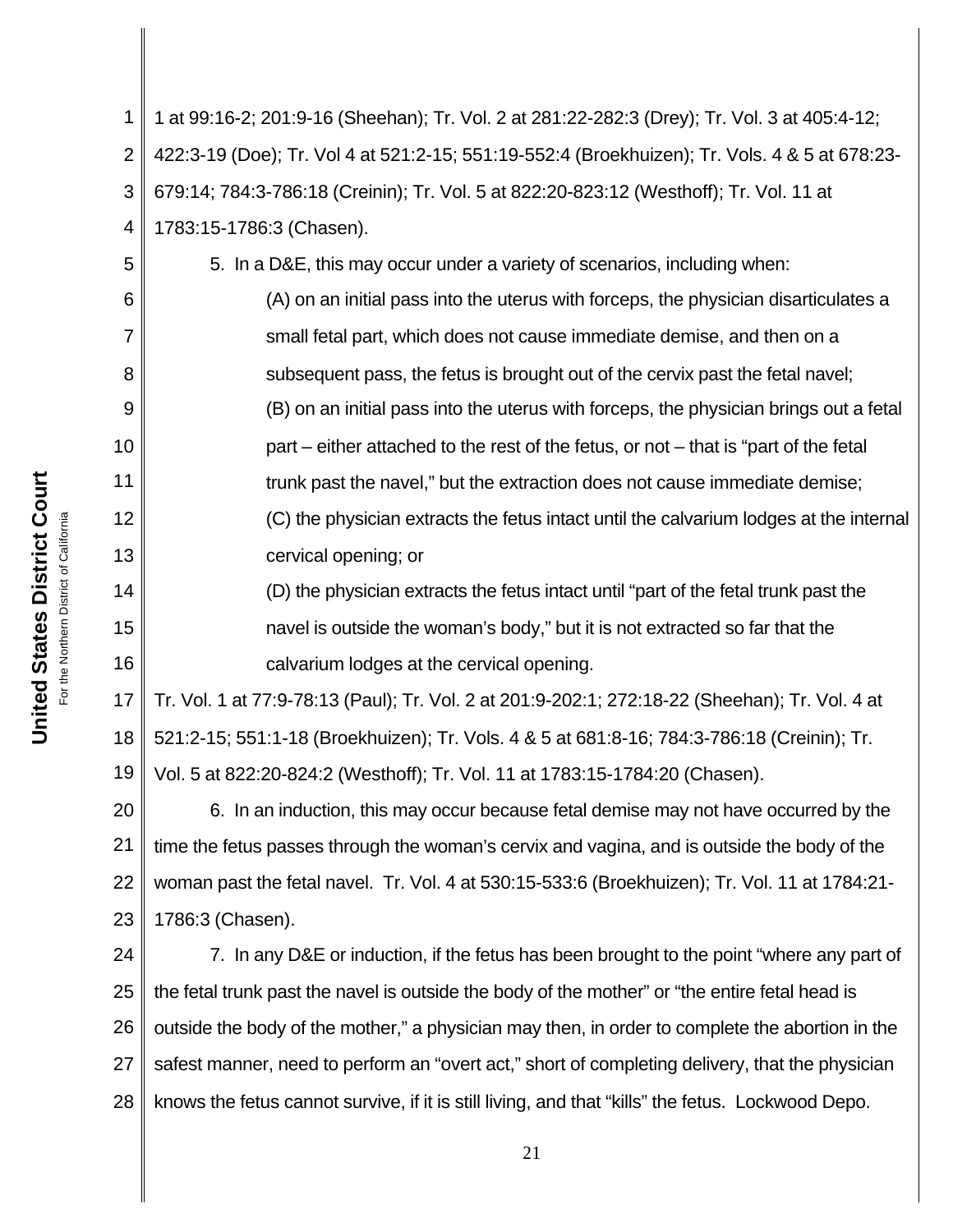1 2 3 4 5 6 7 235:17-236:2; Tr. Vol. 1 at 79:8-16; 60:13-61:6; 69:22-25 (Paul); Tr. Vol. 3 at 422:3-19 (Doe); Tr. Vol. 4 at 551:19-552:9 (Broekhuizen); Tr. Vol. 4 at 638:10-684:10 (Creinin); Tr. Vol. 11 at 1783:15-1786:3 (Chasen). This "overt act" may include disarticulation, cutting the umbilical cord, or compressing or decompressing the skull or abdomen or other fetal part that is obstructing completion of the uterine evacuation. Tr. Vol. 1 at 61:7-15; 70:1-6; 78:25-79:5 (Paul); Tr. Vol. 2 at 193:5-24; 205:8-15 (Sheehan); Tr. Vol. 3 at 405:13-22 (Doe); Tr. Vol. 4 at 523:1-524:1 (Broekhuizen); Tr. Vol. 5 at 783:15 (Creinin).

8 9 10 11 8. The procedures described above are performed by the testifying physicians only on previable fetuses. Tr. Vol. 1 at 74:14-80:20 (Paul); Tr. Vol. 2 at 281:15-21 (Drey); Tr. Vol. 3 at 420:9-22 (Doe); Tr. Vol. 4 at 550:18-552:9 (Broekhuizen); Tr. Vol. 4 at 657:3-8 (Creinin); Tr. Vol. 5 at 822:9-824:2 (Westhoff); Tr. Vol. 11 at 1783:15-1786:3 (Chasen).

12 13 14 15 9. For these reasons, any abortion performed using the D&E or induction method could proceed so as to violate the Act when performed in the safest manner. Tr. Vol. 1 at 92:2-93:4 (Paul); Tr. Vol. 1 at 165:11-21 (Sheehan); Tr. Vol. 2 at 282:20-283:3 (Drey); Tr. Vol. 11 at 1784:15-1786:3 (Chasen).

16 17 18 19 10. For the same reasons, the Act could also ban the steps that a physician takes when treating a woman who presents in the midst of a spontaneous second trimester miscarriage. Tr. Vol. 4 at 555:7-556:11 (Broekhuizen); Tr. Vol. 4 at 684:11-685:5 (Creinin); Tr. Vol. 5 at 824:4-24 (Westhoff); Tr. Vol. 11 at 1786:4-1787:9 (Chasen).

20 21 22 23 24 25 26 11. As part of their routine practice, eleven of the experts who testified before this court, including Drs. Paul, Sheehan, Doe, Drey, Broekhuizen, Creinin, Westhoff, Chasen, Hammond, Grunebaum, and Fredriksen, sometimes perform previability abortions, as described above, which would violate the act. Tr. Vol. 1 at 74:14-80:20 (Paul); Tr. Vol. 1 at 165:7-21 (Sheehan); Tr. Vol. 2 at 281:15-21 (Drey); Tr. Vol. 3 at 420:9-22 (Doe); Tr. Vol. 4 at 550:18-552:9 (Broekhuizen); Tr. Vol. 4 at 657:3-8 (Creinin); Tr. Vol. 5 at 822:9-824:2 (Westhoff); Tr. Vol. 11 at 1783:15-1786:3 (Chasen); Exh. 36, Exh. 37, Exh. 38.

27 28 12. When beginning a D&E or induction procedure, a physician cannot predict if the procedure will proceed in such a manner that it violates the Act, but the physician knows that is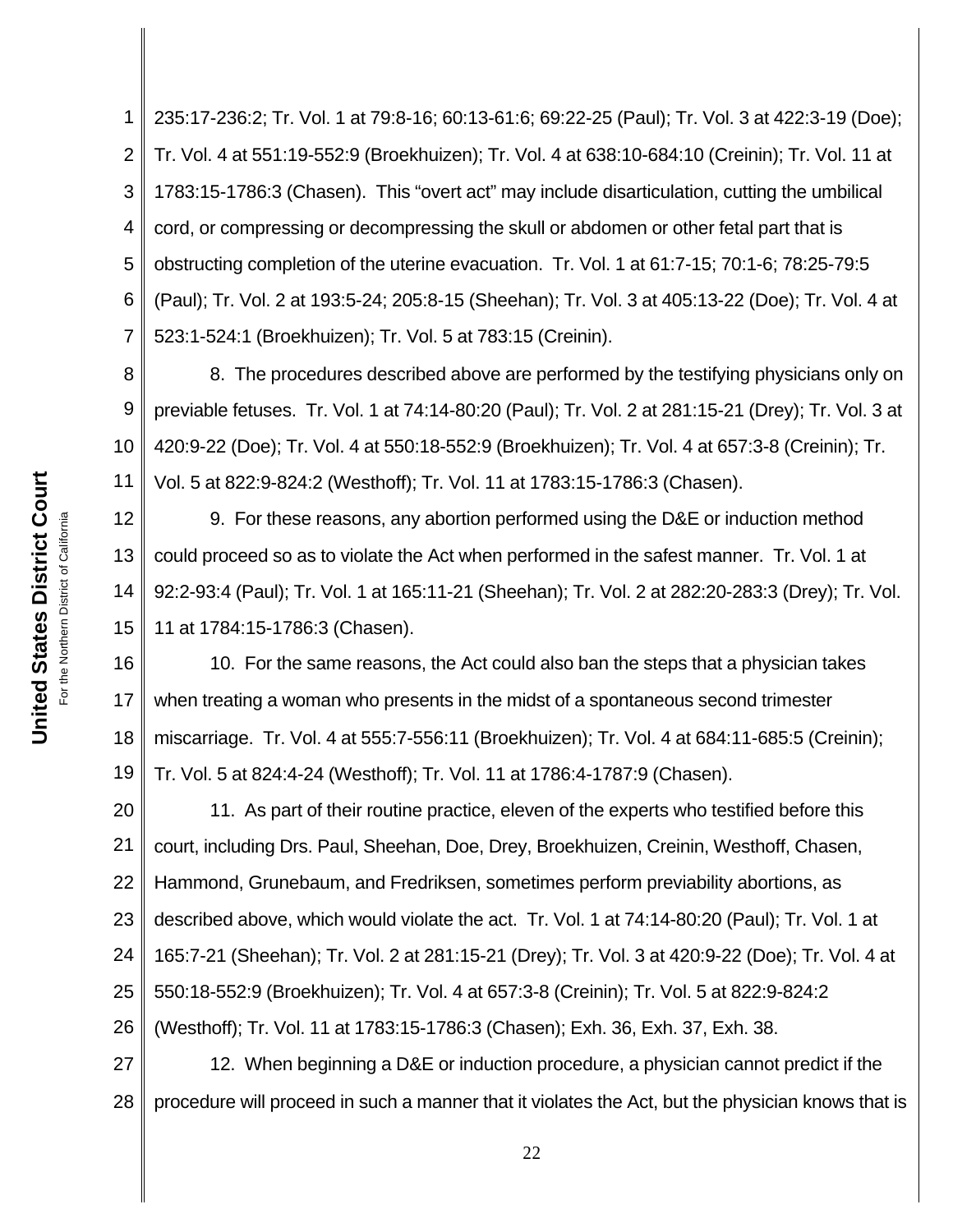1 2 3 a possibility. Tr. Vol. 1 at 71:17-24 (Paul); Tr. Vol. 2 at 206:1-13 (Sheehan); Tr. Vol. 3 at 420:18-22; 426:5-7 (Doe); Tr. Vol. 4 at 522:4-17 (Broekhuizen); Tr. Vol. 5 at 786:11-23 (Creinin).

4 5 6 7 8 9 10 11 12 13 14 15 16 17 18 19 20 21 22 23 13. Accordingly, because physicians may face criminal prosecution under the Act for violative procedures, the nature of which they cannot always predict, the Act would have a significantly negative impact on their practice and their relationships with their patients, and in some circumstances, already has. *See, e.g.*, Tr. Vol. 1 at 74:21-23 (Paul) ("my overriding concern is that if I continue to practice . . . second trimester abortions in the way I believe is the safest for women, that I could be in prison"); *id.* at 92:8-13 ("I think [the Act] would have a tremendous impact on my practice. I would be forced with a decision I would have never faced before in medicine and that is as to whether to continue to do procedures in a way that I think are safest for women because if I did so, I would risk imprisonment"); *id.* at 93:5-12 (Act would undermine fundamental trust that physician has with patient because it would prevent them from giving best possible care); Tr. Vol. 4 at 563:3-16 (Broekhuizen) (the Act would "make it significantly more difficult to provide . . . medically necessary services" and would force him to utilize fetocidal injections more frequently which "may not really be in the best interests of the patients"); Tr. Vol. 11 at 1787:10-23 (Chasen) (fear of committing a criminal act may prevent physicians from giving their full attention while providing care); Tr. Vol. 5 at 820:6-20 (Westhoff) (describing complication that occurred as a result of a D&E performed utilizing fetocidal injection in attempt to avoid Act's coverage); Tr. Vol. 2 at 204:14-205:3 (Sheehan) (the Act "would really cause a significant disruption between [me and] the patient"); Lockwood Depo. 68:2-68:16 (criminal penalties included in Act "further unravel physicians' social contract with patients").

24

# **F. Conclusions of Law**

25 26 27 28 Accordingly, the court concludes that the definition of "partial-birth abortion" contained in the Act encompasses several second trimester abortion procedures *in addition* to intact D&E. Physicians may perform each element contained in the Act's definition in any D&E procedure, and in the course of certain induction abortions and treatment of spontaneous

**United States District Court United States District Court** For the Northern District of California For the Northern District of California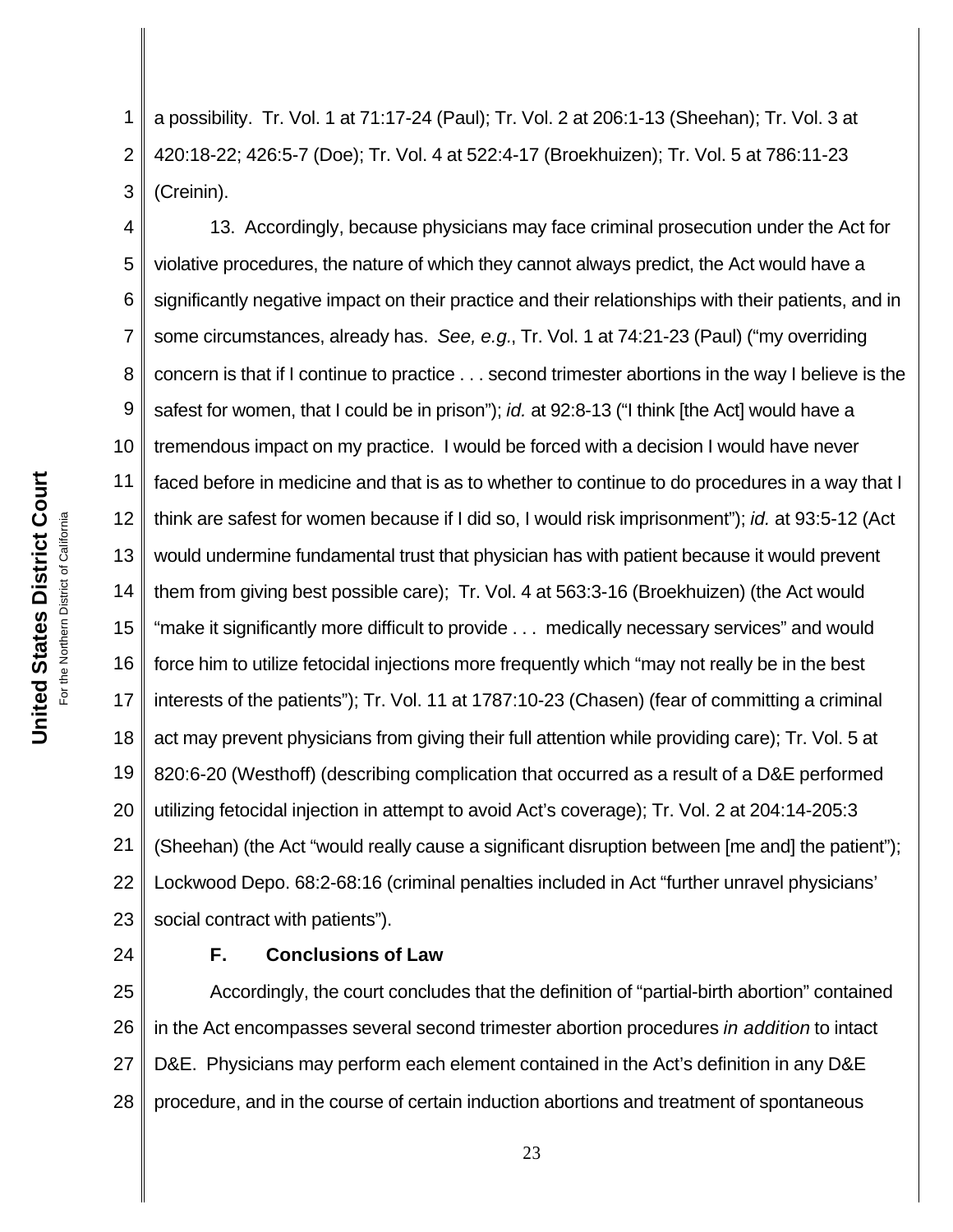1 2 3 4 5 6 7 8 miscarriages as well. And, because D&E procedures comprise nearly 85-95% of all second trimester abortions, the Act creates a risk of criminal liability during virtually all abortions performed after the first trimester, and "has the effect of placing a substantial obstacle in the path of a woman seeking an abortion of a nonviable fetus." *Stenberg*, 530 U.S. at 921 (quoting *Casey*, 505 U.S. at 877).A majority of the physicians who testified noted that because they "fear prosecution, conviction, and imprisonment," the wide net cast by the Act could have and has already had the effect of impacting all previability second trimester abortion services that they provide to their patients. *See id.* at 945-46.

9 10 11 12 13 14 15 16 17 18 19 20 21 22 The government's argument that Congress intended to ban only the intact D&E procedure is not convincing. First, as the Supreme Court noted in *Stenberg* in rejecting a nearly identical argument by the state of Nebraska, if Congress did not intend to prohibit procedures other than intact D&Es, it would have been simple for it to exclude other procedures. *See Stenberg*, 530 U.S. at 939 ("it would have been a simple matter, for example, to provide an exception for the performance of D&E and other abortion procedures"); *see also Planned Parenthood of Central New Jersey v. Farmer*, 220 F.3d 127, 140 (3rd Cir. 2000) (holding New Jersey partial-birth abortion ban unconstitutional, and noting that "[i]f the Legislature intended to ban only the [intact D&E] procedure, it could easily have manifested that intent either by specifically naming that procedure or by setting forth the medical definition of [intact D&E] utilized by ACOG"); *cf. Women's Medical Prof'l Corp. v. Taft,* 353 F.3d 436, 452-53 (6th Cir. 2003) (holding that Ohio partial-birth abortion ban did not pose an undue burden because it "avoided the flaws identified in [*Stenberg*] by precisely describing the restricted procedure and explicitly permitting D&E procedures").

23 24 25 26 27 28 Moreover, it does not appear to this court that Congress simply overlooked the *Stenberg* Court's language to this effect. Instead, it appears that Congress intentionally chose *not* to explicitly exclude D&Es. The government presented no evidence to this court that supported its arguments regarding congressional intent, and the Congressional Record suggests the contrary. Within Congress, opponents of the Act pointed out the potential overbreadth of the Act and proposed remedies regarding the scope. They noted that: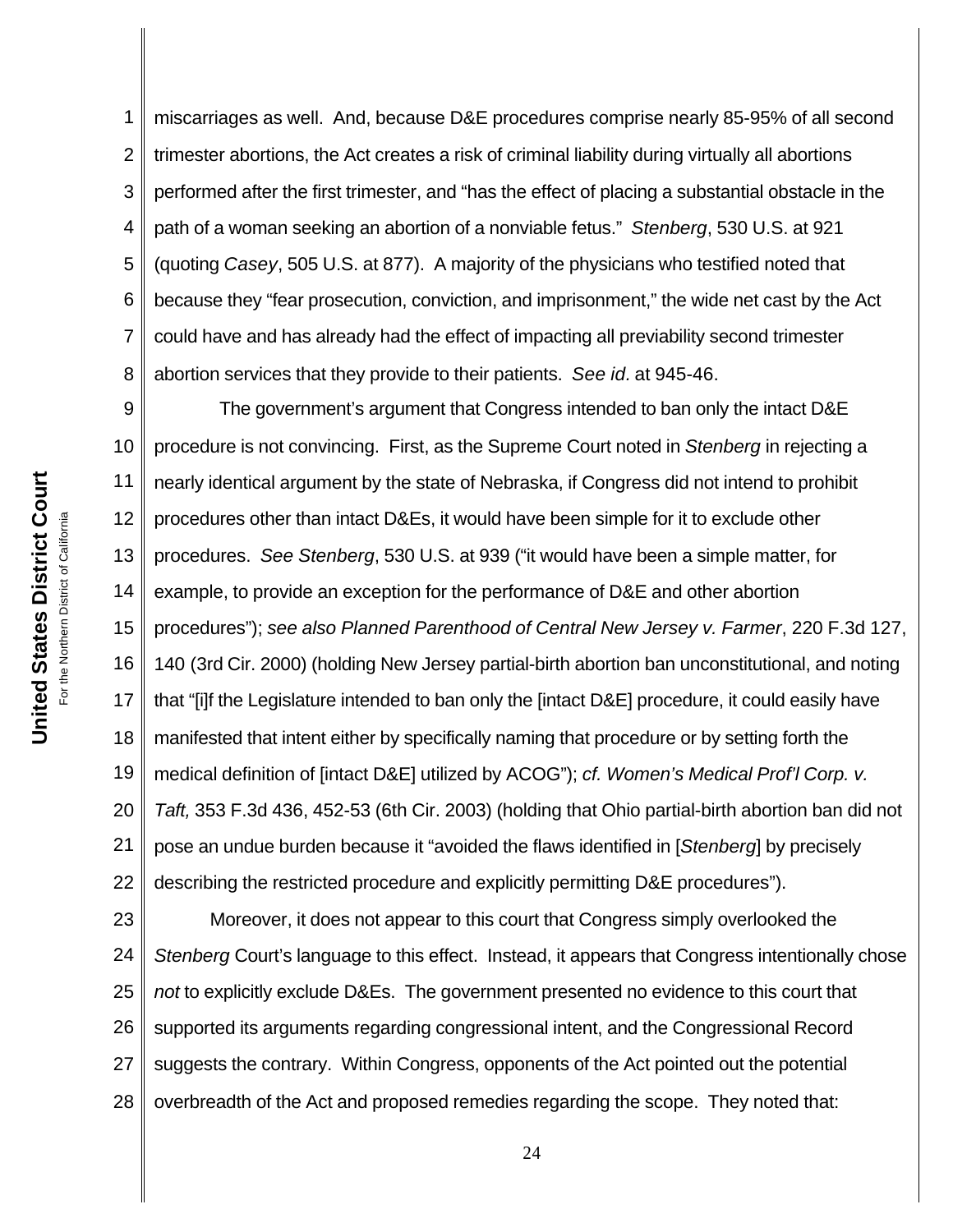Medical experts testified just yesterday before the Constitution Subcommittee that the definition in the bill could easily be construed to ban the most commonly used second trimester procedure.

H.R. Report No. 108-58, at 80 (2003) ("Record Exh. A"). Congress, however, rejected the related amendments to narrow the scope of the Act.

5 6 7 8 9 10 11 12 13 14 15 16 17 18 19 20 21 22 However, even if it was Congress' intent to limit the ban to intact D&Es, this court, like the Supreme Court in *Stenberg*, is "without power to adopt a narrowing construction of [the statute] unless such a construction is reasonable and readily apparent." 530 U.S. at 944 (citing *Boos v. Berry*, 485 U.S. 312, 330 (1972)). Even if this court were to accept the government's argument that the phrase "partial-birth abortion," as used by Congress, is commonly associated with the intact D&E procedure, the use of that phrase does not limit the scope of the Act to intact D&Es. Instead, the phrase "partial-birth abortion" is "subject to the statute's *explicit statutory definition,*" which this court is required to follow even if that definition "varies from the term's ordinary meaning." *Id.* at 942-43 (citing *Meese v. Keene*, 481 U.S. 465, 484-85 (1987)); *see also Richmond Medical Center v. Hicks*, 301 F.Supp.2d 499, 515 (E.D. Va. 2004) (Virginia law posed an undue burden despite fact that it explicitly excepted from coverage "the dilation and evacuation abortion procedure involving dismemberment of the fetus prior to removal from the body of the mother where plain language of the Act [nevertheless] ban[ned] pre-viability D&Es and would cause those who perform such D&Es to fear prosecution, conviction, and imprisonment"). Here, for the reasons discussed above, the Act's statutory definition casts a net wider than intact D&Es, and may include other previability abortion procedures, including D&Es by disarticulation, inductions, and treatment of spontaneous miscarriages.

23 24 25 26 27 28 However, even if this court were to find that linguistic differences in the Act make it less likely that the Act encompasses D&E by disarticulation procedures as did the Nebraska statute in *Stenberg*, this court nevertheless concludes that the Act is unduly burdensome because, even assuming that the Act covers only the intact D&E procedure, the Act does not distinguish between previability and postviability in violation of *Roe* and *Casey. See Stenberg,* 530 U.S*.* at 930 (the government's "interest in regulating abortion previability is

1

2

3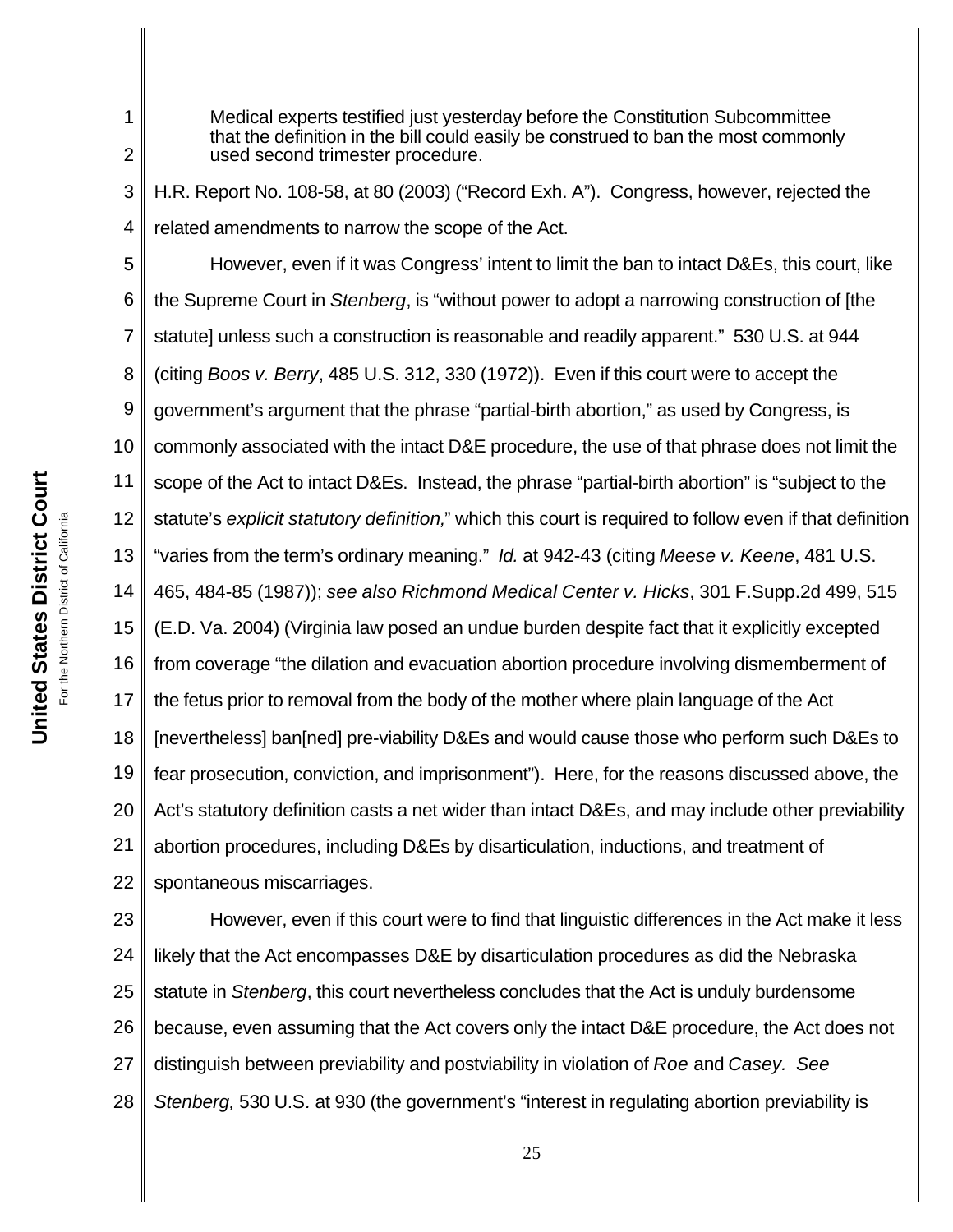2 3 4 5 6 7 8 9 10 11 12 13 14 15 16 17 18 19 20 21 22 23 24 25 26 27 28 <sup>14</sup>The *Stenberg* court did nothave to reach this issue because it concluded that the statute in that case sufficiently encompassed other D&E procedures in addition to intact D&E procedures. However, as the *Stenberg* court noted, "the fact that Nebraska's law applies both previability and postviability aggravates the constitutional problem presented." *Id.* <sup>15</sup>Plaintiffs also argue that the Act is impermissibly vague regarding what conduct is "in or affecting interstate or foreigncommerce." They contend that physicians, therefore, have no notice regarding when the Act applies, thus subjecting them to arbitrary and discriminatory prosecution. However, because the court concludes thatthe Act is unconstitutionally vague for the reasons set forth above, it is unnecessary for the court to reach this specific argument. 26 intact D&E abortion prior to viability, this Act would undoubtedly place a substantial obstacle in her path and decision.<sup>14</sup> For the reasons stated above, the court finds that the Act is unconstitutional. **III. CONSTITUTIONAL VAGUENESS A. Parties' Positions** Plaintiffs next challenge the Act on the ground that it is void for vagueness, in violation of the Due Process Clause, because the Act fails to clearly define the prohibited medical procedures and does not use terminology that is recognized in the medical community. Therefore, according to plaintiffs, it deprives physicians of fair notice and encourages arbitrary enforcement.<sup>15</sup> The government, however, contends that the inclusion of scienter requirements in the Act mitigates any possible vagueness. *See, e.g., Village of Hoffman Estates*, 455 U.S. 489, 499 (1982); *Colauitti v. Franklin*, 439 U.S. 379, 395 n. 13 (1979). It cites to three statutory phrases in the Act that it contends constitute scienter requirements. These phrases appear in § 1531(a), and in § 1531(b)(1)(A) (defining partial-birth abortion), and provide in pertinent part: (a) Any physician who, in or affecting interstate or foreign commerce, *knowingly performs* a partial-birth abortion and thereby kills a human fetus shall be fined under this title or imprisoned not more than 2 years, or both.... (b) As used in this section — (1) the term "partial-birth abortion" means an abortion in which the person performing the abortion—

considerably weaker than postviability"). To the extent that a woman seeks or requires an

United States District Court **United States District Court** California For the Northern District of California For the Northern District of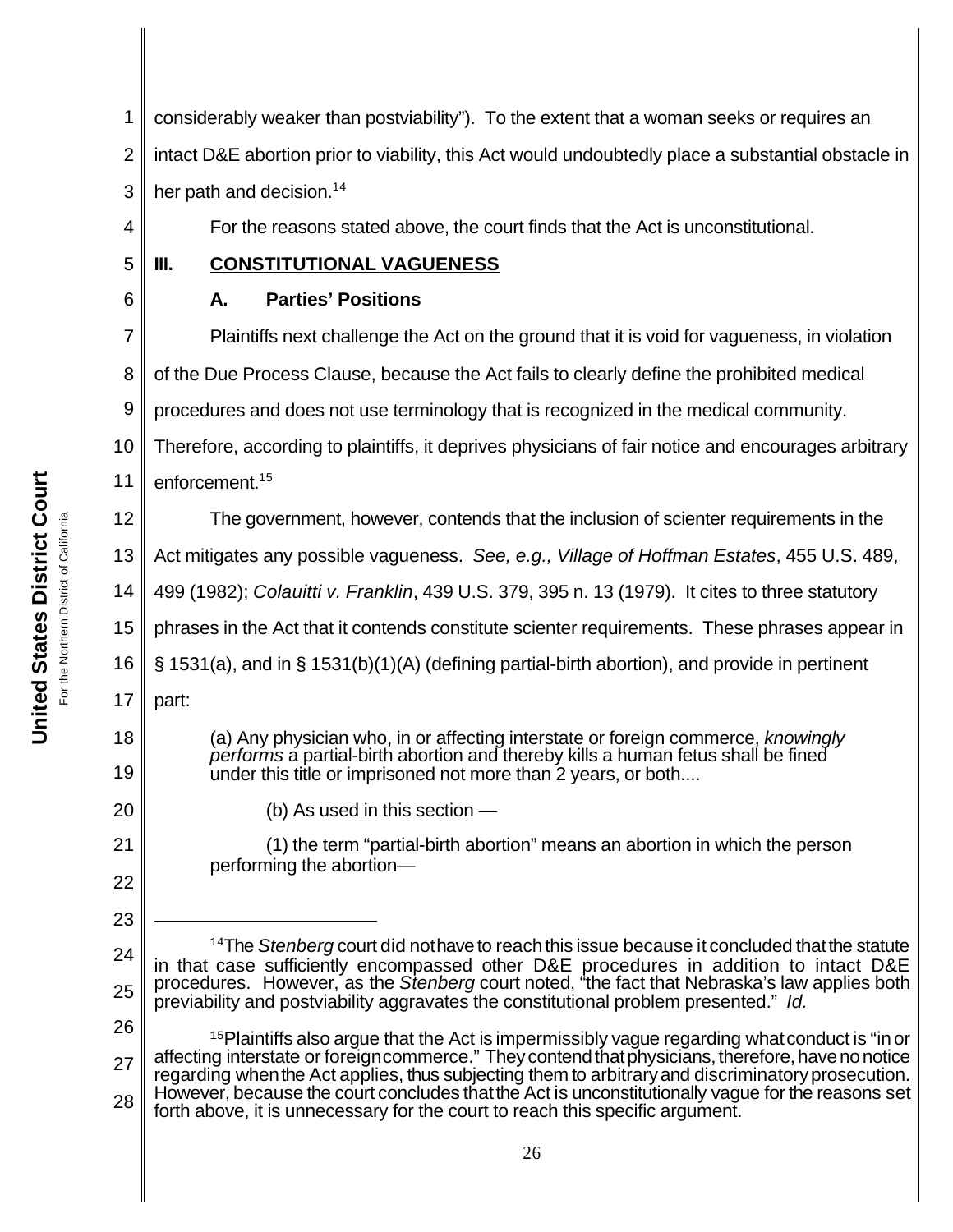(A) *deliberately and intentionally* vaginally delivers a living fetus until, in the case of a head-first presentation, the entire fetal head is outside the body of the mother, or, in the case of a breech presentation, any part of the fetal trunk past the navel is outside the body of the mother, *for the purpose of* performing an overt act that the person knows will kill the partially delivered fetus. . . .

4 (Emphasis added.)

1

2

3

5

12

13

14

15

16

17

The government contends that the inclusion of these scienter requirements as

6 emphasized above remedies any vagueness. It claims that because of the scienter

7 requirements, "the Act does not criminalize situations, during a D&E [by disarticulation], in

8 which a living fetus may be delivered, by happenstance, intact or even [in] cases where the

9 partial delivery of the intact fetus is intentional or forseeable, but only procedures where the

10 provider deliberately delivers the fetus both in the manner described by the Act and *with* a

11 specific intent from the outset to perform an overt act that the provider knows will kill the fetus."

# **B. Legal Standard**

The Supreme Court has unambiguously stated that vague laws are unconstitutional:

It is a basic principle of due process that an enactment is void for vagueness if its prohibitions are not clearly defined. Vague laws offend several important values. First, because we assume that man is free to steer between lawful and unlawful conduct, we insist that laws give the person of ordinary intelligence a reasonable opportunity to know what is prohibited, so that he may act accordingly. Vague laws may trap the innocent by not providing fair warning. Second, if arbitrary and discriminatory enforcement is to be prevented, laws must provide explicit standards for those who apply them.

18 19 20 21 22 23 *Grayned v. City of Rockford*, 408 U.S. 104, 108 (1972). Accordingly, to avoid unconstitutional vagueness, the Act must (1) define the offense with sufficient definiteness that ordinary people can understand what conduct is prohibited; and (2) establish standards such that enforcement may be conducted in a non-arbitrary, non-discriminatory manner. *Nunez v. City of San Diego*, 114 F.3d 935, 940 (9th Cir. 1997)*.* 

24 25 26 27 28 "The need for definiteness is greater when the ordinance imposes criminal penalties on individual behavior or implicates constitutionally protected rights than when it regulates the economic behavior of businesses." *Id.* (quoting *Village of Hoffman Estates*, 455 U.S. at 494). Moreover, if the Act does not provide sufficient "standards to prevent arbitrary enforcement," it "would be impermissibly vague even if it did not reach a substantial amount of constitutionally

**United States District Court United States District Court** For the Northern District of California California For the Northern District of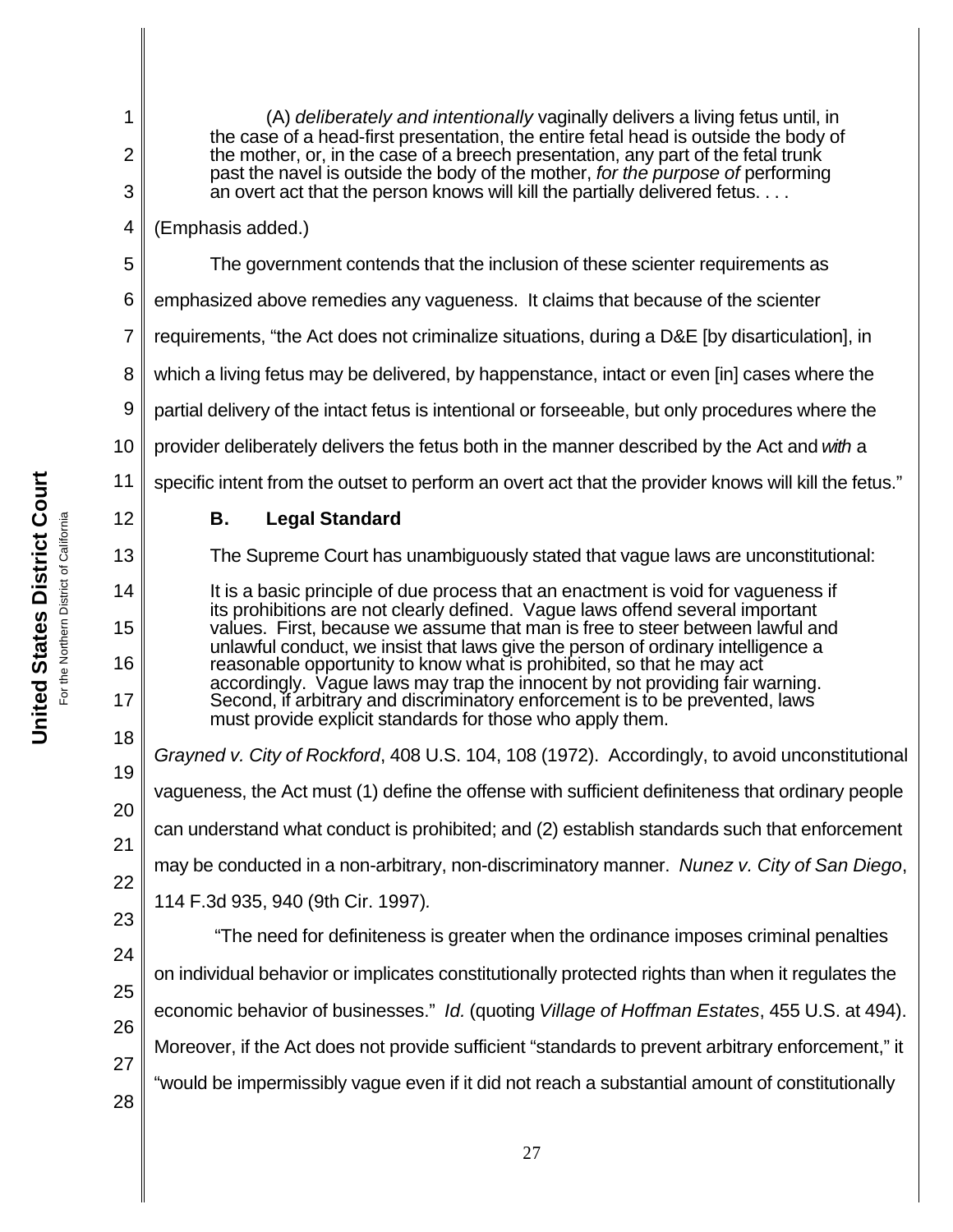1 2 3 4 5 6 protected conduct, because it would subject people to the risk of arbitrary deprivation of their liberty." *Forbes v. Napolitano*, 236 F.3d 1009, 1011-1012 (9th Cir. 2000) (citing *City of Chicago v. Morales*, 527 U.S. 41, 42 (1999)). "Regardless of what type of conduct the criminal statute targets, the arbitrary deprivation of liberty is itself offensive to the Constitution's due process guarantee." *Id.* at 1012 (citing *Smith v. Goguen*, 415 U.S. 566, 575 (1972)).

7

18

19

20

21

# **C. Findings of Fact and Conclusions of Law**

8 9 10 11 12 13 14 15 16 17 As plaintiffs note, several of the terms in the Act are ambiguous, including "partial-birth abortion," "overt act," "deliberately and intentionally," and "living fetus." The trial testimony of numerous physicians confirmed that, as physicians and practitioners providing abortion services, they do not understand exactly what the Act prohibits. *See, e.g.*, Tr. Vol. 1 at 76:7- 82:12 (Paul); Tr. Vol. 4 at 557:4-13 (Broekhuizen); Tr. Vol. 11 at 1787:10-23 (Chasen); Tr. Vol. 5 at 820:6-20 (Westhoff); Tr. Vol. 2 at 200:23-202:3 (Sheehan). As many of the physicians testified before this court, the term "partial-birth abortion" has little if any medical significance in and of itself. *See, e.g.*, Tr. Vol. 3 at 420:23-421:2 (Doe); Grunebaum Depo. at 214:1-7.Dissenting legislators within Congress made the same observation, arguing that:

This legislation is overly vague. It is unclear exactly, which procedures we would ban. The term 'partial-birth abortion' has no legal or medical meaning. It is a term invented for political purposes. The findings and actual operative clauses of the bill are inconsistent in their definitions, and in both cases are overly vague.

Record Exh. A, at 80.

22 23 24 25 26 27 28 Additionally, the Act's use of the term "living fetus" adds to the vagueness of the statute, since, the term "living fetus" is not pertinent to the framework set forth by the Supreme Court in *Roe* and *Casey*, and does not pertain to viability. As set forth above in the court's findings regarding undue burden, a previable fetus may nonetheless be "living" if it has a detectable heartbeat or pulsating umbilical cord. Tr. Vol. 1 at 67:3-11; 76:6-18 (Paul); Tr. Vol. 2 at 201:5- 8 (Sheehan); Tr. Vol. 3 at 421:12-18 (Doe); Tr. Vol. 5 at 822:20-823:12 (Westhoff); Tr. Vol. 11 at 1783:15-1786:3 (Chasen). Moreover, as noted by the Third Circuit, "because a fetus may

United States District Court **United States District Court** For the Northern District of California California For the Northern District of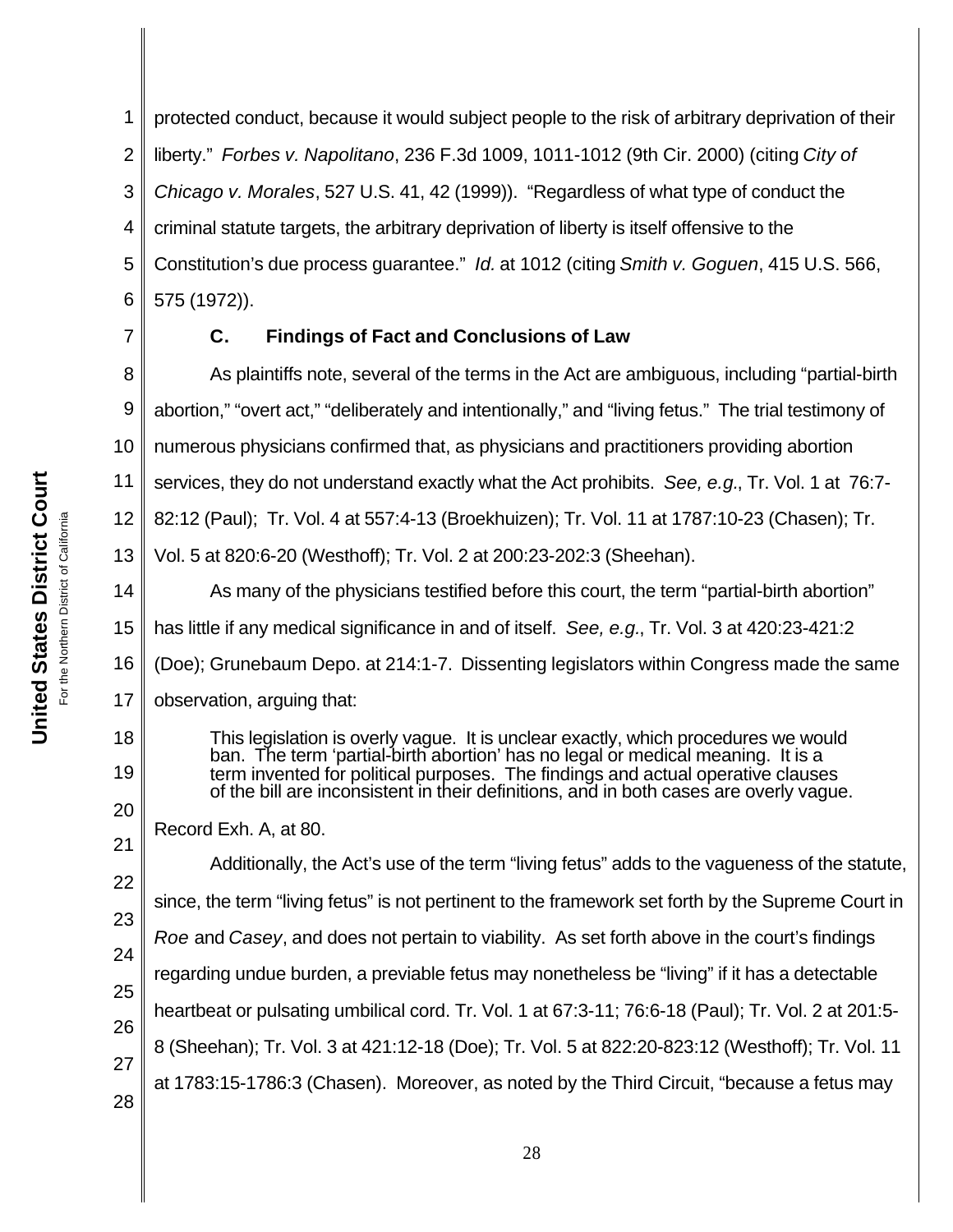1 2 3 4 5 6 be 'living' as early as seven weeks lmp, use of the term 'living' instead of 'viable' indicates that, contrary to the understanding of the public and the concomitant rhetoric, the Act is in no way limited to late-term, or even mid-term, abortions." *Farmer*, 220 F.3d at 137 (holding state partial-birth abortion ban unconstitutionally vague, asserting that "the term 'living human fetus' adds little to the Act's constitutional certainty because it does not draw the line at viability, as the Supreme Court has done").

7 8 9 10 11 12 13 14 15 16 17 Nor does the requirement of an "overt act" sufficiently narrow the scope of the Act to give notice of the type of abortion procedure prohibited. Again, as set forth above in the court's findings regarding undue burden, the "overt act" may be interpreted to comprise many acts, performed not only in the process of an intact D&E, but in the course of a D&E by disarticulation or induction as well, including disarticulation of the calvarium, cutting the umbilical cord, or compressing or decompressing the skull or abdomen or other fetal part that is obstructing completion of the uterine evacuation. Tr. Vol. 1 at 61:7-15; 70:1-6; 78:25-79:5 (Paul); Tr. Vol. 2 at 193:5-24; 205:8-15 (Sheehan); Tr. Vol. 3 at 405:13-22 (Doe); Tr. Vol. 4 at 523:1-524:1 (Broekhuizen); Tr. Vol. 11 at 1783:15-1786:3 (Chasen). Accordingly, the term "overt act" cuts such a wide swath that it cannot possibly be considered sufficient to put physicians on notice of what type of "overt" act violates the Act.

18 19 20 21 22 23 24 25 26 27 28 This court further concludes that the Act's vagueness and unconstitutional breadth cannot be cured by the alleged scienter requirements. First, the requirement that the physician "knowingly perform" a "partial-birth abortion," as defined by the Act, is of no help to the government. As plaintiffs have argued and the trial evidence has demonstrated, as part of their routine medical practice, a physician performing a D&E, by disarticulation or intact, or an induction abortion in the safest, most medically appropriate manner, "knows" that the procedure may proceed in such a manner that the physician may have to engage in procedures proscribed by the Act. *See* Tr. Vol. 1 at 74:14-80:20 (Paul); Tr. Vol. 1 at 165:7-21 (Sheehan); Tr. Vol. 2 at 281:15-21 (Drey); Tr. Vol. 3 at 420:9-22 (Doe); Tr. Vol. 4 at 550:18- 552:9 (Broekhuizen); Tr. Vol. 4 at 657:3-8 (Creinin); Tr. Vol. 5 at 822:9-824:2 (Westhoff); Tr. Vol. 11 at 1783:15-1786:3 (Chasen).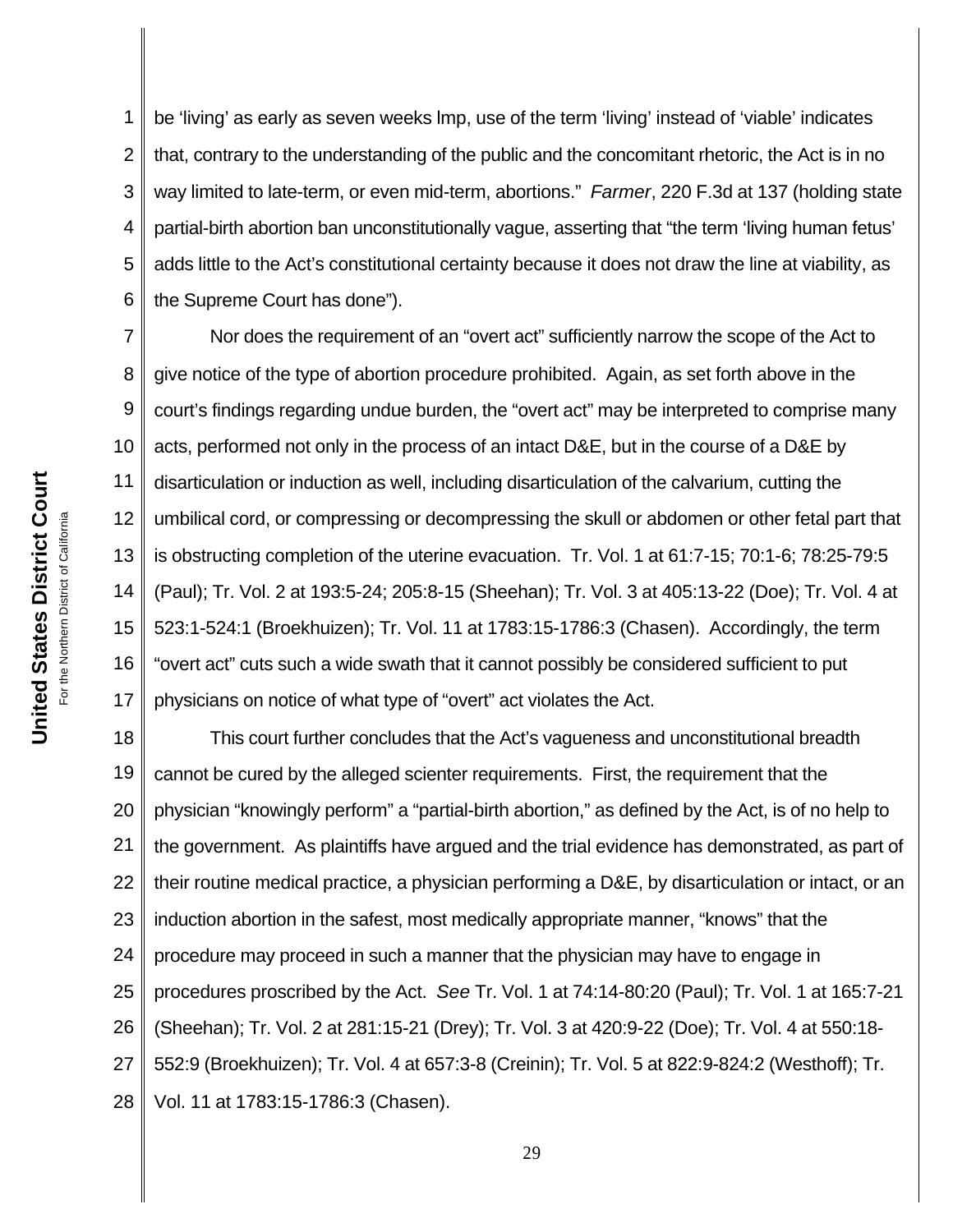1 2 3 4 5 6 7 8 Nor can the fact that the Act requires that a physician "deliberately and intentionally vaginally deliver a living fetus" cure the unconstitutional vagueness. The parties dispute whether the phrase modifies only the vaginal delivery or the additional steps contained in the Act's definition of "partial-birth abortion." However, this court need not resolve that dispute, because, as the Third Circuit held in *Farmer,* this scienter requirement does nothing to ameliorate the vagueness of Act. *See Farmer*, 220 F.3d at 138 (rejecting state's argument that scienter requirement specifying "deliberate[] and intentional[] deliver[y] into the vagina of a living fetus" cured unconstitutional vagueness).

10

9

At a minimum, to limit the scope of a statute to 'deliberately and intentionally' performing a certain procedure, the procedure itself must be identified or readily susceptible of identification. Here it is not.

11 12 13 14 15 16 17 18 19 *Id.* (citations omitted); *see also Planned Parenthood of Greater Iowa, Inc. v. Miller*, 195 F.3d 386, 389 (8th Cir. 1999) (Iowa partial-birth abortion ban's inclusion of scienter requirement did not save Act because Act still "encompasse[d] more than just the [intact D&E] procedure"). This same analysis applies to the Act's requirement that the procedure be "for the purpose" of performing "an overt act that the [physician] knows will kill the partially delivered fetus." Insofar as the court has already concluded that the Act's definition may encompass many second trimester abortions and that the terms "partial-birth abortion" and "overt act" are ambiguous, the inclusion of a scienter requirement cannot cure the vagueness and save the Act.

20 21 22 23 As noted previously, the government also argues that this court should narrow the construction of the statute to eliminate any doubts about the Act's unconstitutionality. This court rejects that argument for the reasons set forth above in the court's conclusions of law regarding the undue burden posed by the Act.

24

# Accordingly, the court finds that the Act is unconstitutional on this ground as well.

25 **IV. HEALTH EXCEPTION**

26 27 28 Separate and apart from the undue burden and vagueness analyses, *Stenberg* also holds that "where substantial medical authority supports the proposition that banning a particular abortion procedure could endanger women's health, *Casey* requires the statute to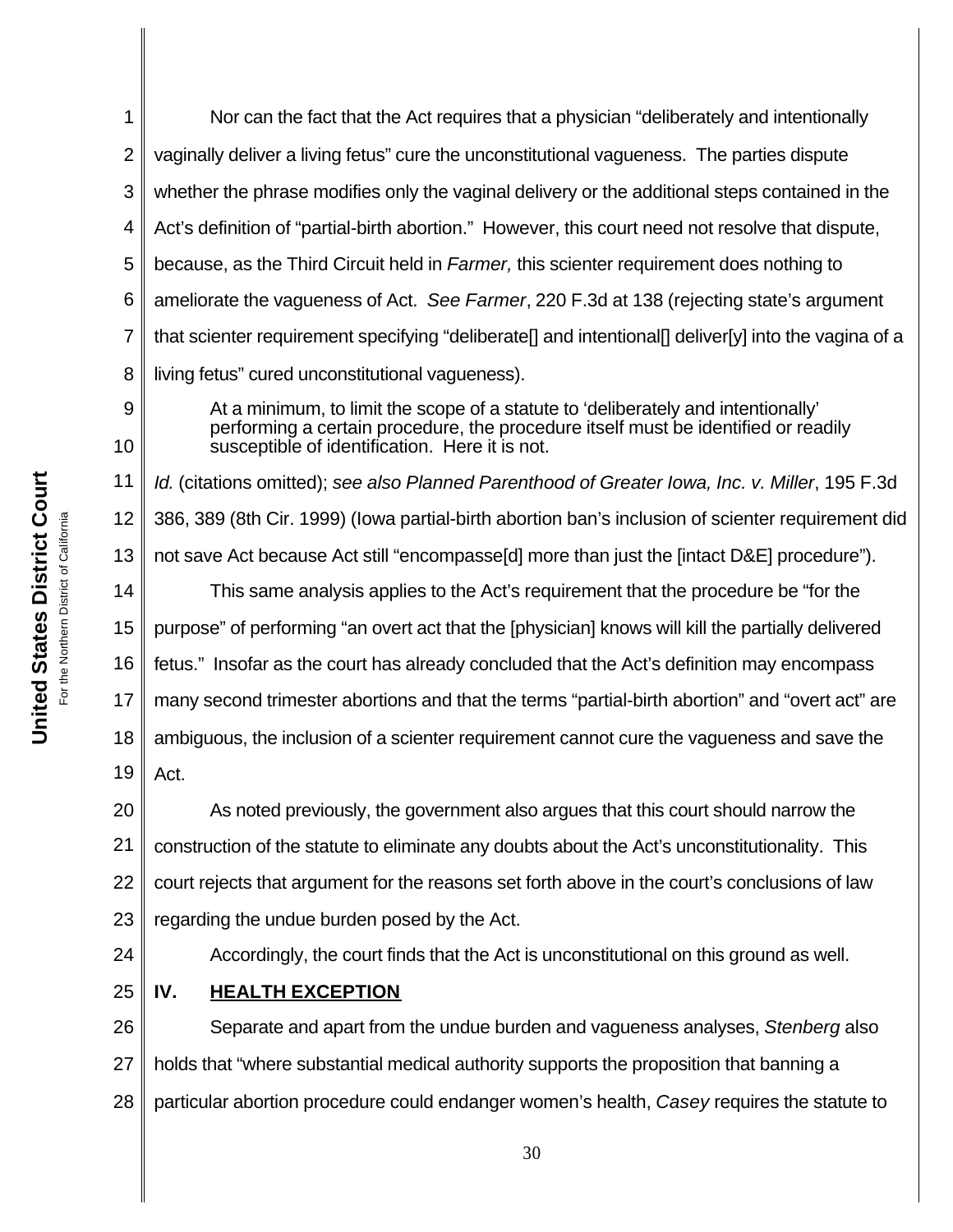1 2 3 4 5 include a health exception where the procedure is 'necessary, in appropriate medical judgment, for the preservation of the life or health of the mother.'" *Stenberg*, 530 U.S. at 938 (citing *Casey*, 505 U.S. at 879). The Act, by contrast, excepts only "a partial-birth abortion that is necessary to save the *life* of a mother," and omits the health exception and the "appropriate medical judgment" requirements of *Casey* and *Stenberg*.

6 7 8 9 Although the court has already found that the Act is unconstitutional because it poses an undue burden and because it is vague, given the time and resources expended by the parties and this court, and the extensive evidence presented on the issue, the court is compelled to reach the issue regarding a health exception.

## 10

# **A. Parties' Arguments**

11 12 13 14 15 16 17 18 Plaintiffs contend that *Stenberg* requires a health – not just life – exception under the circumstances, and that the congressional findings on the issue are not entitled to any deference. In support, plaintiffs assert that the intact D&E procedure, is a safe, if not a safer, option for pregnancy termination than other abortion procedures, and is necessary to preserve the health of certain women under certain circumstances. Additionally, plaintiffs also argue that the Act's life exception is constitutionally inadequate because it does not allow a physician to determine, in his or her best medical judgment, whether the intact D&E procedure is necessary to preserve a woman's life.

19 20 21 22 23 The government, however, argues that the Act's life exception is constitutionally adequate because Congress has concluded that the procedure is never medically necessary, and that this court must defer to Congress' finding. The government, therefore, contends that the evidence before this court is relevant *only* in determining the degree of deference afforded Congress' finding regarding the necessity of a health exception.

24

# **B. Trial Evidence**

25 26 27 28 At the outset, this court recognizes that Congress has made a finding pertinent to the trial evidence before this court, and that in affording the appropriate level of deference to Congress' finding, the evidence before this court may play a limited role in resolution of this issue. Nevertheless, the court, prior to determining the degree of deference to be accorded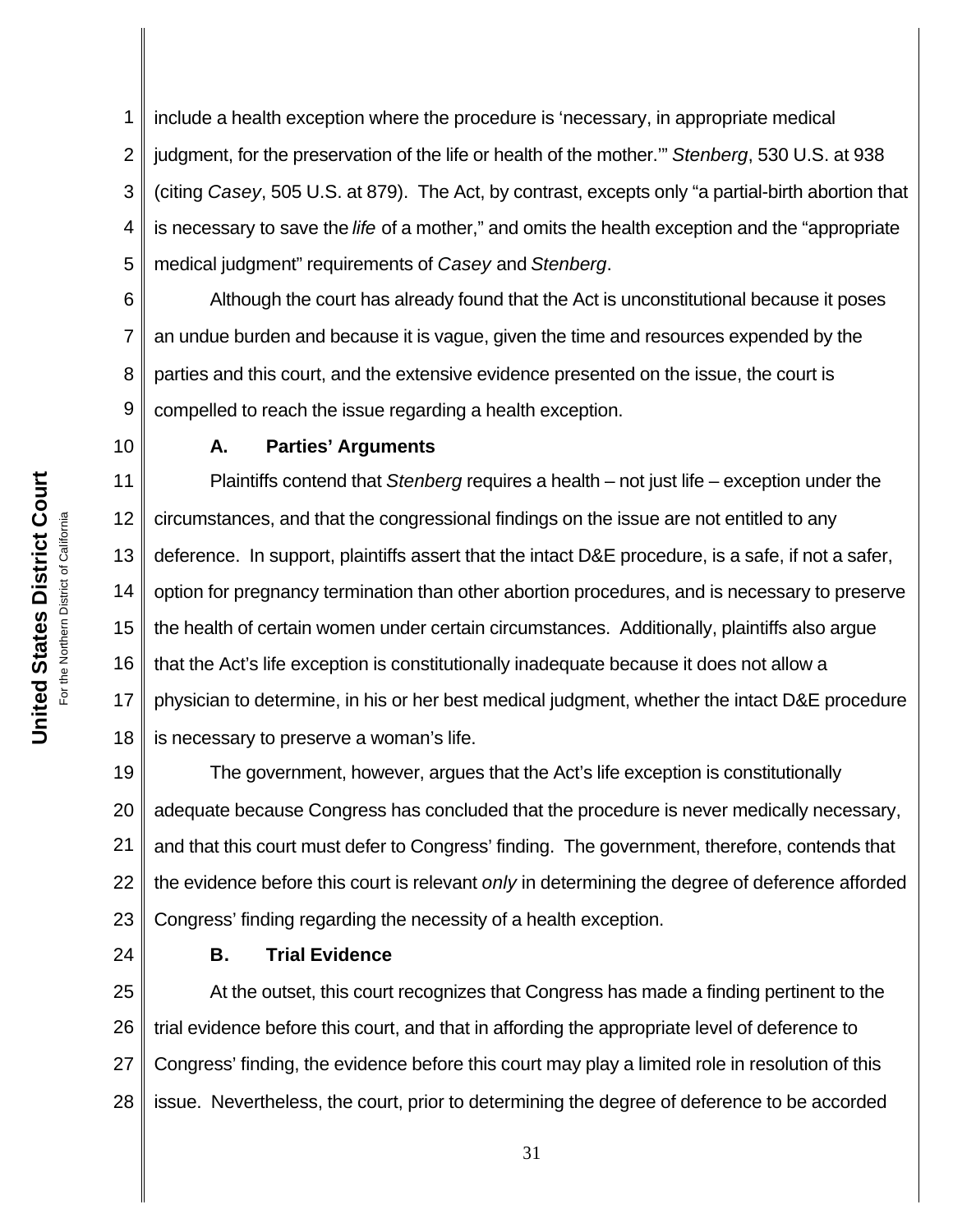1 the congressional findings, summarizes in significant detail and finds as follows regarding the

2 extensive evidence presented by both parties before this court.

# **1. Witnesses' Background and Qualifications**

# **a. Plaintiffs' Witnesses**

Plaintiffs presented trial testimony from eight expert witnesses in opposition to the Act,

6 several of whom also provided testimony in the New York case. Plaintiffs' testifying experts

7 included: Drs. Maureen Paul, Katharine Sheehan, Carolyn Westhoff, Fredrik Broekhuizen,

8 John Doe, Mitchell Creinin, Eleanor Drey, and Stephen Chasen.16

9

3

4

5

10 11 12 13 <sup>16</sup>The court briefly sets forth the qualifications of each of plaintiffs' testifying experts. Dr. Maureen Paul is a board-certified obstetrician and gynecologist ("obgyn") who also holds a masters'degreeinpublic health and epidemiology (the studyofresearchmethodsindetermining what groups are affected by what diseases). Dr. Paul serves as the chief medical officer for plaintiff Planned Parenthood Golden Gate and is an associate clinical professor at the University of California San Francisco ("UCSF"). She is also the editor-in-chief of the leading textbook on abortion procedure. Dr. Paul has never previously testified as an expert witness in any abortionrelated case. *See* Exh. 60 (Paul CV); Tr. Vol. 1 at 6:13-13:-23.

14 15 16 17 Likewise, Dr. Katharine Sheehan is a board-certified obgyn who serves as the full-time medicaldirector of the Planned Parenthood affiliate forSanDiego and RiversideCounties,which is the only provider of second trimester abortions beyond 18 weeks for the entire area of California south of Los Angeles. She also has a private practice and teaches as a clinical faculty member of the University of California San Diego ("UCSD") medical school. She has never testifiedinanycourtcases previously. Exh. 66 (Sheehan CV); Tr. Vol. 1 at 151:6-164:5:3, Tr. Vol. 2 at 178:8-179:8 (Sheehan).

18 19 Dr. Doe testified in this case under a pseudonym. He is a board-certified obgyn who is board eligible in maternal-fetal medicine. He practices in the San Francisco Bay Area. He has never given testimony in court before. Tr. Vol. 3 at 377:8-387:23 (Doe).

20 21 22 Dr. Fredrik Broekhuizen is a board-certified obgyn who serves as a part-time medical director for Planned Parenthood of Wisconsin, a full professor of obstetrics at the Medical College of Wisconsin, and who also has a private practice. He has previously testified in other abortion litigation. Exh. 6 (Broekhuizen CV), Tr. Vol. 4 at 481:12-494:11 (Broekhuizen).

23 24 Dr. Mitchell Creinin is a board-certified obgyn. He is a full professor of obstetrics and epidemiology at the University of Pittsburgh, and the part-time medical director of that area's Planned Parenthood affiliate. He is also the co-author of a chapter in a leading obstetrics textbook on induction abortions. Exh. 28 (Creinin CV), Tr. Vol. 4 at 645:13-656:20 (Creinin).

25 26 27 28 Dr. Carolyn Westhoff is a board-certified obgyn who is affiliated with the New York Presbyterian Hospital and is a professor at the Columbia University Medical School in both obgyn and epidemiology. She is a member of the board of Planned Parenthood, is a member of the National Abortion Federation ("NAF") and has provided testimony in a number of cases involving Planned Parenthood. Exh. 67 (Westhoff CV), Tr. Vol. 5 at 790:24-798:10, 834:1-835:21 (Westhoff).

**United States District Court United States District Court** California For the Northern District of California For the Northern District of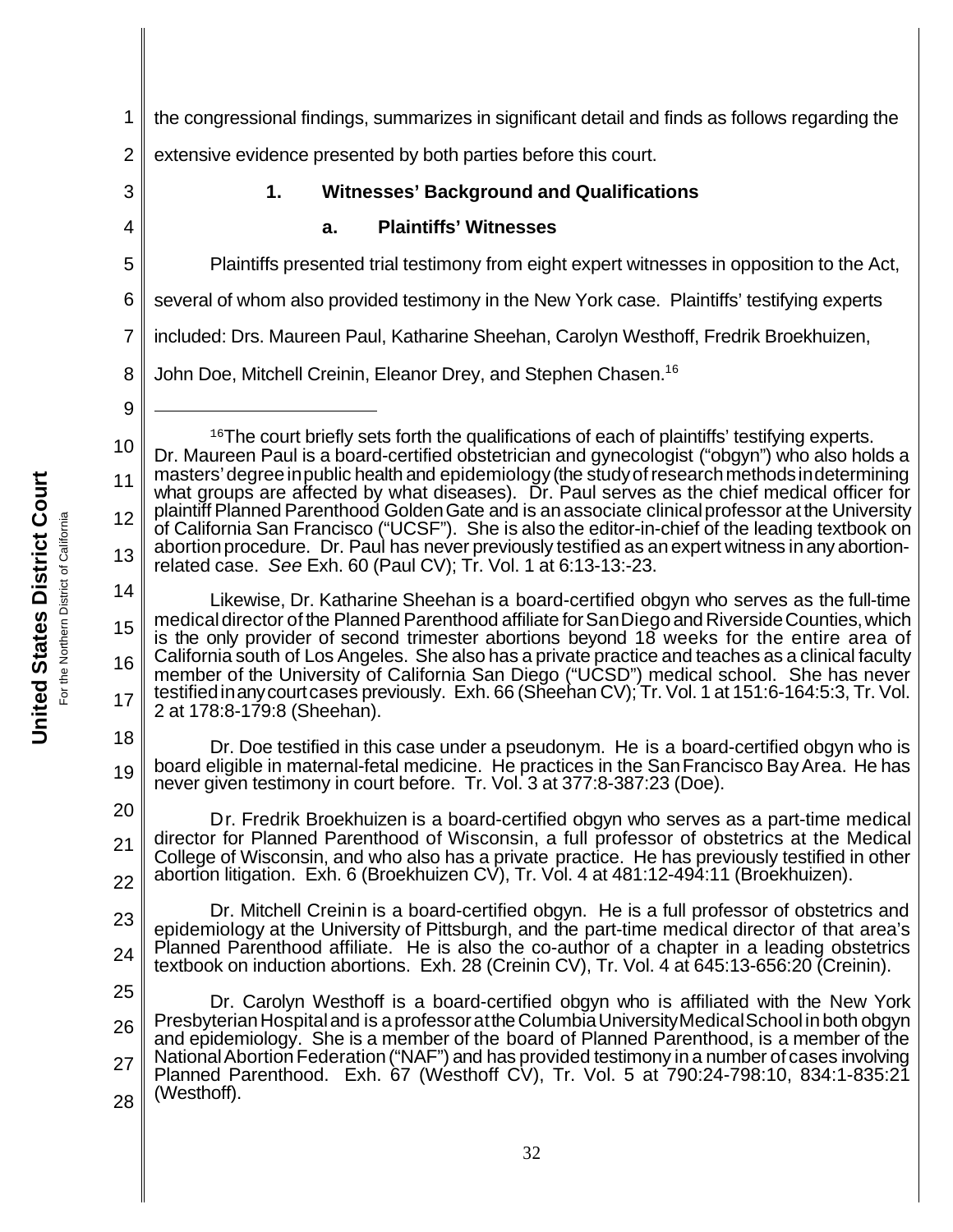1 2 3 4 5 6 7 8 9 10 11 12 13 14 Plaintiffs' expert witnesses all currently practice and/or teach in the area of obstetrics and gynecology ("obgyn"), and all were qualified as experts in that area and in abortion practice. Additionally, three of the eight were also qualified as experts in maternal-fetal medicine; two were qualified as experts in epidemiology; and one taught epidemiology jointly with his medical practice. All eight have performed intact D&Es during the course of their practices, with varying frequencies, and all of those experts who teach in the area of abortion practice teach the intact D&E variant. Of plaintiffs' witnesses asked to quantify the number of abortions they had performed, all answered in the thousands. *See, e.g.*, Tr. Vol. 1 at 160:5-14 (Sheehan, estimating 30,000); Tr. Vol. 5 at 732:10-12 (Creinin, estimating 5,000). Moreover, all eight opine that enforcement of the Act would significantly affect their patients and practices, and could subject them to prosecution under the Act. Six of plaintiffs' experts have never previously testified in any case involving a ban on abortion. None of plaintiffs' experts testified before or was consulted by Congress with respect to the drafting of the Act or the findings supporting the Act. $17$ 

15 16 17 Plaintiffs also submitted the deposition testimony of five experts: one who is an expert in perinatal and gynecological pathology, and four of whom are experts in obgyn and abortion practice, including intact D&E. Three of the four are also experts in maternal-fetal medicine.

18

22

# **b. Government Witnesses**

19 20 21 The government presented trial testimony from five expert witnesses. Several of these witnesses practice and teach in obgyn; and four of the five were, therefore qualified as experts in that area. Two of those four were also qualified as experts in maternal-fetal medicine, and

<sup>23</sup> 24 Dr. Eleanor Drey is a board-certified obgyn, the medicaldirector of the Women's Option Center at San Francisco General Hospital, and an assistant clinical professor teaching abortion methods at UCSF. She has never offered expert testimony before. Tr. Vol. 2 at 274:9-278:2, 286:15-291:3 (Drey), Exh. 33 (Drey C.V.).

<sup>25</sup> 26 27 Dr. Stephen Chasen is board-certified in both obgyn and maternal-fetalmedicine. He is an associate professor at the Cornell University Medical Collee and directs the high-risk obstetrics program, the obgyn residency program, and the maternal-fetal medicine fellowship program. Exh. 24 (Chasen CV), Tr. Vol. 11 at 1705:12-1717:19 (Chasen).

<sup>28</sup> <sup>17</sup>One of plaintiffs' witnesses, Dr. Creinin, wrote a letter to Congress in opposition to the Act.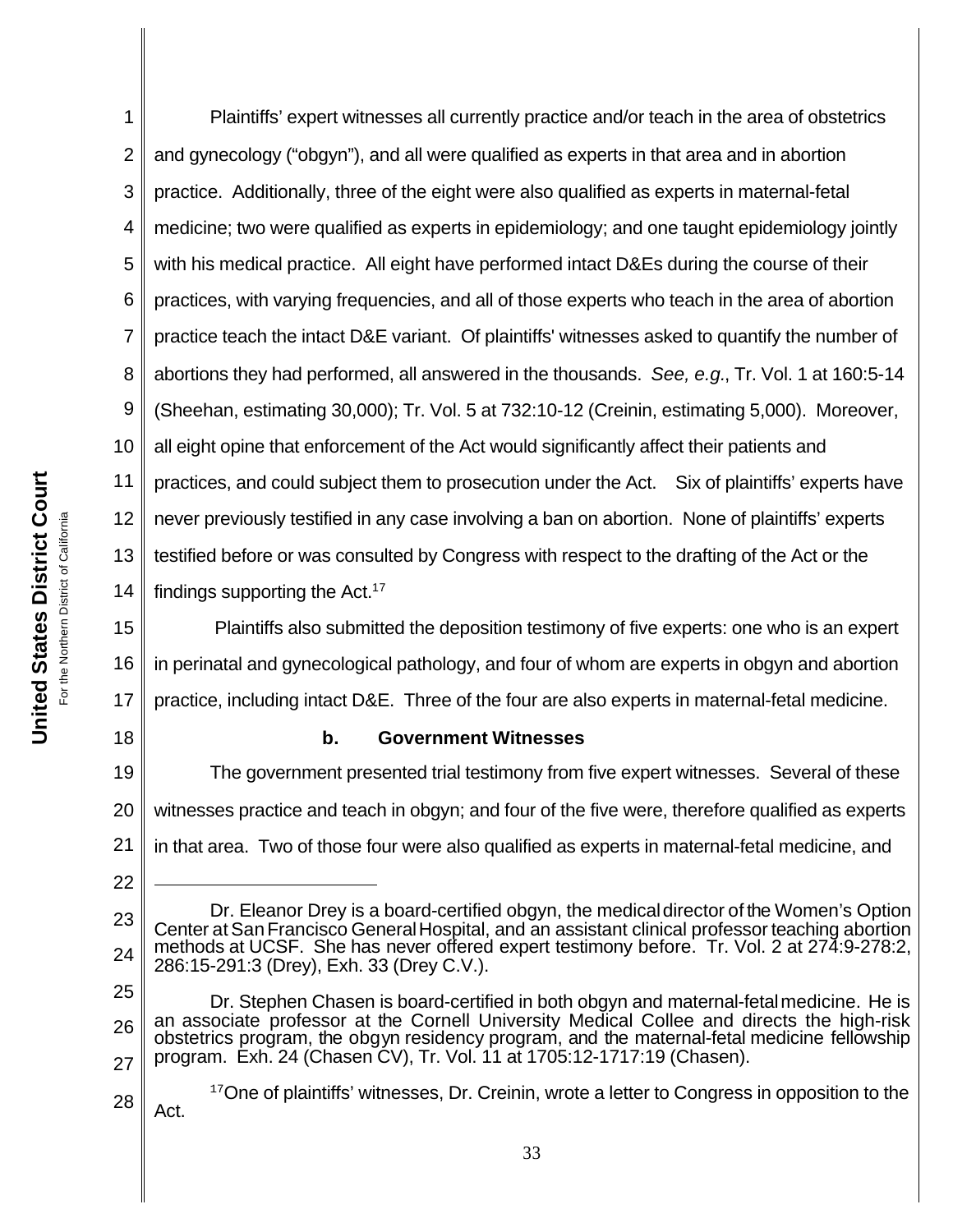1 2 3 4 one was qualified as an expert in medical literature. Three of the four were qualified as experts in pregnancy termination. However, none had performed the intact D&E procedure at issue in this case. Moreover, none had been instructed regarding the procedure or had personally observed the procedure being performed.

5 6 7 8 All four witnesses had testified previously in support of state law restrictions on abortion, or had offered testimony before Congress in support of the Act, or both. The government's fifth testifying expert, Dr. Anand, was qualified as an expert in the areas of pharmacology of anesthetic drugs, fetal neurobiology, and fetal pain.

9 10 11 The government also introduced deposition testimony from one expert witness, an expert in obgyn, maternal-fetal medicine, and abortion practice, with the caveat that he has never performed an intact D&E procedure.

12 13 The four government witnesses qualified as experts in obgyn included Drs. Leroy Sprang, Curtis Cook, Watson Bowes, and Elizabeth Shadigian.

14 15 16 17 18 19 20 21 Dr. Sprang, an associate clinical professor at Northwestern University and a practicing obgyn for approximately twenty eight years, testified that he had never performed any abortion procedure on a fetus post-17 weeks lmp, that he had performed fewer than twenty D&Es by disarticulation in his twenty eight years of practice, all of which were on demised fetuses, and that he had never been instructed regarding, had never taught, performed, or even observed an intact D&E procedure. Tr. Vol. 7 at 1033:17-18; 1034:1-1038:4 (Sprang). He further testified that his knowledge regarding intact D&E was based exclusively on his conversations with other physicians.<sup>18</sup> his review of medical literature, and his involvement in this litigation

<sup>23</sup> 24 25  $18$ Dr. Sprang testified that his knowledge regarding the intact D&E procedure was derived from conversations with other physicians. *Id.* at 1041:1-1046:6. He claimed that there were two "significant" or "memorable" physicians with whom he had discussions after a meeting, and had received more information than usual regarding the intact D&E procedure. *Id.* at 1042:20-22. However, he could not recall the names, dates, or locations associated with those conversations. *Id.* at 1044:4-14.

<sup>26</sup> 27 28 Moreover, this basis for Dr. Sprang's knowledge is somewhatquestionable since two of plaintiffs' witnesses in this case, Drs. Hammond and Frederiksen, teach at Northwestern as well. While he was aware thatDr. Hammond teaches intact D&E at Northwestern, Dr. Sprang testified that he was aware of the practices and teachings of Drs. Hammond and Frederiksen only from the residents atNorthwesternbecause he had never spokenwith either of them in person. *Id.* at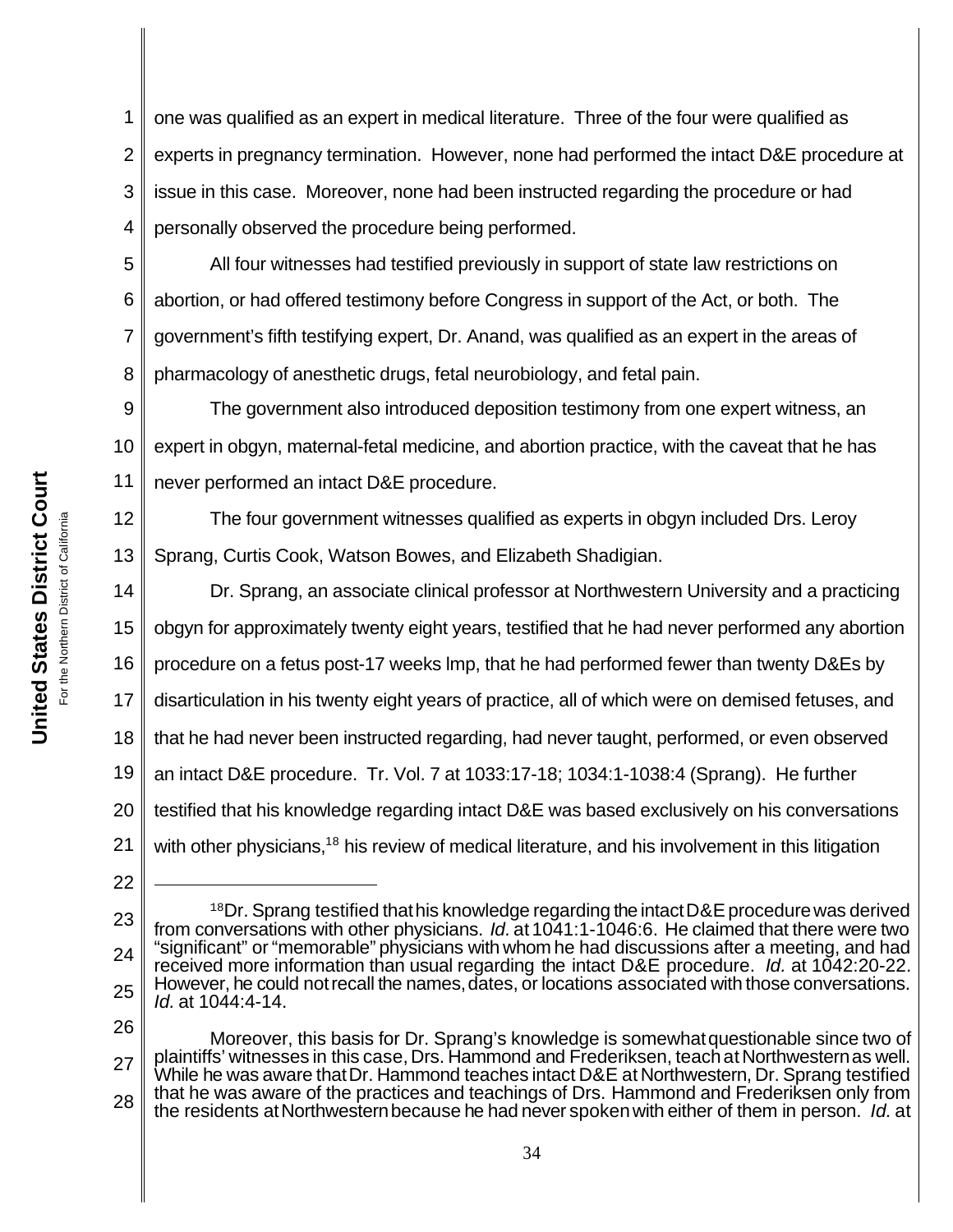1 2 3 and other litigation in which he was required to read other expert reports and related documents. *Id.* at 1045:2-1052:4. The court also notes that Dr. Sprang has never conducted clinical research in the area of abortion. *Id.* at 1029:3-7.

4 5 6 7 8 9 10 11 Like Dr. Sprang, while Dr. Cook possesses expertise generally in obgyn and maternalfetal medicine, he also lacks expertise regarding the intact D&E procedure in particular. Dr. Cook has never performed, personally observed, supervised, received instruction in, or taught the intact D&E procedure.<sup>19</sup> Tr. Vol. 9 at 1380:7-1381:7 (Cook). Dr. Cook also lacks expertise in post-20 week D&Es generally. *Id.* at 1365:15-22. He has performed only three to five D&Es by disarticulation in his career, limited to cases where fetal demise had already occurred. *Id.* at 1364:14-25. Moreover, in terms of his observation of D&Es by disarticulation, Dr. Cook testified that he generally observes the procedure prior to 18 weeks gestation. *Id.*

12 13 14 15 16 17 18 19 The same is true of Dr. Bowes, an emeritus professor of obgyn at the University of North Carolina/ Chapel Hill, retired from his clinical practice. He is board-certified in obgyn and maternal-fetal medicine. Tr. Vol. 6 at 875:1-879:7 (Bowes). Dr. Bowes has never performed an intact D&E; and he has only performed 2-3 D&Es by disarticulation on fetuses that had not already died at the time of the procedure. *Id.* at 978:8-983:23. Those D&Es were performed to save the mother's life, as Dr. Bowes believes that abortion generally is warranted only when there are severe medical complications that threaten a mother's life.*Id.* at 977:1-4.

20 21 22 Likewise, Dr. Elizabeth Shadigian, an obgyn and a clinical associate professor of obgyn at the University of Michigan, testified that she has never performed an intact D&E, and has never supervised, observed, been instructed in, or taught the procedure. Tr. Vol. 8 at

26 27 1046:3-6. Moreover, although she is on the faculty at his university, he knows Dr. Frederiksen "very minimally" and "if [he] saw her in the room, [he] wouldn't be sure that [he] would recognize her." *Id.* at 1166:1-21.

28  $19$ Dr. Cook did testify that he once observed a videotape of the evacuation process of an intact D&E; however, the quality of the videotape was extremely poor.

23

24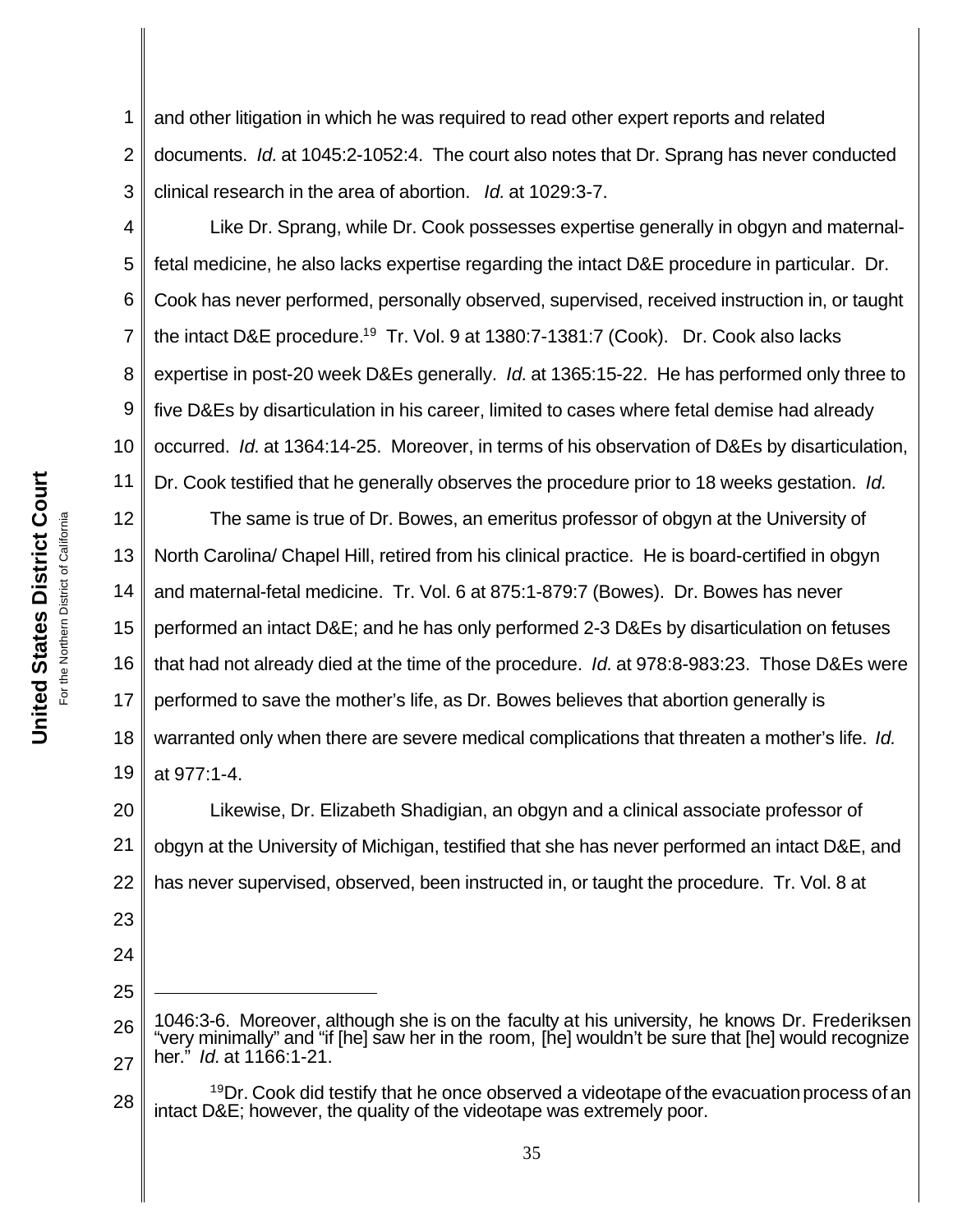1 2 3 4 1214:3-1215:3 (Shadigian).<sup>20</sup> Of the abortions that she has performed on fetuses prior to demise, all have been induction abortions under circumstances of severe maternal complications. In her career, all of the D&Es by disarticulation that she has performed have been on demised fetuses.

# **c. Expert Qualifications**

6 7 8 9 10 12 Accordingly, this court found that the government's experts lacked the background, experience, and instruction to qualify as experts regarding the technique of the intact D&E procedure. Instead, the court allowed the government's experts to testify only regarding their opinions on the safety of the procedure, based upon their review of the literature. The court noted that if it were to qualify the government's witnesses, who did not "appear to have any personal experience with late-term abortion procedures at issue here," it would mean that any obgyn would be considered an expert on late-term abortions. *See* Tr. Vol. 7 at 1052:22-25.

13 14 15 16 Overall, while the government's witnesses are eminently qualified as obgyn practitioners, the court finds that the government's witnesses lack the qualifications, experience, and knowledge possessed by plaintiffs' witnesses with respect to late-term abortion procedures generally, and intact D&E in particular.

# **2. Overview of Plaintiffs' Evidence**

18 19 20 21 22 Plaintiffs presented evidence that intact D&E is at least as safe as D&E by disarticulation, and under some circumstances safer, because the procedure is quicker and requires fewer passes with the forceps. Plaintiffs also presented evidence that common sense and sound medical judgment indicate that fewer passes reduce the risk of uterine perforation and cervical lacerations from instruments and/or fetal bone fragments. Tr. Vol. 1 at

5

11

17

<sup>24</sup> 25 26 27 28 <sup>20</sup>She further attested that she probably did not even personally know any physicians who performed the procedure, and had never done any research regarding the procedure other than in connection with the instant litigation. *Id.* at 1214:22-1215:6.Dr. Shadigian testified that she was not aware of the intact D&E procedure being taught at the University of Michigan, where she works. *Id.* at 1231:12-1232:7. However, she did testify that she was aware that the chair of the Maternal-Fetal Medicine Department at the Universityof Michigan, Dr. Timothy Johnson, whom she testified she respected as a physician, was of the opinionthatintact D&E was the safest and most appropriate procedure under certain circumstances and that she had no reason to doubt Dr. Johnson's testimony in the New York case that such procedures are conducted up to 22 wks lmp at the University of Michigan. *Id.* at 1294:20-1297:4; 1316:19-25.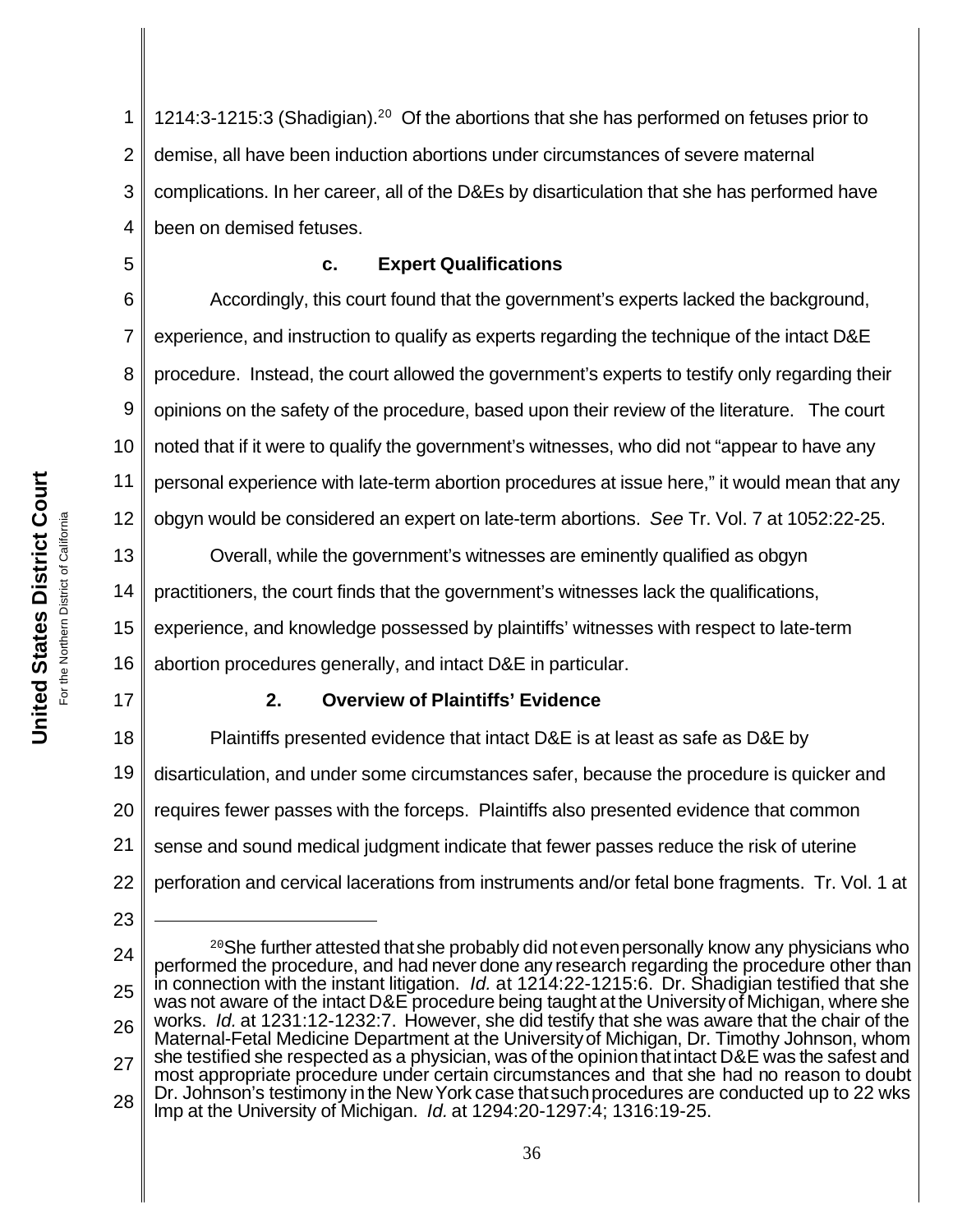1 2 3 4 5 6 70:10-17 (Paul); Tr. Vol. 1 at 166:13-167:2, 169:7-13, Tr. Vol. 2 at 186:14-187:16 (Sheehan); Tr. Vol. 3 at 399:18-400:217, 407:12-20 (Doe); Tr. Vol. 5 at 798:12-804:5 (Westhoff); Tr. Vol. 11 at 1755:5-1756:19 (Chasen). Certain of defendants' witnesses agreed. Tr. Vol. 6 at 944:20-945:21 (Bowes); Tr. Vol. 8 at 1285:4-14 (Shadigian); Tr. Vol. 9 at 1486:11-1487:5 (Cook). *But see* Tr. Vol. 7 at 1127:8-1128:12 (Sprang, opining that no risk in additional passes if ultrasound is used).

7 8 9 10 11 12 13 In addition, since the fetus undergoes less disarticulation, the risk of leaving fetal parts in the uterus is diminished, and the procedure is likely to take less time. Tr. Vol. 1 at 72:7-73:8 (Paul); Tr. Vol. 5 at 799:1-4, 800:13-4, 801:8-21 (Westhoff). The quicker the procedure, the less time the woman must spend under sedation, which further reduces the potential for complications caused by anesthesia. Tr. Vol. 1 at 168:19-169:6 (Sheehan). Plaintiffs also argue that a shorter surgical procedure will decrease the amount of blood loss and the risk of infection. Tr. Vol. 5 at 799:4 (Westhoff); Tr. Vol. 11 at 1756:15-19 (Chasen).

14 15 16 17 18 19 20 21 22 23 24 Because the intact D&E procedure results in a fetus that remains relatively intact after surgery, an autopsy of the fetus for diagnostic purposes is possible, particularly if the reason for the abortion was due to fetal anomalies. Such further diagnosis may be helpful for the woman in planning for future pregnancies. Tr. Vol. 2 at 189:3-20 (Sheehan); Tr. Vol. 11 at 1757:14-1758:19 (Chasen). Some women also prefer a surgical procedure that yields a relatively intact fetus for psychological reasons, so that the mother can hold the fetus and, if desired, have the fetus receive religious rites. *See, e.g.,* Tr. Vol. 4 at 503:18-504:3; 562:10- 22 (Broekhuizen). However, if the intact D&E procedure destroys the contents of the brain, analysis of the brain tissue would be impossible. Tr. Vol. 2 at 254:17-25 (Sheehan); Tr. Vol. 3 at 433:9-434:6 (Doe, also noting that brain tissue is not always needed in autopsies and cannot always be successfully obtained even in inductions).

25 26 27 28 The AMA task force, on which government witness Dr. Sprang served, concluded that intact D&E "may minimize trauma to the woman's uterus, cervix, and other vital organs, [and] may be preferred by some physicians, particularly when the fetus has been diagnosed with hydrocephaly or other anomalies incompatible with life outside the womb." Tr. Vol. 7 at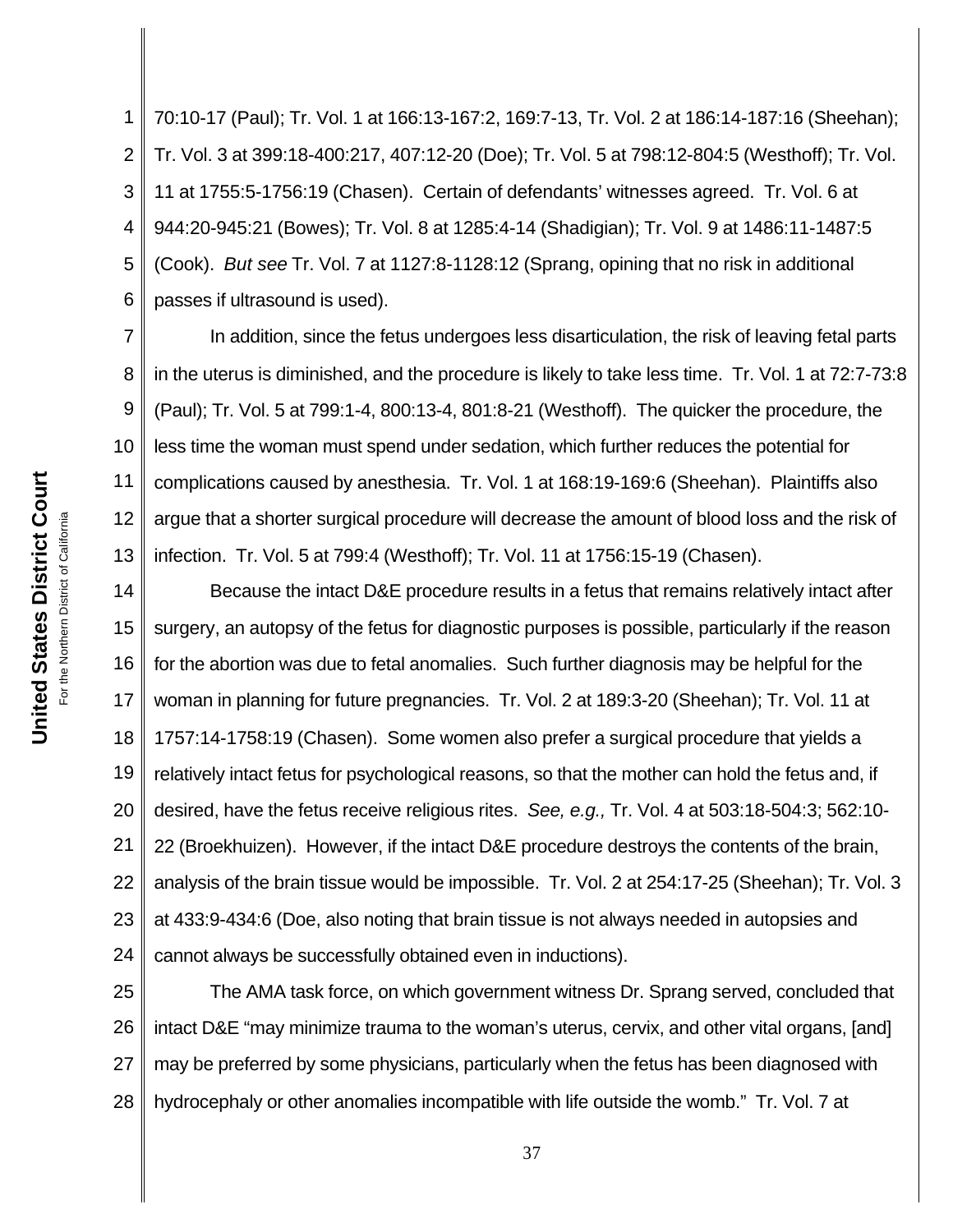1

1133:12-1134:8 (Sprang).

2

### **3. Overview of Government's Evidence**

3 4 5 6 7 8 9 In contrast, the government took the position that intact D&E is a dangerous procedure that is less safe than any other second trimester abortion method, is never medically necessary, and could potentially pose grave risks to women's health. The government argues that not only is there no scientific evidence showing that the procedure is safe as a whole, but the individual elements of the procedure have been shown to be unsafe as well. *See, e.g.*, Tr. Vol. 7 at 1079:1-1081:5 (Sprang); Tr. Vol. 8 at 1233:12-1234:3 (Shadigian); Tr. Vol. 9 at 1411:22-1416:1 (Cook).

10 11 12 13 14 The government also introduced evidence that in no situation is an intact D&E medically necessary, since a woman could always undergo another method of second trimester abortion in any given situation, including D&E by disarticulation, induction, or hysterotomy or hysterectomy. *See, e.g.*, Tr. Vol. 7 at 1110:14-1111:9 (Sprang); Tr. Vol. 8 at 1220:16-21 (Shadigian); Tr. Vol. 9 at 1390:3-22 (Cook).

## **4. Medical Organizations**

16 17 18 19 20 21 22 Numerous medical organizations are divided on their positions regarding the Act. Among the largest organizations that oppose the Act are ACOG, a professional membership organization organized in 1951, concerned with professional practice and education in the health care of women. ACOG has more than 44,000 members in the United States, Canada, and Mexico. Each member of ACOG is a board-certified obgyn, and more than 90% of all board-certified obgyns are members of ACOG. *See generally* Deposition of Joanna Cain, M.D. ("Cain Depo").

23 24 25 26 27 28 The California Medical Association ("CMA") also opposes the Act. The CMA, which advocates for the interests of physicians and their patients, is California's largest medical association, with more than 30,000 members, comprised of licensed physicians. *See generally* Deposition of John Whitelaw, M.D. ("Whitelaw Depo"). Two other associations, the American Medical Women's Association ("AMWA"), an organization of 10,000 medical professionals, including women physicians, residents, and medical students, dedicated to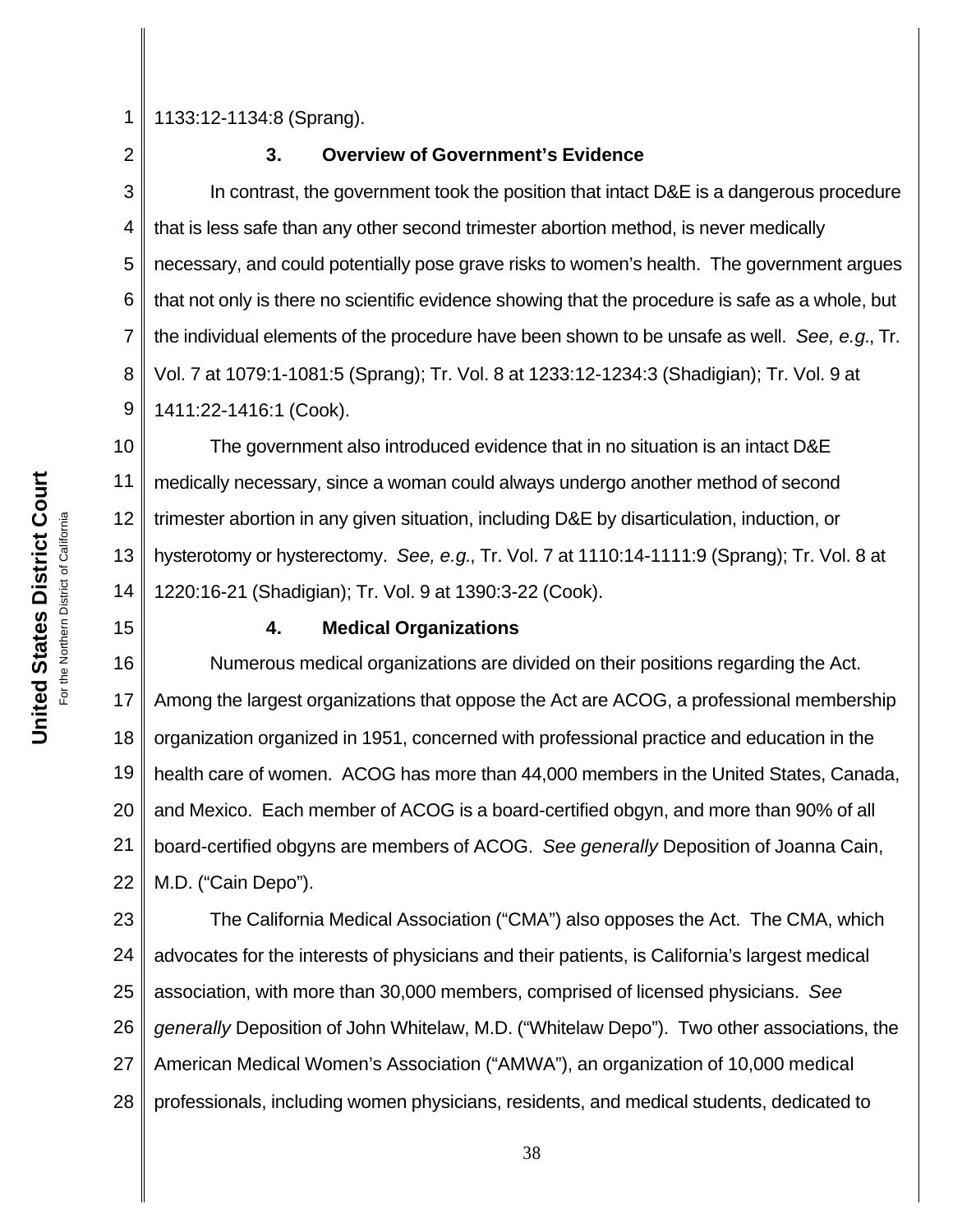1 2 3 4 5 advancing women in medicine and improving women's health, and the American Public Health Association ("APHA"), an organization with approximately 50,000 members from all public health occupations, including obstetricians and gynecologists, devoted to advancing and promoting public health, also oppose the Act. *See generally* Deposition of Meghan Kissell ("Kissell Depo"); Deposition of Alan Baker ("Baker Depo").

6 7 8 9 10 11 12 13 Among those organizations that supported the Act were the Association of American Physicians & Surgeons ("AAPS"), which submitted an amicus brief in support of Nebraska in the *Stenberg* case. AAPS is a nonprofit organization dedicated to defending the practice of private medicine. It submitted the amicus brief on behalf of several other medical organizations, including ISMS, the Illinois State Medical Society. An organization co-founded by government witness Dr. Cook to advocate for the banning of partial-birth abortion, the Physicians' Ad Hoc Coalition for Truth ("PHACT"), with approximately 400 physician members, also opposed the Act. *See* Tr. Vol. 9 at 1361:11-62:14 (Cook).<sup>21</sup>

14 15 16 17 The American Medical Association ("AMA"), a national association with approximately 250,000 physician and medical student members, created to advocate on behalf of physicians and patient rights, supported the Act initially, but subsequently withdrew its support because of the criminal penalties included in the Act.

## **5. Scientific Studies on Intact D&E**

19 20 21 22 The parties agree that no definitive large-scale studies have been completed that conclusively show that intact D&E is safe, or that it is unsafe. Tr. Vol. 1 at 102:9-14 (Paul); Tr. Vol. 3 at 438:5-11, 443:3-9 (Doe); Tr. Vol. 5 at 849:9-12 (Westhoff); Tr. Vol. 6 at 905:19- 909:20, 971:14-972:19 (Bowes); Tr. Vol. 8 at 1297:25-1298:12 (Shadigian).

23 24 25 26 It is the government's position that in the absence of definitive studies concluding that intact D&E is safe, physicians should not be permitted to use the technique. *See, e.g.*, Tr. Vol. 8 at 1221:5-12, 1229:2-6, 1232:8-13 (Shadigian). Plaintiffs, on the other hand, take the position that in the absence of studies concluding that intact D&E is unsafe, physicians should

27

18

 $28 \parallel 21$ PHACT, however, is no longer in existence.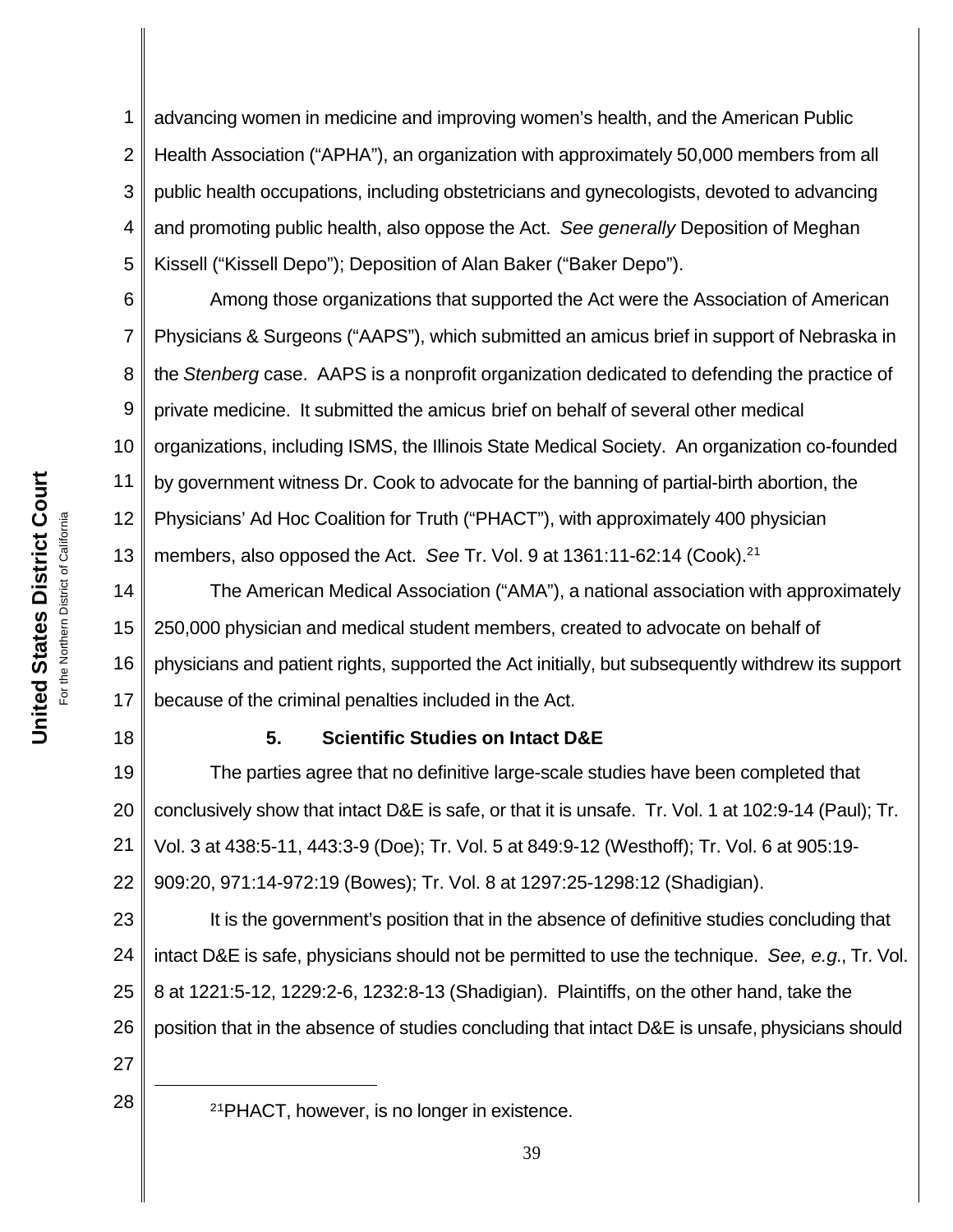1 2 3 be able to exercise their own medical judgment to determine if the procedure is appropriate under the circumstances presented. *See, e.g.*, Tr. Vol. 1 at 90:13-17 (Paul); Tr. Vol. 11 at 1828:3-21 (Chasen).

#### **a. Research Methodology**

5 6 7 The medical community follows certain epidemiological principles when evaluating the weight and significance of research results, and all parties recognized these principles in presenting trial evidence.

8 9 10 11 12 In general, "evidence-based medicine is a way of doing medicine that takes into consideration the scientific information that is available. . . [I]f there is good evidence that one particular method should be used, then it is [the physician's] responsibility to use that method, but where that evidence is lacking or inadequate, then we use our best clinical judgment to render the safest care possible for our patients." Tr. Vol 1, 91:5-13 (Paul).

13 14 15 16 17 18 19 20 21 22 23 24 25 26 27 Research methodology is evaluated on a hierarchy. Prospective randomized trials, where patients are selected before any treatment begins and randomly placed into treatment groups, yield the most significant results, since this type of study is considered to be subject to the least amount of bias. The next most reliable study is a retrospective cohort study, where records are reviewed after patients have undergone different types of treatment and the results are compared. Somewhat less reliable is a retrospective case study series, where records are reviewed after patients have undergone one specific type of treatment and the results are reported. Finally, if there is no study possible or available, doctors should rely on their clinical judgment and experience in determining what medical methods to use. Tr. Vol. 1 at 95:17-97:21 (Paul); Tr. Vol. 2 at 253:3-254:2 (Sheehan); Tr. Vol. 2 at 346:13-348:15 (Drey); Tr. Vol. 6 at 890:15-894:7, 895:25-896:8 (Bowes); *cf.* Tr. Vol. 8 at 1298:13-1299:3 (Shadigian, stating that intuitive judgment is of no value in assessing short- and long-term risks). When studies have been conducted, doctors are encouraged to incorporate the results

28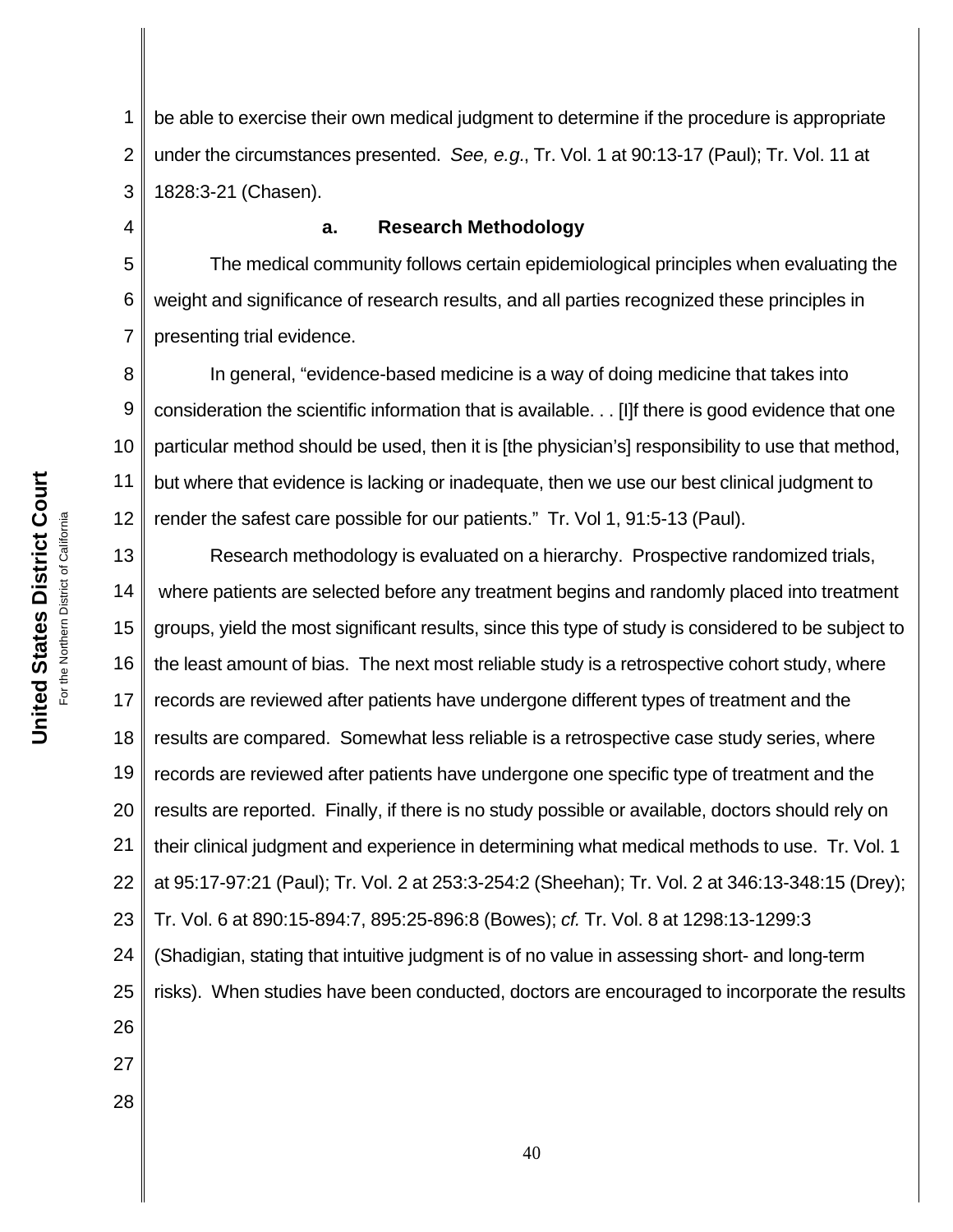**United States District Court United States District Court** California For the Northern District of California For the Northern District of

1 into their practice.<sup>22</sup>

2 3 4 5 Certain published studies are also subjected to peer review, where other doctors practicing in the same area will review results and provide criticism and commentary designed to ensure the accuracy of the results reported. Tr. Vol. 1 at 97:22-98:6 (Paul); Tr. Vol. 6 at 894:8-895:4 (Bowes).

## **b. Studies on Abortion Safety**

7 8 9 10 11 12 The parties agree that abortion in general is a safe procedure, and that it is in fact safer than carrying a pregnancy to term. Tr. Vol. 1 at 22:11-38:5 (Paul, noting that risk of death from childbirth is 10 times greater than risk of death in abortion). The parties also agree that while no published studies comparing the safety of intact D&E to other methods of abortion exist, various studies have examined individual aspects of the intact D&E procedure, and others have compared the safety of D&Es generally with other methods of abortion.

13 14 15 16 17 18 The first large-scale studies on abortion safety took place in the 1970s, through the Joint Program for the Study of Abortion ("JPSA"), administered through the Centers for Disease Control ("CDC"). The JPSA study ran from 1971-1979, and included over 250,000 women.<sup>23</sup> It concluded that D&E abortions led to significantly fewer major medical complications than inductions, which at that time were performed using saline injections.<sup>24</sup> Tr. Vol. 1 at 25:18-31:13 (Paul).

19 20 The parties agree that the methods of performing both D&E and induction abortions have changed since the time the JPSA studies were conducted, and both procedures have

<sup>21</sup>

<sup>22</sup> 23 24 25  $22$ While the government argues that studies have shown that other clinical procedures previously believed to be safe as a matter of clinical judgment, such as episiotomies (surgical incisions in the vagina during childbirth) or fetalheart monitoring, are in fact detrimental to either the womanor the fetus, *see, e.g.*, Tr. Vol. 1 at 103:23-105:7, 109:20 (Paul); Tr.Vol. 3 at 439:22- 441:2 (Doe); Tr. Vol. 6 at 896:9-897:24 (Bowes), the government also concedes that those studies would not support a ban on these procedures if used ina physician's best judgment. Tr. Vol. 6 at 972:20-974:15 (Bowes); Tr. Vol. 8 at 1301:12-21 (Shadigian).

<sup>26</sup>

<sup>23</sup>The JPSA program no longer exists. Tr. Vol. 1 at 31:20-32:1.

<sup>27</sup> 28  $24$ While data regarding intact D&E was not broken out separately, plaintiffs argue that at least some of the safety data included in the JPSA study would have included intact D&Es, since intact D&Es are merely a variant of D&Es in general. Tr. Vol. 1 at 48:18-23 (Paul).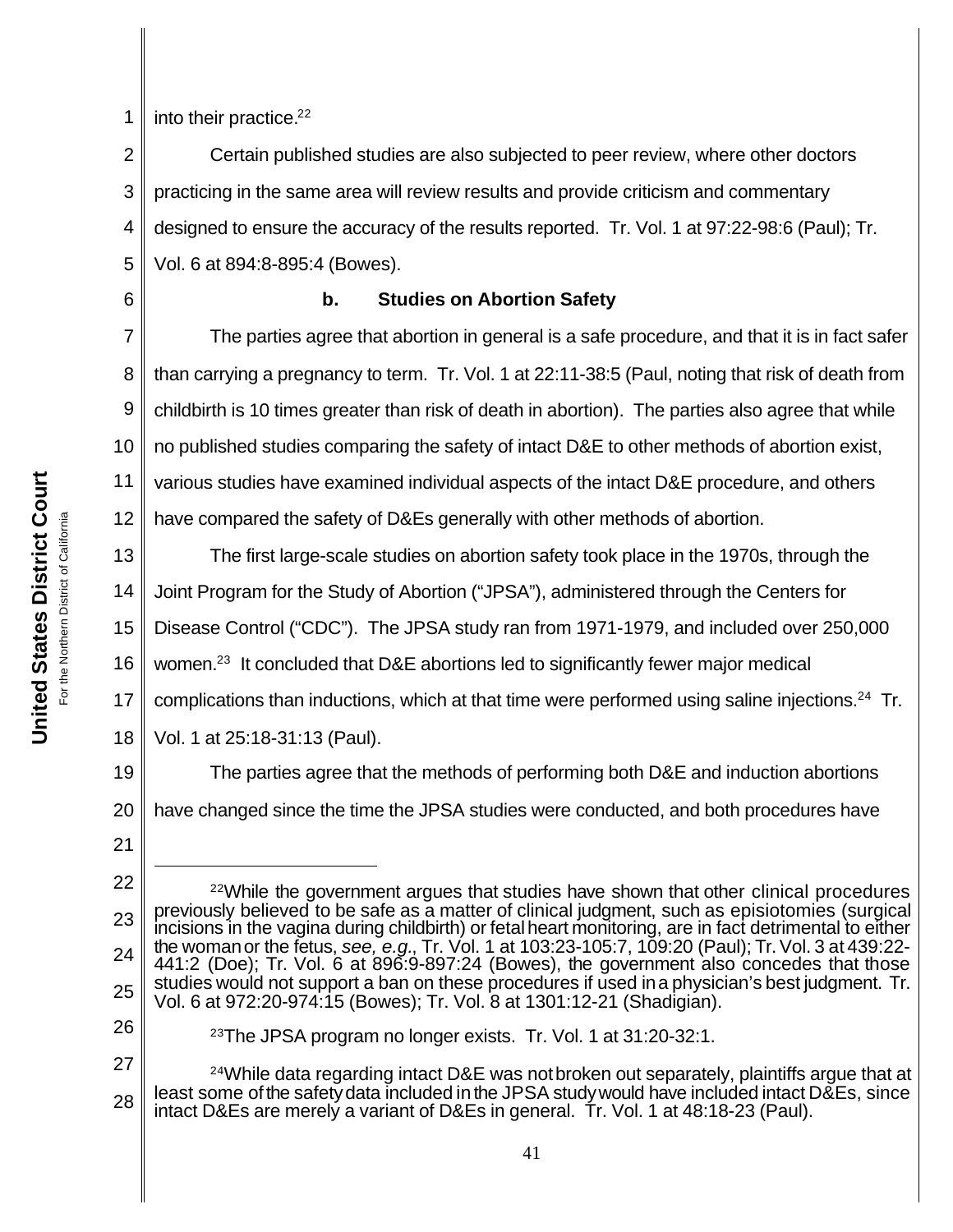1 2 3 4 5 6 7 8 9 become even more safe. Tr. Vol. 1 at 31:14-19 (Paul). Individual witnesses, though, disagree as to which method between the two is better. *Compare, e.g.*, Tr. Vol. 5 at 717:24-719:3 (Creinin, noting that while inductions are safe, they have not improved in safety over the last 20 years); Tr. Vol. 3 at 414:8-14 (Doe, noting anecdotally that inductions have more complications than D&Es); Tr. Vol. 11 at 1771:22-1772:19 (Chasen, stating that D&Es are still significantly safer than current induction methods); Tr. Vol. 6 at 946:5-13 (Bowes, agreeing D&E safer than induction) *with* Tr. Vol. 7 at 1092:17-1093:7, 1122:14-1123:5 (Sprang, claiming inductions as safe or safer than D&E); Tr. Vol. 8 at 1229:2-6, 1269:15-1274:25 (Shadigian, claiming inductions unambiguously safer than D&E).

10 11 12 13 14 15 16 17 18 19 In terms of abortion mortality, the primary study relied upon is based on data collected by the CDC between 1972-1987, and includes information about abortion-related deaths throughout the United States. Exh. 63 (Lawson report). That study concluded that while the risk of death increases with fetal gestational age, the risks of mortality from D&E are very low, and comparable to those for induction. Most of the witnesses agreed that both of those procedures are also significantly safer than a hysterectomy or hysterotomy. Exh. 63 (table III; listing D&E as "evacuation," and induction as "instillation"). *See also* Tr. Vol. 1 at 32:7-37:7, 82:13-85:11 (Paul); Tr. Vol. 3 at 414:15-415:23 (Doe) (noting risks of hysterotomy and hysterectomy). *But see* Tr. Vol. 9 at 1517:2-11 (Cook, recommending hysterotomy over D&E).

20

28

## **c. Lack of Published Studies on Intact D&E**

21 22 23 24 25 26 27 The JPSA and CDC studies provide the latest available statistics from long-term and large-scale studies on abortion safety comparing D&E to induction. The parties agree that relatively few studies have been conducted on second trimester abortions generally, and none have been published on the subject of intact D&E. *See, e.g.*, Tr. Vol. 5 at 719:19-720:3 (Creinin); Tr. Vol. 6 at 905:19-908:20 (Bowes). Furthermore, the few studies that have been published have not been on the same scale or held the same authoritative value as the JPSA

**United States District Court United States District Court** For the Northern District of California For the Northern District of California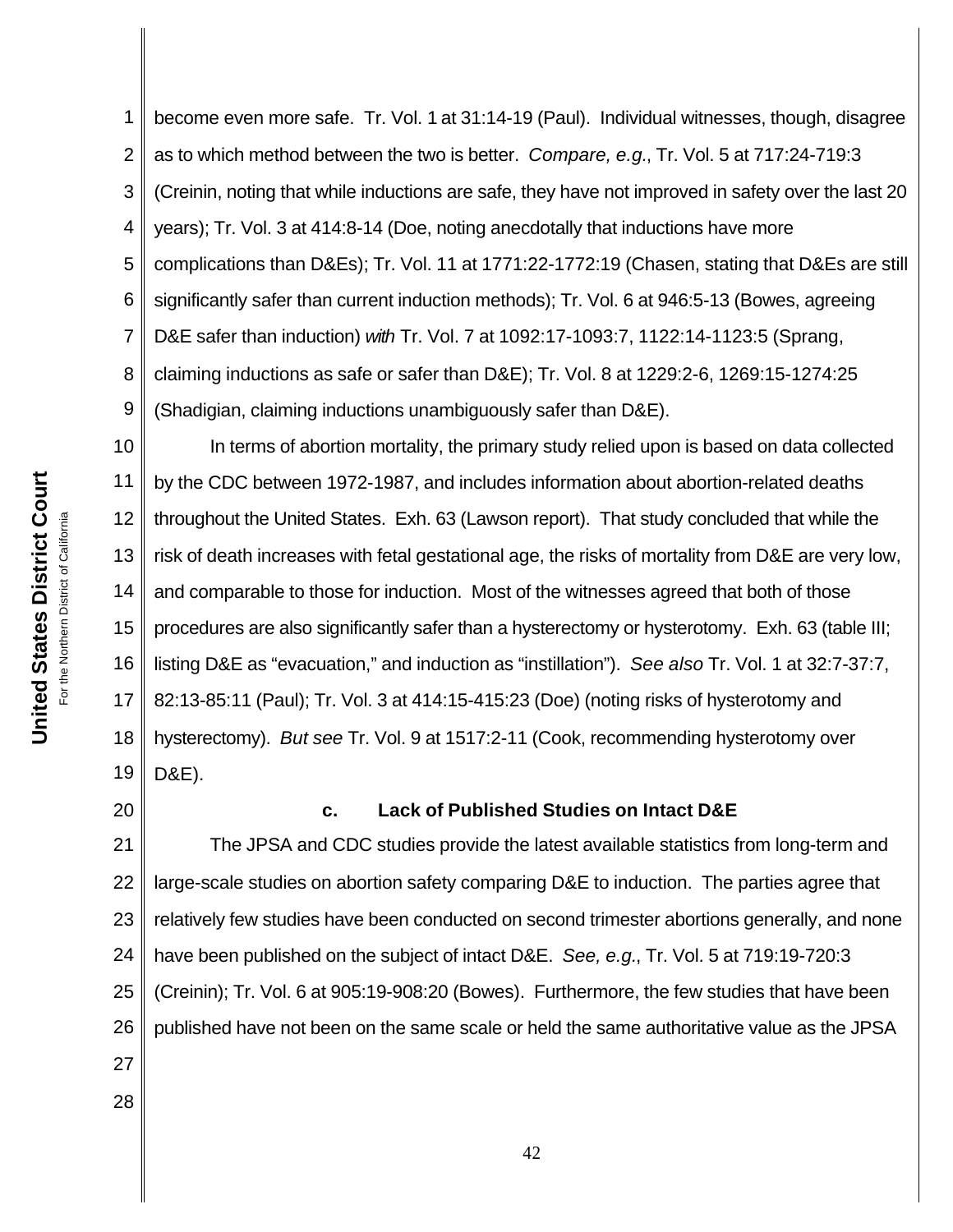1 and CDC results.<sup>25</sup>

2 3 4 5 6 Because there is no significant authoritative data about intact D&E, while extensive authoritative data about the safety of other methods of second trimester abortion exists, the government presented evidence that physicians have a responsibility to use those other methods until such time that intact D&E is proven to be safe. *See, e.g.*, Tr. Vol. 6 at 922:20- 924:6 (Bowes); Tr. Vol. 8 at 1237:3-1239:18, 1257:9-1258:12 (Shadigian).

7 8 9 10 11 12 Plaintiffs, on the other hand, presented evidence that the study of abortion poses various methodological difficulties. As an initial matter, since abortion is so safe in general, a large number of women would need to be included in any study to make any meaningful findings on safety. Furthermore, since so few women have second trimester abortions, a large number of institutions would be required to participate in any study to ensure that sufficient numbers of women could be included. *See* Tr. Vol. 1 at 89:4-90:11 (Paul); Tr. Vol. 5

13 at 705:4-707:19 (Creinin, noting that any study would require over 5000 women in each group

14 to be statistically significant). Plaintiffs note that it is also very difficult to secure sufficient

funding or cooperation for studies relating to abortion funding, given the controversial nature of

16 the subject. $26$  Tr. Vol. 5 at 780:8-13 (Creinin).

15

<sup>18</sup> 19 20 21 22 23 24 <sup>25</sup>One study, byDr.AmyAutry, published in 2001 in the AmericanJournalofObstetricsand Gynecology, concluded thatmodernmethods of induction had a higher rate ofcomplicationthan modern methods of D&E. Tr. Vol. 1 at 85:16-86:7 (Paul); Tr. Vol. 5 at 719:19-722:2 (Creinin). However, the study was relatively small, had some methodological problems, and the parties dispute whether the main complication seen (retained placenta) should properly be considered a "complication" of induction. *Compare* Tr. Vol. 1 at 114:3-115:13 (Paul); Tr. Vol. 5 at 776:16- 777:19 (Creinin) *with* Tr. Vol. 7 at 1094:9-1099:9 (Sprang); Tr. Vol. 8 at 1278:13-1281:15 (Shadigian); Tr.Vol. 9at1394:13-1395:19(Cook). Another study on modern methods of second trimester abortion, by Dr. David Grimes, was attempted but could not be completed because researchers could not obtain sufficiently high numbers of women consenting to an induction to make the numbers statistically significant. Tr. Vol. 5 at 707:24-709:24 (Creinin); Tr. Vol. 6 at 932:20-938:18,951:8-954:9 (Bowes, concluding that study would be difficult but notimpossible to perform).

<sup>25</sup> 26 27 28 <sup>26</sup>Because of this distinction, the government's use of the studies published in the *Lancet* journal on breech deliveries as a comparator is unpersuasive. *See, e.g.,* Tr. Vol. 6 at 924:9- 925:10 (Bowes). While breech deliveries are rare, they are not as rare as second trimester abortions, theyoccur worldwide,and theyarenotassociated with political controversy. To obtain a statistically significant sample size, the studies done of breech deliveries involved 121 different hospital centers located in26 different countries. Additionally, breech deliveries are performed in standard ways. Tr. Vol. 5 at 778:22-779:22 (Creinin); Tr. Vol. 6 at 955:10-956:21 (Bowes); Tr. Vol. 8 at 1299:14-1301:21 (Shadigian). Given the nature of abortion practice and policy, it would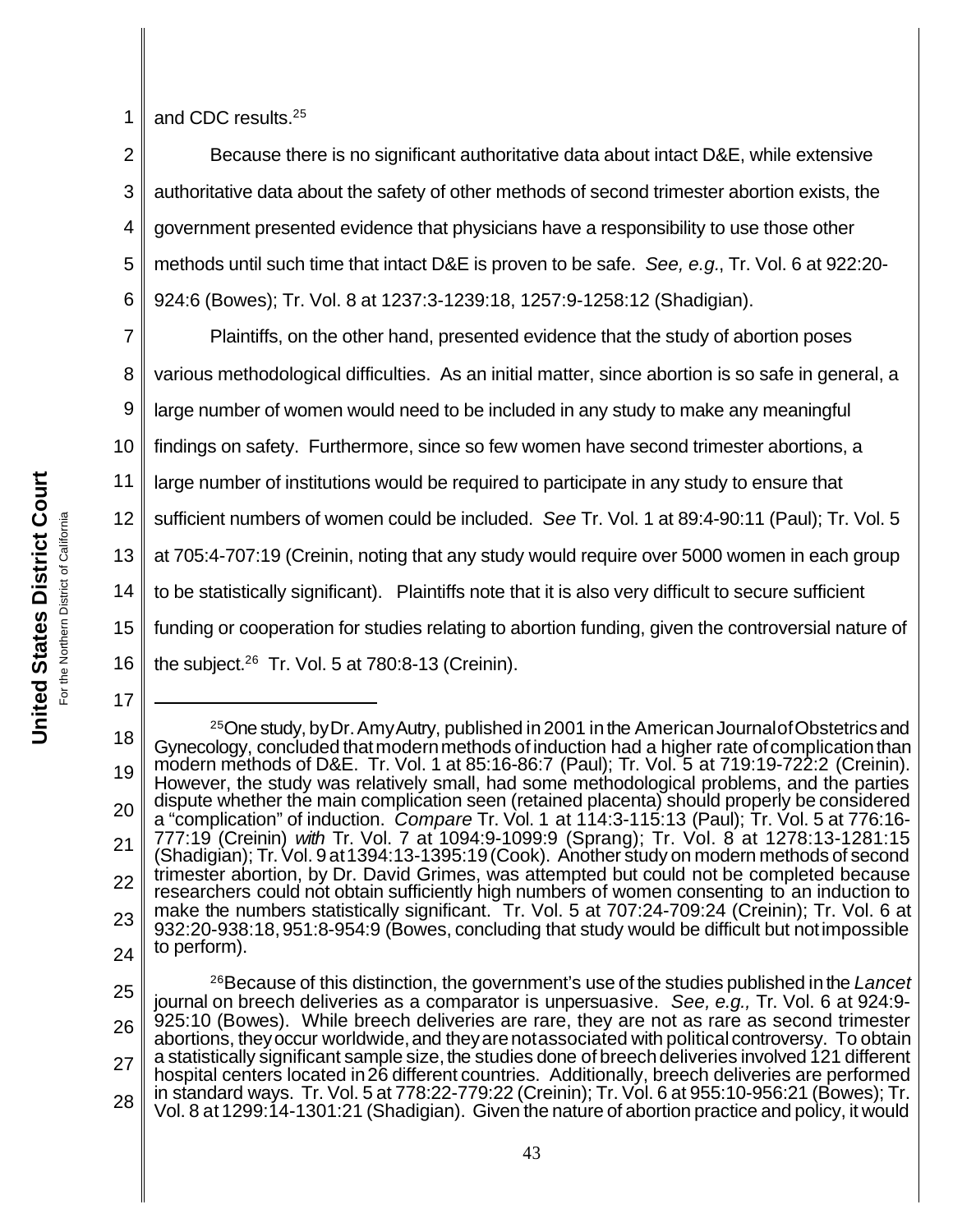11

16

1 2 3 4 5 6 7 8 9 10 Even if women who are willing to participate in studies can be located, there are further problems related to obtaining their consent. Many women have strong preferences as to which abortion procedures they wish to undergo, and thus it is difficult to achieve consent for true randomization of abortion methods, as would be required to conduct a full prospective study. Tr. Vol. 5 at 703:19-709:24 (Creinin). More significantly, because doctors cannot tell whether an intact D&E is feasible until the procedure has begun, it is difficult to control the number of procedures included in the studies. Tr. Vol. 3 at 441:22-442:9 (Doe). Under these circumstances, plaintiffs conclude that the principles of evidence-based medicine permit doctors to continue performing intact D&Es in their best medical judgment, even in the absence of studies on the topic. Tr. Vol. 1 at 90:13-17 (Paul).

**d. Chasen Study**

12 13 14 15 While there are no published studies on the safety of intact D&E, one study by Dr. Stephen Chasen comparing modern methods of intact D&E with D&E by disarticulation is currently in press. Exh.  $19<sup>27</sup>$  The parties strongly dispute the interpretation of Dr. Chasen's findings.

**i. Methodology and Results of Study**

17 18 19 20 21 22 23 Dr. Chasen conducted a retrospective cohort study examining the medical records of 383 women who had second trimester abortions after 20 weeks of pregnancy at the Cornell Weill Medical Center from 1996 to June 2003. Of those women, 120 underwent an intact D&E, and 282 underwent a D&E by disarticulation.<sup>28</sup> Exh. 29. *See generally* Exh. 29, Tr. Vol. 11 at 1735:1-1754:17 (Chasen); *see also* Vol. 5 at 805:16-811:17, 850:22-864:17 (Westhoff). The fetuses of the women who underwent an intact D&E were at a median of 23 weeks

- 24 25 be extremely difficult to obtaina similar level of support for studies of the intact D&E procedure.
- 26  $27$ The article is scheduled for publication in May 2004 in the American Journal of Obstetrics and Gynecology, by Elsevier.
- 27 28 <sup>28</sup>The article refers to intact D&E as "intact D&X," and D&E by disarticulation as "D&E." Intact D&E in the article is defined as any extraction where forceps were not needed to disarticulate the fetus.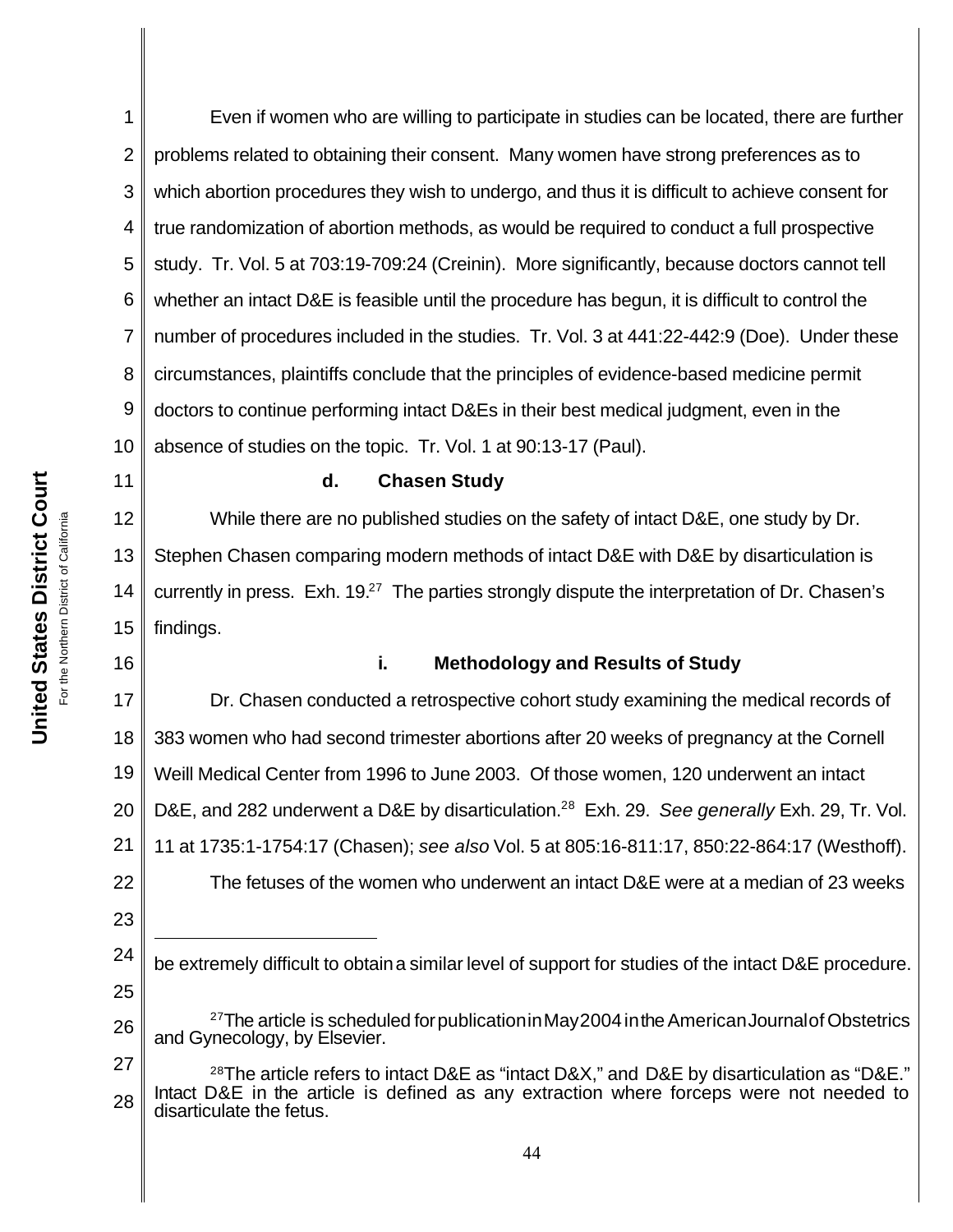1 2 3 4 5 6 7 gestation, which was two weeks more advanced than the median gestational age of the fetuses of the women who underwent a D&E by disarticulation (21 weeks). The median blood loss suffered by each group was identical (100 mL), and the median procedure time was identical as well (22 minutes). The blood loss for the D&E by disarticulation group ranged from 40 mL to 1500 mL, and the procedure time ranged from 6-60 minutes. The blood loss for the intact D&E group ranged from 20 mL to 1200 mL, and the procedure time ranged from 6-45 minutes. Exh. 29.

8 9 10 11 12 13 14 15 16 17 Of the 383 women, 19 suffered complications, with equal frequency in both groups. However, the six complications observed in the intact D&E group were considered relatively minor (4 superficial lacerations and 2 follow-up curettages), and none were major (defined as requiring admission to an intensive care unit). In the group undergoing D&E by disarticulation, most injuries were minor, but three major complications occurred: one amniotic fluid embolus, where amniotic fluid is introduced into the woman's bloodstream; one case of sepsis, or generalized infection throughout the woman's system; and one perforated uterus. Exh. 29. Both parties concede that these complications are generally very rare, and that these results thus cannot be given much weight. Tr. Vol. 11 at 1746:9-1747:10 (Chasen); Tr. Vol. 7 at 1104:7-1105:18 (Sprang).

18 19 20 21 22 23 24 The study also followed 62 of these women into subsequent pregnancies, when they obtained their prenatal care at the Cornell Medical Center. Of these 62 women, only 4 experienced preterm birth, 2 who had undergone a D&E by disarticulation and 2 who had undergone an intact D&E. The two women who had undergone intact D&E and subsequently experienced early labor were both previously considered at high risk for premature labor, and were able to continue their subsequent pregnancies significantly longer than their previous ones. Tr. Vol. 5 at 810:21-24 (Westhoff); Tr. Vol. 11 at 1749:16-1751:17 (Chasen).

25 26 27 28 The article concludes that intact D&E and D&E by disarticulation are equally safe procedures, and that the decision of which technique to use should be left to the performing physician's medical judgment. The article also concludes that intact D&E does not appear to have adverse effects on maternal health. Exh. 29.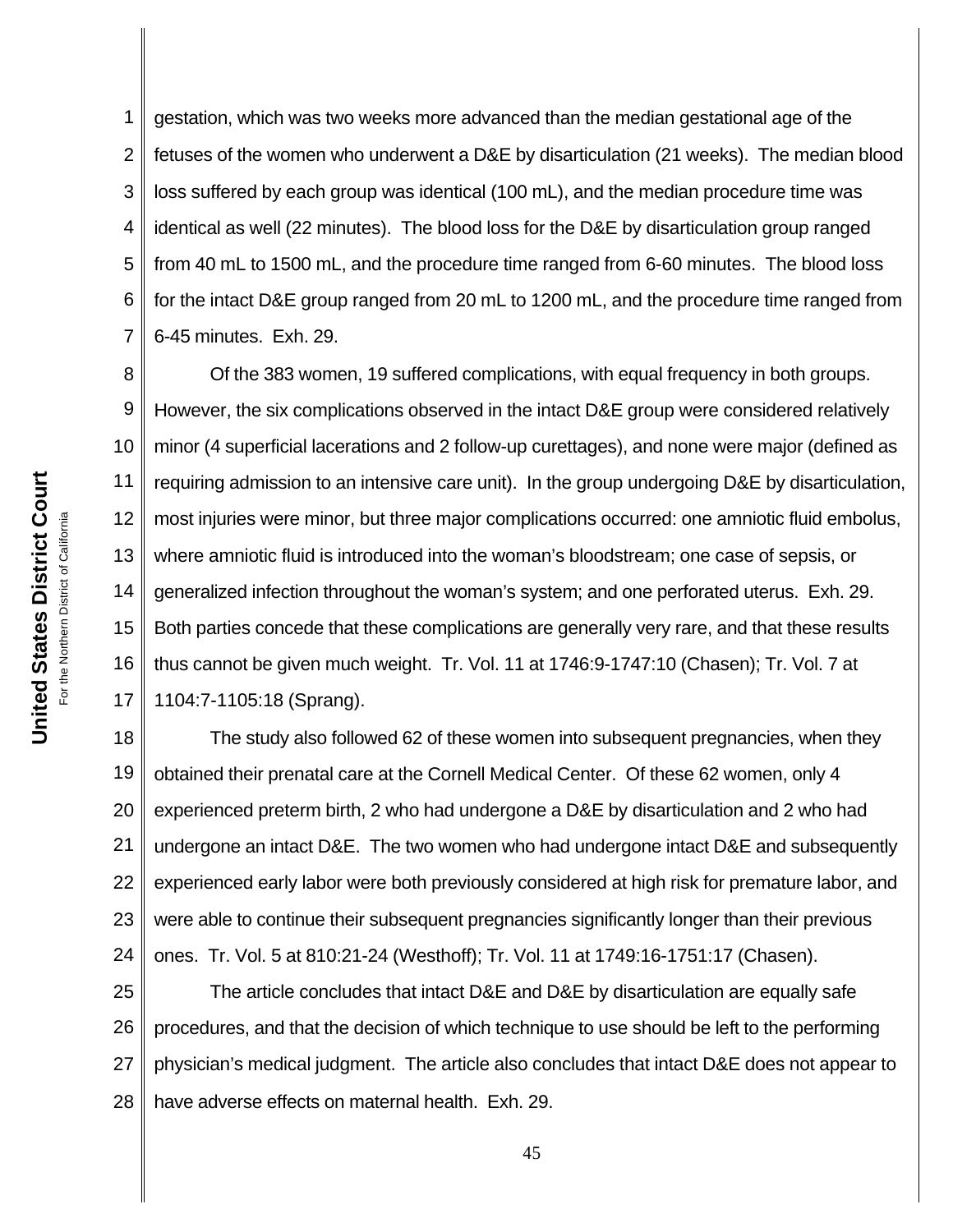## **ii. The Parties' Interpretations of the Chasen Study**

2 3 4 5 6 7 8 9 10 Plaintiffs interpret this study as indicating not only that intact D&E is safe, but that it is in fact safer than D&E by disarticulation. For instance, the women undergoing intact D&E had more advanced pregnancies, which normally would indicate a higher likelihood of complications, since abortions become more difficult to perform as gestational age increases. However, the complication rates were identical for intact D&Es at 23 weeks gestational age and D&Es by disarticulation at 21 weeks gestational age, which plaintiffs argue permits the inference that the intact D&E is in fact safer than D&E by disarticulation. Tr. Vol. 5 at 808:11- 810:9 (Westhoff); Tr. Vol. 11 at 1747:11-1748:18 (Chasen); *see also* Tr. Vol. 6 at 945:22- 946:4 (government witness Bowes, agreeing).

11 12 13 14 15 The government, in contrast, notes that any arguments concerning the increased safety of the intact D&E due to the shorter time of the procedure and smaller amounts of blood loss are contradicted by the findings which show that on average, an intact D&E takes exactly as much time as a D&E by disarticulation. Tr. Vol. 11 at 1807:2-1811:18 (Chasen, agreeing with these findings).

16 17 18 19 20 21 Plaintiffs emphasized that while the median blood loss and procedure times were identical for intact D&E and D&E by disarticulation, the maximum values for these factors were significantly lower for the intact D&E group. This indicated to certain of plaintiffs' experts that the most difficult intact D&Es take less time and result in less blood loss than the most difficult D&E by disarticulation, and therefore they believed this indicated the greater safety of the intact D&E procedure. Tr. Vol. 5 at 860:20-862:13 (Westhoff).

22 23 The government presented evidence in response that the Chasen study, while useful as an initial study of intact D&E, was too small in scale to support any conclusions.29 Tr. Vol. 6 at

24

1

25 26 27 28  $29$ The government also argued that Dr. Chasen, as a plaintiff in the New York litigation, was biased in favor of intact D&E, as seen by his failure to disclose to the journal publishers his plaintiff status or his previous participation in Planned Parenthood litigation. *See, e.g.*, Tr. Vol. 6 at 921:1-922:4 (Bowes). Dr. Chasen convincingly testified that he had fully complied with the publisher's ethical policy, and noted that the research for the article was completed before these lawsuits were filed. Tr. Vol. 11 at 1802:13-1806:11, 1825:3-1826:19 (Chasen). While Dr. Chasen's support of Planned Parenthood in previous litigation is noted, the court is not persuaded that Dr. Chasen acted unethically or that his research results are biased as a result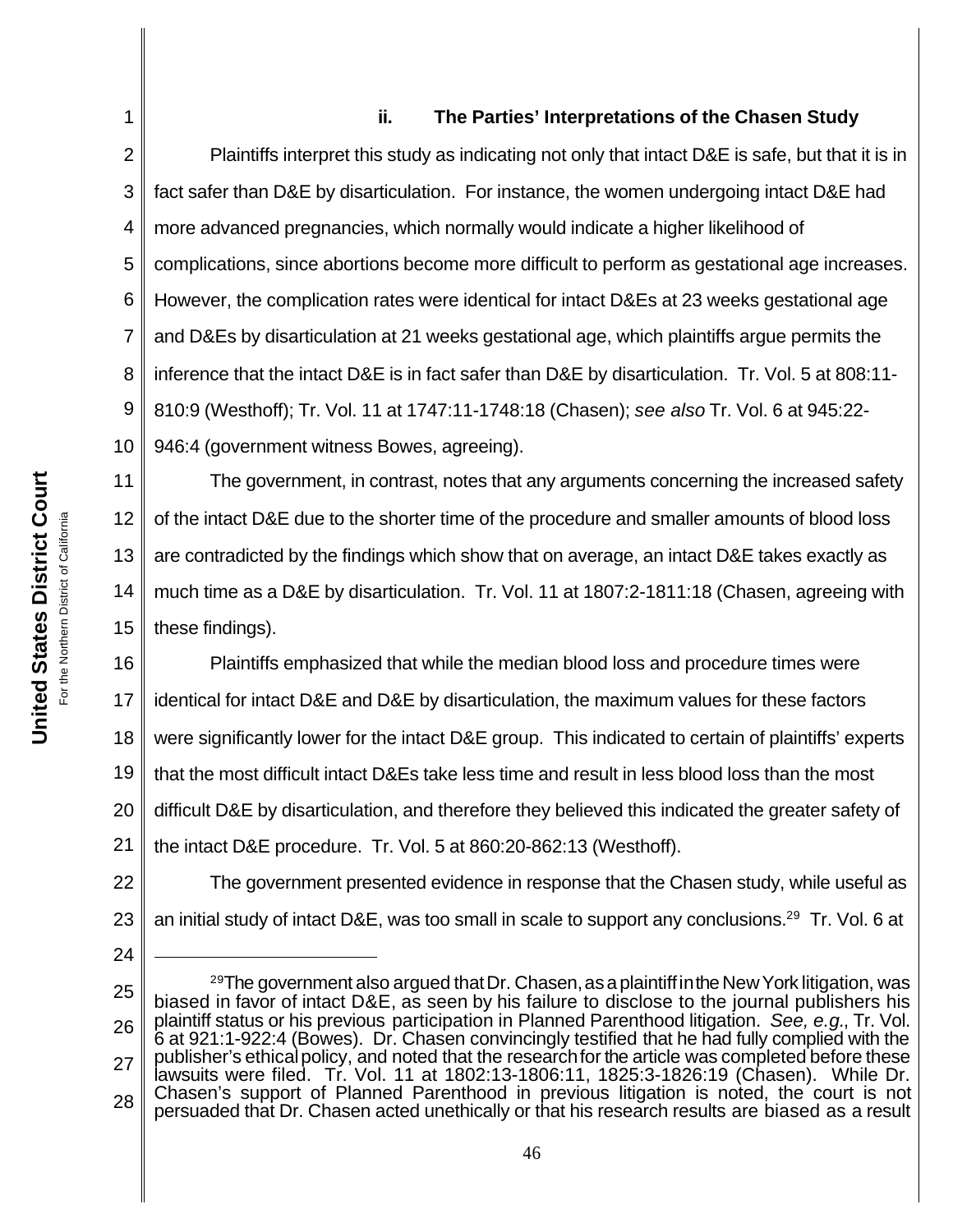1 2 3 4 5 6 7 8 915:20-920:25 (Bowes), Tr. Vol. 7 at 1101:8-1108:13 (Sprang). The government noted, for example, that after peer review of the article, Dr. Chasen agreed to add language noting that the study's retrospective nature and the relatively small sample size made it difficult to draw more generalized conclusions about the safety of the procedure. Tr. Vol. 11 at 1810:12- 1814:18 (Chasen). This difficulty applies both to the findings as to safety, as well as to the findings on subsequent preterm labor, which the government notes is further flawed in that follow-up care could be reviewed only for patients who returned to the Cornell Medical Center. Tr. Vol. 11 at 1793:23-1794:22 (Chasen, on cross); Tr. Vol. 6 at 919:12-25 (Bowes).

## 9

### **e. Risks of Intact D&E**

10 11 12 13 14 15 The government argues that intact D&E is a dangerous procedure that is less safe than any other second trimester abortion method and that it poses grave risks to women's health. *See, e.g.*, Tr. Vol. 7 at 1079:1-1081:5 (Sprang). *But see* Tr. Vol. 6 at 974:21-976:7 (Bowes, stating that intact D&E does not appear to pose any long-term risks to women's health). Plaintiffs take a contrary position and refute the risks asserted by the government. These risks primarily include the following.

16

**United States District Court** For the Northern District of California

**United States District Court** For the Northern District of California

## **i. Cervical Incompetence**

17 18 19 20 21 22 23 24 The government presented evidence that the use of 25-30 osmotic dilators could potentially overstretch the cervix and lead to a condition called "cervical incompetence," a condition where the cervix painlessly dilates during a subsequent pregnancy and causes either miscarriage or preterm delivery. Tr. Vol. 7 at 1081:14-1082:8 (Sprang); Tr. Vol. 9 at 1413:4-1415:5 (Cook). In support of this position, the government relies on an October 2001 study by Dr. Laurence Henriet published in the British Journal of Obstetrics and Gynaecology, which studied 12,000 women in France and concluded that abortion increased the risk of preterm delivery.

25 26 27 Plaintiffs dispute the methodology of the Henriet study as "awful," Tr. Vol. 5 at 755:25 (Creinin), noting that the study was purely retrospective and based on subjective self-reporting,

 $28 \parallel$  of his outside activities.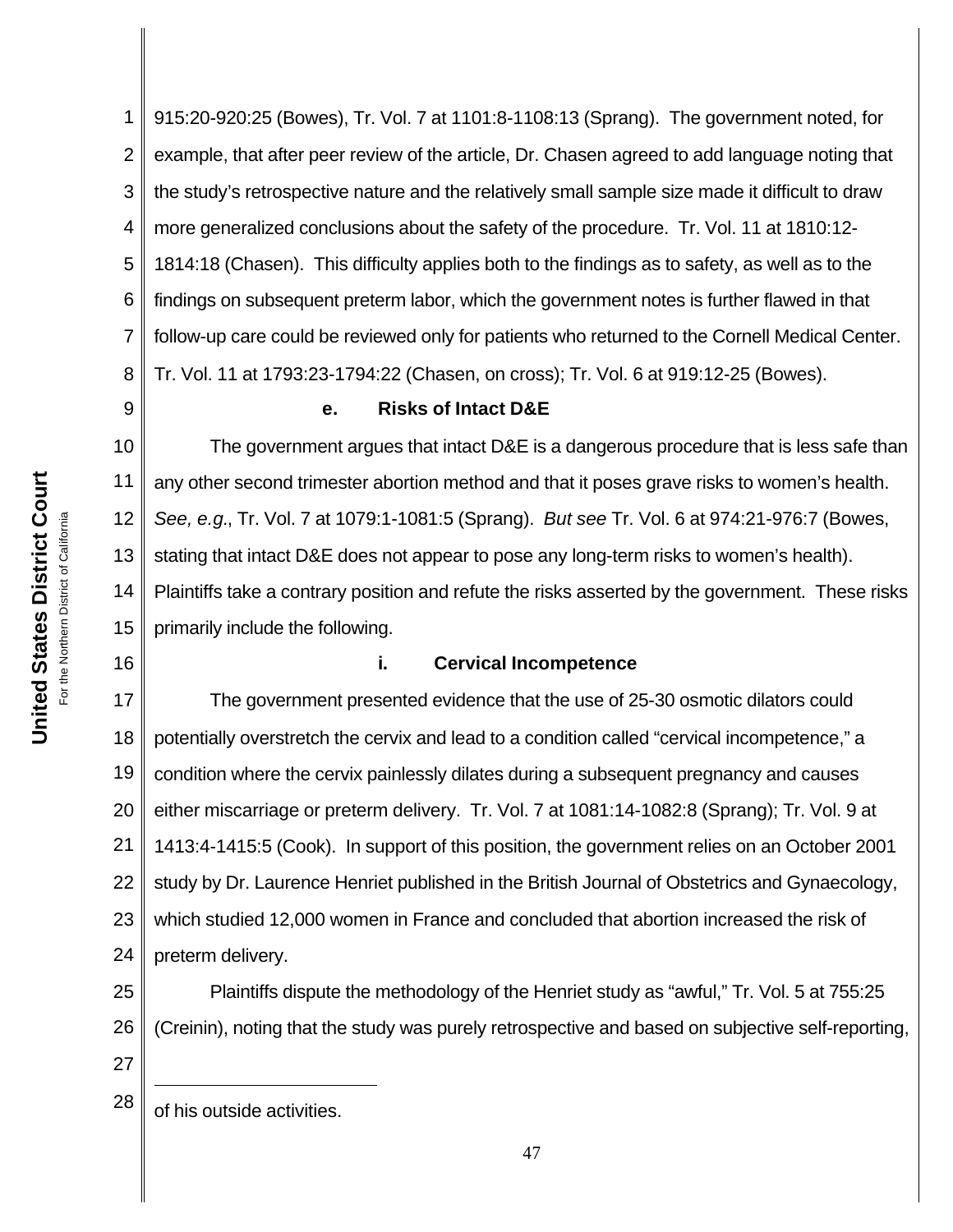1 2 3 4 5 6 7 8 which could have notably skewed the results, since women who experienced preterm delivery would be predisposed to recall previous abortions at a higher rate than those who did not (a phenomenon known as "recall bias"). $30$  The study also was designed to compare women who had had abortions to women who had not had abortions. Plaintiffs presented evidence that these two groups are irrelevant to a study whose aim is to compare women who have undergone one method of abortion (intact D&E) with women who have undergone another method of abortion. Tr. Vol. 5 at 780:15-784:2 (Creinin); Tr. Vol. 9 at 1493:22-1496:25 (Cook).

9 10 11 12 13 14 15 16 17 Plaintiffs also question the relevance of the results to the issues at hand. For instance, 96% of the abortions reported in the study were performed in the first trimester. Data regarding those abortions does not relate to the question whether intact D&E abortions in the second trimester cause cervical incompetence, especially since most first trimester abortions do not involve the use of osmotic dilators or prostaglandin drugs but rather mechanical dilators, which are known to cause more trauma to the cervix. Plaintiffs also note that "preterm delivery" is different from "cervical incompetence," in that cervical incompetence can cause preterm delivery, but not all preterm deliveries are caused by cervical incompetence. Tr. Vol. 5 at 780:15-784:2 (Creinin); Tr. Vol. 7 at 1144:22-1147:7 (Sprang, on cross).

18 19 20 21 22 23 24 25 26 Plaintiffs cite instead a 2002 article by Dr. Robin Kalish from the American Journal of Obstetrics and Gynecology, which concluded that second trimester D&Es did not cause an increased risk of miscarriage or preterm birth. Exh. 17 (study co-authored by Chasen). This paper was a retrospective case series, which followed 96 women who subsequently became pregnant after a second trimester D&E. The paper also noted that increased cervical dilation in the D&E actually decreased the likelihood of miscarriage or preterm birth in the second trimester, theorizing that increased dilation reduced the risk of cervical trauma when removing the fetus. Tr. Vol. 11 at 1726:13-1735:2 (Chasen); *see also* Tr. Vol. 4 at 692:3-691:17

<sup>28</sup> <sup>30</sup>Plaintiffs also note that the government's position makes no physiological sense, since the cervix is dilated muchwider and in a much shorter period of time in both induction abortions and in childbirth at term. Tr. Vol. 4 at 691:15-692:2 (Creinin).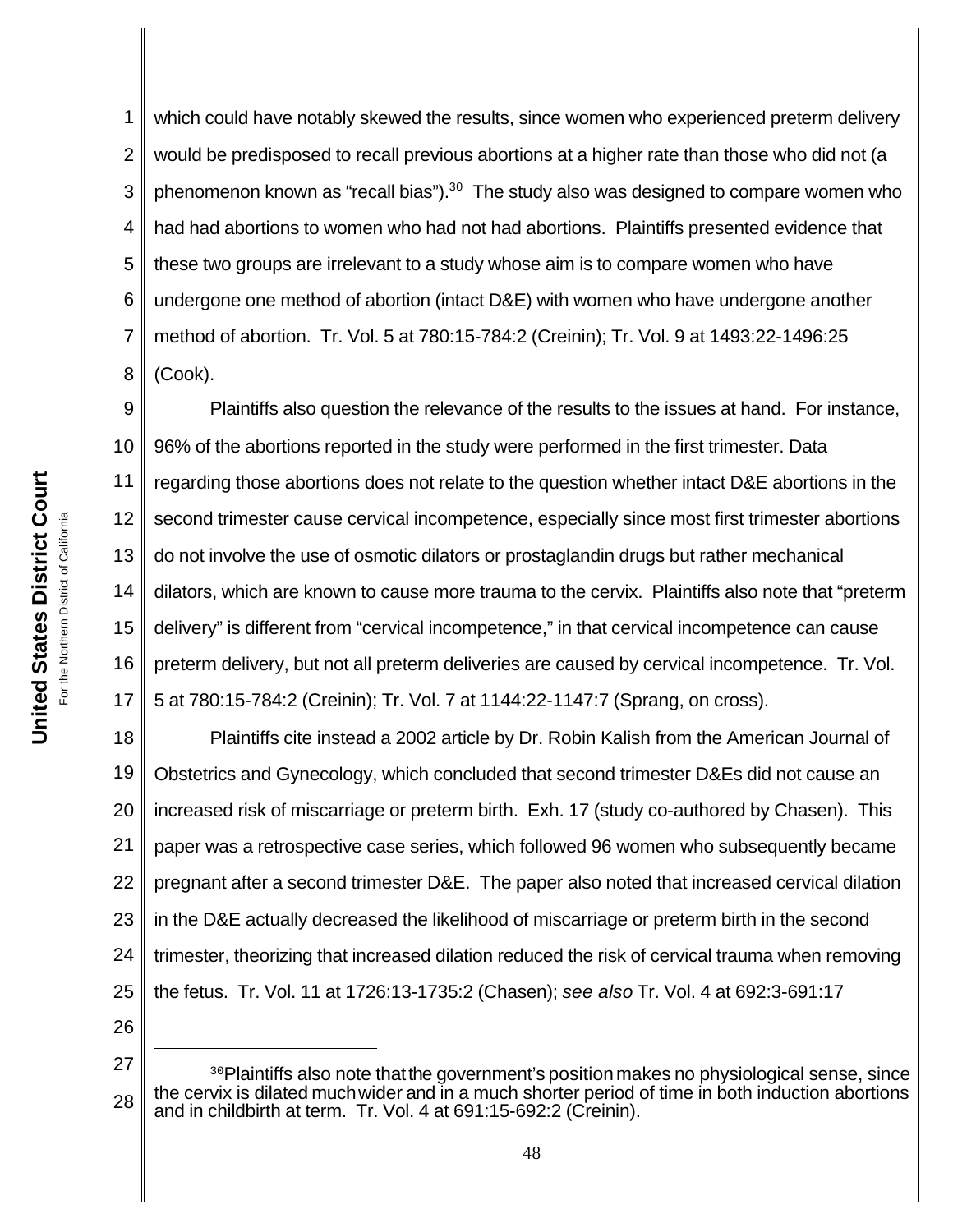1 2 3 (Creinin testimony on study); Exh. 29 (Chasen study discussed above, similarly concluding no increased risk of preterm birth after intact D&E). *See also* Tr. Vol. 8 at 1282:5-1283:17 (Shadigian, admitting use of serial laminara was "not unsafe").

4 5 6 7 8 The government notes in response that the fact that these studies involved a relatively small number of participants, and followed only a limited number of women who returned to the same hospital where the abortion was performed for care in their subsequent pregnancies, might have skewed the results. *See, e.g.,* Tr. Vol. 6 at 919:8-25 (Bowes); Tr. Vol. 7 at 1105:20-1106:23 (Sprang).

9 10 11 12 13 14 15 Plaintiffs also cite the AMA task force's report on second trimester abortion, which concluded that there was insufficient medical research or evidence to conclude that dilation increases the risk of cervical incompetence, and noted that the government's witness Dr. Sprang was a member of that task force. Tr. Vol. 7 at 1147:8-1148:6 (Sprang). Also, practitioners report that they have not seen in their practices any increased incidence of cervical incompetence for subsequent pregnancies after intact D&E. Tr. Vol. 11 at 1734:2-25 (Chasen).

### **ii. Infection**

17 18 19 20 21 22 23 The government also claimed, and plaintiffs acknowledged, that the insertion of the laminaria could potentially rupture the amniotic sac, introduce bacteria from the vagina into the uterus, and increase the risk of a woman's chance of infection. Tr. Vol. 7 at 1082:19-1085:17 (Sprang); *see also* Tr. Vol. 4 at 626:3-7 (Broekhuizen). Plaintiffs' experts, testified, however, they have never encountered this actual situation except in cases where the amniotic sac had already ruptured, which predisposes the uterus to infection. *See, e.g.*, Tr. Vol. 11 at 1719:23- 1720:10 (Chasen).

### **iii. Injuries from Podalic Version**

25 26 27 28 Not all doctors perform a podalic version before commencing D&Es of any kind, but the doctors who do stated that rotation of the fetus is naturally effected as part of the procedure when the doctor takes hold of a fetal extremity and begins the extraction process, for any D&E. Furthermore, any placental separation that might occur does not pose a

16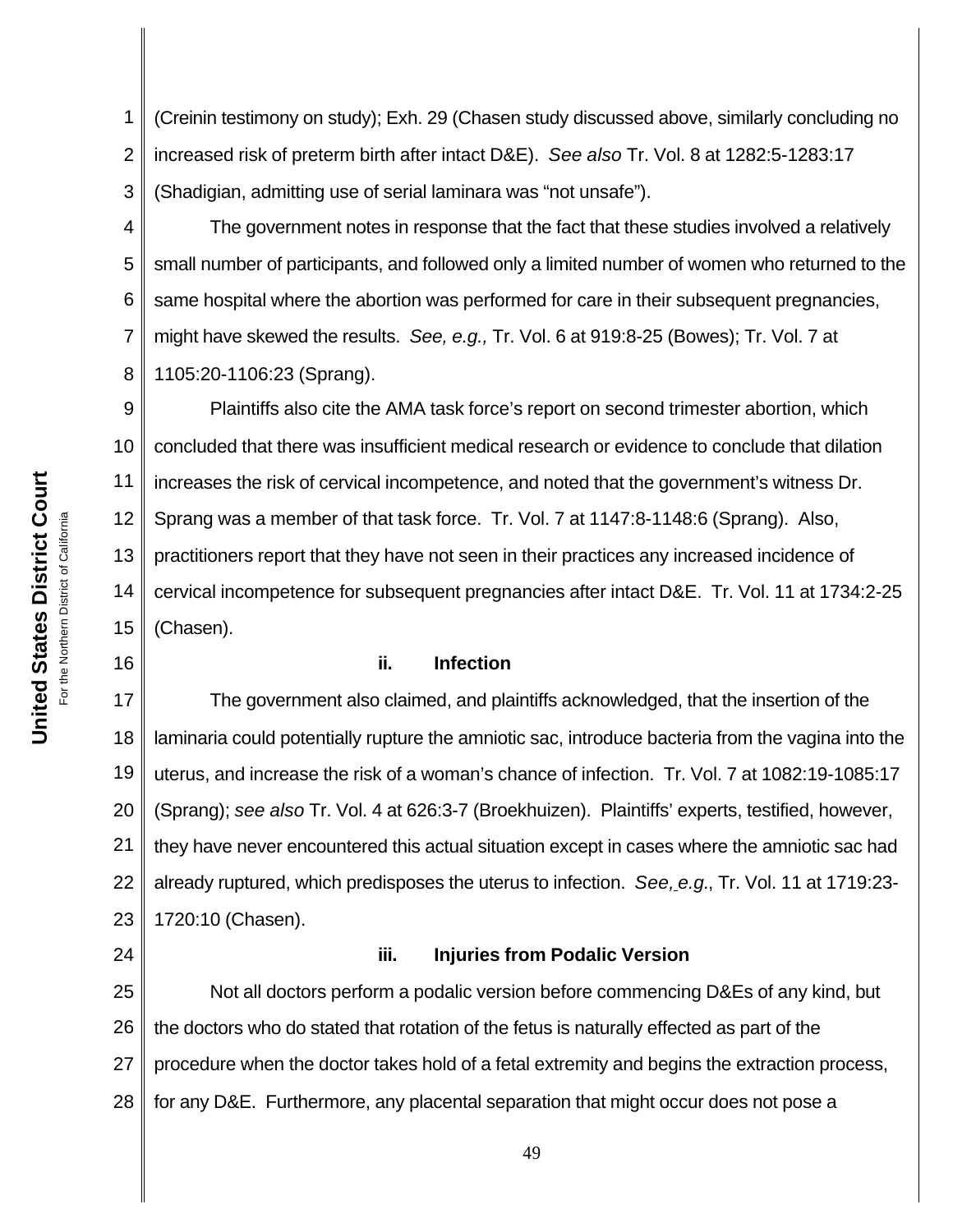1 2 3 4 5 6 7 8 9 10 11 problem because the placenta will be removed in the extraction process in any event, and the risk of amniotic fluid embolus is nonexistent, because all amniotic fluid is removed from the uterus before a D&E begins. No doctors who perform podalic version preliminary to an intact D&E reported any of the complications discussed by the government's witness, Dr. Sprang. *See, e.g.*, Tr. Vol. 4 at 516:8-518:6 (Broekhuizen); Tr. Vol. 4 at 668:18-678:4 (Creinin, discussing and discounting all purported risks); Tr. Vol. 5 at 827:19-829:1 (Westhoff). Moreover, plaintiffs note that Dr. Sprang's citation for these complications comes directly from a textbook on full-term delivery, where the fetus is significantly larger than it is in the second trimester, and furthermore, that the references to the complications were removed in subsequent editions of the textbook. Tr. Vol. 7 at 1087:24-1089:1 (Sprang, speculating that section of the text was removed for space considerations).

#### 12

#### **iv. Injury from Instrumentation**

13 14 15 16 17 18 19 20 The government also claims that the use of the trocar or scissors to reduce the size of the fetal head could cause injury to the woman if the instrument slips, especially when the instruments are used blindly, without the doctor's being able to see where the instruments are being inserted. This appears to be based on Dr. Haskell's 1992 description of the intact D&E procedure. The government also argues that if the fetal head is crushed with forceps before removal, the sharp ends of the skull fragments may pose a risk of laceration to the woman. Tr. Vol. 7 at 1089:25-1091:14 (Sprang). *But see* Tr. Vol. 7 at 1127:8-1128:12 (Sprang, arguing no risk of laceration or injury if ultrasound is used).

21 22 23 24 25 While the plaintiffs concede that laceration by instruments used to crush the skull or by fragments of fetal bones can pose a risk to women's health, plaintiffs argue that intact D&E reduces the amount of risk from such laceration. Tr. Vol. 1 at 110:25-111:17 (Paul); Tr. Vol. 2 at 271:3-16, 273:3-14 (Sheehan), Tr. Vol. 3 at 445:4-446:23 (Doe); Tr. Vol. 4 at 631:18-634:2 (Broekhuizen).

26 27 28 Of the testifying doctors who perform intact D&E by puncturing the calvarium, none insert the trocar or scissors blindly; rather, they all visualize the insertion point either directly or through ultrasound. Tr. Vol. 4 at 632:2-8, 638:18-640:7 (Broekhuizen); Tr. Vol. 4 at 682:14-19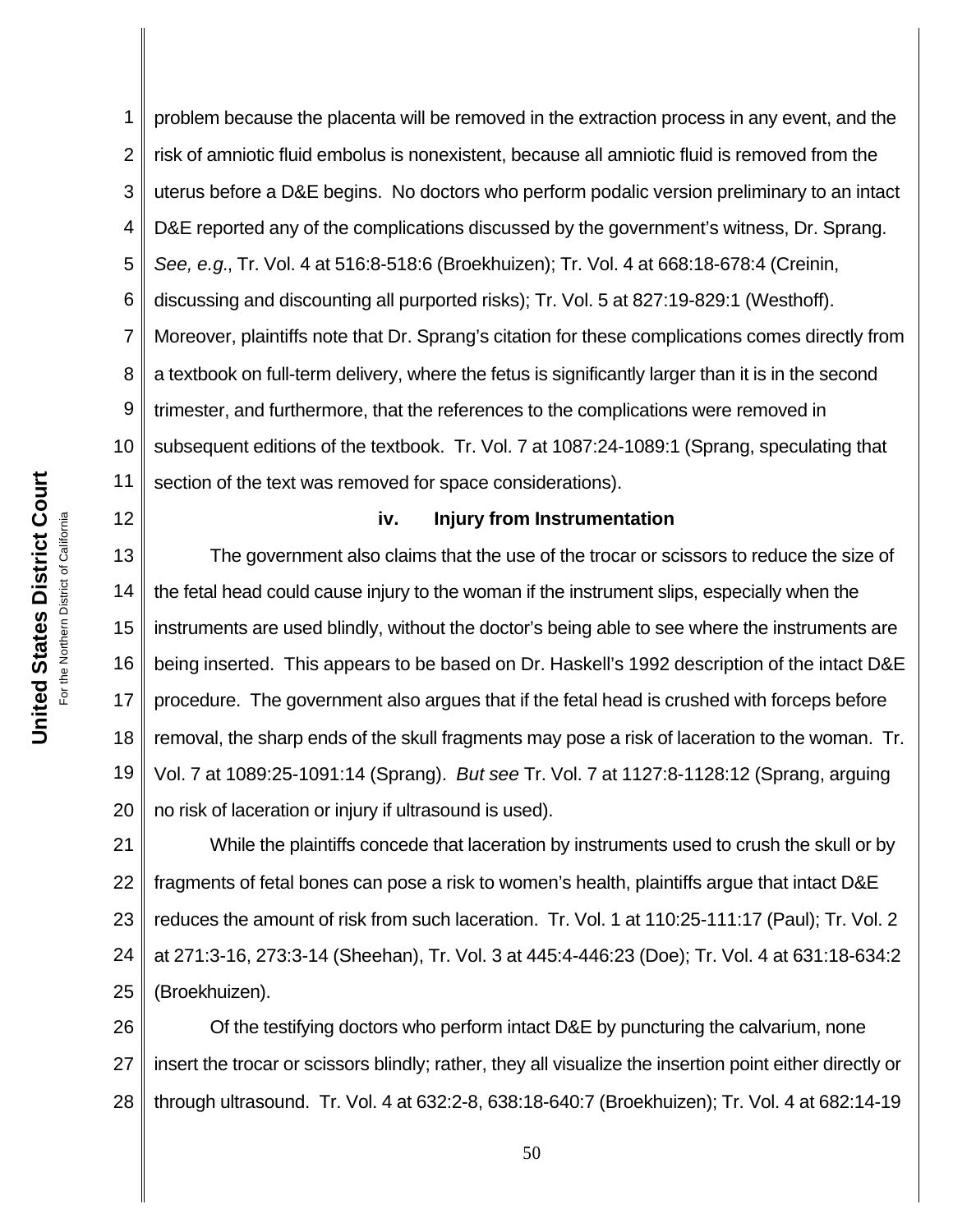1 2 3 4 (Creinin); Tr. Vol. 5 at 801:25-802:5, 818:8-11 (Westhoff). Cf. Tr. Vol. 7 at 1136:7-14 (Sprang, agreeing that visualization would reduce risk). Similarly, when fetal bones are crushed, the doctor takes special care to ensure that the bone fragments are covered with the forceps when removing them through the cervix. $31$ 

5 6 7 8 9 Of plaintiffs' experts, only a few testified that they had ever perforated a uterus while performing a D&E, and the ones who had, had done so only when performing a D&E by disarticulation. No expert had perforated a uterus while performing an intact D&E. *See* Tr. Vol. 1 at 73:13-18, 123:12-125:25 (Paul); Tr. Vol. 2 at 195:3-12 (Sheehan); Tr. Vol. 5 at 800:5-12 (Westhoff); Tr. Vol. 11 at 1755:24-1756:6 (Chasen).

10

## **f. Maternal and Fetal Health Concerns**

11 12 13 14 15 16 Finally, plaintiffs presented evidence that for certain women or certain fetuses, an intact D&E may be the best option for their particular health situation. *See, e.g.*, Tr. Vol. 11 at 1762:8-25 (Chasen, noting that intact D&E is the quickest and therefore the safest procedure for these women); *see also* Tr. Vol. 6 at 943:4-944:19 (government witness Bowes, testifying that doctors should be allowed to use their judgment in determining whether any particular procedure is in a patient's best interest, including intact D&E).

17 18 19 20 21 22 23 24 The government presented evidence that even in those circumstances, an intact D&E is never a physician's only option for terminating the pregnancy, and thus the procedure is never medically necessary. The government's position appears to be that induction is almost always a viable option for terminating a second trimester pregnancy, and in those rare circumstances when it is not, hysterotomy or hysterectomy would be. Furthermore, D&E by disarticulation also remains an option for women who would otherwise seek an intact D&E. *See, e.g.*, Tr. Vol. 7 at 1109:19-1114:9 (Sprang); Tr. Vol. 8 at 1220:16-21 (Shadigian); Tr. Vol. 9 at 1390:3-22, 1411:22-1416:2 (Cook).

25 26

<sup>28</sup> <sup>31</sup> Furthermore, to the extent that blindly used instruments or skull fragments pose a risk of laceration, the risk would be identical in an intact D&E and a D&E by disarticulation.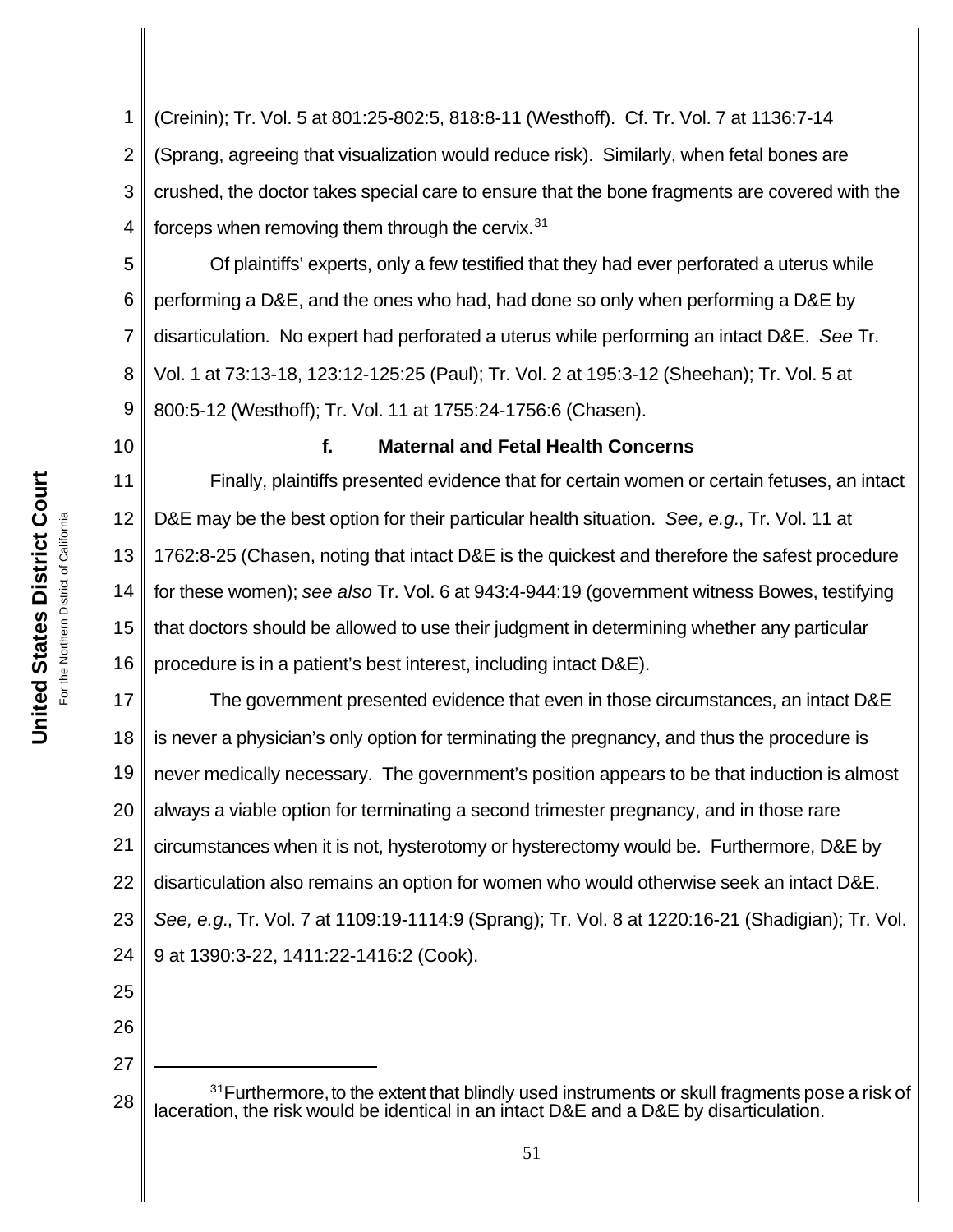**i. Maternal Health**

#### *Uterine Scarring*

3 4 5 6 7 8 9 10 11 Women with uterine scars, from previous caesarean operations or other uterine surgery, cannot be treated with prostaglandins such as misoprostyl, because the contractions caused by these medications can cause uterine rupture along the scar. Uterine rupture has serious implications for a woman's future reproductive health, and can endanger a woman's life. Accordingly, ACOG strongly discourages the use of prostaglandins for women with uterine scars, and thus doctors ordinarily recommend that women with uterine scars undergoing a second trimester abortion proceed with a D&E. *See, e.g.*, Tr. Vol. 2 at 190:14- 20 (Sheehan); Tr. Vol. 3 at 410:20-413:2 (Doe); Tr. Vol. 4 at 506:2-10, 506:25-507:20 (Broekhuizen); Tr. Vol. 5 at 712:9-714:4 (Creinin); Tr. Vol. 6 at 947:4-13 (Bowes).

12 13 14 15 16 17 The government presented evidence that an induction is still possible for such women, as long as milder prostaglandins or different labor inducing drugs are administered and she is well-monitored, but concedes that a risk of uterine rupture still exists. Tr. Vol. 9 at 1413:9- 1436:5 (Cook). *But see* Tr. Vol. 3 at 434:13-435:10 (Doe, noting that other drugs are less likely to induce labor successfully); Tr. Vol. 8 at 1285:17-1286:13 (Shadigian, admitting that other drugs may cause uterine rupture).

#### *Blood Loss*

19 20 21 22 23 24 25 26 27 28 Some pregnant women suffer from bleeding-related disorders that render the blood loss inherent in a two-day induction procedure risky to their health. For instance, women with bleeding disorders, on blood-thinning medications, or suffering from renal disease have a propensity to bleed excessively, which makes any extended procedure causing blood loss dangerous. Analogously, pregnant women diagnosed with preeclampsia, a rare and potentially fatal condition caused by the pregnancy itself, often lose blood volume as their blood thickens and begins to clot, so even a slight loss of blood can have drastic effects on their health. Women with cardiac or pulmonary disease, including asthma, also cannot tolerate excessive blood loss, because it causes excessive strain on their systems. *See, e.g.*, Tr. Vol. 1 15:14-17:18 (Paul); Tr. Vol. 3 at 383:17-22, 388:3-390:6 (Doe); Tr. Vol. 8 at

18

1

2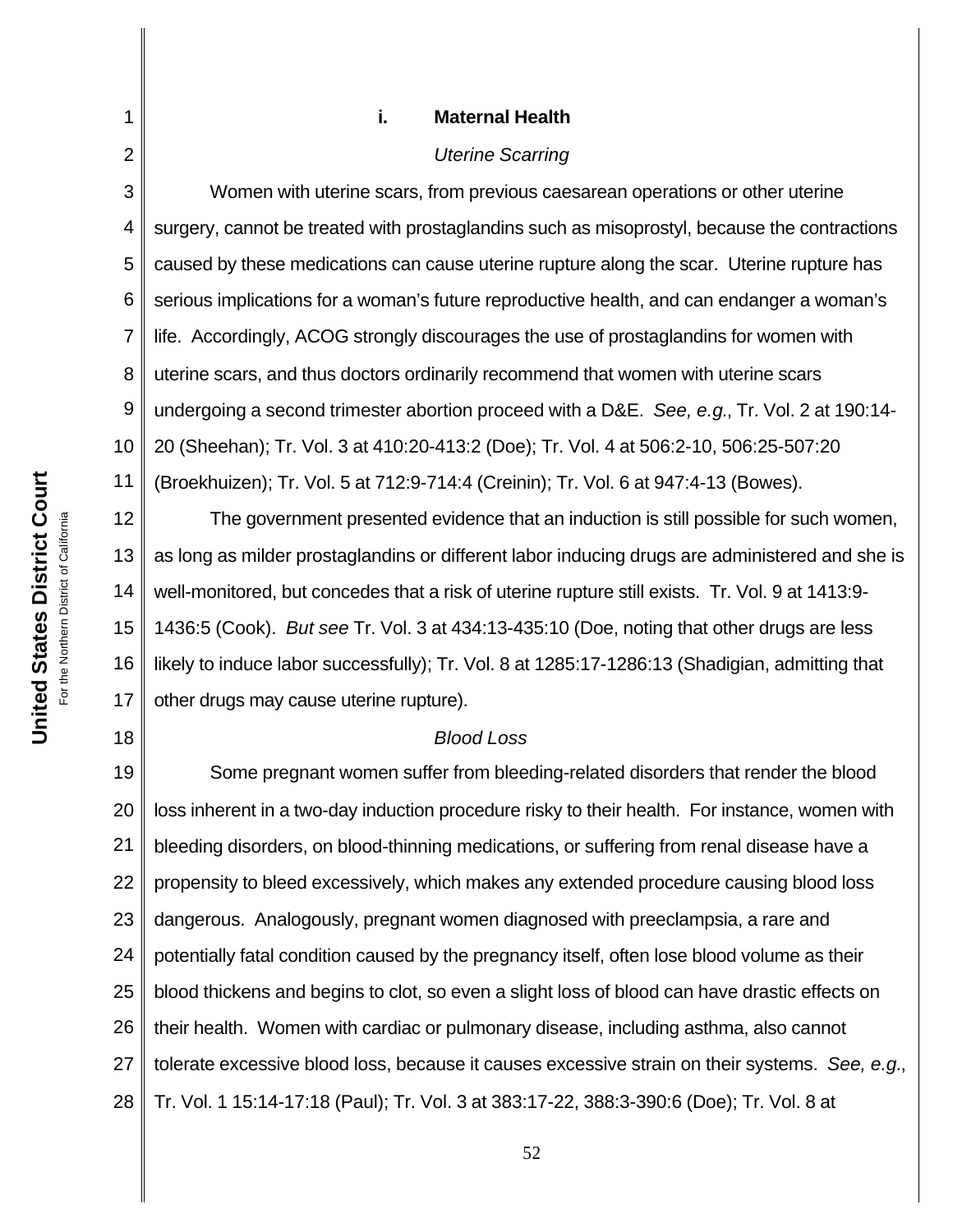**United States District Court** For the Northern District of California For the Northern District of California

**United States District Court** 

13

26

1 2 3 4 1286:14-1287:11 (Shadigian). Thus, plaintiffs presented evidence that women with these health considerations who are undergoing second trimester abortions are better served by the quicker D&E procedure, and particularly by intact D&E. *See, e.g.,* Tr. Vol. 11 at 1763:1-20 (Chasen).

5 6 7 8 9 10 11 12 In response, the government presented evidence that with any surgery, there is the risk of traumatic injury, which could cause extreme blood loss as well, and that on balance, it is safer to treat such a woman in the hospital, where her blood loss can be monitored and transfusions can be given if necessary, than in an outpatient setting where there is not likely to be emergency care immediately available. Tr. Vol. 9 at 1391:10-20, 1420:22-1428:2 (Cook); *see also* Tr. Vol. 8 at 1223:8-1224:2 (Shadigian, recommending induction or hysterotomy for preeclampsia). *But see* Tr. Vol. 9 at 1477:12-1478:16 (Cook, conceding that intact D&E could be performed in a hospital setting).

## *Placenta Previa*

14 15 16 17 18 19 Certain women develop the condition of placenta previa in pregnancy, where the placenta grows over the cervix and thus blocks the cervical opening. The parties agree that an induction cannot be performed in this circumstance because the fetus cannot pass through the blocked opening. Tr. Vol. 3 at 410:12-19 (Doe); Tr. Vol. 4 at 506:14-24 (Broekhuizen). Plaintiffs presented evidence that in this circumstance, the placenta should be removed or pierced in a D&E. Tr. Vol. 11 at 1768:5-21 (Chasen).

20 21 22 23 24 25 The government, however, takes the position that a D&E is not indicated in this circumstance. The government witnesses would instead recommend that a hysterotomy be performed, even though the hysterotomy is significantly riskier than a D&E and has serious implications for the woman's future reproductive health. Tr. Vol. 9 at 1428:3-1429:10 (Cook, stating that in later gestational ages, hysterotomy or caesarean delivery is the way to deliver a baby with placenta previa).

## *Uterine Infections*

27 28 Women sometimes develop uterine or amniotic infections during pregnancy, and if these infections are not treated, they can lead to sepsis, or a generalized blood infection,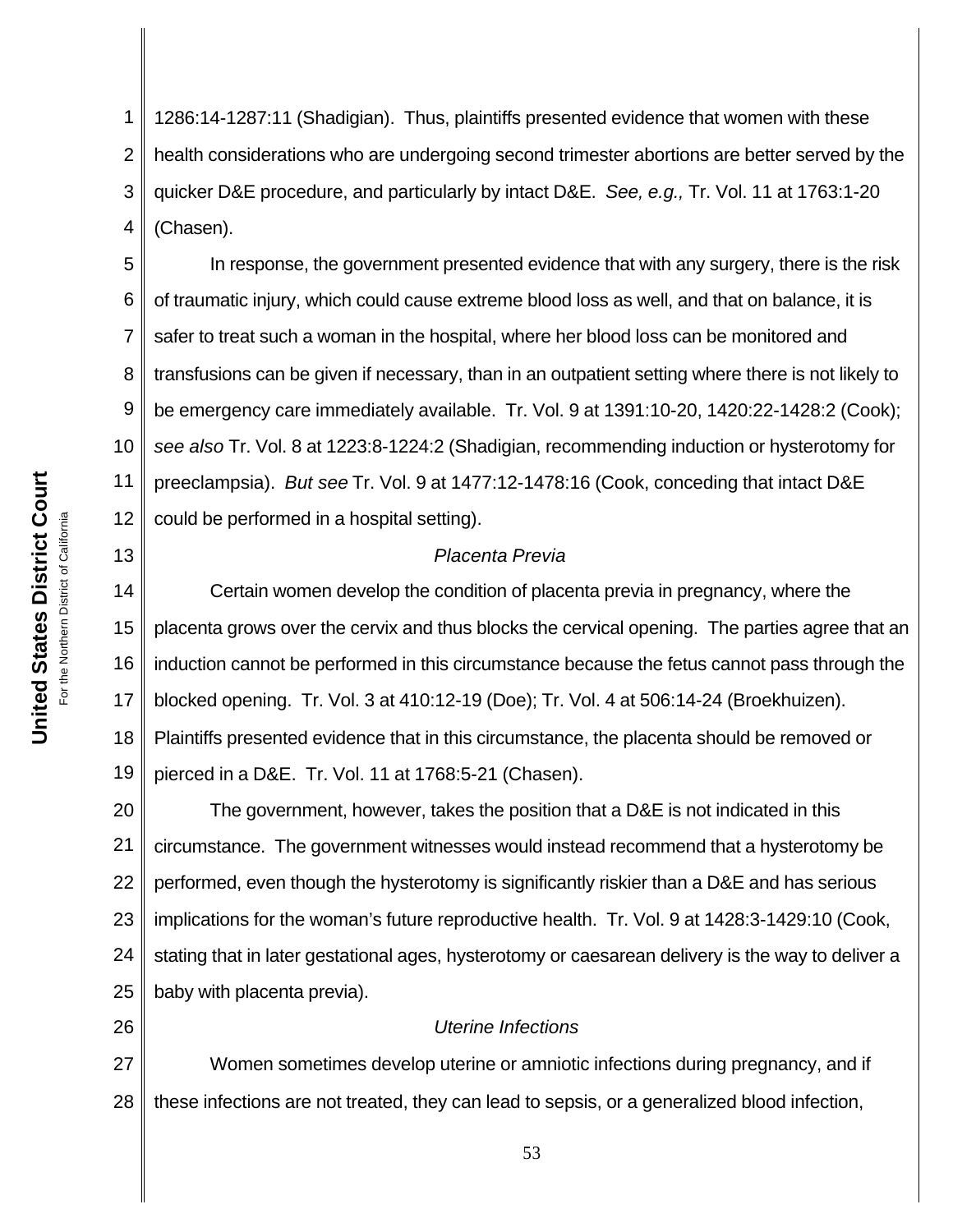1 2 3 4 which can spread throughout the body. If that happens, the uterus must be emptied immediately. Plaintiffs presented evidence that an induction would not be appropriate in that circumstance because the procedure takes too long and the woman's health could be compromised while waiting for the fetus to deliver. Tr. Vol. 11 at 1766:19-1767:5 (Chasen).

5 6 7 8 9 In response, the government presented evidence that if an infection is present, the D&E surgery could potentially spread the infection if the uterus were perforated, and that induction would be acceptable as long as the woman was closely monitored over the two-day period. Tr. Vol. 9 at 1400:12-1401:1, 1429:14-1430:16 (Cook); see also Tr. Vol. 8 at 1224:3-22, 1266:23-1268:10 (Shadigian).

#### 10

#### *Emergency Situations*

11 12 13 14 15 16 17 18 The government witnesses testified that if time was of the essence and a pregnancy needed to be terminated immediately, an intact D&E would take too long as well, since the cervix must be prepared over a two day period, and that a hysterotomy or hysterectomy would be the quickest way to proceed. Tr. Vol. 8 at 1227:6-12 (Shadigian); Tr. Vol. 9 at 1436:12-1437:12 (Cook). Plaintiffs agreed that D&Es in general require several hours of cervical preparation, though in certain situations, when misoprostyl and osmotic dilators are used, the cervix can be dilated in as little as 90 minutes. *See, e.g.*, Tr. Vol. 1 at 59:9-11 (Paul).

19

## *Psychological Reasons*

20 21 22 23 24 25 26 27 28 Finally, many women do not wish to undergo inductions, primarily for psychological and emotional reasons. Some women do not wish to go through the physical and psychological pain of labor if the pregnancy is to be terminated, especially if the termination is for medical reasons, and some women also prefer having a quicker outpatient procedure, rather than checking into a hospital as is required for an induction. *See, e.g.*, Tr. Vol. 1 at 91:17-92:1 (Paul), Tr. Vol. 3 at 457:1-458:10 (Doe); Tr. Vol. 4 at 503:22-504:3 (Broekhuizen); Tr. Vol. 5 at 802:11-803:19 (Westhoff), Tr. Vol. 11 at 1773:23-1776:10 (Chasen). *But see* Tr. Vol. 8 at 1277:22-1278:3 (Shadigian, stating that labor pains from induction should not be characterized as "traumatic").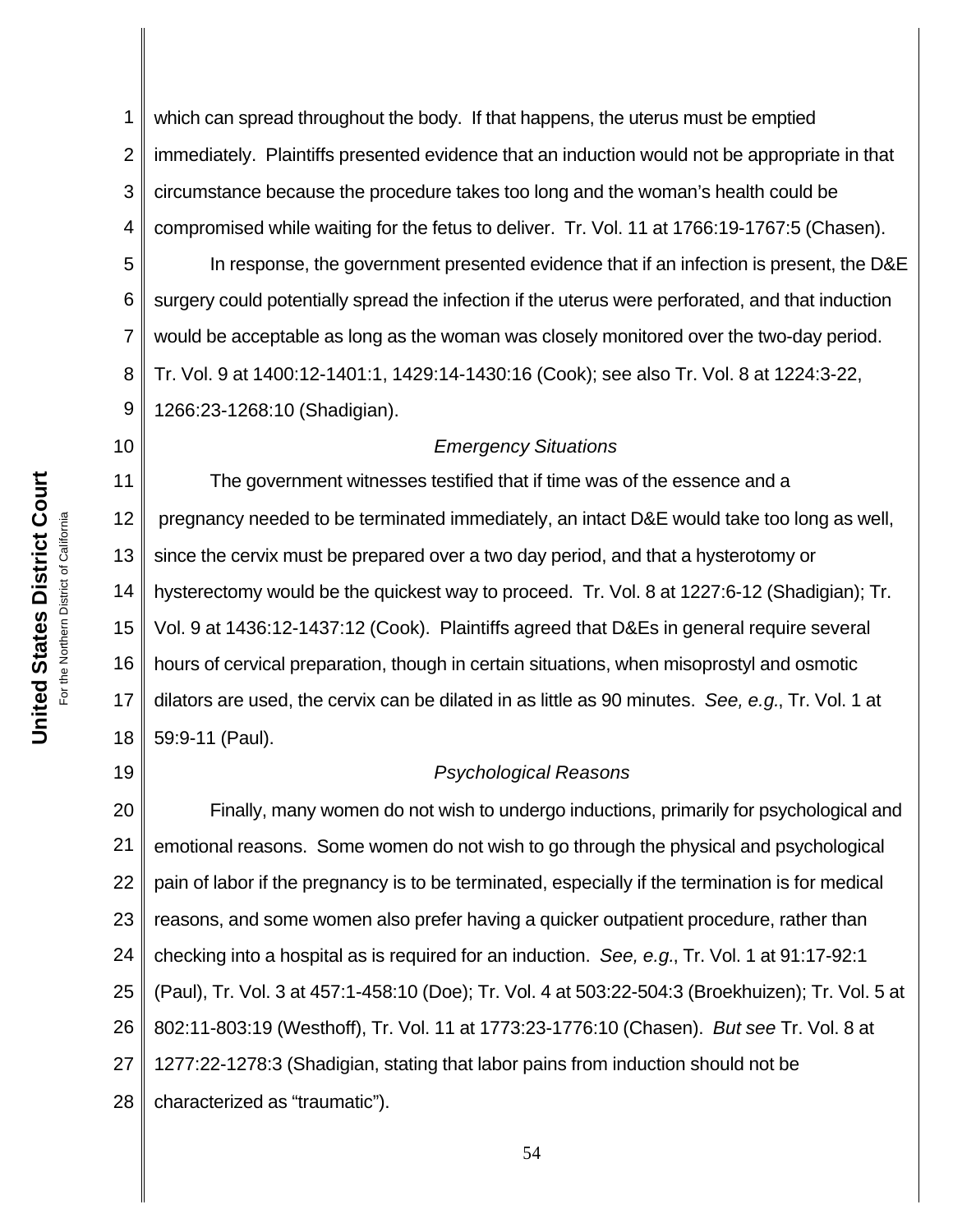#### **ii. Fetal Anomalies**

1

2

3

4

5

6

7

Fetuses sometimes have anomalies that can create contraindications for induction. Examples of this include hydrocephaly, ascites, or non-immune hydrops, where fluid collects in the fetal head, abdomen, or extremities and grossly distends those portions of the fetal body. In those circumstances, the fetal body may be so distended that it cannot be removed from the uterus unless reduced in size. Tr. Vol. 4 at 499:9-22 (Broekhuzien); Tr. Vol. 9 at 1446:16- 1447:7 (Cook). These conditions can be, but are not always, fatal to the fetus. Tr. Vol. 7 at 1114:5-9 (Sprang); Tr. Vol. 9 at 1447:8-1448:5 (Cook).

If a D&E is performed, many doctors will remove all portions of the fetus from the uterus except for the oversized portion, and then take a deliberate action to reduce the size of the distended body part so that it too can be removed. All parties agree that this action could violate the Act if it caused fetal demise. Plaintiffs argue that this type of intact D&E is the best way to terminate a pregnancy where these conditions are present. Tr. Vol. 11 at 1759:8- 1760:22 (Chasen).

18 19 20 21 22 The government argues that doctors could instead use a hypodermic needle to aspirate the fluid from the distended body part before the abortion is performed and proceed with either an induction or D&E by disarticulation. Tr. Vol. 7 at 1113:21-1114:9 (Sprang); Tr. Vol. 9 at 1446:16-1447:7 (Cook). Plaintiffs rebut this argument by stating that in some circumstances, fluid would refill the body part before the abortion could be completed, which would render aspiration futile, and furthermore, that there is no reason to subject the woman to an additional injection and the concomitant risks associated with it when an intact D&E procedure achieves the same end more efficiently. Tr. Vol. 11 at 1759:23-1762:7 (Chasen).

23 24 25 26 27 28 The government responds by arguing that if an injection is contraindicated, a hysterotomy or hysterectomy could be performed instead to terminate the pregnancy. The government also argues that the induction could be completed to the point at which the fetal body part lodges in the cervical os, and then "Duhrssen's incisions" of approximately 1-2 cm in length could be made in the cervix to widen the os sufficiently for the fetus to pass. Plaintiffs contend that Duhrssen's incisions are extremely risky to the woman's future fertility, while the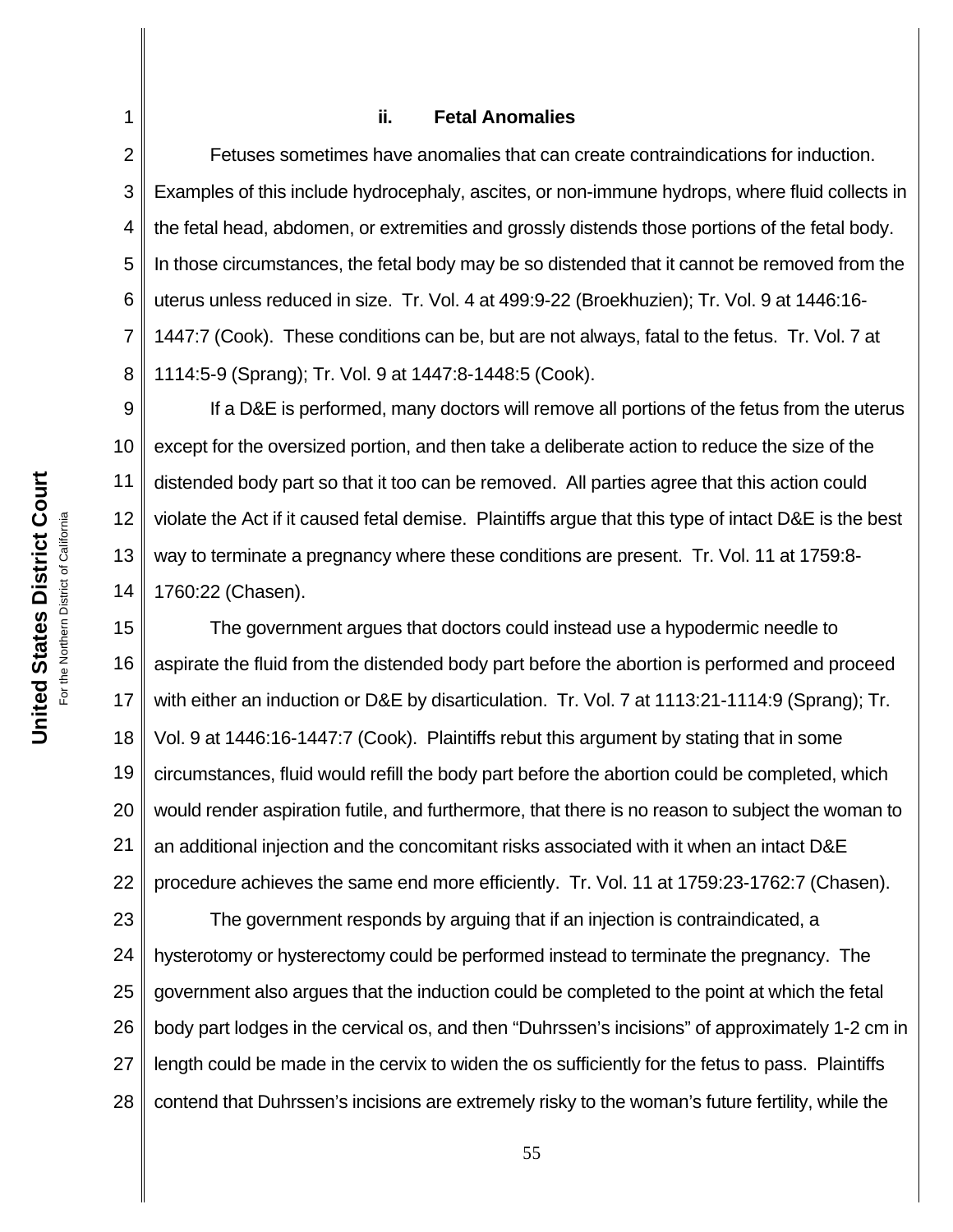1 2 3 4 government argues that when properly performed, they do not represent any serious risk. *Compare* Tr. Vol. 4 at 533:18-534:24 (Broekhuizen, stating that Duhrssen's incisions not appropriate to use in an induction); Tr. Vol. 11 at 1787:3-4 (Chasen) *with* Tr. Vol. 9 at 1509:20- 1513:25 (Cook).

### **6. Fetal Demise**

6 7 8 9 The Act does not proscribe intact D&Es performed after the death of the fetus. Thus, the government contends that if an intact D&E were ever necessary, the doctor could simply effect fetal demise before performing the procedure to escape liability under the Act. *See, e.g.*, Tr. Vol. 7 at 1114:10-13 (Sprang).

10 11 12 13 14 15 16 17 18 Plaintiffs argue that effecting fetal demise before a D&E is unnecessary, and doctors should not be required to subject their patients to an additional medical procedure that poses some risk and no benefit to the patient solely to protect themselves from liability. Tr. Vol. 2 at 291:5-20 (Drey); Tr. Vol. 5 at 727:22-728:4 (Creinin); Tr. Vol. 5 at 819:20-820:5 (Westhoff). *See also* Tr. Vol. 2 at 334:19-335:14 (Drey) (stating that it would be "a very painful decision" for her to begin using digoxin to avoid liability under the Act because "I wouldn't even have any idea how to consent a patient if I am giving digoxin for my benefit as a provider . . . I wouldn't be saying that this is for her clinical benefit . . . It is for me. I would feel very much forced to do something to a patient that wasn't for her. That would just really be awful for me.").

19

5

## **a. Injection Techniques**

20 21 22 23 Fetal demise can be effected in a number of ways, but the methods primarily discussed at trial were the injection of either digoxin or potassium chloride ("KCl") through the woman's abdomen and either into the amniotic fluid ("intra-amniotically") or directly into the fetus' heart ("intra-cardiac" or "intra-fetal injection"), both of which are toxic to the fetus.

24 25 26 27 28 Digoxin can be administered either intra-amniotically or through an intra-cardiac injection, while KCl can only be administered intra-fetally. Tr. Vol. 2 at 295:9-25 (Drey). It is relatively simple to inject digoxin intra-amniotically, but intra-amniotic injection is not always effective in causing fetal demise. An intra-cardiac injection of either KCl or digoxin is virtually 100% effective, but requires more skill to perform, and thus is typically performed only by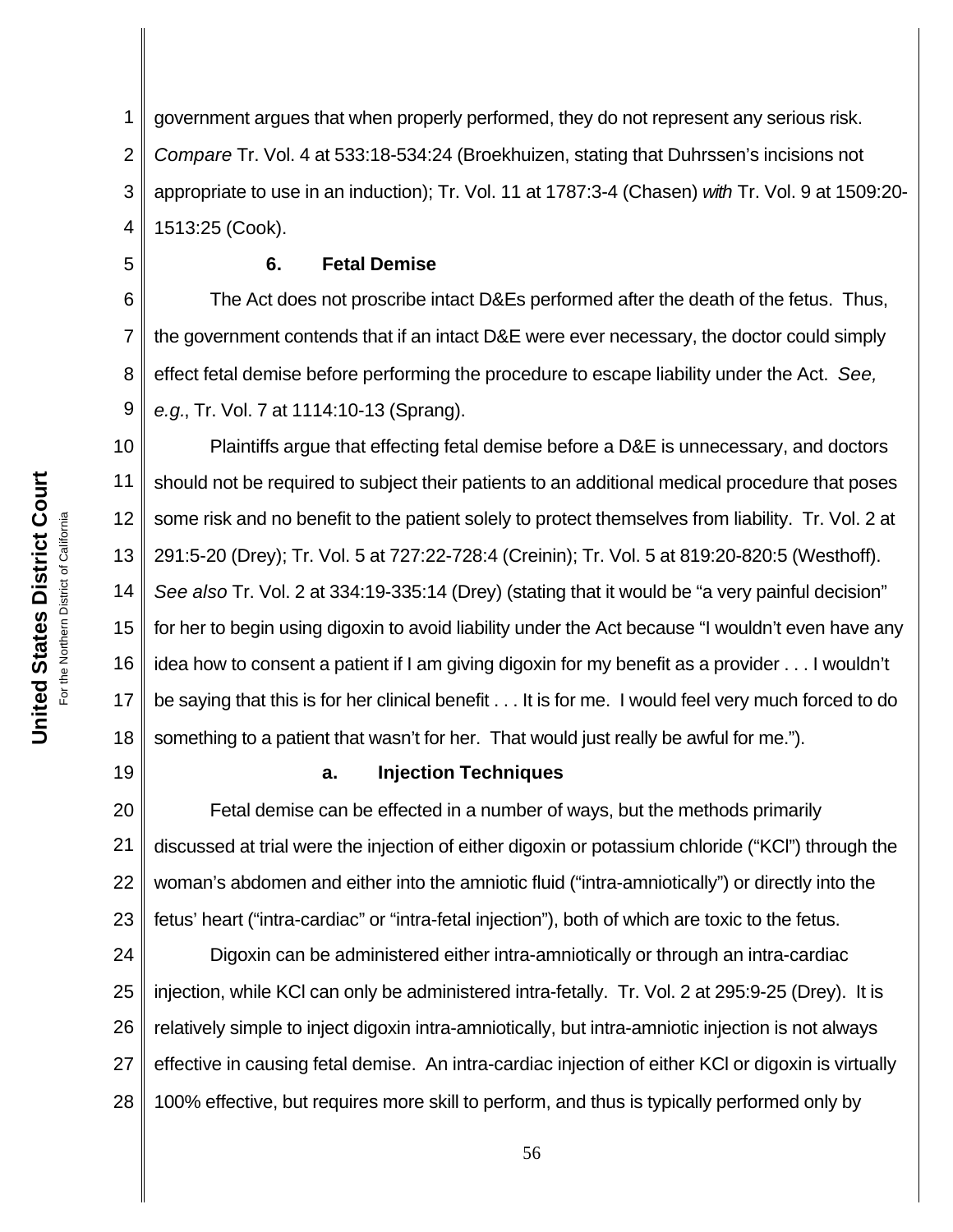1 2 3 maternal-fetal medicine obgyn specialists. Tr. Vol. 2 at 197:15-198:7, 243:25-245:1 (Sheehan); Tr. Vol. 2 at 312:7-24 (Drey); Tr. Vol. 6 at 964:18-968:17 (Bowes); Tr. Vol. 11 at 1780:20-1782:24 (Chasen).

4 5 6 7 8 9 After fetal demise, the fetal tissue rapidly undergoes a number of physiological changes, so by the time the D&E begins, the tissue is much softer and will disarticulate more easily (known as tissue "friability"). Tr. Vol. 2 at 243:16-24 (Sheehan); Tr. Vol. 2 at 341:12-25 (Drey); Tr. Vol. 8 at 1284:19-1285:3 (Shadigian). This process, known as "maceration," also renders the fetal tissue unusable for autopsy or diagnostic testing. Tr. Vol. 11 at 1758:7-19, 1781:25-1782:5 (Chasen).

10 11 12 13 14 15 16 17 18 Some doctors effect fetal demise routinely as part of their D&E practice, while others have only done so upon direct request by the patient. Some doctors report that some of their patients are strongly opposed to causing fetal demise before the procedure begins, while other doctors indicate that their patients strongly prefer that an injection be given. *Compare* Tr. Vol. 2 at 196:5-20, 242:12-243:2 (Sheehan, stating that all patients accept digoxin injection) *with* Tr. Vol. 2 at 342:9-15 (Drey, stating that some patients find digoxin upsetting); Tr. Vol. 3 at 418:2-15 (Doe, stating that patients generally do not want fetal demise effected upon discussion); Tr. Vol. 4 at 561:15-562:22 (Broekhuizen, saying that opinions on this issue differ sharply among his patients).

19

### **b. Risks of Procedure**

20 21 22 23 24 25 As with any medical procedure, there are risks associated with these injections, which include bleeding and infection. While these risks are minimal, they can have significant ramifications for women with certain medical conditions, such as HIV or hepatitis. The injection itself is also uncomfortable, and some women experience nausea or vomiting afterwards. Tr. Vol. 2 at 197:2-14 (Sheehan); Tr. Vol. 2 at 314:14-329:20 (Drey); Tr. Vol. 3 at 417:6-419:19 (Doe); Tr. Vol. 5 at 728:5-19 (Creinin); Tr. Vol. 6 at 968:25-969:6 (Bowes).

26 27 28 After fetal demise is effected, some women will also spontaneously miscarry the fetus before surgical extraction begins, which can be distressing, particularly if the woman is not in the hospital at the time. Tr. Vol. 2 at 198:12-13 (Sheehan); Tr. Vol. 2 at 296:7-22 (Drey).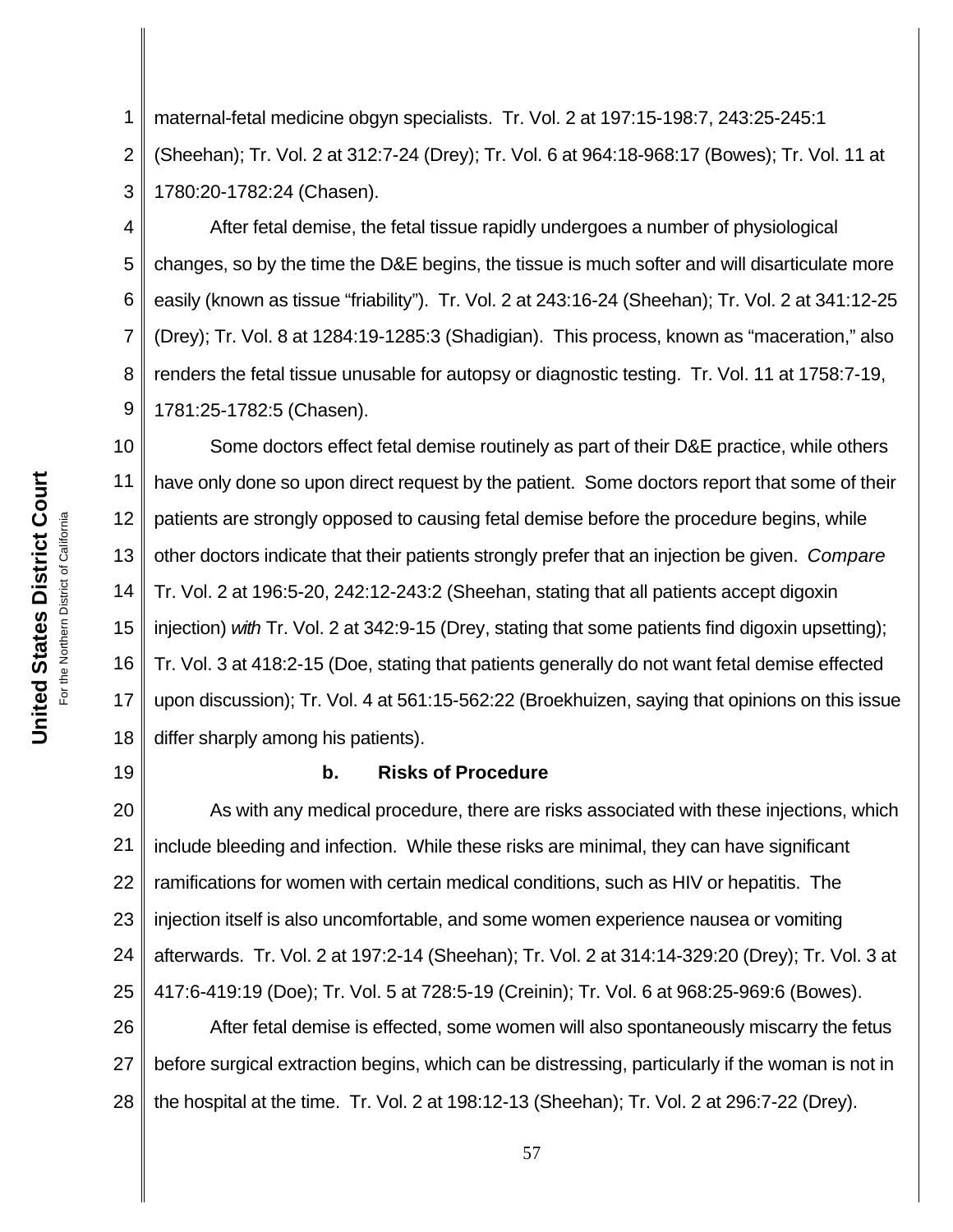**United States District Court** For the Northern District of California For the Northern District of California

**United States District Court** 

6

11

1 2 3 4 5 Finally, during the procedure, if the fetus has already died, the increased friability of the tissue can increase the risk of leaving fetal parts in the uterus and subsequent infection. Tr. Vol. 2 at 341:23-25 (Drey); Tr. Vol. 5 at 820:6-822:4 (Westhoff, noting that she encountered this situation shortly after the Act was passed and she was using KCl for the first time, and believes she may have caused a uterine perforation as a result of the softened tissue).

#### **c. Scientific Studies**

7 8 9 10 Dr. Drey has conducted two prospective randomized studies on the safety and efficacy of intra-amniotic injections of digoxin, and has concluded that while digoxin is generally safe to use, it did not improve the performance of D&E abortions in any significant way. *See generally* Tr. Vol. 2 at 291:5-20 (Drey).

12 13 14 For the safety aspect of the study, Drey followed eight women who received intraamniotic digoxin injections before their second trimester abortions and monitored their reactions to the drug. The study concluded that digoxin was generally safe for use in women for whom digoxin was not contraindicated. Exh. 34 (article); Tr. Vol. 2 at 305:4-314:14 (Drey).

15 16 17 18 19 20 21 22 Drey and her colleagues then studied the efficacy of the drug in facilitating D&E abortions. In that study, the doctors followed 126 women, 62 of whom received digoxin injections before their abortions and 64 of whom did not. The doctors performing the abortions could not tell the differences between the groups, and the study found no benefit to either the doctors or the women from having the injection. Women who received digoxin injections reported significantly higher incidents of vomiting. The report also demonstrated that intra-amniotic injections failed to cause fetal demise in 8% of the women. Exh. 30 (article); Tr. Vol. 2 at 314:14-329:20 (Drey).

23 24 25 26 27 The article on the efficacy of digoxin concluded that "[digoxin] did not decrease procedure time, difficulty, or pain compared to placebo," and thus recommended its use only when a patient specifically requests fetal death before the procedure begins. Exh. 30. Accordingly, UCSF discontinued the routine use of digoxin in second trimester abortions. Tr. Vol. 2 at 328:24-329:11 (Drey).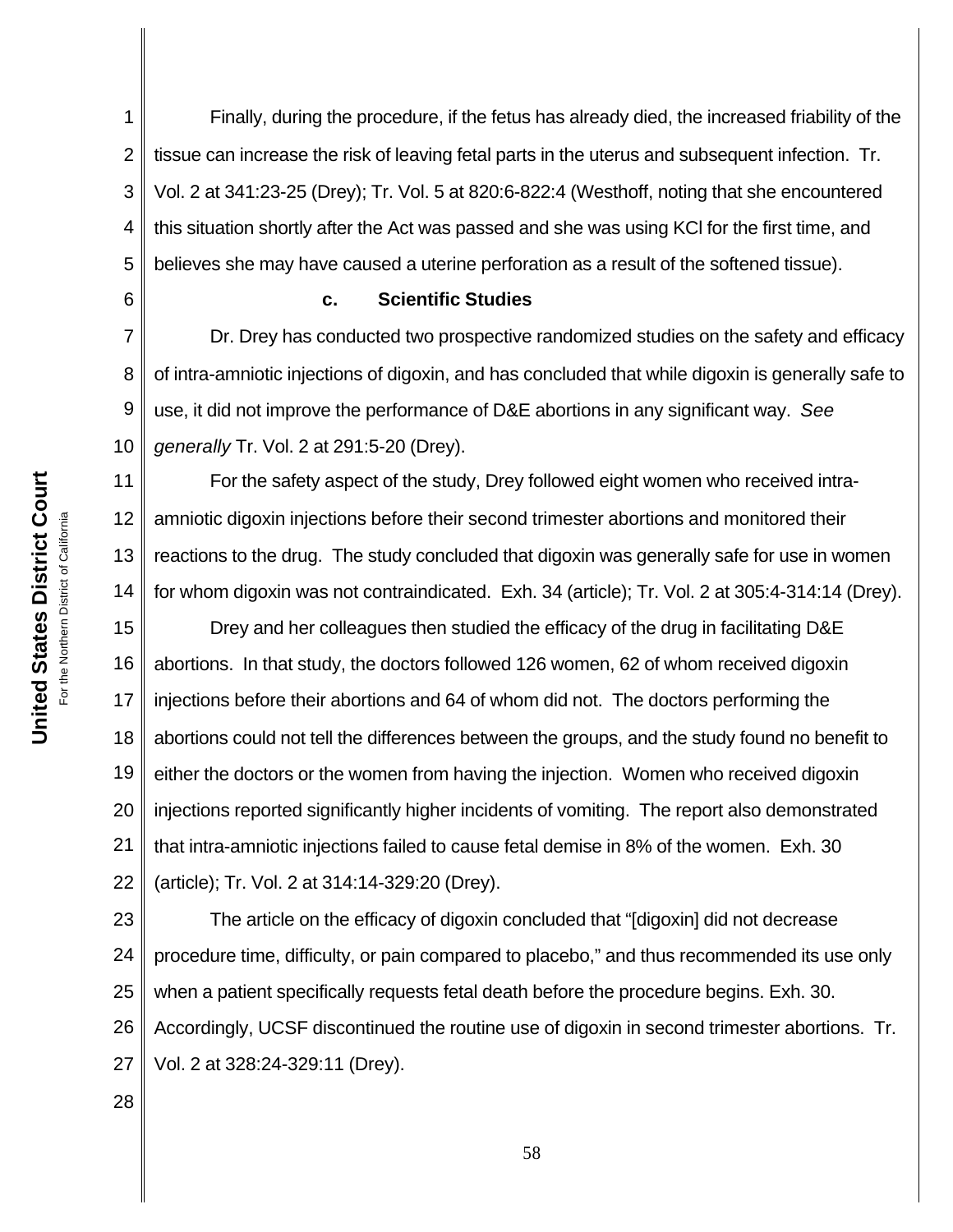## **d. Contraindications**

2 3 4 5 6 7 8 9 Some women have contraindications for these injections. For example, women with heart conditions should not receive digoxin injections because if the digoxin inadvertently enters the woman's bloodstream, it could cause major heart damage. Women who have low amniotic fluid levels or who have had a rupture of the amniotic sac cannot be monitored with ultrasound or receive intra-amniotic injections. Injections are also contraindicated for morbidly obese women, if the hospital is unable to provide needles long enough to inject into the woman's uterus. Tr. Vol. 2 at 308:10-3:10:18 (Drey); Tr. Vol. 6 at 964:10-17, 968:21-24 (Bowes); Tr. Vol. 11 at 1781:10-24 (Chasen).

10

1

## **e. Cutting of Umbilical Cord**

11 12 13 14 15 The other method of causing fetal demise discussed at trial was the cutting of the fetal umbilical cord at the beginning of the D&E extraction procedure, which cuts off the fetal blood and oxygen supply. The cord is not always accessible to the doctor, though, and once the cord is cut, it can take up to five to ten minutes for fetal demise to occur. Tr. Vol. 7 at 1119:12- 20 (Sprang); Tr. Vol. 11 at 1782:6-21 (Chasen).

## **7. Fetal Pain**

17 18 19 Finally, the government presented testimony on the issue of fetal pain, in support of the congressional finding that fetuses do feel pain. There is no consensus of medical opinion on the issue.

20

16

## **a. Physiology**

21 22 23 24 25 26 The fetus develops the basic elements and connections of a nervous system by approximately 20 weeks after conception. $32$  Fetuses at this age have been observed to respond to outside sensory stimuli such as sound, light, and smell, and when fetuses undergo stressful stimuli, such as fetal surgery or fetal blood transfusions, the fetus releases stress hormones and blood flow to the brain increases, just as it does for newborn infants and adults. *See generally* Tr. Vol. 10 at 1570:1-1614:11 (Anand).

27

 $28 \parallel 32$  <sup>32</sup>This is at 22 weeks lmp.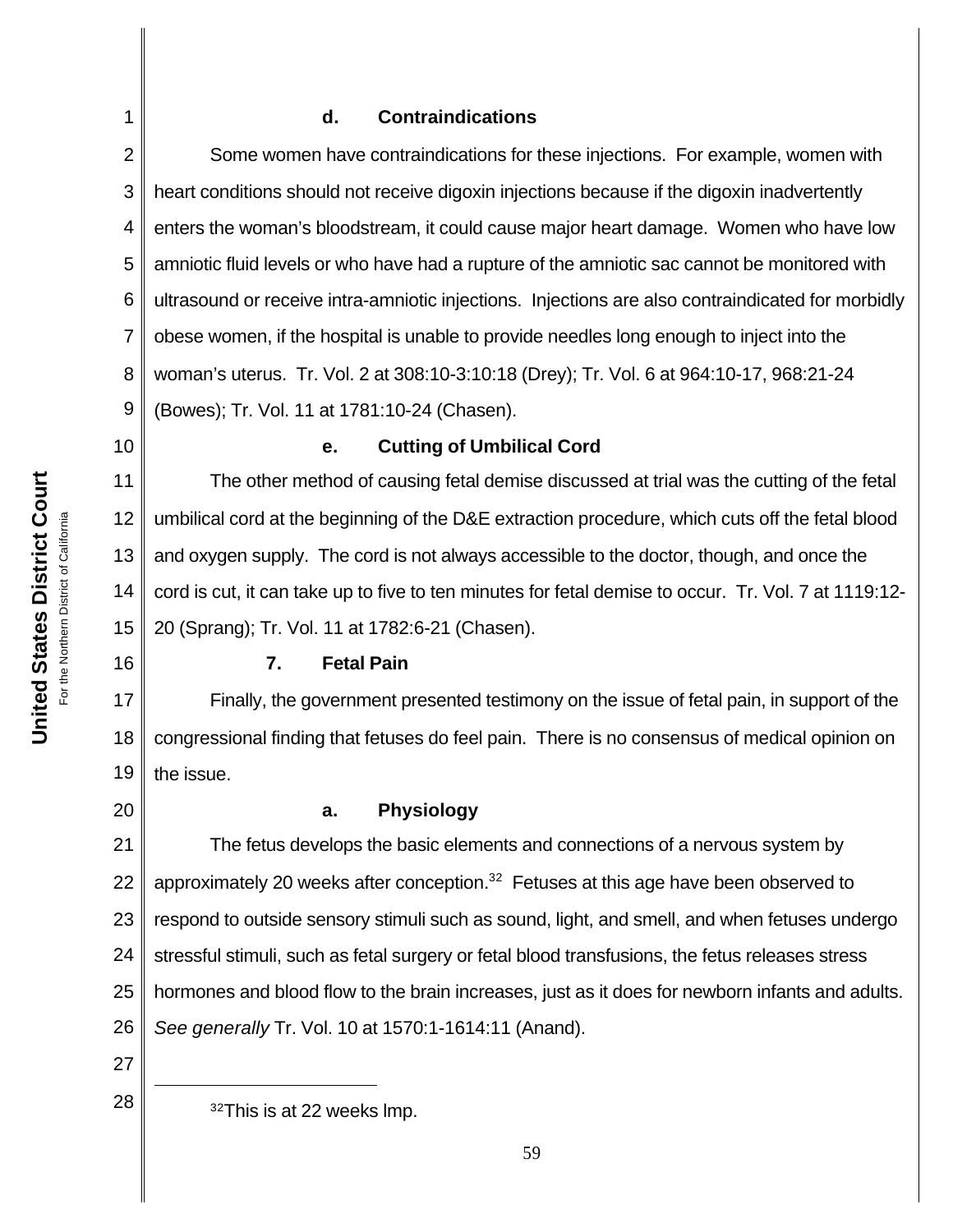1 2 3 4 5 However, the fact that the fetus responds to stimuli does not necessarily mean that it feels pain. For the fetus to interpret stimuli as pain requires not only that the fetus respond to stimuli, but also that when the stimulus reaches the brain, the brain interprets it as unpleasant or painful.<sup>33</sup> In other words, the fetus must have developed some form of consciousness to be said to "feel pain." Tr. Vol. 10 at 1626:10-1627:16 (Anand).

6 7 8 9 10 11 12 The only way that an outside observer can determine whether any entity feels pain is if the entity communicates distress to the observer. The parties agree that fetuses are unable to communicate, so it is impossible to determine conclusively if the stress responses seen in fetuses in fact translate into an actual pain response, and thus no studies on fetal pain suffered during abortions have been conducted. Both parties agreed that as a result, much of the debate on this issue is based on speculation and inference. Tr. Vol. 10 at 1629:24-1630:24 (Anand).

#### **b. Scientific Debate**

14

13

## **i. Early Development of Pain**

15 16 17 18 19 20 21 22 One group of physicians believe that fetuses feel intense pain starting as early as 22 weeks lmp. These physicians argue that at this point, since the entire nervous system has developed and has connected to the brain, the fetus can be considered to have developed consciousness, and is thus fully able to feel pain. These physicians argue further that since the last part of the nervous system to develop is the nervous system's inhibitory mechanisms, which permit the modulation or blocking of pain impulses, fetuses at this age feel intense pain, even more so than infants or adults. Tr. Vol. 10 at 1570:1-1614:11 (Anand); Tr. Vol. 7 at 1120:4-10 (Sprang).

23 24 25 26 These physicians admit that they have no way of conclusively determining whether this hypothesis is true, but note that fetuses in this age range often demonstrate shifting patterns of brain wave activity in response to stimuli, much like sentient infants and adults do. They also argue that empirically, fetuses at this age are observed to recoil from outside stimuli, such as

<sup>28</sup> <sup>33</sup>For instance, the body produces a pain response during surgery, but anesthetics block the brain from interpreting those responses as pain. Tr. Vol. 5 at 725:22-726:2 (Creinin).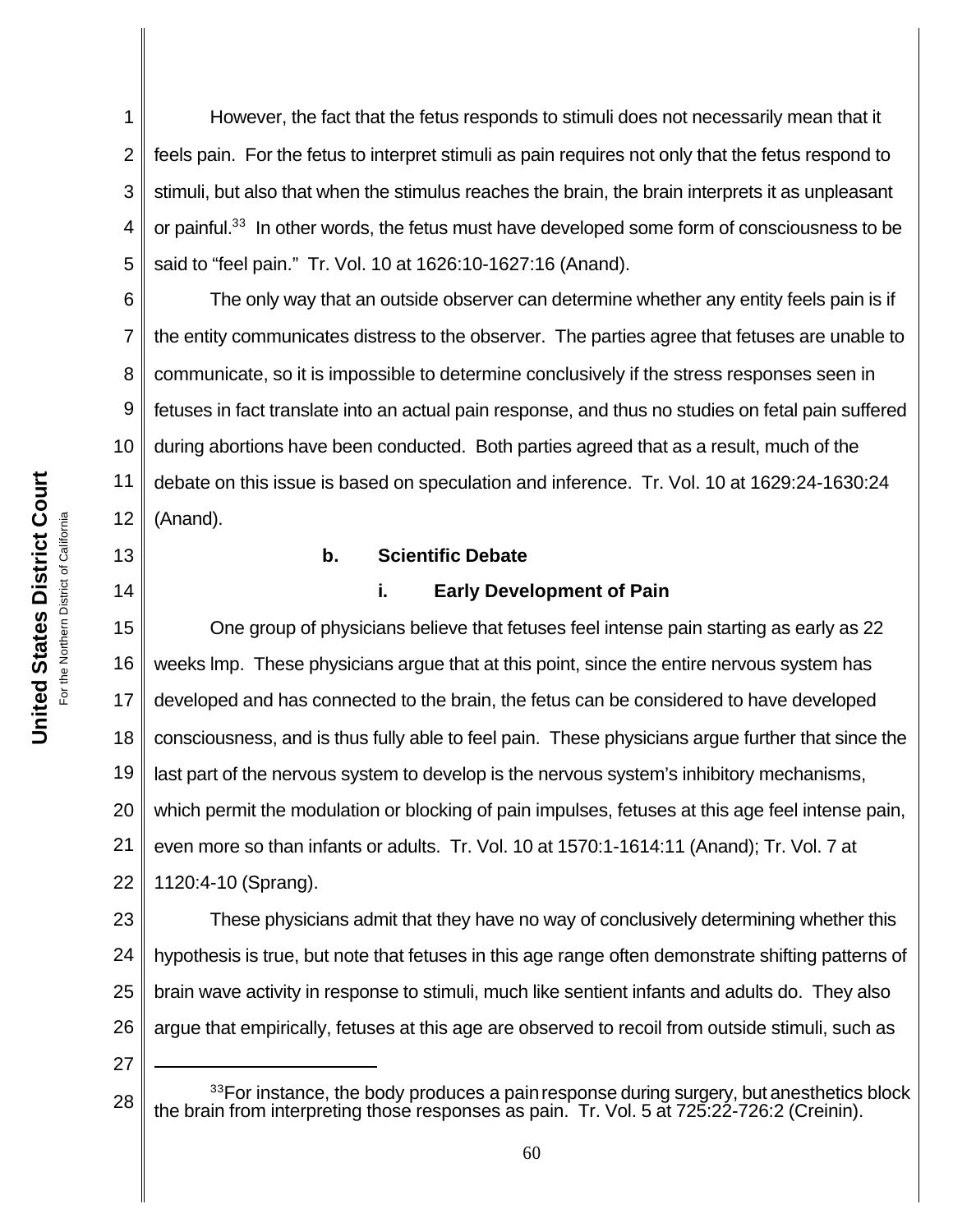1 2 needles, that are introduced into the womb. Tr. Vol. 7 at 1046:23-25 (Sprang); Tr. Vol. 10 at 1583:14-1586:5, 1618:1627:7 (Anand); Tr. Vol. 11 at 1823:16-1824:20 (Chasen).

3 4 5 6 7 Physicians who ascribe to this school of thought argue that the process of intact D&E, where the skull is collapsed, causes the fetus extreme pain. These doctors also believe that a D&E by dismemberment would be excruciatingly painful for the fetus, and that even a needle injection of digoxin or KCl would cause the fetus pain as well. Tr. Vol. 10 at 1605:16-1608:15, 1666:16-1668:7 (Anand).

8

#### **ii. Later Development of Pain**

9 10 11 12 13 14 15 Other physicians believe that the fetus does not develop full consciousness until approximately 26 weeks lmp at the earliest, citing a study conducted by the British Royal College of Obstetricians and Gynecologists, which indicated that the nervous system was not fully integrated until that time. These physicians argue that consciousness cannot be said to be based on an on/off model and instead, should be seen as existing in gradations, so that fetuses before 26 weeks have rudimentary consciousness but not the full consciousness which would enable them to process stimuli as pain. Tr. Vol. 5 at 722:8-727:21 (Creinin).

16 17 18 19 20 21 22 23 24 These physicians also believe that fetuses cannot be compared to infants or even premature infants, since the birth process and the lack of dependency on the mother makes infants physiologically different from fetuses in utero. While certain physiological markers may look similar, it is possible that the fetal brain interprets these markers differently than it would if the fetus was entirely delivered. Furthermore, these physicians note that physiological markers such as a rise in stress hormones may not necessarily be correlated with the sensation of pain even in adults, so it is impossible to determine what, if anything, the fetus feels in response to these physiological events. Tr. Vol. 10 at 1614:13-1668:8 (Anand, explaining opposing position).

25

26

27

28

## **C. Findings of Fact**

Having reviewed the trial evidence, the court finds as follows.

#### **1. Credibility of Witnesses**

The court found all of the plaintiffs' experts not only qualified to testify as experts, but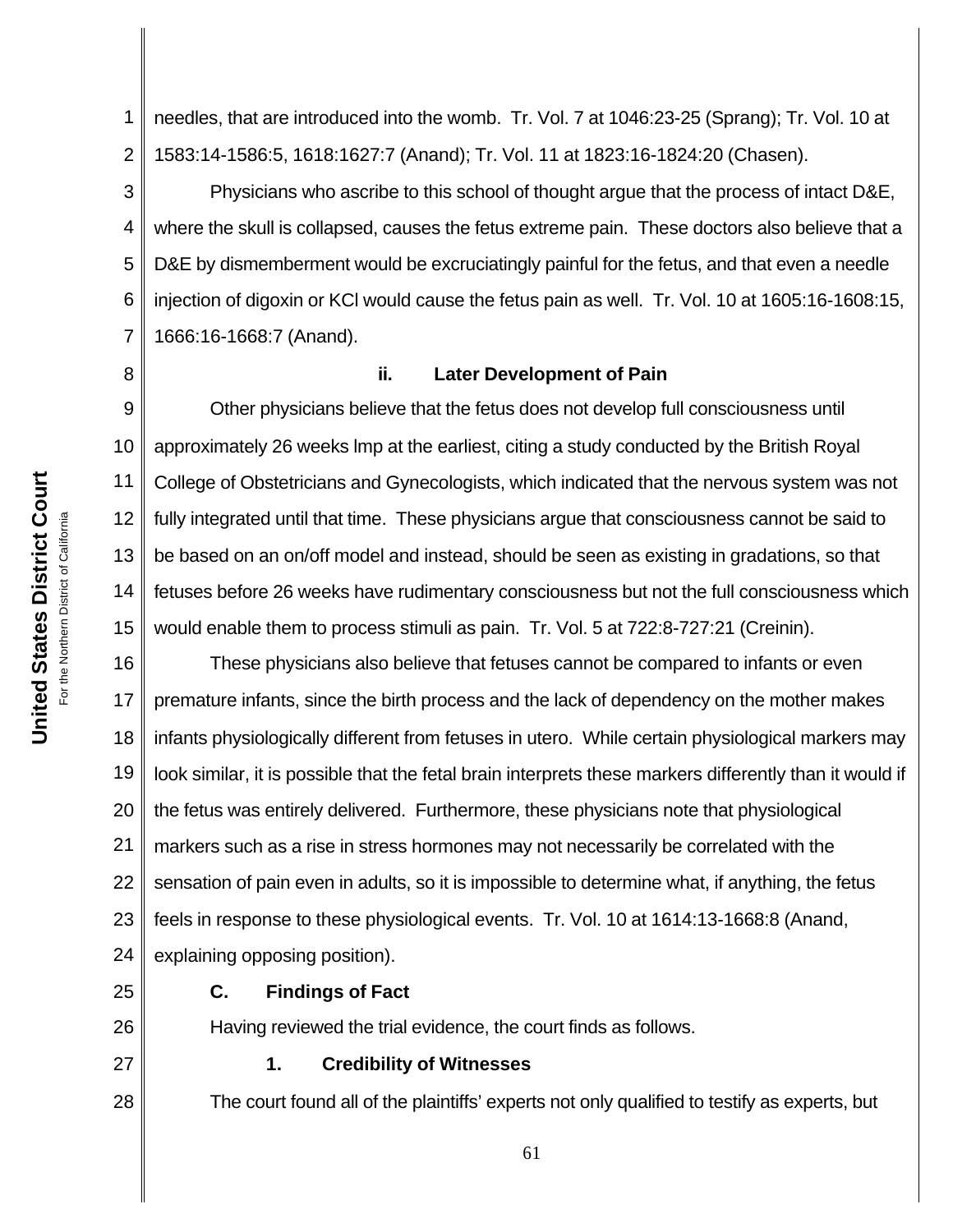1 credible witnesses based largely on their vast experience in abortion practice.

2 3 4 5 However, of the four government witnesses who were qualified as experts in obgyn, all revealed a strong objection either to abortion in general or, at a minimum, to the D&E method of abortion. The court finds that their objections to entirely legal and acceptable abortion procedures color, to some extent, their opinions on the contested intact D&E procedure.

6 7 8 9 10 11 12 Dr. Sprang testified that he "wouldn't be comfortable actually taking the life of the fetus." In his "practice, if patients want to have an abortion, they are referred to abortion providers." Tr. Vol. 7 at 1060:6-7 (Sprang).Dr. Sprang also testified that he felt so strongly regarding the benefits of induction because it is a more "physiologic" process with less "instrumentation" to D&E post-20 weeks that he would not even discuss D&E as an option with his patients. *Id.* at 1122:20-1123:1. This is in spite of the fact that he admits that post-20 weeks, D&E and induction are comparably safe. *Id.* at 1124:9-10.

13 14 15 16 17 18 19 20 Dr. Shadigian is a member of AAPLOG, the American Association of Pro-Life Obstetricians and Gynecologists, and likewise, will not personally perform an abortion on a previable fetus that has not already died unless "the woman is so sick that the only way she is going to survive is to have the pregnancy ended." Tr. Vol. 8 at 1210:6-21 (Shadigian). Dr. Bowes similarly testified that he would not personally perform an abortion even to save the life of one of his patients unless he believed that there was at least a 50% likelihood that she would die absent the abortion – even if the pregnancy was the result of rape or incest. Tr. Vol. 6 at 977:1-12 (Bowes).

21 22 23 24 25 26 27 Additionally, Dr. Cook testified that because of his beliefs, he will not perform abortions for "elective" reasons. Tr. Vol. 9 at 1353:25 - 1354:2 (Cook). Like the other government witnesses, Dr. Cook testified that he strongly prefers inductions because he believes that they are "more physiologic." *Id.* at 1513:5-1514:25**.** However, the strength of Dr. Cook's preference for induction is not supported by the medical evidence, and there appear to be several circumstances under which Dr. Cook would utilize induction, or an even less safe alternative, hysterotomy, when the medical evidence and literature suggest that the safest

**United States District Court United States District Court** or the Northern District of California For the Northern District of California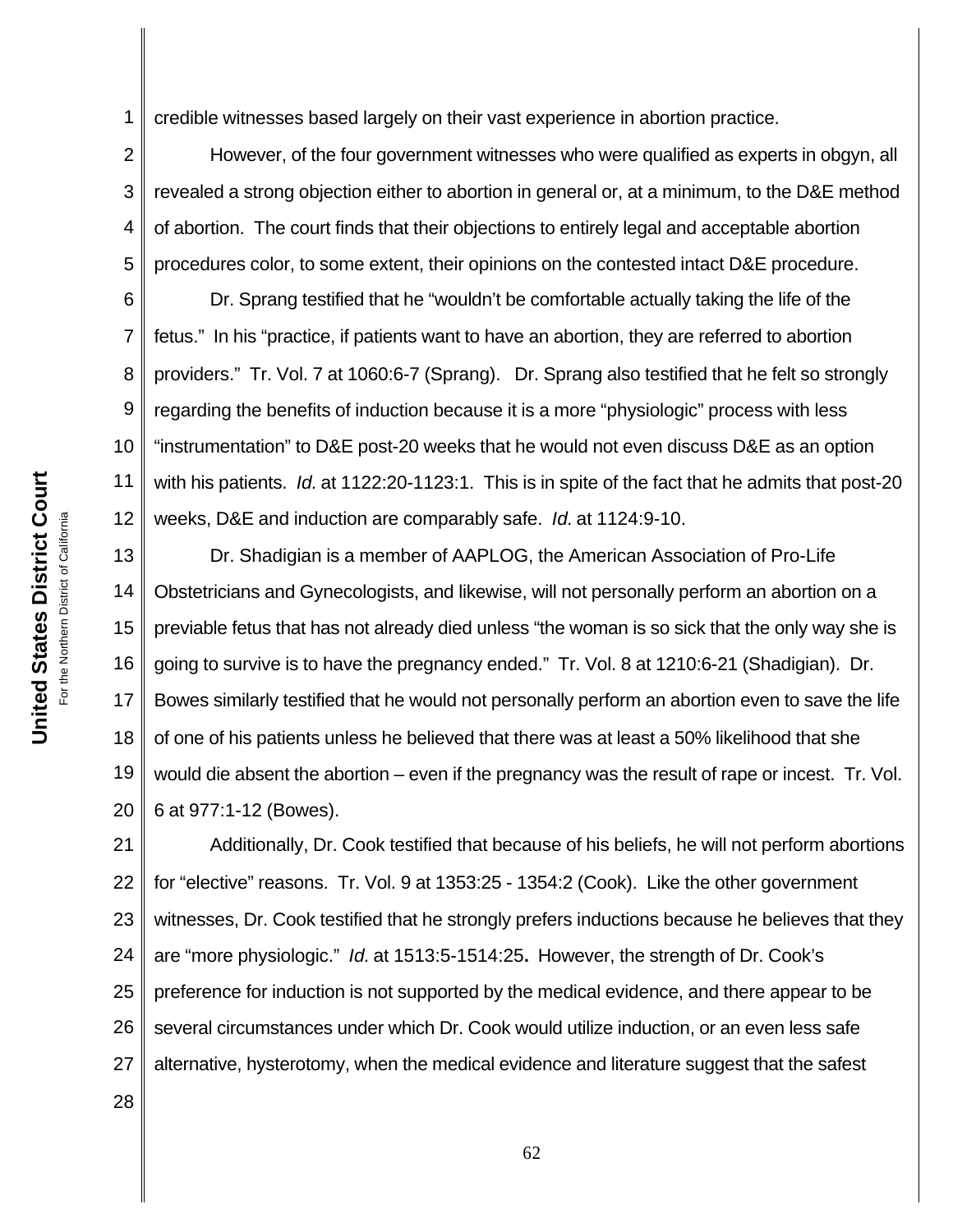1 2 3 procedure is D&E.<sup>34</sup> The court also has some misgivings regarding Dr. Cook's credibility based on his extremely equivocal and elusive testimony regarding the medical necessity of D&E under certain circumstances.<sup>35</sup>

4 5 6 7 8 9 10 11 Finally, the court notes that Dr. Anand, the government's expert witness on the issue of fetal pain, is not an anesthesiologist, neurologist, obstetrician, or maternal-fetal medicine specialist. Anand is a pediatrician who has conducted research on pain in general, focusing primarily on infants. Tr. Vol. 10 at 1540:6-1568:14 (Anand). Thus, Anand's opinions on fetal pain as they relate to fetal development have been given no more weight than the testimony of other obstetricians and maternal-fetal medicine experts, who reviewed the same material and concluded that fetal consciousness and pain do not exist until at least 26 weeks. *See, e.g.*, Tr. Vol. 3 at 419:20-420:4 (Doe); Tr. Vol. 5 at 722:8-727:21 (Creinin).

12

13

14

**United States District Court** For the Northern District of California

California

For the Northern District of

**United States District Court** 

## **2. Findings of Fact Regarding Relevant Abortion Procedures Both D&E and Induction are Safe Procedures**

Both D&E and induction are safe procedures, with extremely low rates of morbidity

15 (medical complications) and mortality. Between the two, however, the studies consistently

16 show that D&E is as safe or even significantly safer than induction, and both procedures are

17 greatly safer than either hysterotomy or hysterectomy.

18

19

20

## *Intact D&E is a Variant of the D&E Procedure*

Intact D&E is not a separate procedure, but rather, simply a variant of the established

<sup>21</sup> 22 23 24 25 26 <sup>34</sup>Dr. Cook asserted that he so strongly preferred induction, that he would prefer to allow a woman who was suffering from an infection of the amniotic membranes called chorioamniocentitis to continue to labor for several hours as opposed to performing a D&E. *Id.* at 1475. Moreover, Dr. Cook also testified that in the case of an induction complication, in which the fetal head became trapped in the woman's cervical opening, he would prefer to utilize Duhrssens' incisions, a series of up to three cervical incisions up to two centimeters long and the full-depth of the cervix, as opposed to performing a D&E. *Id.* at 1512:5-1513:9. He compared the incisions to "cervical lacerations that occur during the normal labor process," and referred to them as "a variation on a normal process," and still "more physiologic" than dilation with laminaria, associated with a D&E. *Id.* at 1512:20. Finally, Dr. Cook stated that he does not consider D&E an option post-20 weeks, and would utilize hysterotomy as opposed to D&E. *Id.* at 1517:2-7.

<sup>27</sup> 28 <sup>35</sup>Dr. Cook contradicted himself several times regarding whether he had ever found D&E to be "medically necessary" in his practice, before agreeing that he found it to be not only medically necessary on occasion, but under certain circumstances, superior to induction. *Id.* at 1459:3-1461:25; 1472:21-24.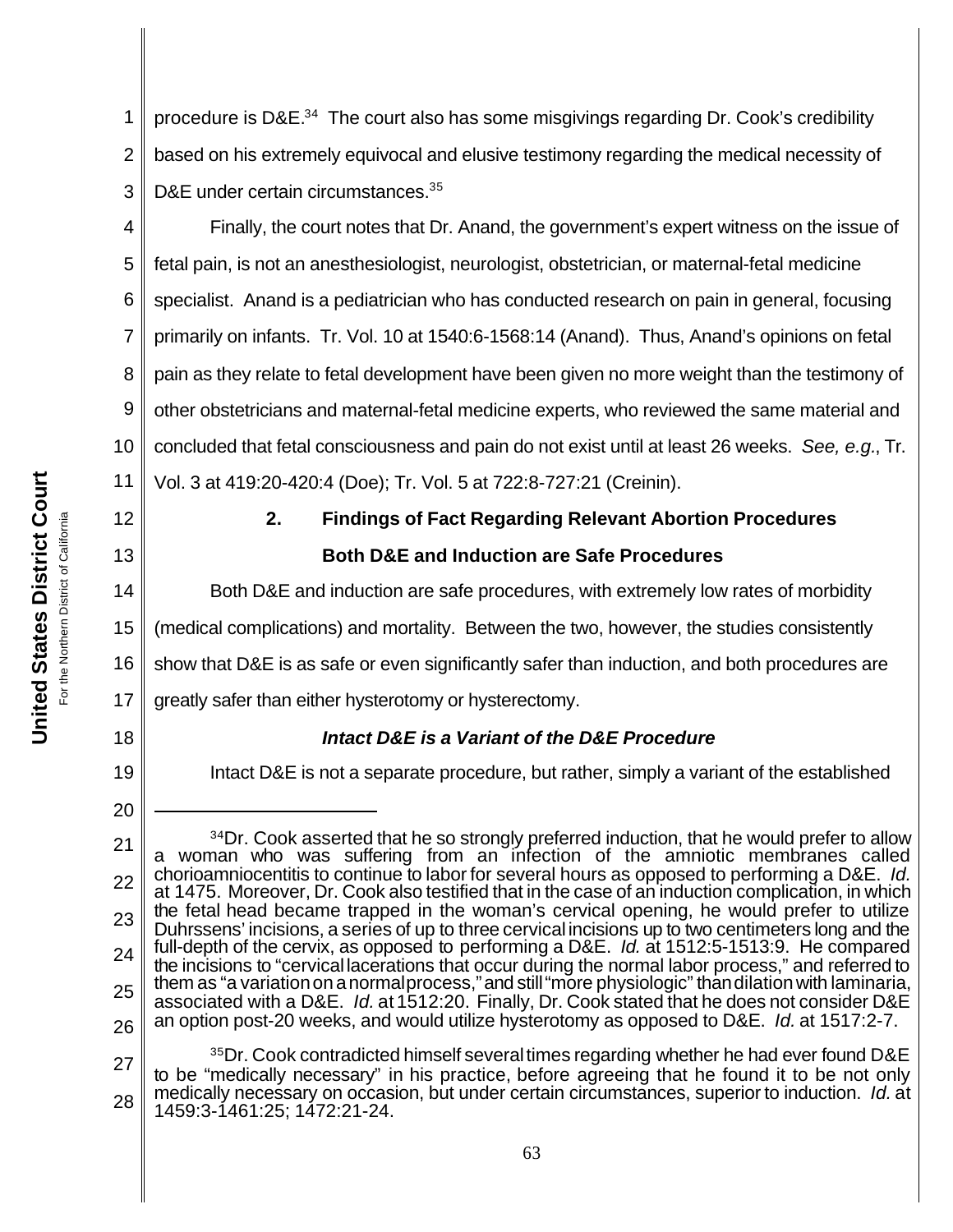1 2 3 D&E technique. While doctors cannot always predict beforehand whether a D&E abortion will proceed by disarticulation or through an intact extraction, the record is clear that some doctors may prefer to perform an intact extraction if at all possible.

## *Intact D&E v. Induction and Other Abortion Procedures*

5 6 7 8 10 12 D&E, including intact D&E, presents significant medical benefits over an induction, hysterotomy, or hysterectomy. A D&E, including an intact D&E, takes significantly less time than an induction, and to the extent that up to 10% of inductions require a subsequent D&E to remove unexpelled fetal parts, surgical procedures are not necessarily avoided in an induction. Moreover, other benefits to D&E, including intact D&E, include a reduced exposure to risks and maternal complications associated with induction abortions, including uterine rupture and infection, and a decreased risk of blood loss and infection and complications arising from unexpelled fetal parts.

13 14 15 16 17 18 19 20 A D&E, including an intact D&E, also does not require a woman to undergo labor. For this reason, most women strongly prefer a D&E abortion. Moreover, the record is clear that some individual women, for health reasons, cannot undergo an induction abortion. The court finds that it would be unreasonable to expect women for whom inductions are contraindicated to put their health at risk by undergoing induction, hysterotomy, or hysterectomy. While an induction has the benefit that an intact fetus can be obtained for autopsy or psychological grieving purposes, an intact D&E can have the same result without requiring women to undergo induced labor.

## *Intact D&E v. D&E by Disarticulation*

22 23 24 25 26 27 28 The existing studies show that intact D&Es are at least as safe as D&Es by disarticulation. Exh. 27 (Chasen report). While the Chasen study indicates neither that intact D&E is in every circumstance safer than D&E by disarticulation, nor that intact D&E is in every circumstance less safe than D&E by disarticulation, and cannot be considered conclusive on the issue, even the government's expert Dr. Bowes agrees that such small-scale studies are an important first step in designing further studies on the issue. Tr. Vol. 6 at 960:23-961:8 (Bowes, discussing Chasen report). Thus, these preliminary results indicate the relative safety

4

9

11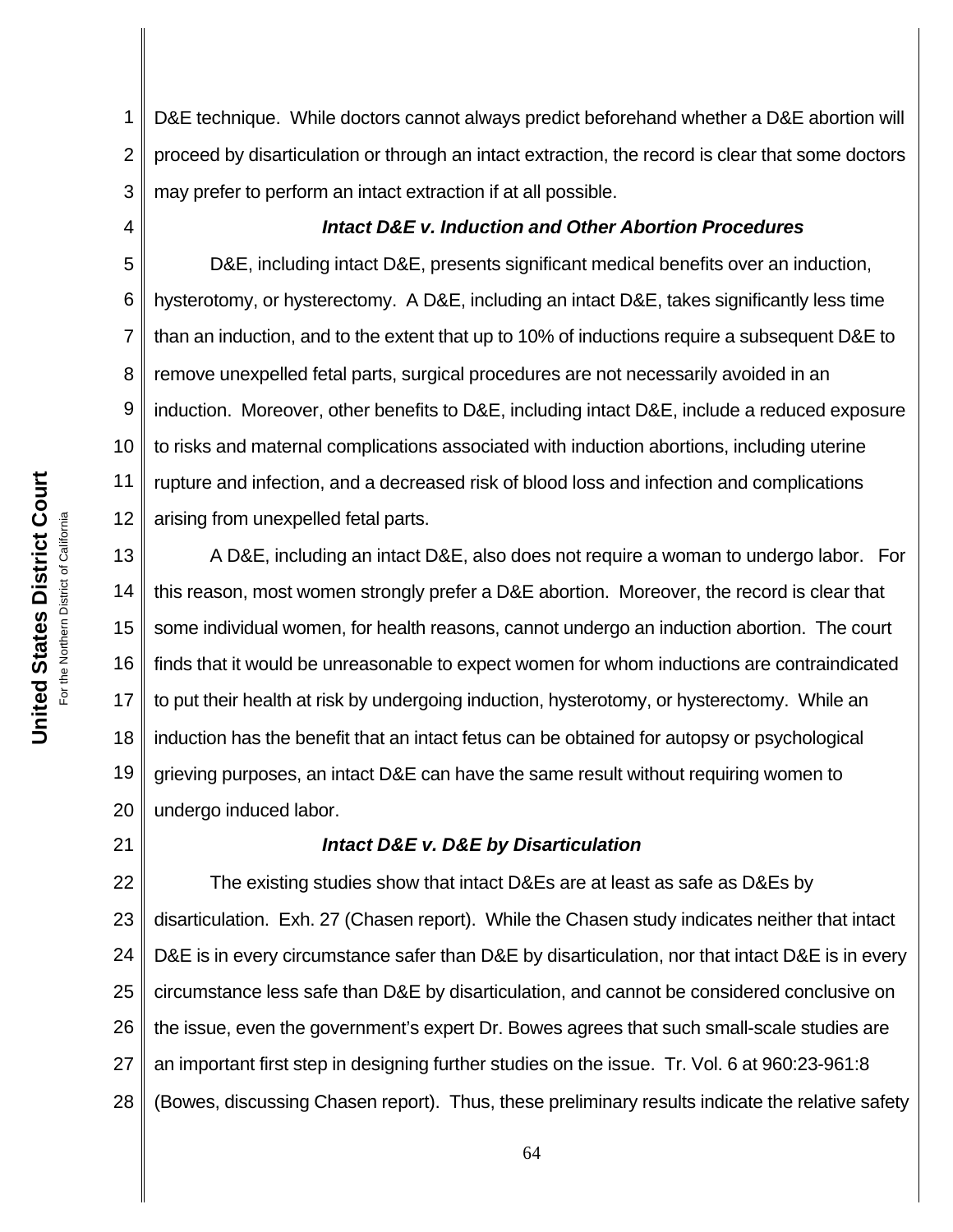1 2 of intact D&E, and provide valuable information for doctors in exercising their clinical judgment.

3 4 5 6 7 8 9 10 11 Furthermore, the court finds that it is wholly appropriate for doctors, in their best medical judgment, to rely on their clinical judgment and these relatively small-scale retrospective studies in determining, with their patients, whether they wish to perform intact D&E abortions – just as the government's experts rely on their clinical judgment (or "intuition") in recommending induction abortions over D&E abortions, despite the lack of studies indicating that modern induction abortions are superior to D&Es and despite the fact that D&E remains overwhelmingly the procedure of choice for women undergoing second trimester abortions. *Cf.* Vol. 8 at 1302:15-1303:24 (Shadigian, defending her position that induction is safest method of late second trimester abortion).

12 13 14 15 16 17 18 19 20 21 Moreover, all of the doctors who actually perform intact D&Es concluded that in their opinion and clinical judgment, intact D&Es remain the safest option for certain individual women under certain individual health circumstances, and are significantly safer for these women than other abortion techniques, and are thus medically necessary. *See also, e.g.*, Cain Depo. at 205:14-210:16 (ACOG policy reflecting same finding). These doctors are all well-respected in their practices, and their expertise in recommending and performing D&E and intact D&Es is unassailable. As noted, the court accepts their testimony over that of the government witnesses, who, while also well-respected and qualified to provide testimony in general on obgyn practice and safety, do not perform intact D&Es and who were not qualified to testify as experts on the practice.

22 23 24 25 26 27 28 The evidence also demonstrates that intact D&E presents significant safety benefits over D&E by disarticulation under certain circumstances for the following reasons, including: (1) fewer passes are made with the forceps and/or other instruments, resulting in a reduced risk of lacerations to the cervix and/or uterus; (2) since the fetus is removed either intact or largely intact, there is a reduced risk of inadvertently leaving fetal parts in the uterus and thus a reduced risk of infection; (3) because the fetus is removed intact or partially intact, there is a reduced risk of injury to the woman caused by the removal of bony fetal fragments; and (4)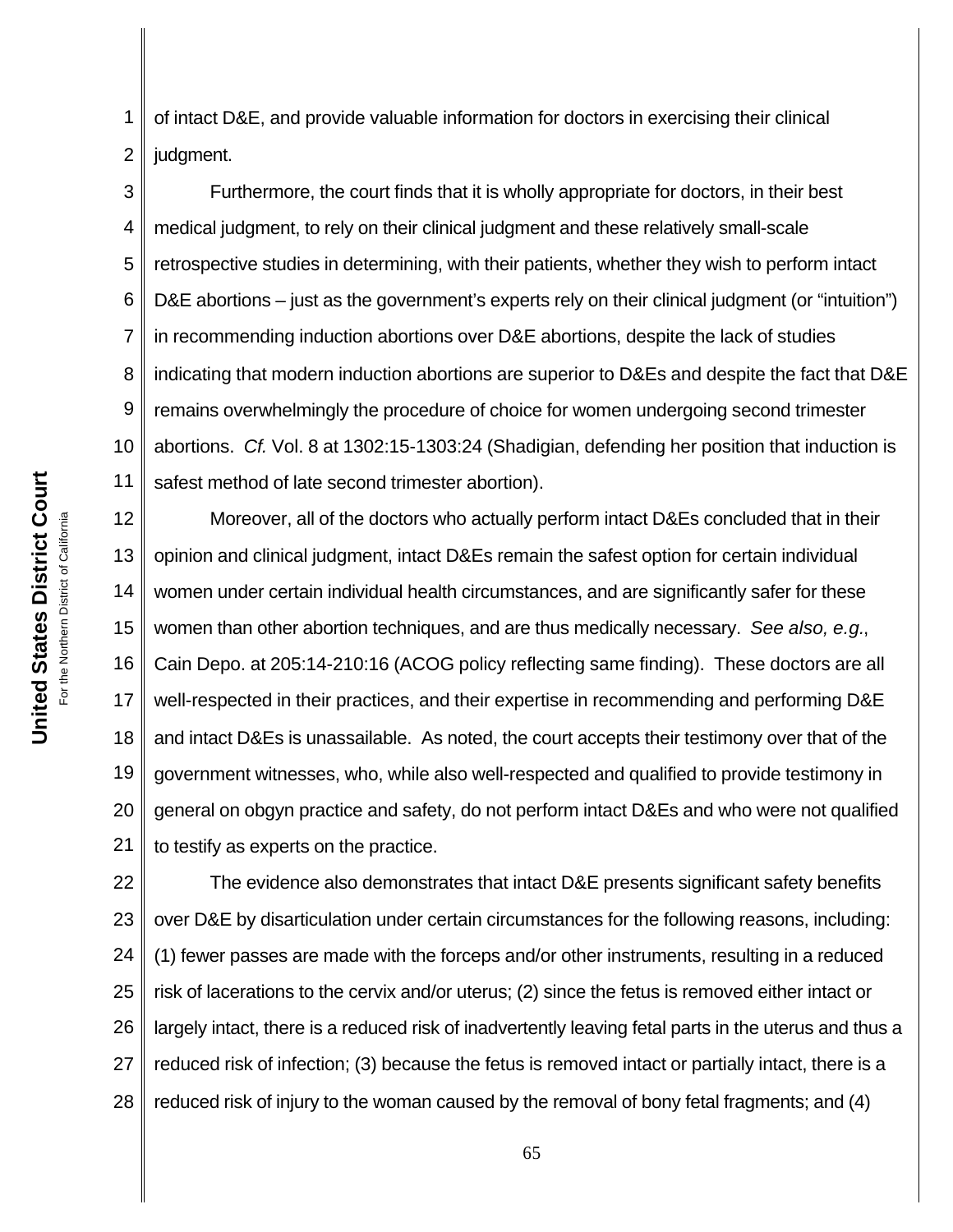1 2 there may be a reduced operating time, which likewise decreases the risks associated with blood loss and infection.

3

## *Alleged Risks of Intact D&E*

4 5 6 7 8 9 10 11 There also appears to be little risk from the various elements of an intact D&E procedure. As an initial matter, not all doctors perform all four ACOG elements of an intact D&E, so to the extent that certain doctors do not perform certain elements, the attendant risks are nonexistent for their patients. In addition, no doctors who actually perform intact D&Es have reported any of the claimed risks from podalic version or infection caused by laminaria. Dr. Sprang, who has never performed an intact D&E, provided testimony that may be more appropriate in the context of a full-term birth, but it is of limited relevance to an inquiry into the safety of intact D&E.

12 13 14 15 16 The government also has not shown that intact D&E increases a woman's likelihood of cervical incompetence. While the Kalish and Chasen studies are not conclusive, they provide strong preliminary evidence that no correlation between the two exists. The methodological problems with the Henriet study, as well as the fact that it primarily addresses first trimester abortions, renders it of limited relevance to this inquiry.

17 18 19 20 21 22 On the question of uterine laceration, plaintiffs admit there is a risk of injury caused by misplaced instruments or fetal bone fragments from the collapsed fetal skull. However, it appears that this risk is minimal, and it does not appear to be any greater than the risk of laceration from D&Es by disarticulation in general. Furthermore, the physicians who perform this procedure state that this risk is greatly minimized by the use of ultrasound guidance and direct visualization.

#### *Fetal Demise*

24 25 26 27 The evidence shows that there is no medical benefit to causing fetal demise before beginning a D&E procedure, including intact D&Es, except potentially as psychological comfort to some, but not all, women. It does not make the abortion procedure safer, easier, or quicker, and the injection procedure itself is not without risk.

Furthermore, each method of causing fetal demise has serious drawbacks. While

23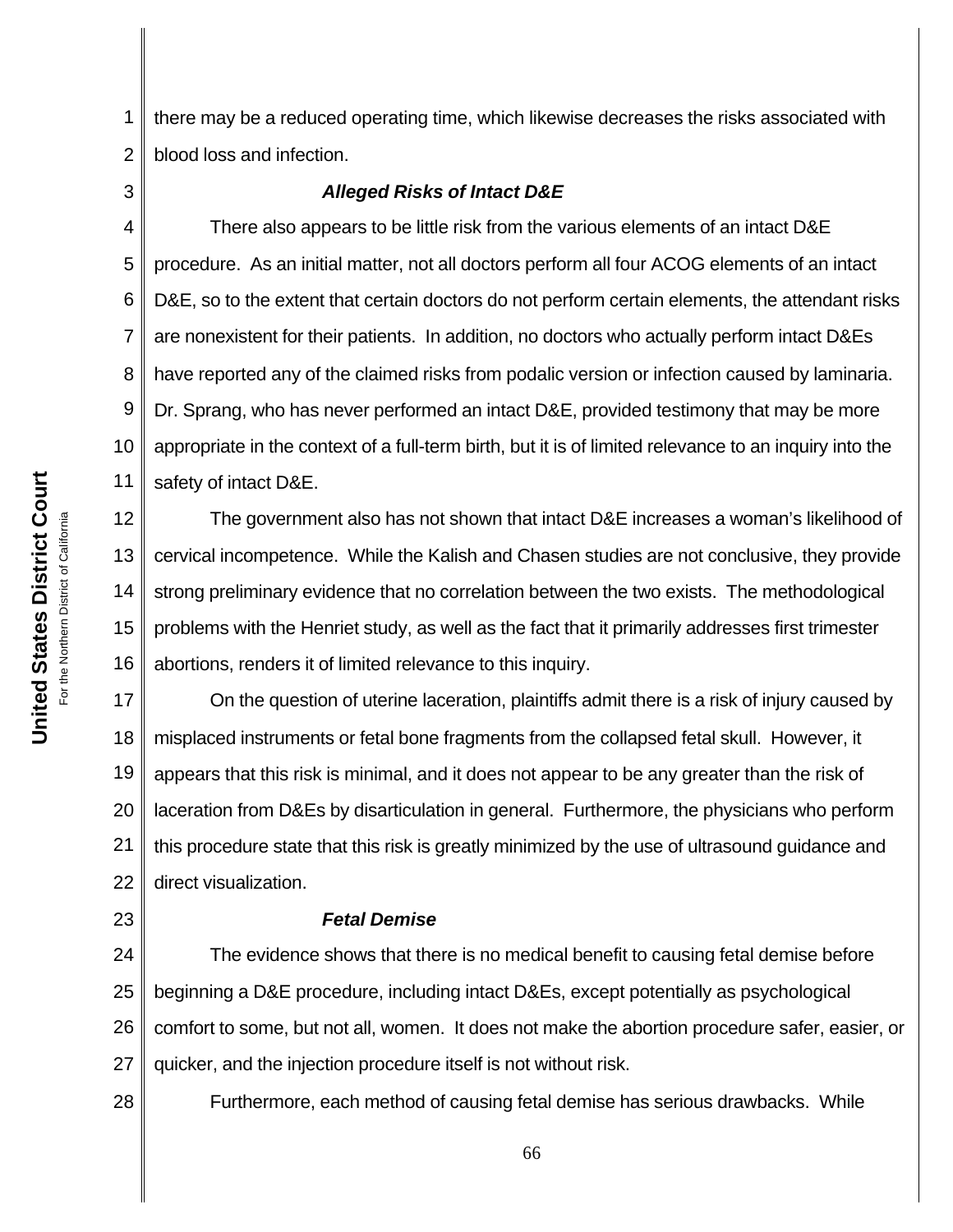1 2 3 4 5 most doctors can inject digoxin intra-amniotically, this method is not always effective in causing fetal demise, which would defeat the purpose for its use and place doctors using this method at risk of prosecution. While intra-cardiac injection is almost always effective, not all hospitals and virtually no clinics have access to maternal-fetal medicine specialists to perform the injection. In addition, a number of women will be unable to tolerate the injection process.

6 7 8 9 While cutting the umbilical cord will guarantee fetal demise, it is not always possible to reach the cord in utero. Also, the doctor performing the abortion would have to wait five to ten minutes before death occurred with the woman under sedation and prepared for surgery, which would almost double the time of the extraction procedure.

10

16

17

### *Fetal Pain*

11 12 13 14 The issue of whether fetuses feel pain is unsettled in the scientific community. However, it appears to be irrelevant to the question of whether intact D&E should be banned, because it is undisputed that if a fetus feels pain, the amount is no less and in fact might be greater in D&E by disarticulation than with the intact D&E method. Tr. Vol. 10 at 1605:16-

15 1608:15, 1666:16-1668:7 (Anand).

## *Intact D&E May Be Significantly Safer For Some Women Under Certain Circumstances*

18 19 20 21 In conclusion, the court finds that intact D&E is in fact the safest medical option for some women in some circumstances and is significantly safer than induction, hysterotomy, or hysterectomy for terminating a second trimester pregnancy, and under certain circumstances, also significantly safer than D&E by disarticulation.

22 23 24 25 26 27 28 However, plaintiffs have not demonstrated the existence of any particular situation for these women for whom induction is contraindicated in which an intact D&E would be a doctor's only option to preserve the life or health of a woman. The government is correct that for most women, a D&E by disarticulation could be utilized instead of induction when contraindications for induction exist. Furthermore, plaintiffs concede that an intact D&E abortion cannot be guaranteed before the extraction procedure begins. A woman can request that an intact D&E be attempted, but the doctor cannot guarantee that it will occur. *See, e.g.*,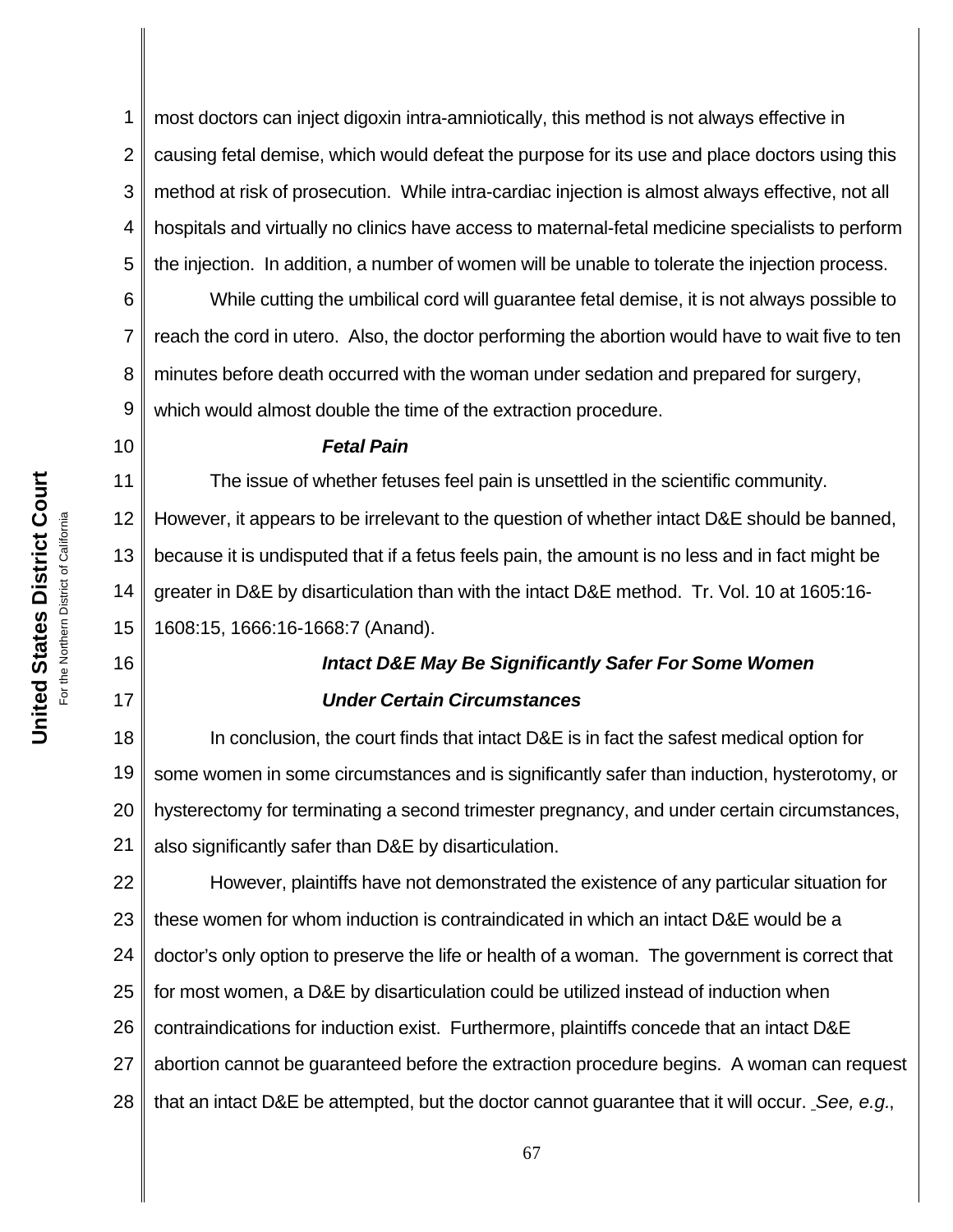1 Tr. Vol. 2 at 190:5-7 (Sheehan), Tr. Vol. 11 at 1758:2-6 (Chasen).

2

## **D. Congressional Findings**

3 4 5 6 7 8 9 10 11 In support of the Act, the 108th Congress made numerous findings, which are discussed in detail below. The first fourteen findings, (1) through (14), include Congress' interpretation of the United States Supreme Court's decision in *Stenberg*, and Congress' analysis regarding (1) why it believes that it is entitled to make factual findings contrary to those in *Stenberg;* (2) the degree of deference that Congress asserts the courts should accord its factual findings subsequently set forth in section (14) at (A) through (O); and (3) its ultimate findings regarding the necessity of a health exception. Sections 14(A) through (O) subsequently detail Congress' more specific or particular factual findings pertinent to the issue of a health exception. *See* Act, § 2(1)-(14); (14)(A)-(O).

12

## **1. Congressional Legal "Findings" and Interpretations**

13 14 15 16 17 18 19 20 21 22 As noted, some of the "findings" made by Congress include legal interpretations of *Stenberg* and other Supreme Court jurisprudence. There is no dispute that this court reviews issues of constitutional law *de novo.* Accordingly, Congress' legal conclusions and its characterization of the Supreme Court's holding in *Stenberg,* and any additional legal analysis, is not entitled to deference by this court. Nor are any of Congress' legal conclusions, which may be disguised as factual findings, entitled to deference by this court. However, to the extent that such interpretations provided Congress with a framework for its factual findings, the Court discusses those findings below and notes that many of Congress' legal interpretations are inaccurate and mischaracterize Supreme Court precedent.

# **a. The Congressional Findings Mischaracterize**

## **the** *Stenberg* **Case in Many Respects**

24 25 26 27 Specifically, regarding the *Stenberg* case, Congress, in its findings, mischaracterizes: (1) the Supreme Court's holding regarding "undue burden;" (2) the quantity and quality of the evidence supporting the district court's factual findings; (3) and the Supreme Court's treatment of the district court's factual findings. *See id.* at § 2(3), (5)-(8).

28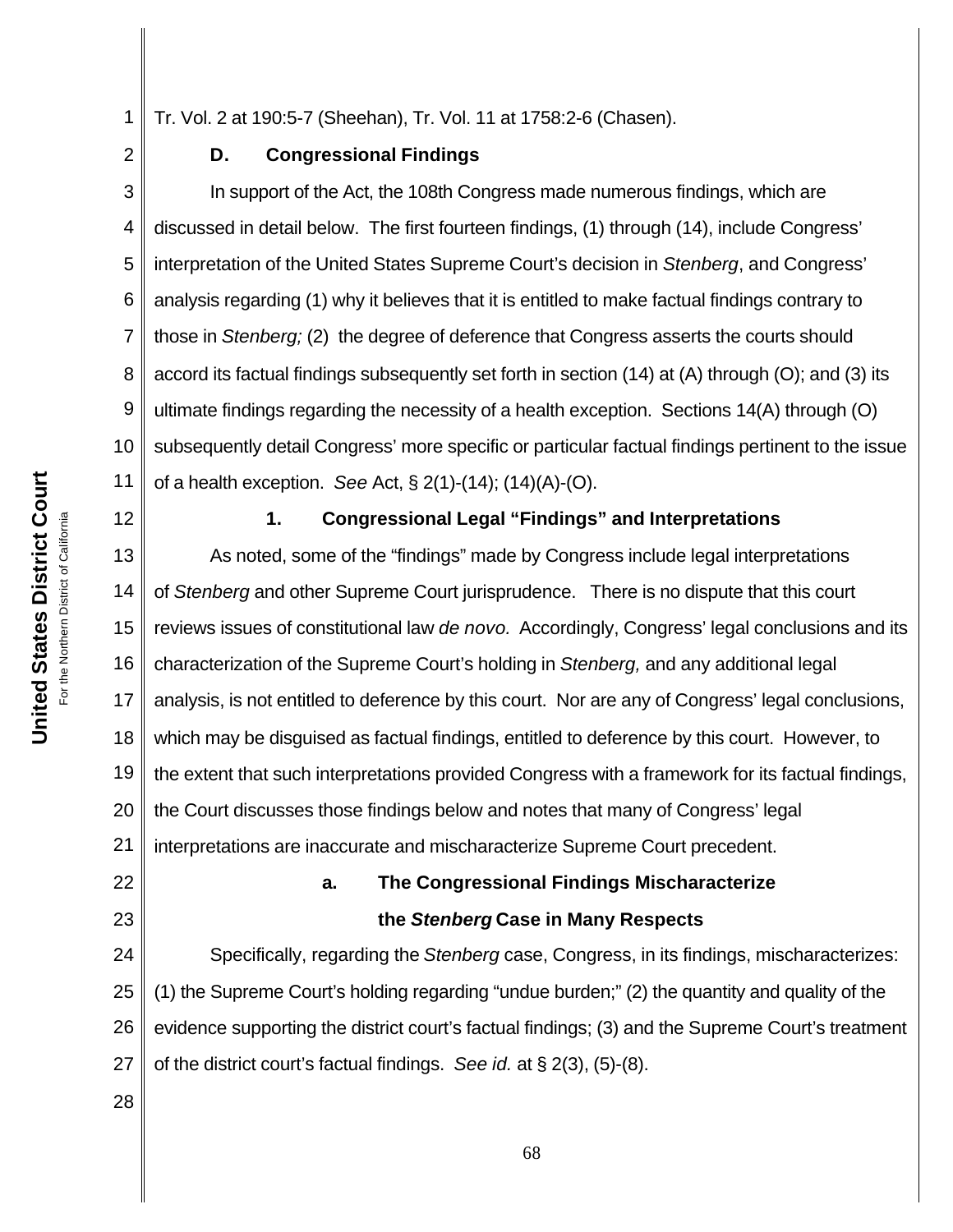#### **i. Supreme Court's Holding regarding** *Undue Burden*

2 3 4 5 6 7 8 9 10 First, Congress incorrectly combined the two bases for the Supreme Court's holding in *Stenberg*, asserting that the Court concluded that the Nebraska law in *Stenberg* posed an undue burden "because it failed to include an exception for partial-birth abortions deemed necessary to preserve the 'health' of the mother." However, as discussed above, this was not the basis for the Supreme Court's holding regarding the law's undue burden on a woman's right to seek an abortion. Contrary to Congress' assertions, *Stenberg*'s conclusion regarding the necessity of a

11 12 13 14 15 16 health exception was distinct from its undue burden analysis, and concerned the ban's impact not on abortion procedures as a whole, but on a smaller group of women: those patients for whom the banned procedure "may bring with it greater safety." *Stenberg*, 530 U.S. at 937, 934 ("the State cannot prohibit a person from obtaining ['a rarely used'] treatment simply by pointing out that most people do not need it"); *see also Planned Parenthood v. Brady,* 2003 WL 21383721, at \*2 (D.Del. June 9, 2003) ("whether [partial-birth abortion] ban poses an obstacle to one . . . woman or thousands does not change the constitutional analysis" of the ban's failure to contain a health exception).

## **ii.****District Court Record and Findings and Supreme Court Review of Record**

19 20 21 22 23 24 25 26 27 Preliminary to Congress' ultimate finding that a health exception is never medically necessary, Congress also criticized the district court's findings in *Stenberg* and the Supreme Court's alleged reliance on those findings. *See* Act, § 2(5)-(8). First, Congress second guessed the *Stenberg* district court's findings, based *not* on the evidence compiled independently by Congress, but instead based on the evidence heard by the district court. Congress asserted that there was a "dearth of evidence in the *Stenberg* trial court record supporting the district court's findings;" and that none of the witnesses in the *Stenberg* case "identified a single circumstance during which a partial-birth abortion was necessary to preserve the health of a woman." Act,  $\S 2(6)$ ; (14)(D).

28

17

18

While this court will not attempt to second guess the findings made by the district court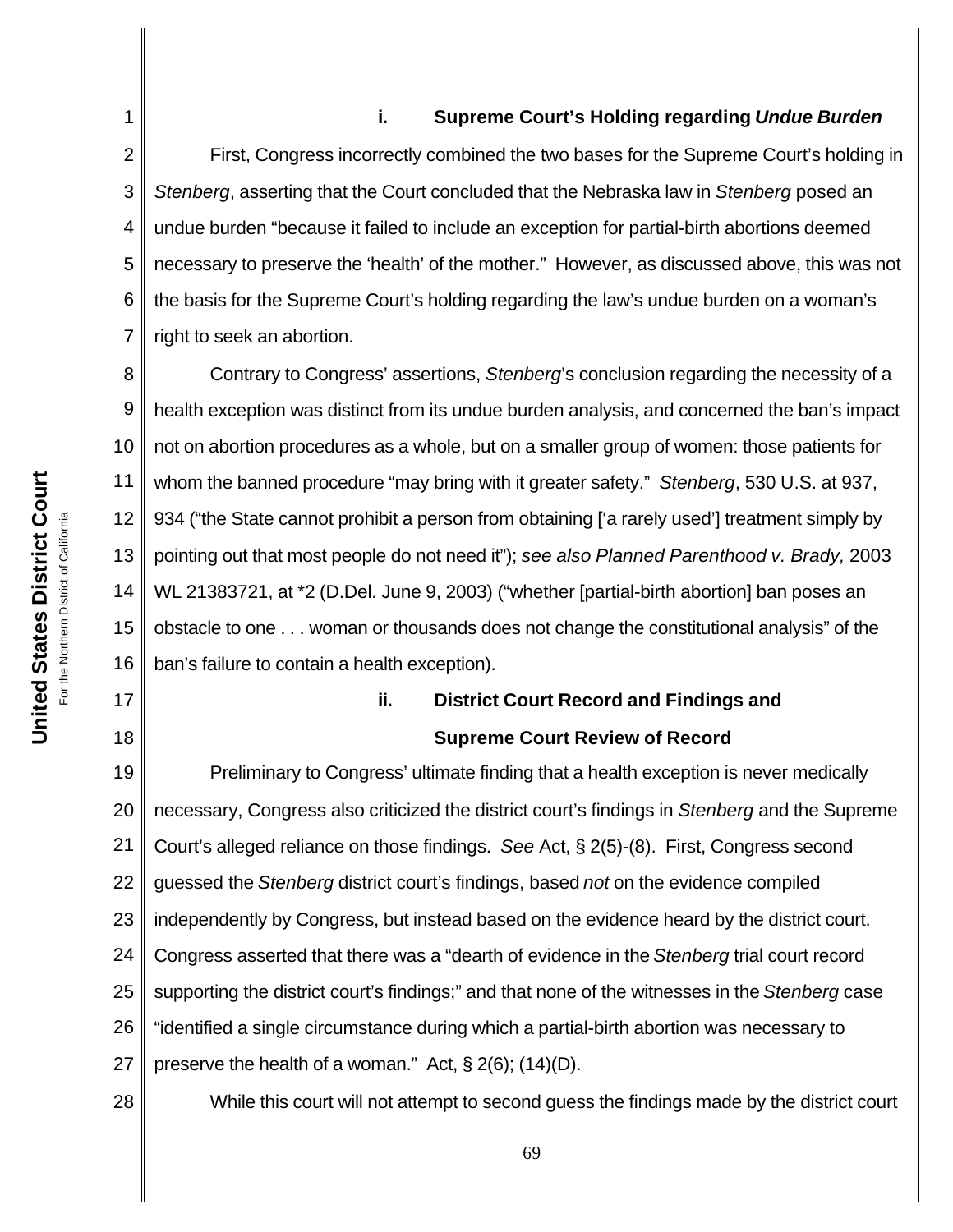1 2 3 4 in *Stenberg*, which was in a much better position to evaluate the evidence and the credibility of the evidence before it *at the time of the trial*, this court nevertheless notes that the pertinent congressional findings grossly mischaracterize the state of the trial evidence in *Stenberg*, as reflected in the trial court's reported decisions*.*

5 6 7 8 9 10 11 12 13 14 15 Following an evidentiary hearing, the district court in *Stenberg* held, based on the evidence before it, that Nebraska's partial-birth abortion law was likely to be found unconstitutional after a trial on the merits, and should be preliminarily enjoined. *See Carhart v. Stenberg ("Carhart I")*, 972 F.Supp. 507 (D. Neb. 1997).<sup>36</sup> Subsequently, after a trial on the merits, the district court held that the law, as applied to plaintiff Dr. Carhart and his patients, was unconstitutional because it posed an undue burden and was unconstitutionally vague. *See Carhart v. Stenberg ("Carhart II"),* 11 F.Supp.2d 1099 (D. Neb. 1998).<sup>37</sup> In support, it found that "[intact D&E] significantly obviates health risks in certain circumstances," a finding that the Supreme Court, in contrast to Congress, subsequently characterized as supported by "a highly plausible *record-based* explanation of why that might be so. . . ." *Stenberg*, 530 U.S. at 936-37.

16 17 18 19 20 21 The record that the *Stenberg* district court had before it included the Congressional Record that existed to date, an AMA report regarding late-term abortions, CDC data and reports, a January 1997 ACOG policy statement regarding intact D&Es, and the testimony of six expert witnesses, including plaintiffs' witnesses Dr. Carhart, Dr. Jane Hodgson, the founding fellow of ACOG and an obgyn who had supervised and/or performed at least 30,000

- 24 25 (1) the threat of irreparable harm to the movant; (2) the state of the balance of the harm and injury that granting the injunction will inflict on other parties; (3) the probability that the movant will succeed on the merits; and (4) the public interest.
- 26 *Id.* at 523 (citing *Dataphase Systems, Inc. v. CL Systems, Inc.*, 640 F.2d 109, 113 (8th Cir. 1981)).
- 27 28 <sup>37</sup>The *Stenberg* district court limited its review to the constitutionality of the Nebraska law as it applied to Dr. Carhart and his patients only, declining to decide generally the facial validity of the state law. *See id.* at 1119-1120.

<sup>23</sup> <sup>36</sup>At that stage, as opposed to a trial on the merits, the district court was required to evaluate: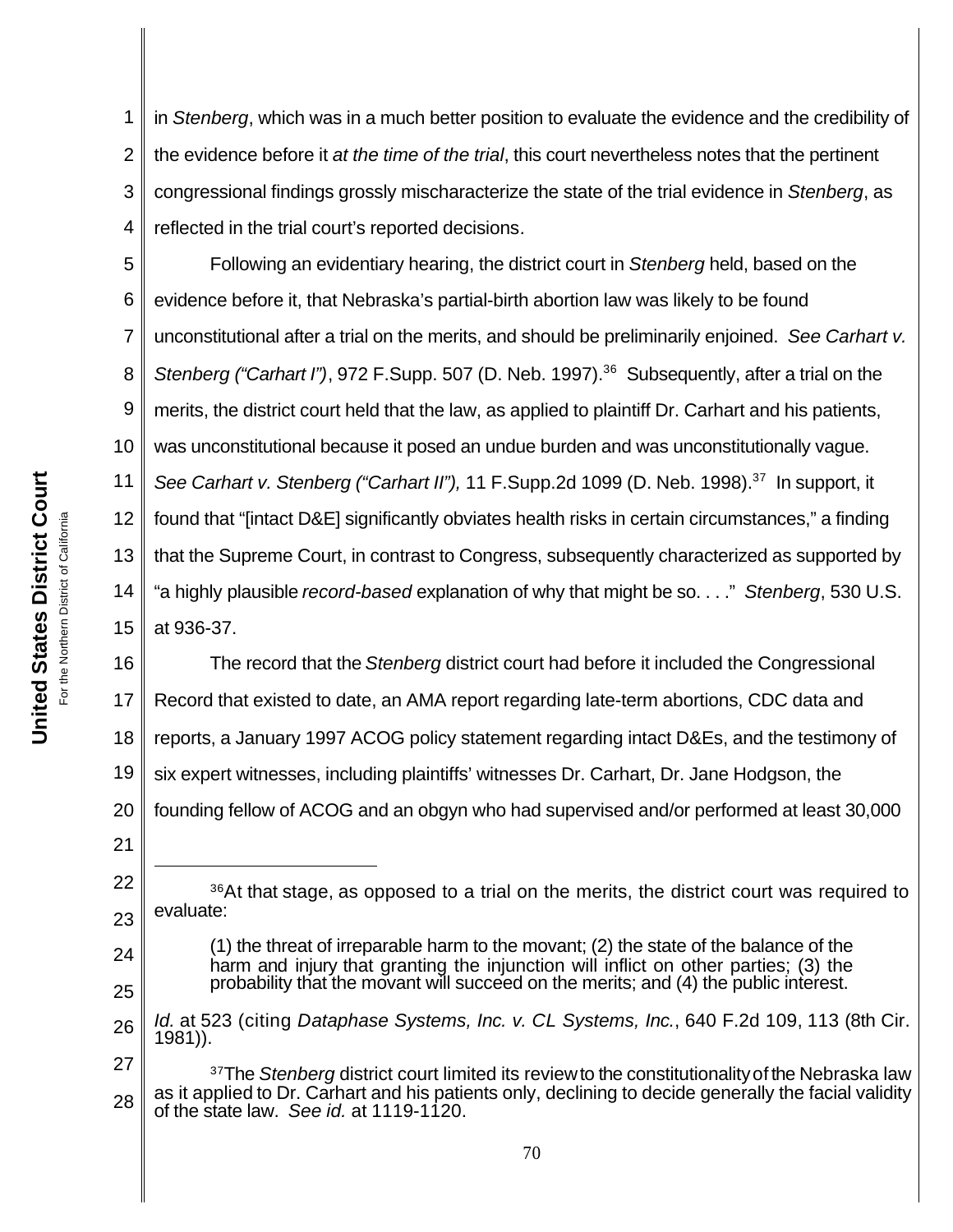1 2 3 4 5 6 7 abortions at that time, Dr. Phillip Stubblefield, chief obgyn at the Boston Medical Center who regularly performed abortions, Dr. Stanley Henshaw, a director of research at the Alan Guttmacher Institute, who held a Ph.D. in sociology and specialized in non-profit research and writing regarding abortion data; and defense witnesses Dr. Riegel, an obgyn and infertility expert, and Dr. Frank Boehm, the director of obstetrics at Vanderbilt Medical Center. *Carhart* II, 11 F. Supp. at 1116.<sup>38</sup> Accordingly, the evidence before the district court in *Stenberg* cannot credibly be characterized as a "dearth of evidence."

8 9 10 11 12 13 14 15 Additionally, Congress asserted that the *Stenberg* district court failed to "identif[y] a single circumstance *during which a partial-birth abortion was necessary to preserve the health of a woman*." Act, § 2(14)(D). This assertion is somewhat misleading because at the time of the trial before the district court in 1998, the Supreme Court had not enunciated the requirement of a health exception with respect to partial-birth abortion bans. Therefore, to the extent that Congress intended to imply that the evidence before the district court was deficient on this basis, it ignored both the chronology of the *Stenberg* case and prior Supreme Court precedent on the issue.

16 17 18 19 20 21 22 23 24 25 26 Nevertheless, an examination of the district court record and findings reflects that Congress' assertion is also factually erroneous. First, there was record evidence in support of the district court's findings regarding the safety of intact D&E generally. The district court cited to substantial record evidence in support of its conclusion that intact D&E, as applied to Dr. Carhart and his patients, was "the safest procedure in certain circumstances." *Carhart II,* 11 F.Supp. at 1122. Specifically, the district court relied on Dr. Hodgson's "credible" testimony that the "[intact D&E] procedure [was] 'an advance in technology' because by removing the fetus intact there is 'less instrument manipulation' and greater safety;" the corroborating testimony of Drs. Carhart and Stubblefield, whose testimony the district court found "particularly persuasive" given that "[Stubblefield] possessed the most extensive training,

27 28 <sup>38</sup>The district court, however, found that Dr. Riegel's testimony regarding abortion procedures lacked credibility due to the fact that he lacked experience and was poorly informed regarding the intact D&E procedure, having not performed any abortions due to moral objections, and having never even observed, let alone performed, a D&E or intact D&E. *Id.* at 1116.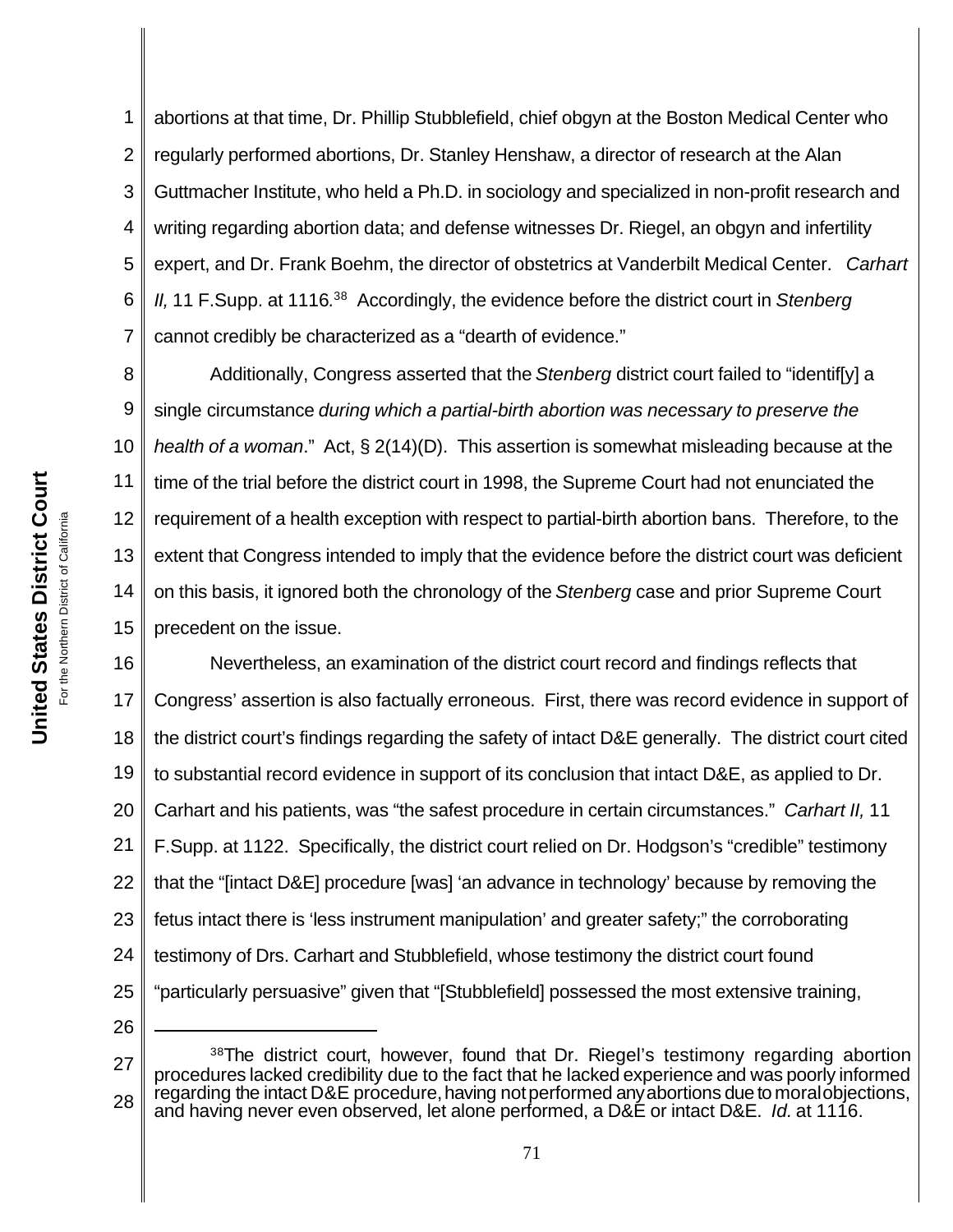2 3 4 5 6 7 8 9 10 11 12 13 14 15 16 17 18 19 20 21 22 23 24 25 26 27 28 experience, and knowledge about the use and teaching of abortion procedures;" the testimony received by district courts in two other cases involving state partial-birth abortion bans, which included the testimony of at least two experts in the case at hand, Drs. Westhoff and Cook; and Dr. Haskell's testimony before Congress. *See id.* at 1107*-*08, 1116, 1123 (incorporating prior decision). Moreover, and most importantly, the district court specifically found based on the trial evidence, and contrary to Congress' assertion otherwise, that as a result of Nebraska's partial-birth abortion ban, approximately "10 to 20 women a year. . . could not receive the best care from Dr. Carhart . . . [and] would be forced against their will to endure appreciably greater risks to their health and lives than are necessary." *Id.* at 1127. In support, the district court found that: "[a]mong other things, [these women] would suffer a larger than necessary risk of: (1) longer operating time; (2) greater blood loss and infection; (3) complications from bony fragments; (4) instrument-inflicted damage to the uterus and cervix; (5) exposure to the most common causes of maternal mortality (DIC and amniotic fluid embolus); [and] (6) 'horrible complications' arising from retained fetal parts." *Id.* Congress also implies that the Supreme Court blindly deferred to the allegedly erroneous factual findings by the district court, and that the law regarding judicial standards of review required such blind deference. *See* Act, § 2 (6)-(8). Specifically, Congress found that: Despite the dearth of evidence in the *Stenberg* trial court record supporting the district court's findings, the United States Court of Appeals for the Eighth Circuit and the Supreme Court *refused to set aside* the district court's factual findings because, under the applicable standard of appellate review, they were not 'clearly erroneous.' . . . . Thus, in *Stenberg*, the United States Supreme Court *was required to accept the very questionable findings* issued by the district court judge. *Id.* at § 2(6),(7). Neither is the case. Putting aside Congress' disparaging characterization of the district court's factual and evidentiary findings, this court notes that, as a matter of law, the Supreme Court will not blindly defer to factual findings that are as questionable as Congress portrays the *Stenberg* district court's factual findings to have been. *See, e.g., Easley v.*

**United States District Court United States District Court** California For the Northern District of California For the Northern District of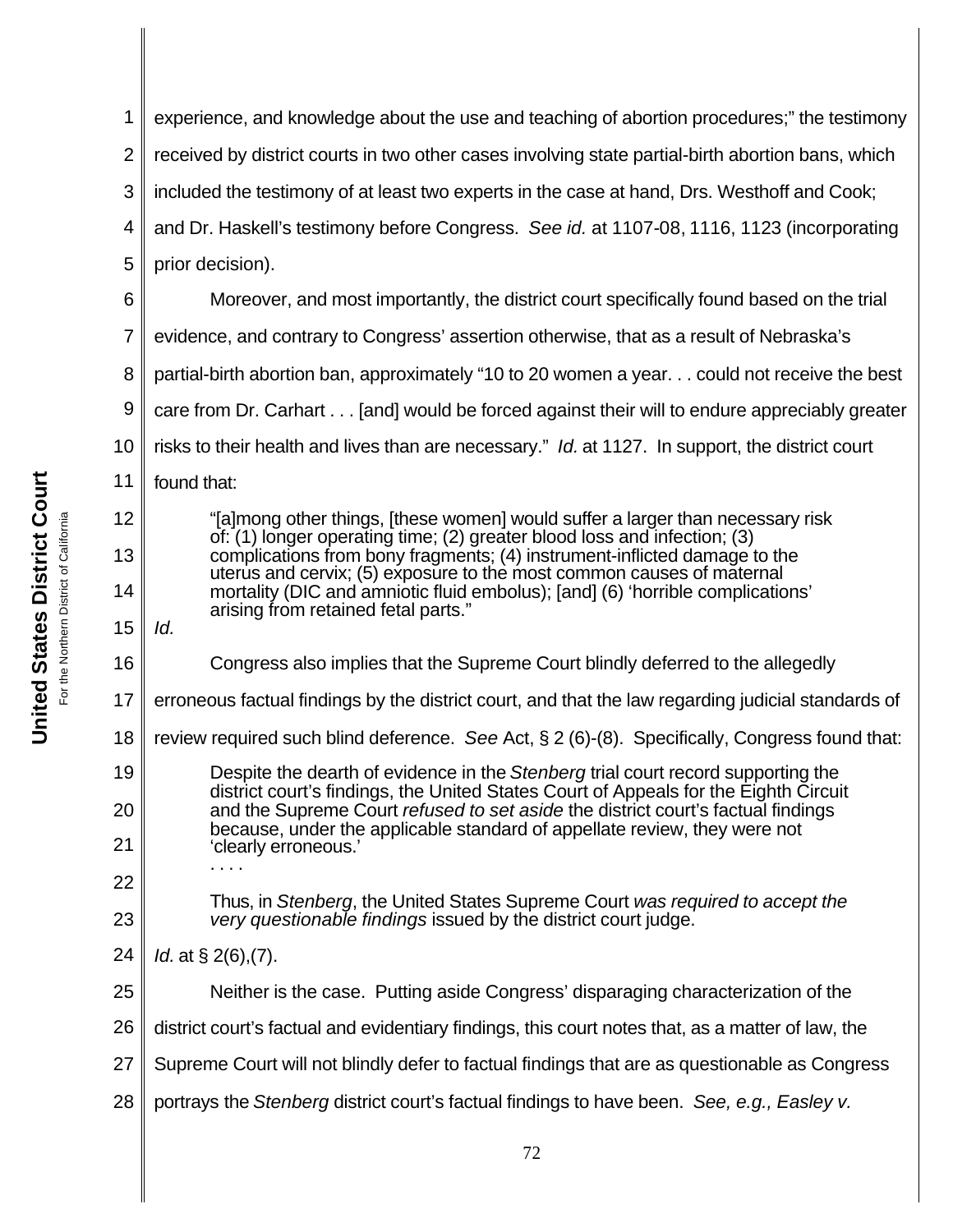1 2 3 4 5 6 7 8 9 10 11 12 *Cromartie*, 532 U.S. 234 (2001) (reversing district court's determination that North Carolina's Legislature used race as the "predominant factor" in drawing Congressional district boundaries). In reviewing a trial court's findings for "clear error," the Supreme Court "will not reverse a lower court's finding[s] of fact simply because [it] 'would have decided the case differently.'" *Id.* at 242 (quoting *Anderson v. Bessemer City*, 470 U.S. 564, 573 (1985)). However, where a review of the trial court's findings "leaves [the Court] 'with the definite and firm conviction' that the District Court's key findings are mistaken," it will reverse those findings. *Id.* at 242-43 (quoting *United States v. United States Gypsum Co.*, 333 U.S. 364, 395 (1948)) (noting that although the Court had "given weight to the fact that the District Court was familiar with [the] litigation, heard the testimony of each witness, and considered all the evidence with care," the Court "[n]onetheless . . . cannot accept the District Court's findings as adequate") .

13 14 15 16 17 18 19 20 21 Nowhere in the Supreme Court's decision in *Stenberg* does the Court imply that there was an inadequacy or insufficiency of relevant evidence before the district court; nor does the Court imply that it considered the district court's findings to be "very questionable." As noted, to the contrary, the Supreme Court approved of the district court's ultimate finding that intact D&E "significantly obviates health risks in certain circumstances" as a "highly plausible recordbased explanation. . . ." *Stenberg*, 530 U.S. at 936-37. Moreover, the Supreme Court clearly conducted its own review of the record evidence before the district court, and summarized the evidence in its decision. *See id.* at 923-30 (noting that "[t]he evidence before the trial court, as supported or supplemented in the literature, indicates the following").<sup>39</sup>

22

23

24

25

### **2. Congressional Findings Regarding Necessity of a Health Exception**

Congress also proffers its interpretation of the law regarding judicial review in an

<sup>26</sup> 27 28 <sup>39</sup>Congress also mischaracterized the effect of *Stenberg* on legislative determinations, asserting that *Stenberg* "render[ed] null and void the reasoned factual findings and policy determinations of the United States Congress. . . ." Act, § 2(7). However, that conclusion again ignores the chronology of events. At the time that *Stenberg* was decided, prior Congresses may have voted to ban "partial-birth abortions," but none of those bans had been signed into law.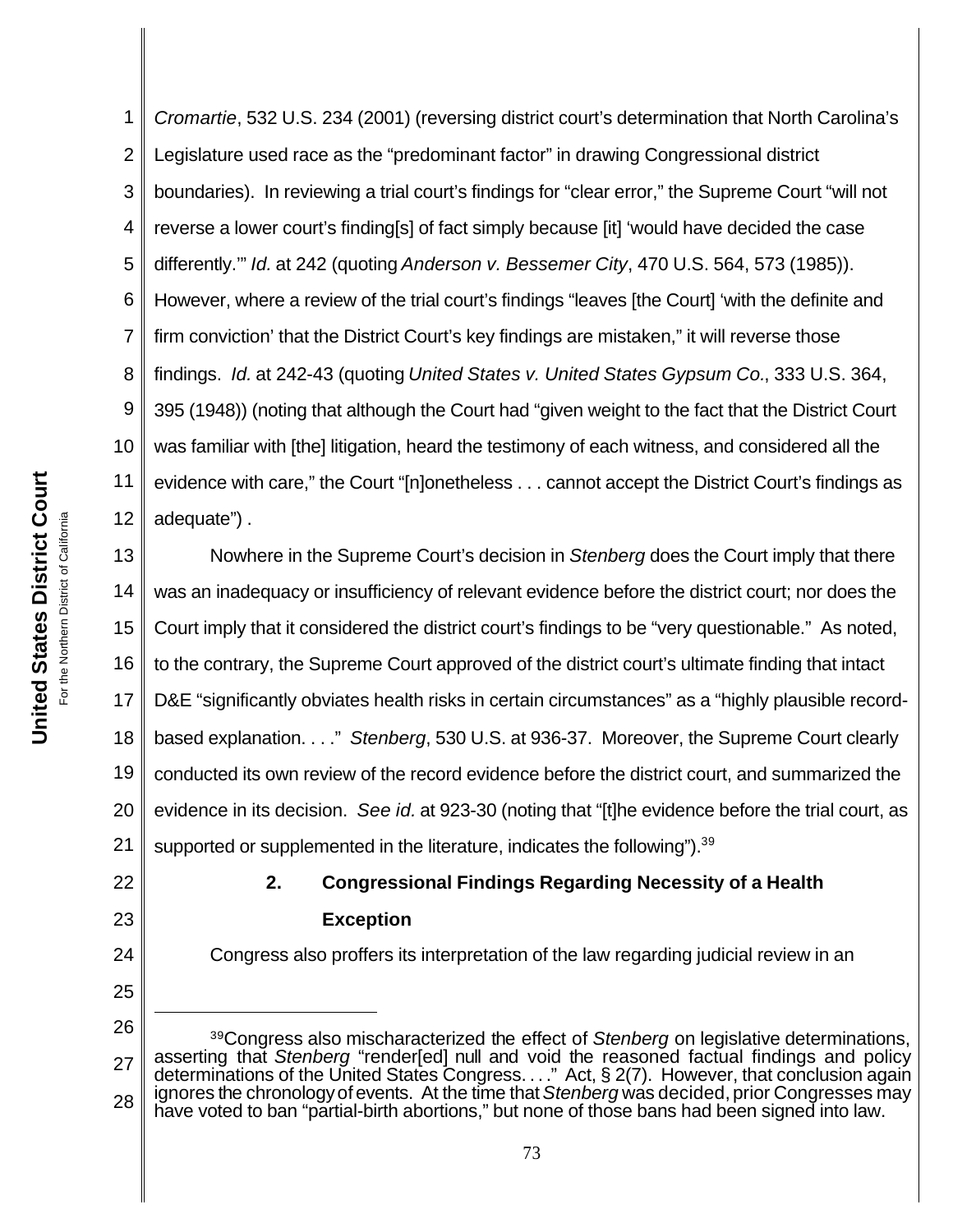1 2 3 attempt to justify its ultimate "finding," contrary to the Supreme Court's decision in *Stenberg*, that the Act is "not required to contain a 'health' exception . . . because a partial-birth abortion is *never* necessary to preserve the health of a woman." Act, § 2(13) (emphasis added).

4 5 6 7 8 9 10 11 12 13 14 15 16 17 Congress interprets the *Stenberg* Court's requirement that partial-birth abortion bans contain a health exception "where it is necessary, in appropriate medical judgment for the preservation of the life of the mother," as a finding of fact unique to the facts in *Stenberg*, and, therefore, susceptible to contrary congressional fact-finding. *See id.* at § 2(4)-(13). Accordingly, Congress "finds" that it is "entitled to reach its own factual findings [on the issue] – findings that the Supreme Court [is required to] accord[] great deference – and to enact legislation based upon these findings so long as [Congress] seeks to pursue a legitimate interest that is within the scope of the Constitution, and draws reasonable inferences based on substantial evidence." *Id.* at § 2(8). In support, Congress cites to and discusses several Supreme Court cases for its assertion that the courts "owe Congress' findings an additional measure of deference out of respect for its authority to exercise the legislative power." *Id.* at § 2(12). Congress' "findings" then conclude for the courts that its ultimate finding reflects the "very informed judgment of . . . Congress" and is supported by "substantial record evidence." *Id.* at § 2(13).

18 19 20 21 However, Congress' assertion that the courts are required to defer to its "factual" findings raises questions regarding: (1) the nature of the Supreme Court's holding that a health exception was required in the *Stenberg* case; and (2) Congress' ability to make factual findings contrary to the Court's holding.

> **a.** *Stenberg* **Court's Ruling Regarding Necessity of Health Exception**

24 25 26 Accordingly, this court examines the *Stenberg* Court's determination that the Nebraska statute was unconstitutional because it "lack[ed] any exception 'for the preservation of the . . . health of the mother.'"530 U.S. at 930 (citing *Casey*, 505 U.S. at 879).

27 28 The *Stenberg* Court reiterated its prior holdings in *Roe* and *Casey* that "subsequent to viability, the State in promoting its interest in the potentiality of human life may, if it chooses,

22

23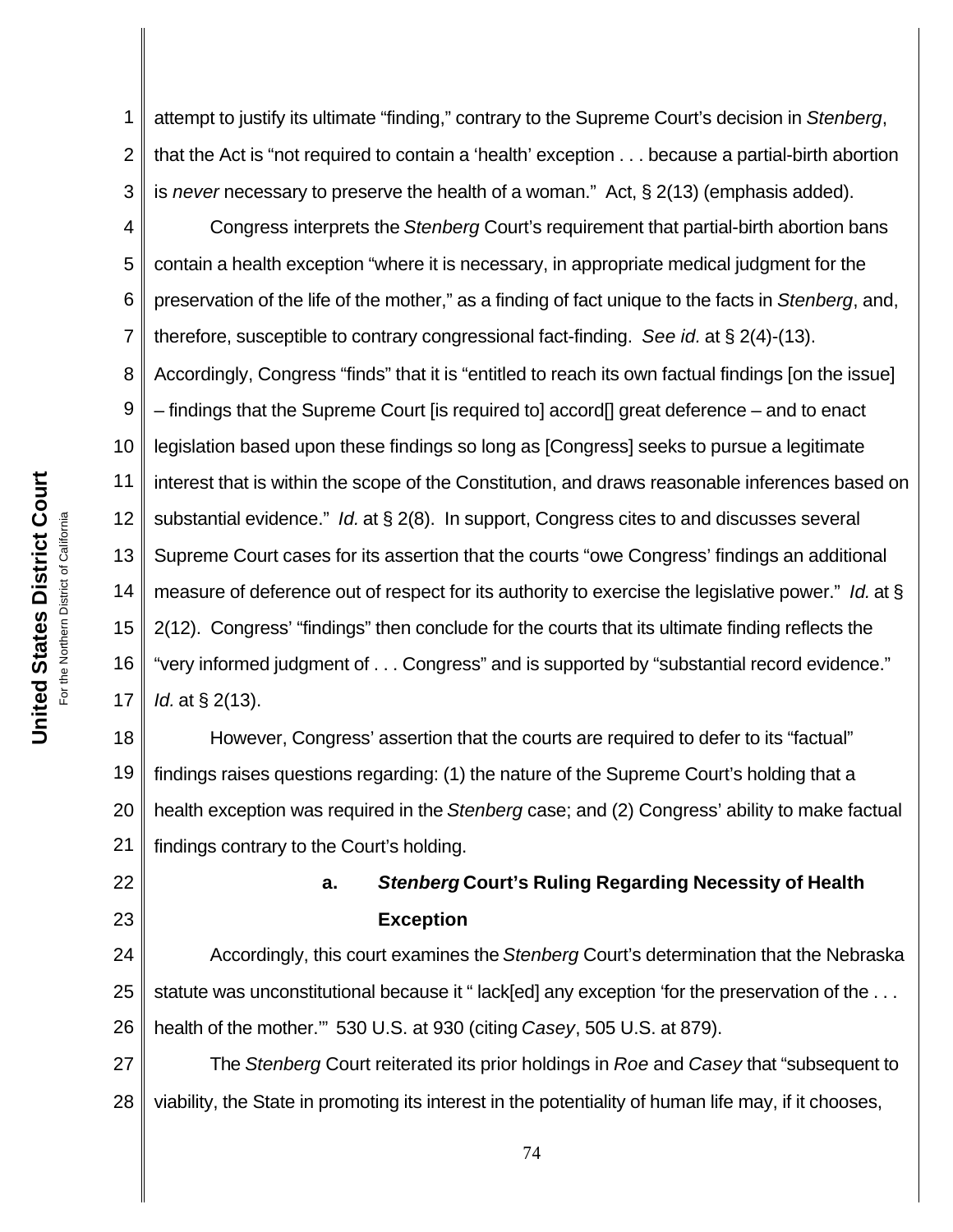1 2 3 4 5 6 7 8 9 10 11 12 13 14 15 16 17 18 19 20 21 22 23 24 25 26 27 28 75 regulate, and even proscribe abortion *except where it is necessary, in appropriate medical judgment, for the preservation of the life or health of the mother.*" *Id.* at 921 (quoting *Casey*, 505 U.S. at 879). Noting that the Nebraska statute, like the Act at issue in this case, applied both pre- and postviability, and that "the State's interest in regulating abortion previability is considerably weaker than postviability," the *Stenberg* Court concluded, that since "a health exception [is required] to validate even a postviability abortion regulation, it at a minimum requires the same in respect to previability regulation." *Id.* at 930. The Court was clear that a health exception is required regardless of whether it is the pregnancy itself, an unrelated health condition, or a "state regulation forc[ing] women to use riskier methods of abortion." 530 U.S. at 931. The court noted: Our cases have repeatedly invalidated statutes that in the process of regulating the *methods* of abortion, imposed significant health risks. They make clear that a risk to . . . women's health is the same whether it happens to arise from regulating a particular method of abortion, or from barring abortion entirely. *Id.* The state of Nebraska, however, asserted that the law did not require a health exception "unless there is a need for such exception," and that there was no need for it in the *Stenberg* case because safe alternatives were available to women and the ban created no risk to the health of women, arguments strikingly similar to the congressional findings in this case. The Court rejected Nebraska's argument, concluding that, given the "medically related evidentiary circumstances," the Nebraska statute required a health exception. *Id.* at 937. The "medically related evidentiary circumstances" supporting the Court's determination included: (1) the district court's findings that were supported by the record; (2) "a division of opinion among some medical experts over whether [intact D&E] is generally safer;" and (3) "an absence of controlled medical studies that would help answer these medical questions." *Id.* at 936-37. Accordingly, the district court findings and record was just one of the three bases upon which the Supreme Court based its conclusion that a health exception was required. **i. District Court Findings and Record** The Supreme Court found that the district court record "show[ed] that significant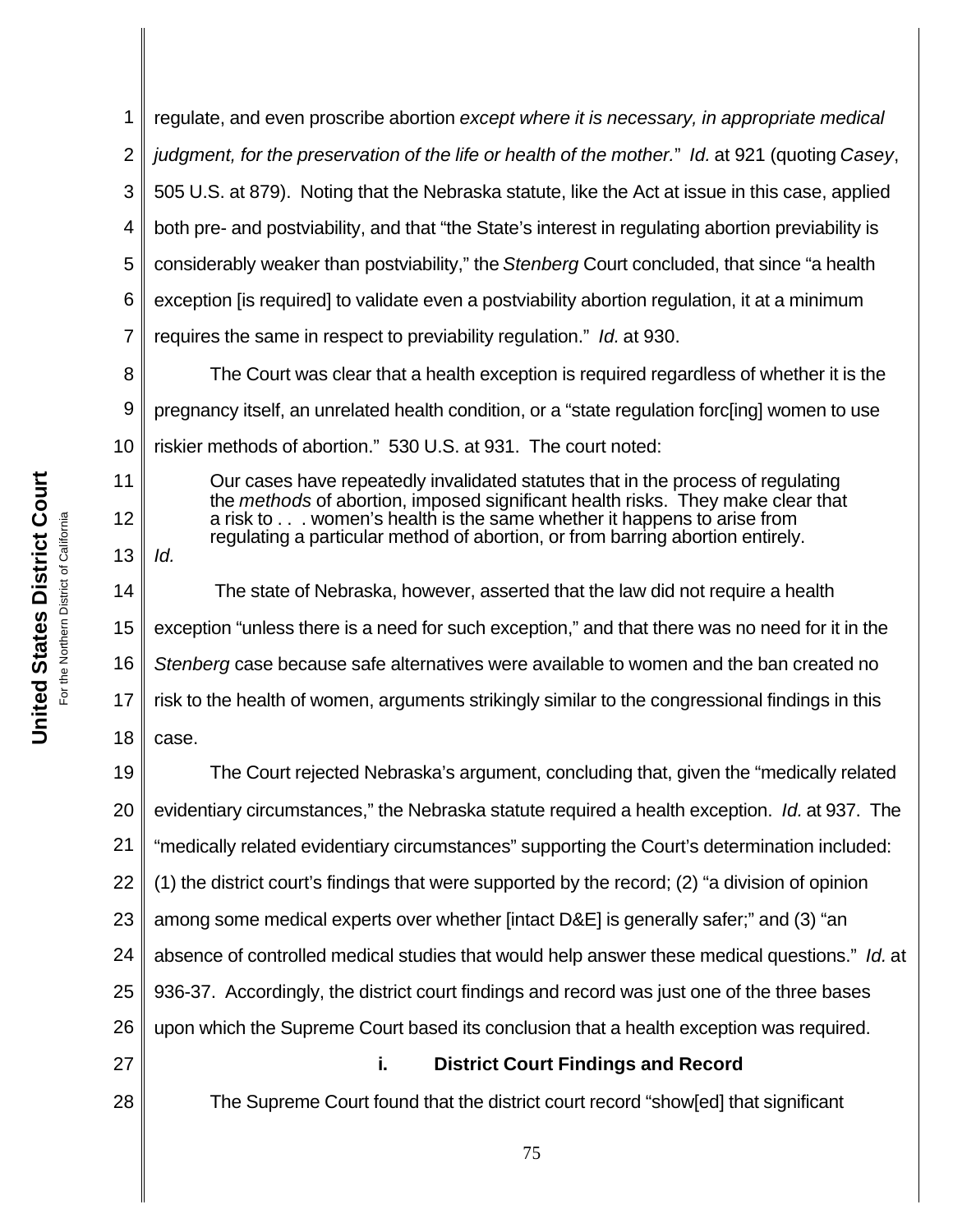1 2 3 4 5 6 medical authority supports the proposition that in some circumstances, [intact D&E] would be the safest procedure." *Id.* at 932. Moreover, the state of Nebraska failed to rebut the substantial record evidence to this effect. *See id.* (noting that "[t]he State fails to demonstrate that banning [intact D&E] without a health exception may not create significant health risks for women"). The Court then noted the record findings and evidence supporting a health exception,

7 and rejected arguments made by Nebraska in support of its position that no exception was

8 necessary. *See id.* at 934 ("We find these eight arguments insufficient to demonstrate that

9 Nebraska's law needs no health exception."). The specific eight arguments made by the State

10 that the *Stenberg* Court rejected almost entirely were:

- (1) that the intact D&E procedure is "little-used;"
- (2) that the intact D&E procedure is used by only a "handful of doctors;"
- (3) that D&E [by disarticulation] and labor induction are at all times 'safe and alternative procedures;'
	- (4) that the ban does not increase a woman's risk of several rare abortion complications;
	- (5) Amici Association of American Physicians and Surgeon's ("AAPS") argument that the intact D&E procedure creates its own special risks;
- (6) that there are no medical studies establishing the safety of the intact D&E procedure or comparing it to other abortion procedures;
- 19 (7) an AMA policy statement that intact D&E is not "the only appropriate procedure to induce abortion;" and
- 20 21 22 (8) ACOG's qualification of its statement that intact D&E "may be the best or most appropriate procedure" with the fact that ACOG "could identify no circumstances under which [the intact D&E] procedure . . . would be the only option to save the life or preserve the health of the woman."
- 23 *Id.* at 933-937.
- 24 The Court found that several of the above arguments advanced by the State were
- 25 "beside the point." *Id.* at 934. First, it held that "[t]he [intact D&E] procedure's relative rarity is
- 26 not highly relevant." *Id.* The court noted that the health exception was concerned instead with
- 27 28 whether protecting women's health requires an exception for those infrequent occasions. A rarely used treatment might be necessary to treat a rarely occurring disease that could strike anyone – the State cannot prohibit a person

11

12

13

14

15

16

17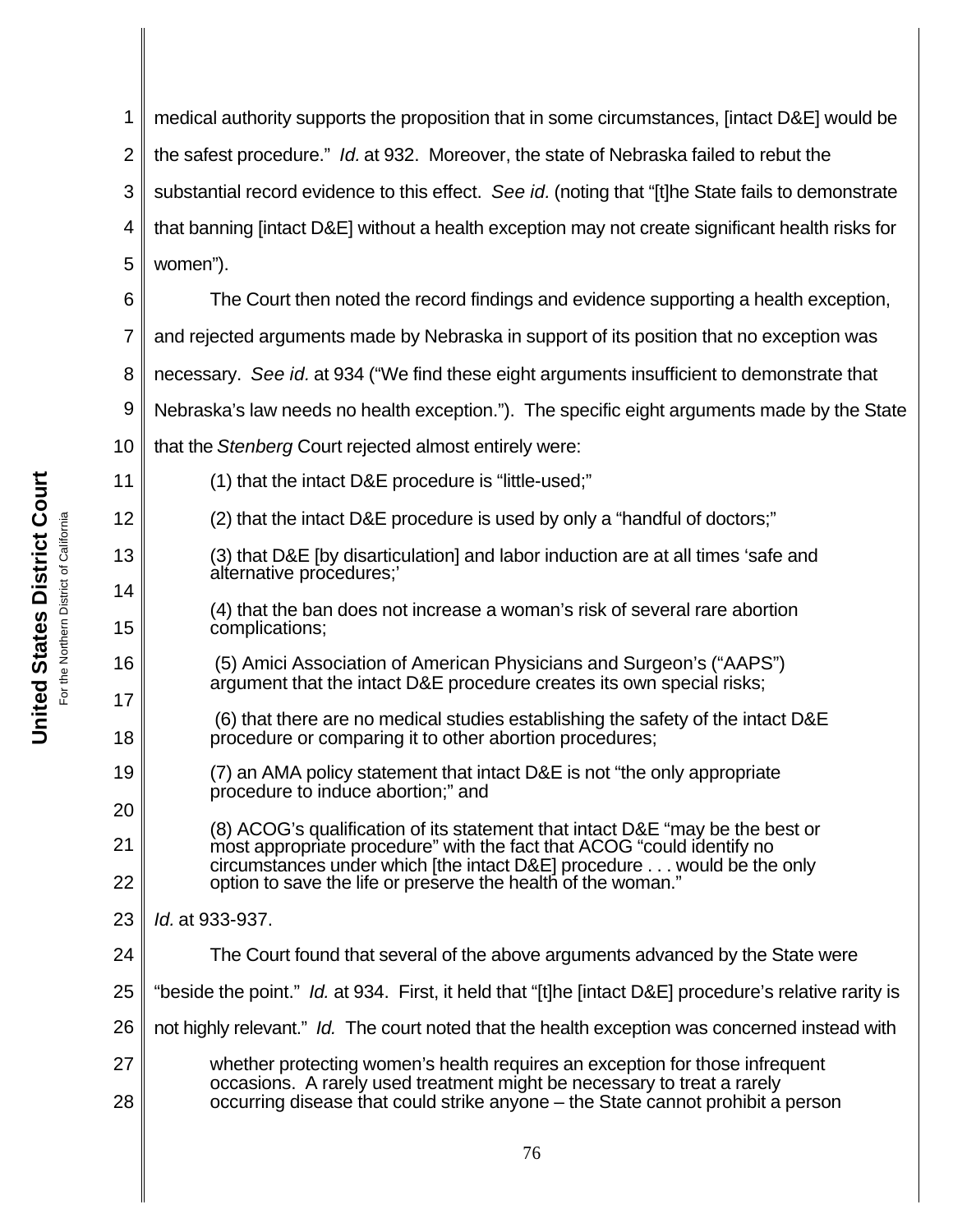1 2 3 from obtaining treatment simply by pointing out that most people do not need it. *Id.* The Court further found that the number of physicians who performed the procedure was not relevant as there was no way of discerning the reason behind those numbers. *Id.*

4 5 6 7 8 9 10 As for alternative methods, the Supreme Court noted the trial court's agreement that there were "safe alternatives," but rejected Nebraska's argument based on the related district court finding that under certain circumstances, "the [intact D&E] method was significantly *safer*." *Id.* Moreover, regarding complications associated with intact D&E, the Supreme Court implied that there was a split of opinion, and that the trial court had relied on testimony contrary to that relied on by the State, which suggested that intact D&E may eliminate the risk of certain complications. *Id.* at 935.

11 12 13 14 15 16 17 18 The Court also rejected Amici AAPS's arguments regarding special risks associated with intact D&E. The Court noted that another Amici, ACOG, pointed out that the risks highlighted by AAPS are risks generally associated with all abortion procedures, including the alternatives advanced by the State, and were not specifically associated with intact D&E. *Id.* at 935. Additionally, the court rejected the State's characterization of ACOG's position, especially in light of ACOG's contrary position in its amicus brief. *Id.* at 935-36 (noting that ACOG asserted that "[intact D&E] presents a variety of potential safety advantages over other abortion procedures used during the same gestational period").

19 20 21 22 23 24 25 Of the eight arguments, the only ones that the Supreme Court did not reject were Nebraska's assertions regarding the absence of medical studies and the AMA policy statement. However, it did note that Nebraska had cited only to the most favorable language in the AMA statement, and had omitted a portion of the statement. *Id.* As for the absence of studies, the Court noted that Nebraska was correct that "[t]here are no general medical studies documenting [the] comparative safety of the intact D&E procedure with other abortion procedures." *Id.* at 935.

## **ii. Significance of Division of Medical Opinion and Absence of Medical Studies**

Expounding on its holding in *Casey,* that "the governing standard requires an exception

26

27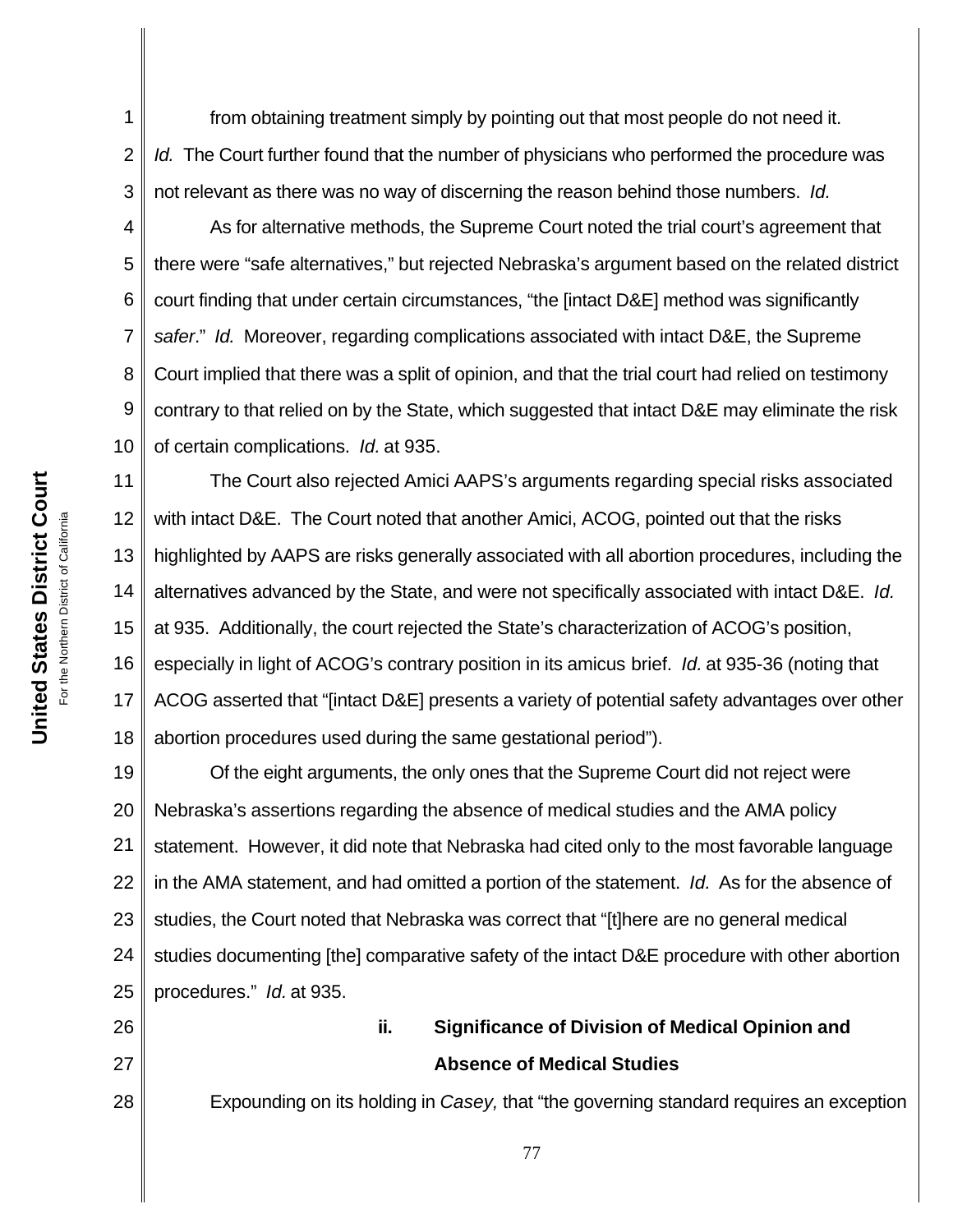1 2 3 4 5 6 'where it is *necessary*, *in appropriate medical judgment* for the preservation of the life or health of the mother,'" the *Stenberg* Court explained that "necessity" contained in the above phrase "cannot refer to an absolute necessity or to absolute proof;" nor to "unanimity of medical opinion." *Id.* at 937. It found that the necessity or propriety of a certain procedure depended on the particular circumstances of a particular case, and its relative health risks and/or benefits.*Id.*

7 8 9 10 11 12 The court further noted that "[d]octors often differ in their estimation of comparative health risks and appropriate treatment." *Id.* It, therefore, held that *Casey* requires "the judicial need to tolerate differences of medical opinion." *Id.* The Court noted that the division of medical opinion regarding the safety and propriety of the intact D&E procedure "involve[d] highly qualified knowledgeable experts on both sides of the issue" – division "of a sort that [the AMA] and [ACOG]'s statements together indicate are present here." *Id.* 

Accordingly, the Court held that the existence of a division of medical opinion

14 supported the need for an exception, as opposed to the contrary. *Id.*

Where a significant body of medical opinion believes a procedure may bring with it greater safety for some patients and explains the medical reasons supporting that view, we cannot say that the presence of a different view by itself proves the contrary.

18 *Id.* The Supreme Court reasoned that such a division of medical opinion meant that there was

19 a "significant likelihood that those [physicians] who believe that [intact D&E] is a safer abortion

20 method in certain circumstances may turn out to be right." *Id.* Accordingly, this likelihood

21 justifies a health exception, because to hold otherwise would "place women at an unnecessary

risk of tragic health consequences." *Id.*

In conclusion, the *Stenberg* Court held that:

24 [w]here substantial medical authority supports the proposition that banning a particular abortion procedure could endanger women's health, *Casey* requires the statute to include a health exception when the procedure is 'necessary, in appropriate medical judgment, for the preservation of the life or health of the mother.'

26 *Id.* at 938.

- 27
- 28

13

15

16

17

22

23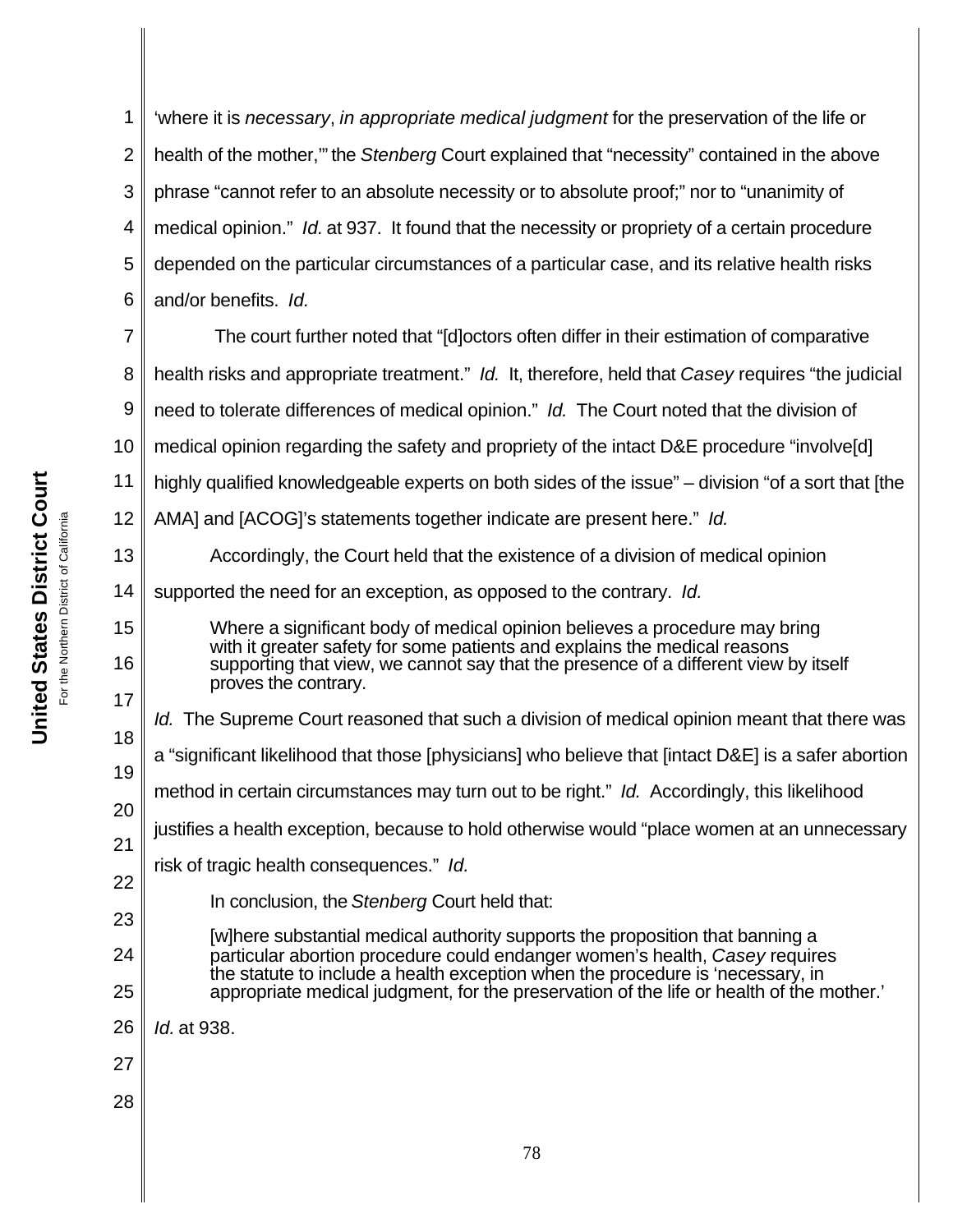1

2

11

12

# **b. Relationship of** *Stenberg* **Health Exception and Related Congressional Findings**

3 4 5 6 The dispute as to congressional factfinding regarding the necessity of a health exception is two-fold: (1) whether the issue is one of fact susceptible to contrary fact-finding by Congress; and (2) assuming that the issue is one of fact, the degree of deference that this court is required to afford congressional findings on the issue.

7 8 9 10 At this court's request, the parties briefed those issues pertinent to the deference that this court was required to afford the congressional findings. The parties disagreed as to the characterization of *Stenberg*'s health exception and the appropriate standard of deference, as did law professors in an amicus brief submitted to this court.

## **Congressional Findings**

**i. Plaintiff's Position Regarding Deference to** 

13 14 15 16 17 18 19 20 21 22 23 24 25 26 Plaintiffs contend that the congressional findings are not really "findings," but an attempt to evade the constitutional standards set forth by the Supreme Court in *Stenberg.* Accordingly, plaintiffs contend that the "findings" should be reviewed *de novo*. *See, e.g., Dickerson v. United States*, 530 U.S. 428, 432, 437 (2000) (*Miranda* warnings were a "constitutional decision of [the Supreme] Court" and may not be "legislatively supersede[d]" by an Act of Congress); *see also United States v. Morrison*, 529 U.S. 598, 615-617 (2000) (striking down Violence Against Women Act ("VAWA"), concluding that Congress lacked constitutional power under Commerce Clause and that "the existence of congressional findings is not sufficient, by itself, to sustain the constitutionality of Commerce Clause legislation"); *City of Boerne v. Flores*, 521 U.S. 507, 532 (1997) (striking down Religious Freedom Restoration Act ("RFRA"), enacted by Congress under Section 5 of the 14th Amendment, "regardless of the state of the legislative record," where Act was in direct response to a prior Supreme Court decision and sought to legislatively supersede the legal standards set by the Court in that prior case).

- 27
- 28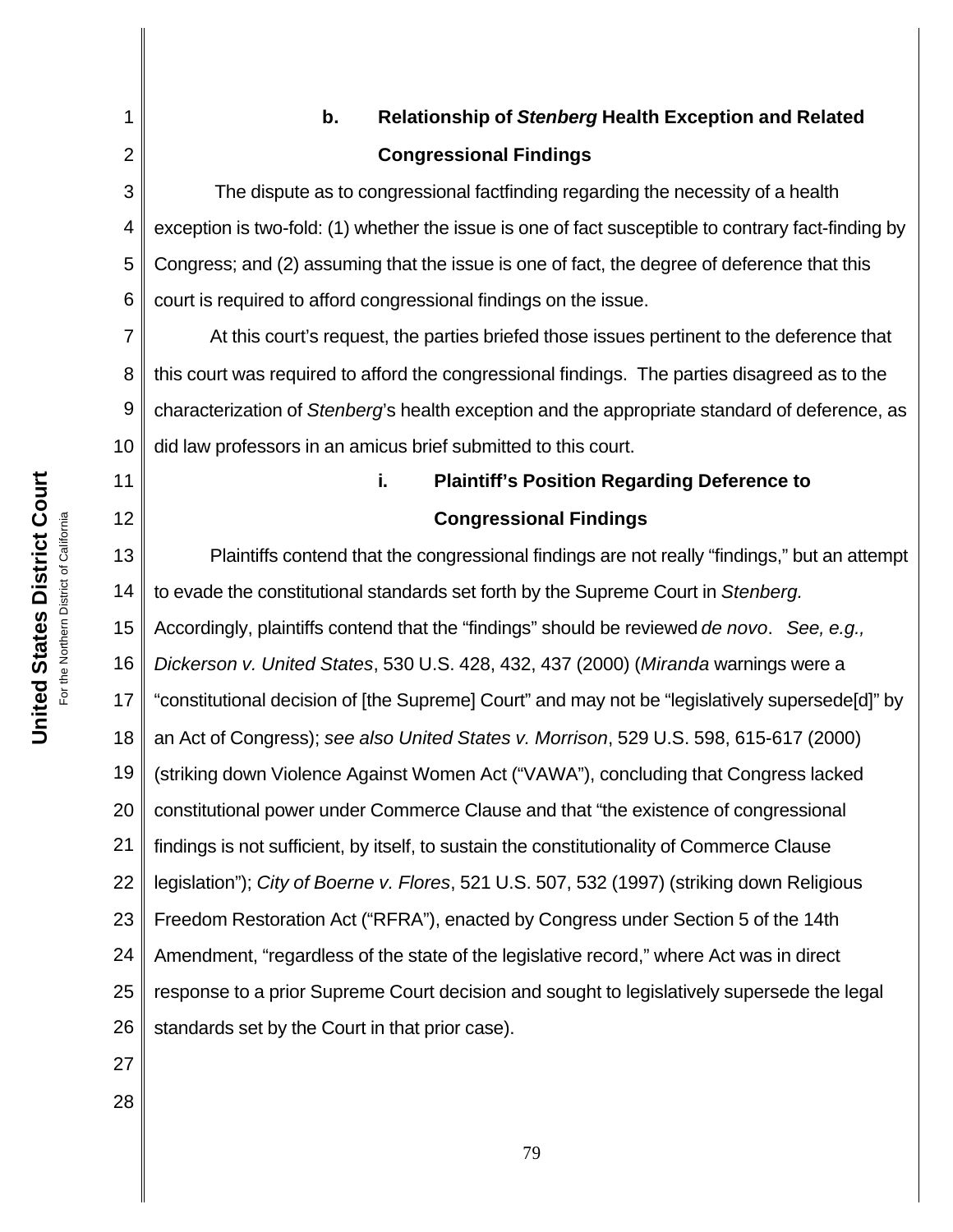## **ii. Government's Position Regarding Deference to Congressional Findings**

The government, on the other hand, argues that this case is distinguishable from the cases cited by the plaintiffs because *Stenberg's* determination regarding the necessity of a health exception does not rise to the level of a "constitutional rule," like the *Miranda* requirements that Congress sought to overrule in *Dickerson*, or the Supreme Court's constitutional interpretation of the RFRA, which Congress sought to overrule in *City of Boerne.*  Instead, the government contends that whether a health exception is required is a "factual" issue, "decided on review of the particular record . . . in the [*Stenberg*] district court."

10 11 12 13 14 15 The government contends that the *Stenberg* Court's conclusion regarding the necessity of a health exception was "inextricably tied to the record evidence compiled in that specific case" and "did [n]ot suggest that Congress could not make an independent assessment of the medical evidence." Accordingly, the government asserts that Congress did not attempt to overrule a constitutional standard, but instead that its findings fell within the constitutional parameters articulated by the Supreme Court in *Stenberg* and *Casey.*

16 17 18 19 20 21 Because it asserts that Congress was entitled to make the contrary factual findings, the government urges this court to apply the standard of review set forth by the Supreme Court in *Turner Broadcasting Sys., Inc. v. FCC ("Turner II")*. 520 U.S. 180 (1997). In *Turner II,* the Supreme Court decided the second of a pair of cases involving the appropriate standard of judicial deference due congressional findings of fact in First Amendment free expression cases.

22 23 24 25 26 27 28 The Supreme Court held in *Turner II* that the "must-carry" provisions of the Cable Television Consumer Protection and Competition Act of 1992, requiring cable television providers to dedicate a portion of their channels to local broadcast television stations, as challenged by cable operators and programmers, did not run afoul of the First Amendment. *Id.* at 224-25. In so holding, the Court gave substantial deference to congressional findings in support of the regulation. Those findings included Congress' ultimate conclusion that the confluence of undue market influence possessed by cable operators, cable operators'

1

2

3

4

5

6

7

8

9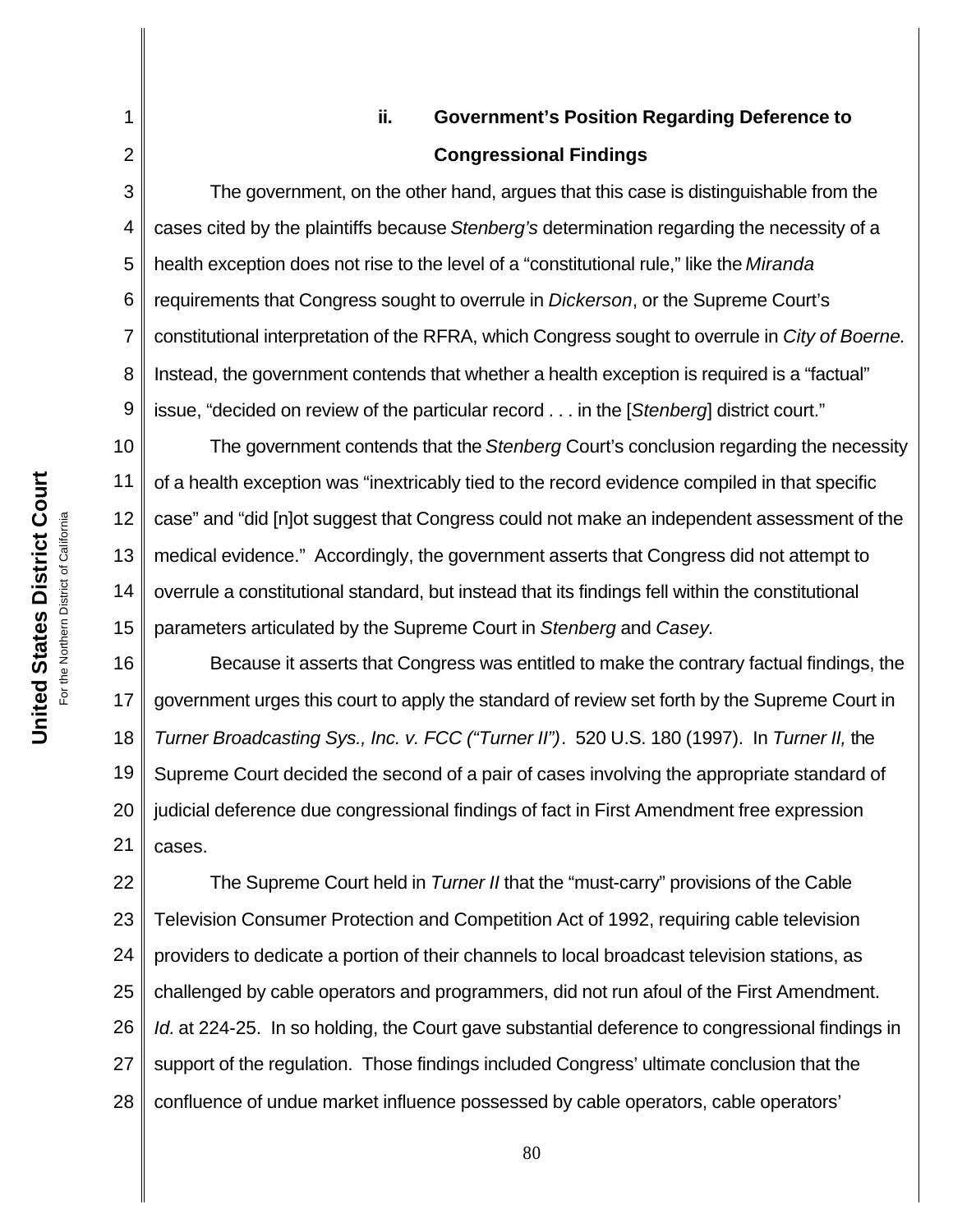| 1                                                                                                                        | economic interests not to carry broadcast signals, and local broadcasters' reliance on cable                                                                                                                                                                                                                                                                                                                                                                                                                                                                                                                                                                                                                                                                                                                                                                                                                                                                                                                                      |
|--------------------------------------------------------------------------------------------------------------------------|-----------------------------------------------------------------------------------------------------------------------------------------------------------------------------------------------------------------------------------------------------------------------------------------------------------------------------------------------------------------------------------------------------------------------------------------------------------------------------------------------------------------------------------------------------------------------------------------------------------------------------------------------------------------------------------------------------------------------------------------------------------------------------------------------------------------------------------------------------------------------------------------------------------------------------------------------------------------------------------------------------------------------------------|
| $\overline{2}$                                                                                                           | operators for access to viewers, together, significantly threatened the future viability of local                                                                                                                                                                                                                                                                                                                                                                                                                                                                                                                                                                                                                                                                                                                                                                                                                                                                                                                                 |
| 3                                                                                                                        | broadcast television.                                                                                                                                                                                                                                                                                                                                                                                                                                                                                                                                                                                                                                                                                                                                                                                                                                                                                                                                                                                                             |
| 4                                                                                                                        | In according substantial deference to the legislative findings, the Turner II Court noted                                                                                                                                                                                                                                                                                                                                                                                                                                                                                                                                                                                                                                                                                                                                                                                                                                                                                                                                         |
| 5                                                                                                                        | that its:                                                                                                                                                                                                                                                                                                                                                                                                                                                                                                                                                                                                                                                                                                                                                                                                                                                                                                                                                                                                                         |
| 6<br>7                                                                                                                   | sole obligation is to assure that in formulating its judgment, Congress has drawn<br>reasonable inferences based on substantial evidence. As noted in [Turner I],<br>substantiality is to be measured in this context by a standard more deferential<br>than we accord to the judgments of an administrative agency.                                                                                                                                                                                                                                                                                                                                                                                                                                                                                                                                                                                                                                                                                                              |
| 8<br>9<br>10<br>11<br>12<br>13<br>14<br>15<br>16<br>17<br>18<br>19<br>20<br>21<br>22<br>23<br>24<br>25<br>26<br>27<br>28 | Id. at 195.<br>Accordingly, the government argues that this court should consider the trial evidence<br>"only to supplement the Congressional record [such] that the Court may determine whether<br>Congress' judgment was reasonable and based on substantial evidence." See id. at 196<br>(examining "first the evidence before Congress and then the further evidence presented to the<br>district court on remand to supplement the congressional determination").<br>iii.<br><b>Amici's Position Regarding Deference to</b><br><b>Congressional Findings</b><br>A third and distinct approach regarding the deference to be accorded the<br>congressional findings was advanced by Amici, a group of law professors who teach and<br>write in the area of constitutional law. Amici argue that the necessity of a health exception<br>under Stenberg is not a pure fact as the government would characterize it, but instead a<br>constitutional or "legislative" fact. See, e.g., A Woman's Choice v. Newman, 305 F.3d 684, |
|                                                                                                                          | 688 (7th Cir. 2002) (discussing difference between legislative and adjudicative facts, and<br>noting that Supreme Court had suggested "constitutionality must be assessed at the level of<br>legislative fact, rather than adjudicative fact. [because] only treating the matter as one of<br>legislative fact produces the nationally uniform approach that Stenberg demands"); see also<br>Casey, 505 U.S. at 888-893 (ruling that spousal notification requirement placed a substantial<br>obstacle in the path of women seeking to terminate their pregnancies as a matter of law).<br>While the government would like to characterize Stenberg's health exception as an<br>81                                                                                                                                                                                                                                                                                                                                                |

**United States District Court United States District Court** For the Northern District of California  $\mathbf l$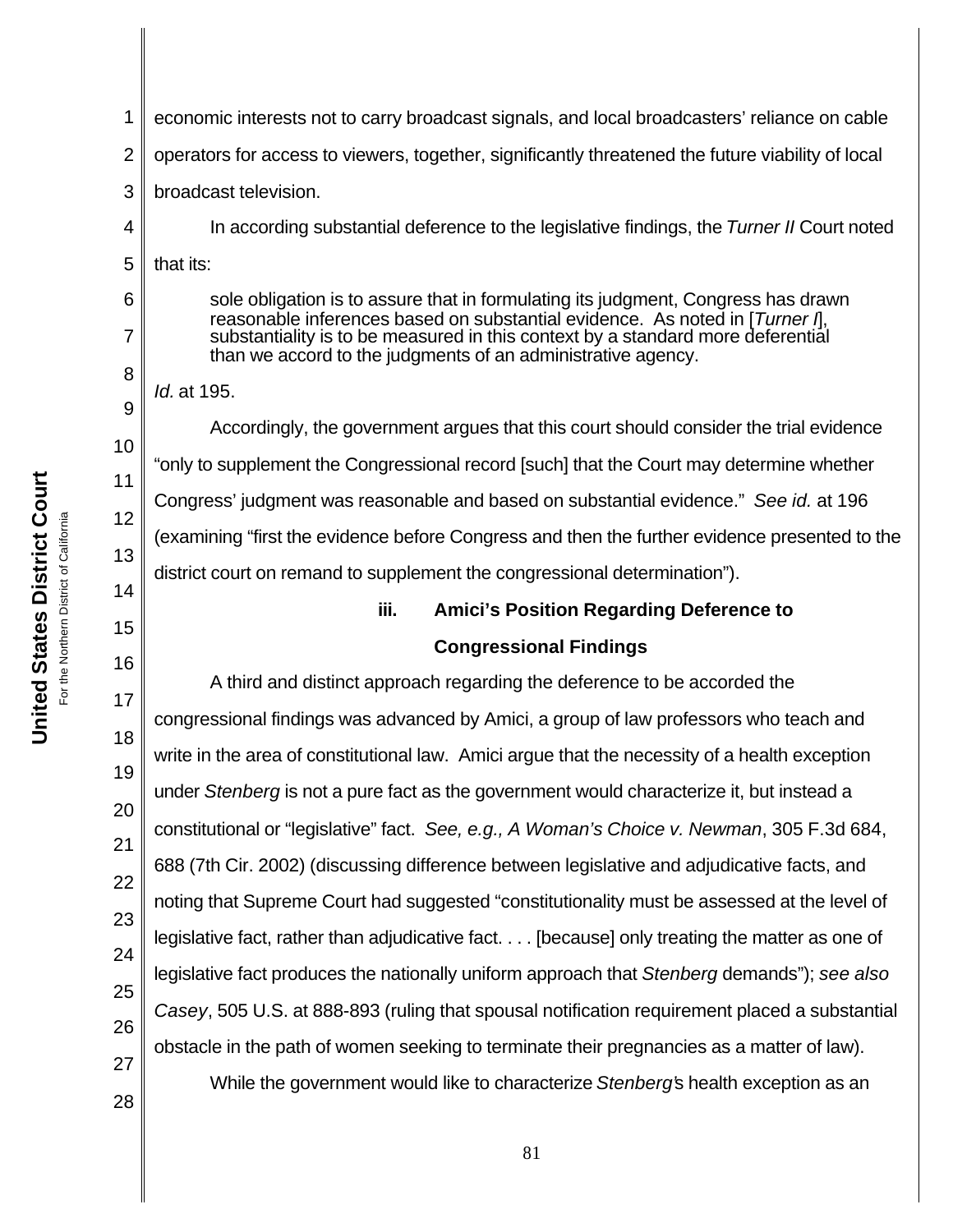1 2 3 4 5 6 7 8 9 10 11 12 13 14 15 16 17 18 19 20 21 22 23 24 25 26 27 28 <sup>40</sup>Amici also appropriately note that the government's suggestion that the Act at issue here is "economic" simply because it was passed pursuant to Congress' Commerce Clause power mischaracterizes the Act. According to such analysis, all legislation enacted pursuant to Congress' power under the Commerce Clause could be deemed "economic" regardless of its impact on fundamental rights.  $41$ This "hard-look" standard of review is applied only to congressional findings regarding the issue of the necessity of a health exception under *Stenberg*. As for the inquiry regarding undue burden, Amici note that this court is required to make an independent legal judgment regarding whether the Act unduly burdens a woman's right to terminate a pregnancy. 82 "adjudicative fact," tried by courts and concerning only the immediate parties to the dispute," Amici note, in contrast, that legislative facts "transcend particular cases and must be decided by courts as a matter of law." March 1, 2004 Amicus brief at 4. According to Amici, the issue here must be treated as one of legislative fact, because otherwise, the [government's] proposed standard would create the prospect that different legislatures could find different facts predicated on essentially the same record. ... Such a result would leave different jurisdictions with disparate constitutional practices notwithstanding the fact that the empirical issue is identical in each of them. *Id.* Accordingly, "the necessity of a medical exception must be found at the level of constitutional fact – not amenable to alteration by the fact-finding of individual legislatures." *Id.* at 5. Amici do not agree with plaintiffs that this court should review the findings *de novo* simply because they constitute legislative or constitutional facts. Nor do Amici agree with the standard advocated by the government. Amici contend that although the *Turner* standard of deference may apply to legislative facts under some circumstances, that is not true of a case in which a fundamental right, as opposed to economic regulation, is implicated. $40$  In cases such as this, involving fundamental rights or liberties, Amici argue that the standard of deference to be applied is a "hard-look" standard.<sup>41</sup> Amici acknowledge that the Supreme Court "has not specifically articulated the standard it employs," but contend that "case law makes it clear that the Court stringently reviews proffered findings of fact when basic liberties are infringed, and the Court does not hesitate to go well beyond the legislative record in finding facts regarding the relevant inquiry." March 1, 2004 amicus brief, at 2. According to Amici, this approach requires "that courts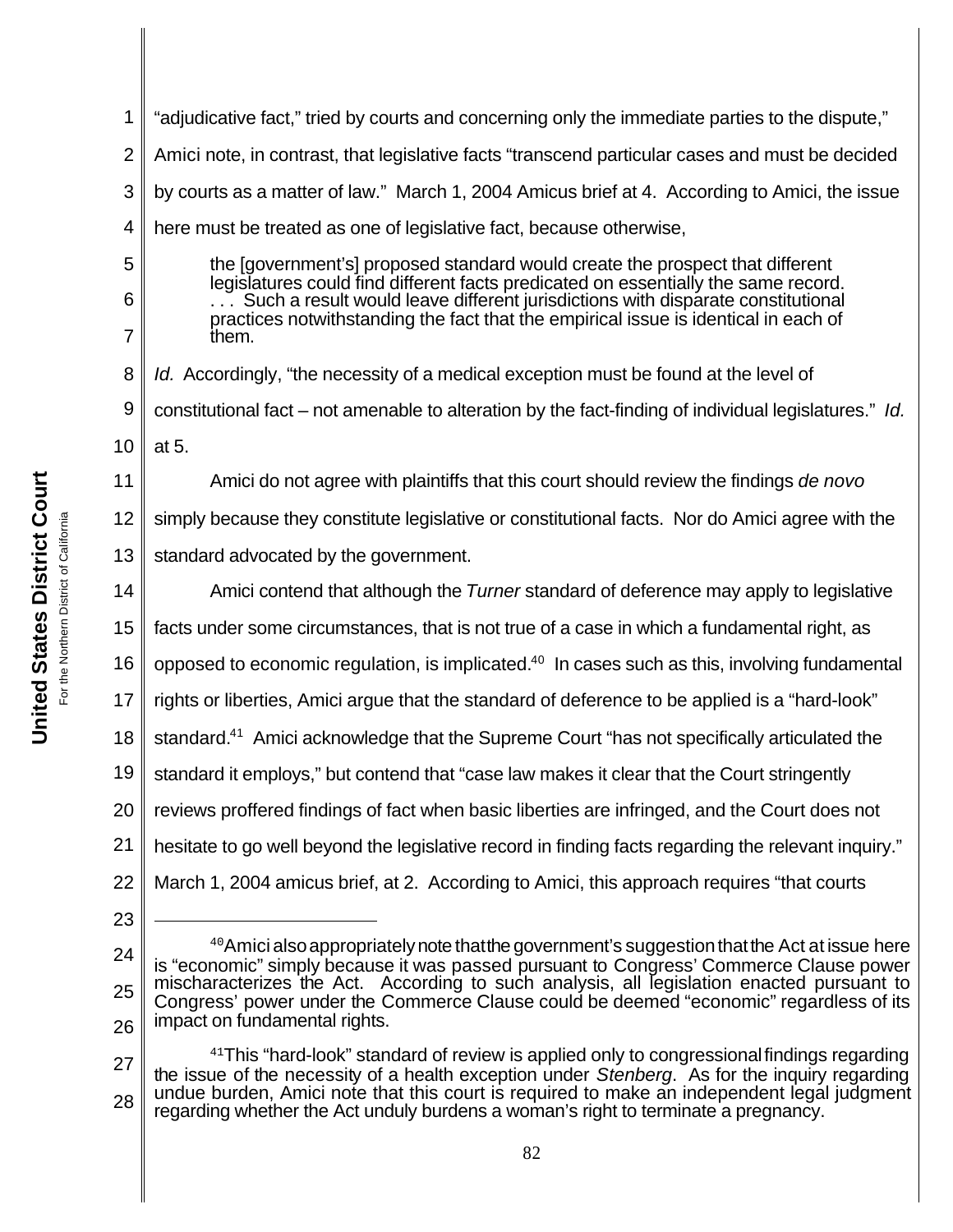1 2 conduct a stringent and broadly-based review of the methods and principles underlying factual claims that affect the existence of protection of basic liberties." *Id.*

3

#### **iv. Analysis Re: Level of Deference**

4 5 6 This court is inclined to agree with Amici regarding both the characterization of the Supreme Court's requirement of a health exception in *Stenberg* as one of "constitutional fact," and the applicable standard of deference.

7 8 9 10 11 12 13 This court's discussion of *Stenberg* above dispels Congress' and the government's characterization of the issue as one of pure fact, limited to the record in that particular case. Instead, as noted, the record was only one of several "medically related evidentiary circumstances" that the Supreme Court considered in concluding that a health exception was required. The other two significant considerations included the state of medical studies and the division of expert medical opinion on the issue -- general evidentiary considerations that were not limited exclusively to the record in the *Stenberg* case. *See* 530 U.S. at 879.

14 15 16 17 18 19 20 21 22 23 Accordingly, this case appears to be factually closer to those cases relied on by plaintiffs, including *City of Boerne*, *Dickinson*, and *Morrison*, in which the Supreme Court held that, as a matter of law, congressional factfinding was not entitled to deference where Congress intended to legislatively supersede constitutional standards. However, this case is, at the same time, not identical to those cases. As the government has pointed out, those cases involved constitutional "rules." Here, *Stenberg's* health exception requirement does not appear to arise to the level of a constitutional "rule" like *Miranda* requirements. Instead, because it is based on "medically related evidentiary circumstances," the necessity of the exception is, for the reasons explained by Amici, more appropriately considered an issue of "legislative" or "constitutional" fact.

24 25 26 27 28 Assuming that the Supreme Court's holding in *Stenberg* regarding the necessity of a health exception is amenable to subsequent legislative factfinding, this court would be inclined to agree with the "hard look" standard of deference advanced by Amici. That is, that while this court does not review congressional findings regarding these types of facts *de novo*, as plaintiffs have advocated, the court also does not believe the standard is one of substantial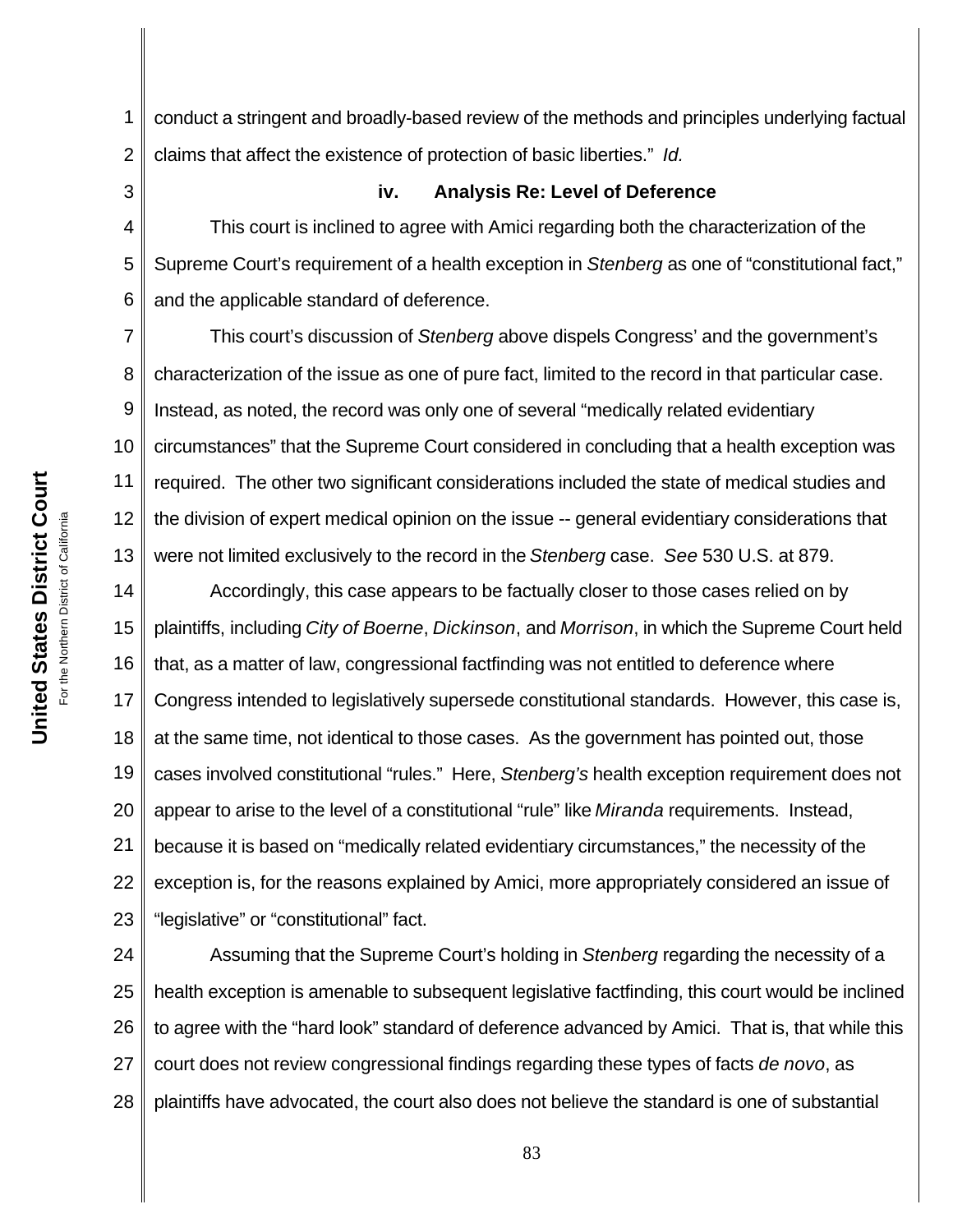1 2 3 4 5 6 7 8 9 10 11 12 deference, advocated by the government. *See also Newman*, 305 F.3d at 688 (noting that with respect to abortion regulations, "constitutionality must be assessed at the level of legislative fact, rather than adjudicative fact determined by more than 650 district judges"). "Only treating the matter as one of legislative fact produces the nationally uniform approach that *Stenberg* demands." *Id.* This court agrees that the issue of deference in this case is not clearly established by Supreme Court precedent. Because this case involves a woman's fundamental right to choose an abortion, the court is not persuaded that it should afford congressional findings that undermine that right the same substantial deference utilized by the Supreme Court in cases involving economic regulation, like *Turner II.* In *Turner II*, regarding the applicability of the standard of substantial deference, the Supreme Court explicitly noted that: [The] principle has special significance in cases, like this one, involving

congressional judgments concerning *regulatory schemes of inherent complexity and assessments about the likely interaction of industries undergoing rapid economic and technological change.* Though different in degree, the deference to Congress is in one respect akin to deference owed to administrative agencies because of their expertise.

520 U.S. at 196 (citing *FCC v. National Citizens Comm. for Broadcasting*, 436 U.S. 775, 814 (1978)) (emphasis added).

18 19 20 21 22 23 Nevertheless, while recognizing the importance of the issue, this court need not articulate the precise degree of deference to be accorded the congressional findings in this case. That is because, even if this court were to assume that the findings are entitled to the most stringent standard of deference advocated by the government and Congress: that of substantial deference, the court concludes for the reasons set forth below, that Congress has not drawn reasonable inferences based on substantial evidence, and its findings are therefore not entitled to substantial deference.

# **3. Congress' Determination that the Partial-Birth Abortion Procedure is Never Medically Necessary is not Reasonable and is not Based on Substantial Evidence**

In *City of Boerne,* the Supreme Court recognized that "[o]ur national experience

13

14

15

16

17

24

25

26

27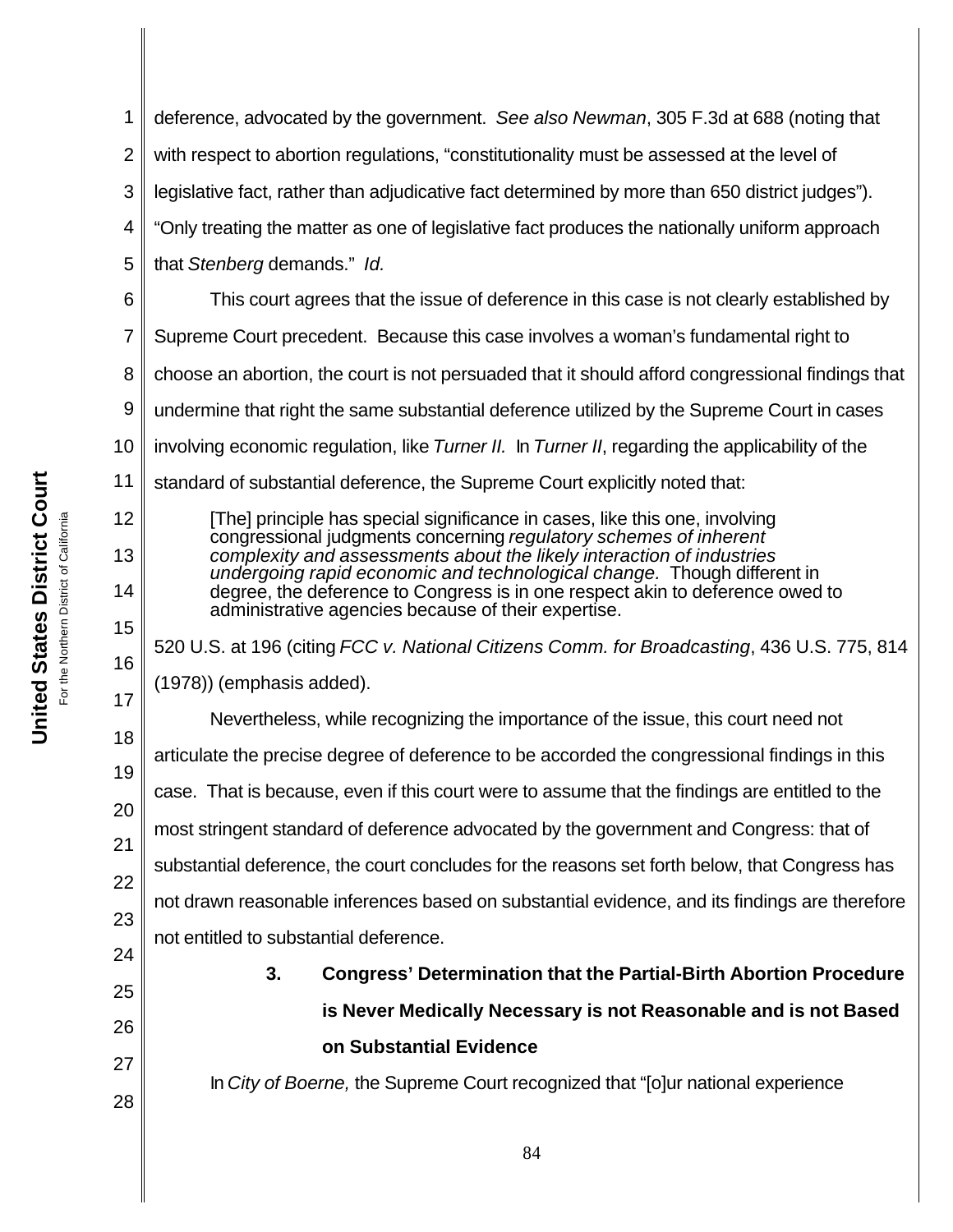1 2 3 4 5 6 7 teaches that the Constitution is preserved best when each part of the Government respects both the Constitution and the proper actions and determinations of the other branches." 521 U.S. at 535-36. In recognition of this principle and the pertinent congressional findings, this court believes it necessary to set forth in detail the history of the congressional proceedings and Congressional Record underlying Congress' ultimate finding, and to discuss the specific findings made by Congress, in support of this court's conclusion that Congress' finding regarding the necessity of a health exception is not entitled to deference.

8

19

20

21

#### **a. Overview of Congressional Record**

9 10 11 12 13 14 15 In evaluating the congressional findings in this case, it is helpful first to briefly summarize the record before Congress. The evidence presented before Congress was qualitatively different than the evidence presented before this court. While some witnesses testified both before Congress and the court, the court was presented with much more extensive medical and scientific evidence on both sides of the issue concerning the safety and necessity of intact D&Es. Congress, on the other hand, heard significantly more policy-based arguments.

16 17 18 From 1995 to 2003, the 104th through the 108th Congresses held a total of six hearings relating to "partial-birth abortion." In addition, various individuals and organizations submitted numerous policy statements and letters for inclusion in the Congressional Record.<sup>42</sup>

#### **i. 104th Congress (1995)**

In 1995, Congress held three hearings on intact D&E.

#### *House Judiciary Committee Hearings*

22 23 24 25 26 The first hearing of the 104th Congress took place before the House Judiciary Committee on June 15, 1995. Partial-Birth Abortion Hearing before the Subcomm. on the Constitution of the House Comm. on the Judiciary, 104th Cong 1st Sess (1995) ("Record Exh. G"). In those proceedings, various representatives debated the issue of intact D&E in the

27 28  $42$ As both parties have agreed, the court takes judicial notice of the fact that materials and testimony are included in the Congressional Record but not necessarily for the truth of the matters asserted therein. *See* Fed. R. Evid. 201.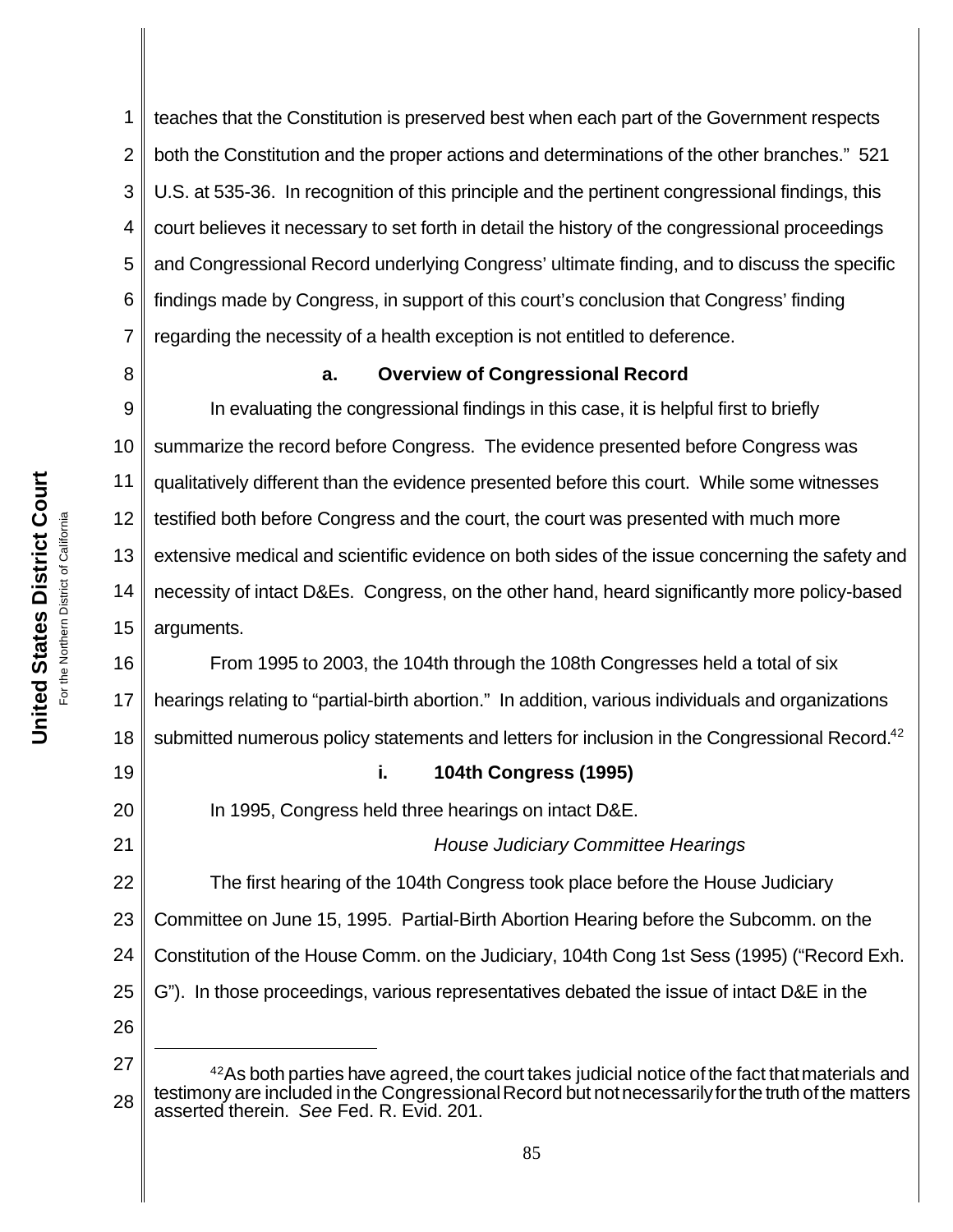1 2 context of Dr. Haskell's description of the procedure before the National Abortion Federation in 1992.

3 4 5 6 7 8 9 10 11 Two physicians, Dr. Pamela Smith and Dr. Robert White, and one nurse, Mary Ellen Morton, testified in favor of a ban. Dr. Smith, a gynecologist who does not perform abortions, gave a general overview of the procedure, and stated that there was no medical need for the procedure, while Dr. White, a neurosurgeon with no obstetrics training, testified that he believed that the fetus would feel intense pain during an intact D&E procedure. Record Exh. G at 38-44, 90 (Smith testimony), 67-71 (White testimony). Morton, a neonatal nurse, presented photographs of premature infants and testified in a written statement that she believed that premature infants were identical to fetuses in the second trimester of pregnancy and that they would feel pain during an intact D&E procedure. *Id.* at 76-86.

12 13 14 15 16 17 One physician testified against the ban, Dr. J. Courtland Robinson, an obgyn with training in public health. Dr. Robinson testified that intact D&E is a rare procedure, that the ban seemed vague, and that Congress should not substitute its judgment for those of women and their physicians. Dr. Robinson did not provide information about how an intact D&E is performed, and stated that he was unfamiliar with this technique until a few weeks before testifying. Record Exh. G at 63-67, 88.

18 19 20 21 22 One woman, Tammy Watts, who had undergone an intact D&E, also provided testimony. Watts had discovered 7 months into her pregnancy that her fetus suffered from trisomy 13, a fatal chromosomal anomaly, and decided to terminate the pregnancy. Because she had an intact D&E, Watts was able to see and hold the fetus, and the fetus was autopsied for future diagnostic purposes. Record Exh. G at 71-76.

23 24 25 The four testifying witnesses were then questioned by various members of Congress. The witnesses did not provide extensive medical explanations of the procedure, as the representatives focused mainly on policy issues in the debate. Record Exh. G at 86-97.

26 27 28 Various statements were also read into the Record, including newspaper articles on intact D&E, statements from pro-life groups, letters from pro-life doctors, including Dr. Bowes, letters from the National Abortion Federation (a pro-choice organization), a copy of Dr.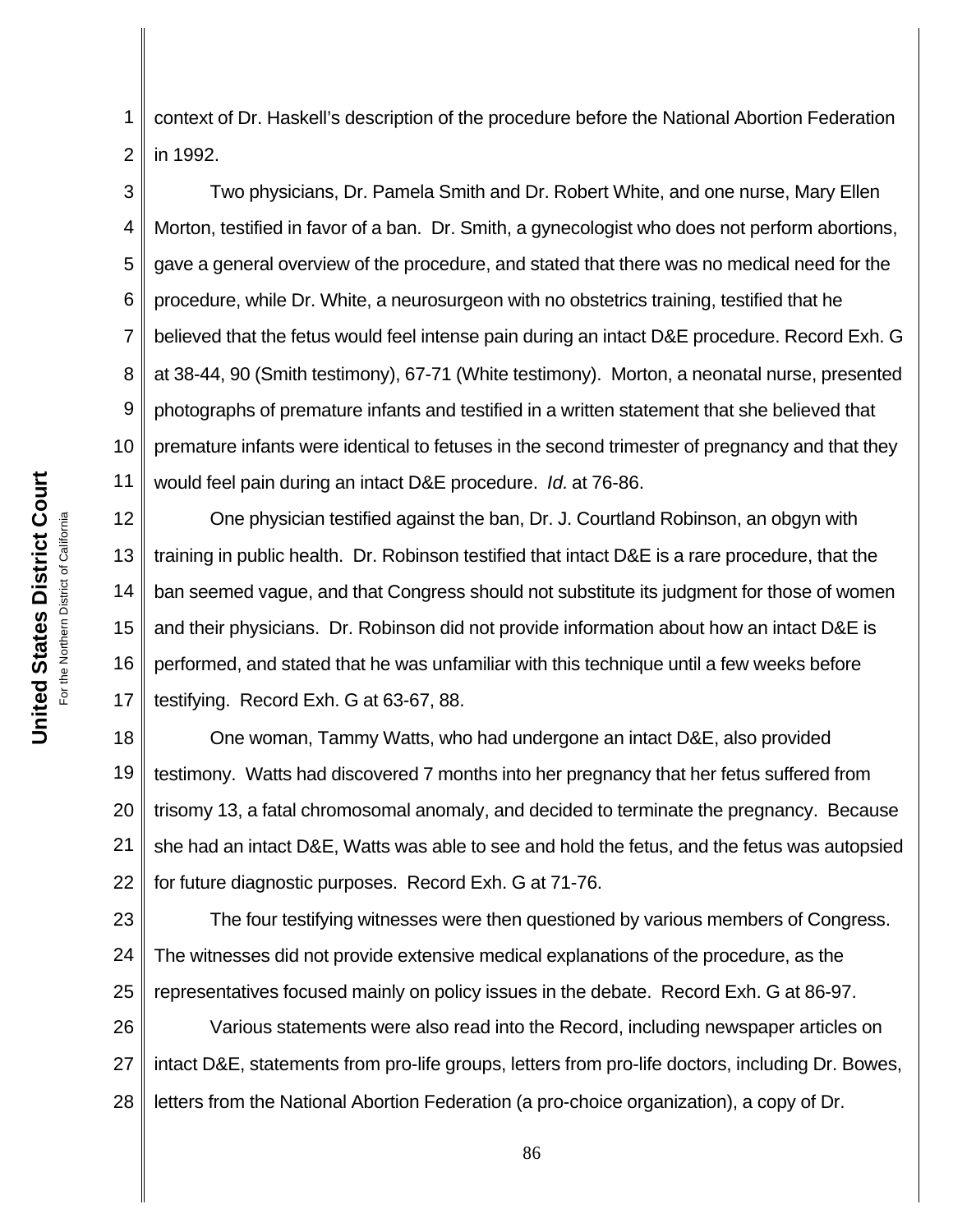1 2 3 Haskell's article and a written response from Dr. Haskell generally objecting to mischaracterizations of his article, and statements from attorneys on the constitutionality of a ban. *See, e.g.*, Exh. G at 4-28, 97-142.

#### *Senate Judiciary Hearings*

5 6 7 The second hearing on intact D&E took place before the Senate Judiciary Committee on November 19, 1995. Partial Birth Abortion Ban Act of 1995: Hearing on H.R. 1833 before the Senate Comm. on the Judiciary, 104th Cong. 1st Sess. (1995) ("Record Exh. F").

8 9 10 11 12 13 14 The first witness to testify was Brenda Pratt Shafer, a nurse who claimed to have worked in Dr. Haskell's office. Shafer testified that she observed an intact D&E procedure where a 26-week fetus visibly struggled during the procedure. Dr. Haskell's office submitted a letter in response stating that they do not perform intact D&E procedures after 24 weeks and noting other inconsistencies in Shafer's testimony. Certain senators also noted that Shafer's deposition testimony had previously been ruled inadmissible in Ohio's litigation concerning a state ban on intact D&E. Record Exh. F at 17-21, 205-06.

15 16 17 18 19 20 Next, the Senate heard from the first panel of witnesses, which included: Dr. Smith and Dr. Robinson, who had previously testified before the House; Dr. Mary Campbell, Dr. Nancy Romer, Dr. Norig Ellison, and Helen Alvare. Dr. Smith and Dr. Romer, who supported a ban on intact D&E, discussed generally the dangers of intact D&E and the lack of medical necessity for the procedure. Dr. Romer indicated that she had never performed an intact D&E.

21 22 23 24 25 26 27 28 Dr. Campbell, the medical director for the Washington DC Planned Parenthood affiliate, discussed in general how second trimester abortions are performed, and Dr. Robinson reiterated his belief that Congress should not legislate how doctors practice medicine. Dr. Ellison, an anesthesiologist, offered testimony solely on the issue of whether anesthetic given to the woman would cause fetal demise, and he testified that it would not. Alvare offered testimony as a representative of the Catholic church that intact D&Es were immoral. The witnesses did not explain matters in great scientific detail, though they were questioned extensively on policy issues by the committee members and some medical

4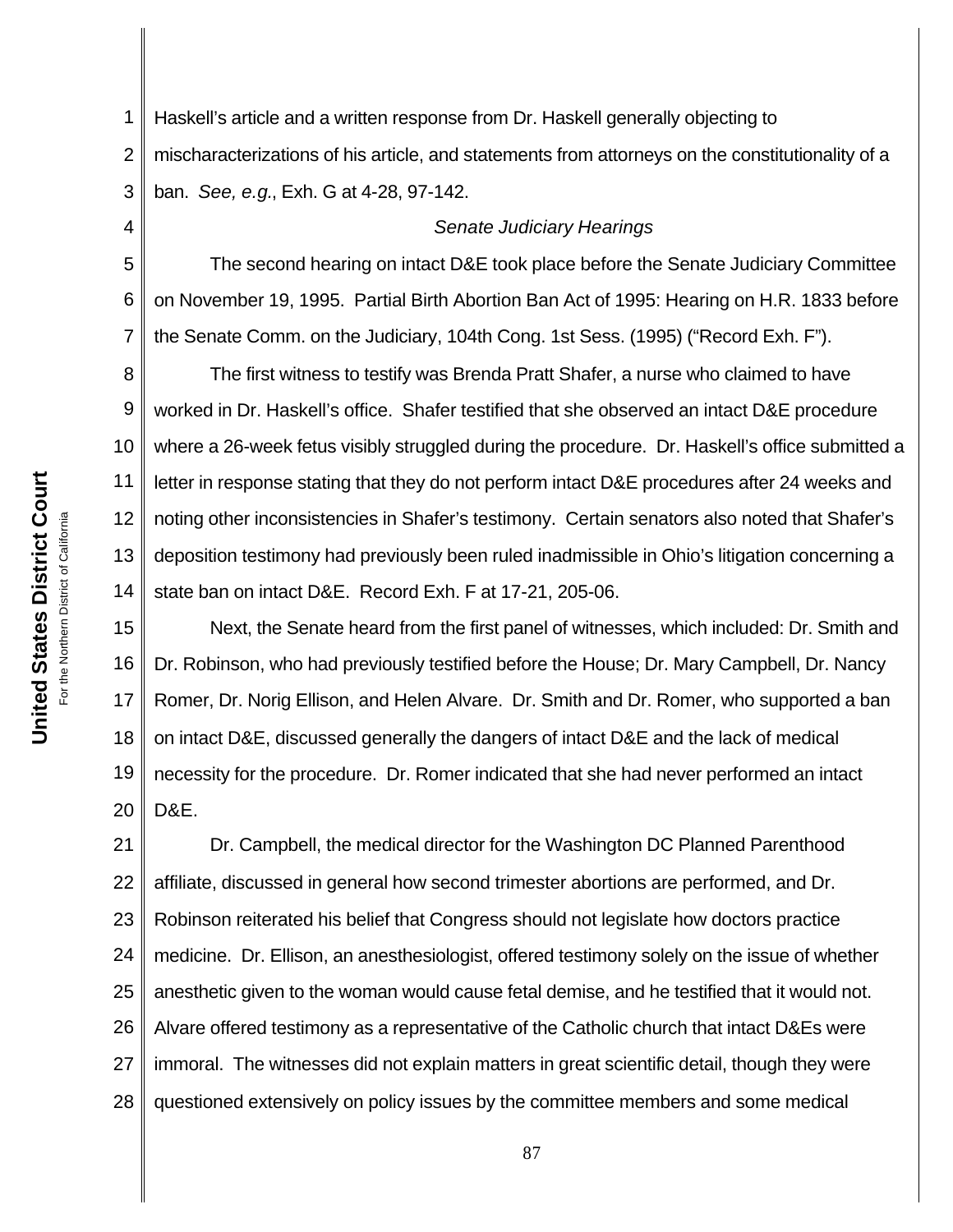1 research issues were discussed in that context. Record Exh. F at 75-158.

2 3 4 5 6 7 8 9 10 11 12 13 The next panel of witnesses consisted of three women, two of whom had undergone intact D&Es: Coreen Costello, Viki Wilson, and Jeannie French. Costello was carrying a fetus diagnosed at seven months with a fatal neurological anomaly and needed to terminate the pregnancy. She had requested a caesarean but her doctors advised against the risk, and she could not undergo an induction because the fetus was suffering from hydrocephaly. She underwent an intact D&E, believed that the fetus had died before birth, and was able to hold the baby after the procedure. Wilson testified that her fetus was diagnosed at 36 weeks with an encephalocoele, where the brain develops outside the fetal skull, and would not live outside the uterus. Because of the size of the head, Wilson could not undergo an induction, and thus underwent an intact D&E. French testified that she gave birth to twins, one of whom was diagnosed with an encephalocoele and did not survive, and that intact D&E was not necessary for her. Record Exh. F at 158-168.

14 15 16 17 The third panel consisted of two law professors who debated the constitutionality of a ban, Record Exh. F at 169-207, and the remainder of the hearing materials consist of written statements from various doctors, medical associations, and pro-life advocacy groups. *Id.* at 207-363.

#### *House Hearings on Anesthesia*

19 20 21 22 23 The third and final hearing of the 104th Congress, held on March 21, 1996, focused on the issue of whether anesthesia given to the mother in an intact D&E would cause fetal demise.<sup>43</sup> Effects of Anesthesia During a Partial-Birth Abortion: Hearing before the Subcomm. on the Constitution of the House Comm. on the Judiciary, 104th Cong. 2nd Sess (1996) ("Record Exh. E").

24 25 26 In previous hearings, some doctors, patients, and pro-choice advocacy groups had indicated that they believed that the anesthetic given to a woman undergoing an intact D&E would be sufficient to cause fetal demise before the extraction procedure began. Record Exh.

27

<sup>28</sup> <sup>43</sup>Plaintiffs in this matter agree with the government that the anesthetic given to women will not cause fetal demise, and thus this question is not an issue in this litigation.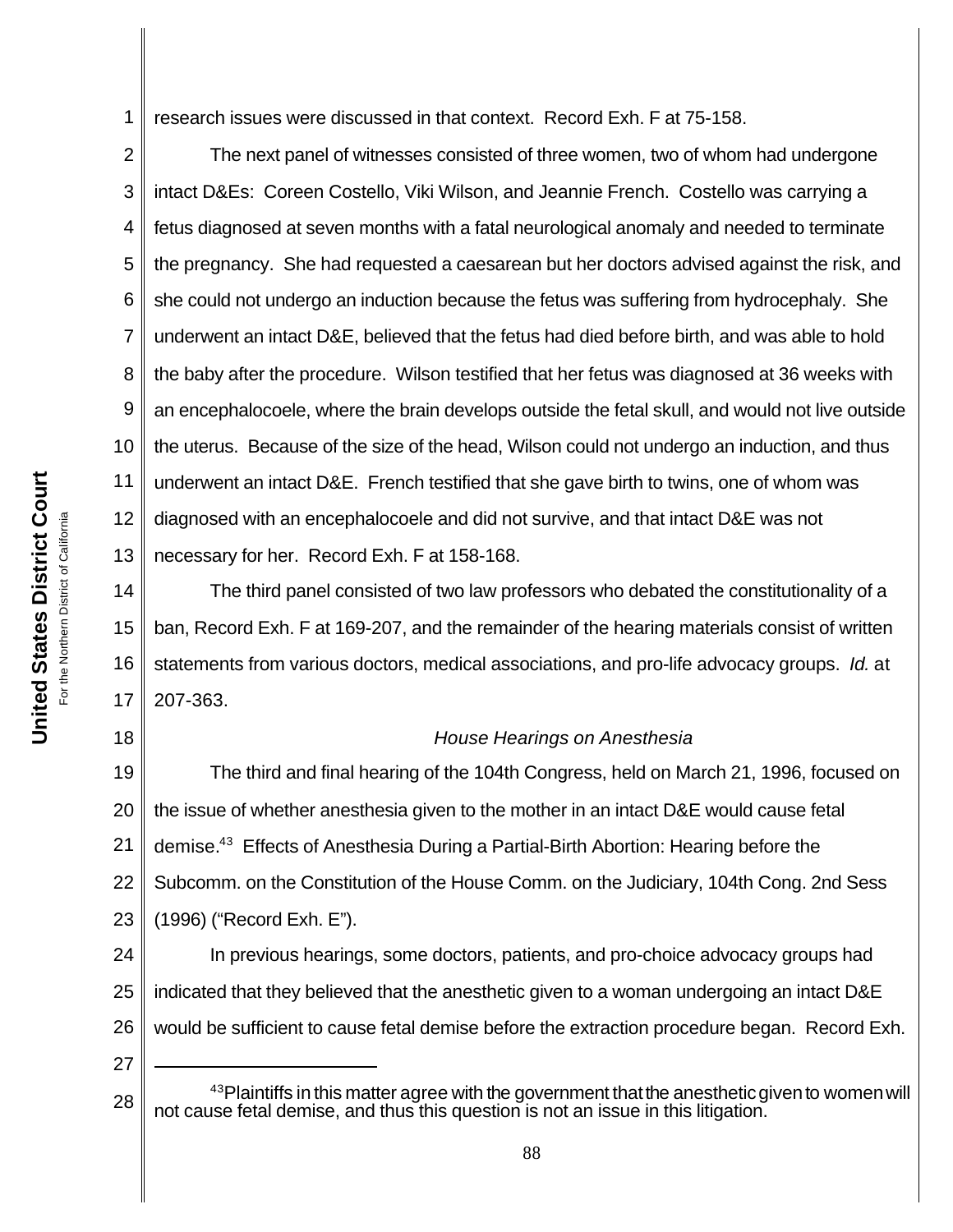**United States District Court United States District Court** For the Northern District of California For the Northern District of California 1 2 E at 1-3. A congressman who is also a doctor, Tom Coburn, testified that it would not. *Id.* at 135-136.

3 4 5 6 7 8 Next, a panel of four anesthesiologists provided testimony: Dr. Ellison, who had testified previously, Dr. David Birnbach, Dr. David Chestnut, and Dr. Jean Wright. All four doctors testified that anesthetic given to the mother would not cause fetal demise, and Dr. Wright testified that beginning around 26 weeks after gestation (28 weeks lmp) fetuses can feel intense pain. Record Exh. E at 137-150. The panel was then questioned by various members of Congress. *Id.* at 291-303.

9 10 11 12 13 14 15 16 The final panel consisted of Shafer, who had previously testified before the Senate; Costello, who had previously testified before the Senate, Mary-Dorothy Line, who had undergone an intact D&E, and Alvare, who had previously testified before the Senate. Shafer reiterated her testimony from the first hearing, as did Costello and Alvare. Line, who had not previously testified, stated that her fetus had been diagnosed as hydrocephalic at 22 weeks, and she had undergone an intact D&E where a needle was used to aspirate the fluid from the fetus' head. Record Exh. E at 310-335. Members of Congress then questioned the witnesses. *Id.* at 335-352.

17 18 19 20 21 22 The remainder of the record of this hearing consists of letters from advocacy groups and doctors, a letter from President Clinton opposing the ban, excerpts from previous portions of the Congressional Record before the Senate Judiciary Committee, medical research articles on fetal pain, a letter from Dr. Creinin, who testified before this court, stating that fetuses do not feel pain, and a copy of the order from the Ohio district court finding the Ohio ban on intact D&E unconstitutional. *See, e.g.*, Record Exh. E at 4-134, 151-282, 352-56.

23 24 25 26 The proposed bill was then passed by both chambers of Congress, and President Clinton vetoed it on April 10, 1996. 142 Cong. Rec. H3338 (daily ed. Apr. 15, 1996). The Senate was unable to override the veto, and it was sustained. 142 Cong. Rec. S11389 (daily ed. Sept. 26, 1996).

27

28

#### **ii. 105th Congress**

New legislation to ban intact D&E was then proposed in the 105th Congress. The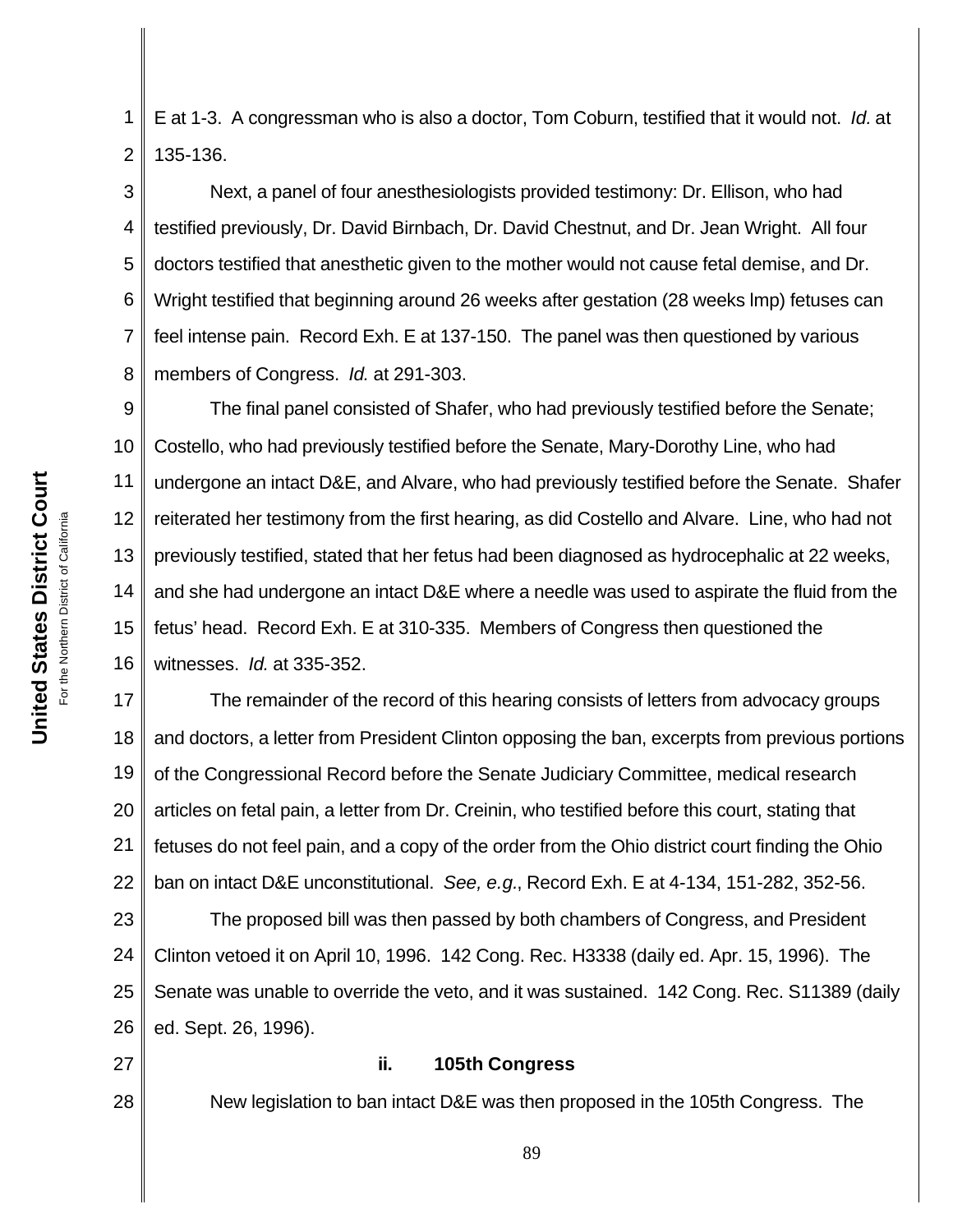1 2 3 4 House and Senate Judiciary Committees held a joint hearing on March 11, 1997, on the issue. Partial-Birth Abortion: The Truth: Joint Hearing on S. 6 and H.R. 929 before the Senate Comm. on the Judiciary and the Subcomm. on the Constitution of the House Comm. on the Judiciary, 105th Cong. 1st Sess (1997) ("Record Exh. D").

5 6 7 8 9 10 11 The first panel to testify at this hearing consisted of members of various advocacy groups: Renee Chelian, of the National Coalition of Abortion Providers; Kate Michelman, of NARAL; Helen Alvare, of the Catholic Church; Gloria Feldt, of Planned Parenthood; Vicki Saporta, of NAF; and Douglas Johnson, of the National Right to Life Committee. The witnesses presented primarily policy-based reasons for their positions, and not medical ones; some statistics on both sides were introduced into the record, but not discussed. Record Exh. D at 17-66. Members of Congress then extensively questioned the panel. *Id.* at 67-119.

12 13 14 15 16 17 18 19 20 21 22 23 24 25 26 The second panel consisted of Dr. Cook, who testified before this court, and is one of the co-founders of Physicians' Ad-Hoc Coalition for Truth ("PHACT"), a group opposed to intact D&E; Eileen Sullivan and Maureen Britell, who underwent intact D&Es; and Whitney Goin, whose fetus was diagnosed with fetal anomalies but who declined an abortion. Dr. Cook testified that there was no need for intact D&E but did not explain the medical reasons for his conclusions. Sullivan's fetus was diagnosed with a fatal heart anomaly at 26 weeks, and Sullivan decided on an intact D&E so the fetus could be autopsied to help her in making her future reproductive decisions. Britell, who was previously active in the pro-life movement, was pregnant with a fetus diagnosed with anencephaly at the beginning of her third trimester. When Britell's induction abortion failed, she underwent an intact D&E so her priest could deliver religious rites to the fetus. Goin's fetus was diagnosed with abdominal defects which were not fatal but would require extensive surgery after birth. Goin declined a second trimester abortion and her child is alive today. Members of Congress questioned the women and Dr. Cook whether intact D&E procedures were necessary in their circumstances. Record Exh. D at 120-135.

27 28 The remainder of the record consists of prepared statements by attorneys on the issue of the constitutionality of the bill, copies of medical research articles, copies of previous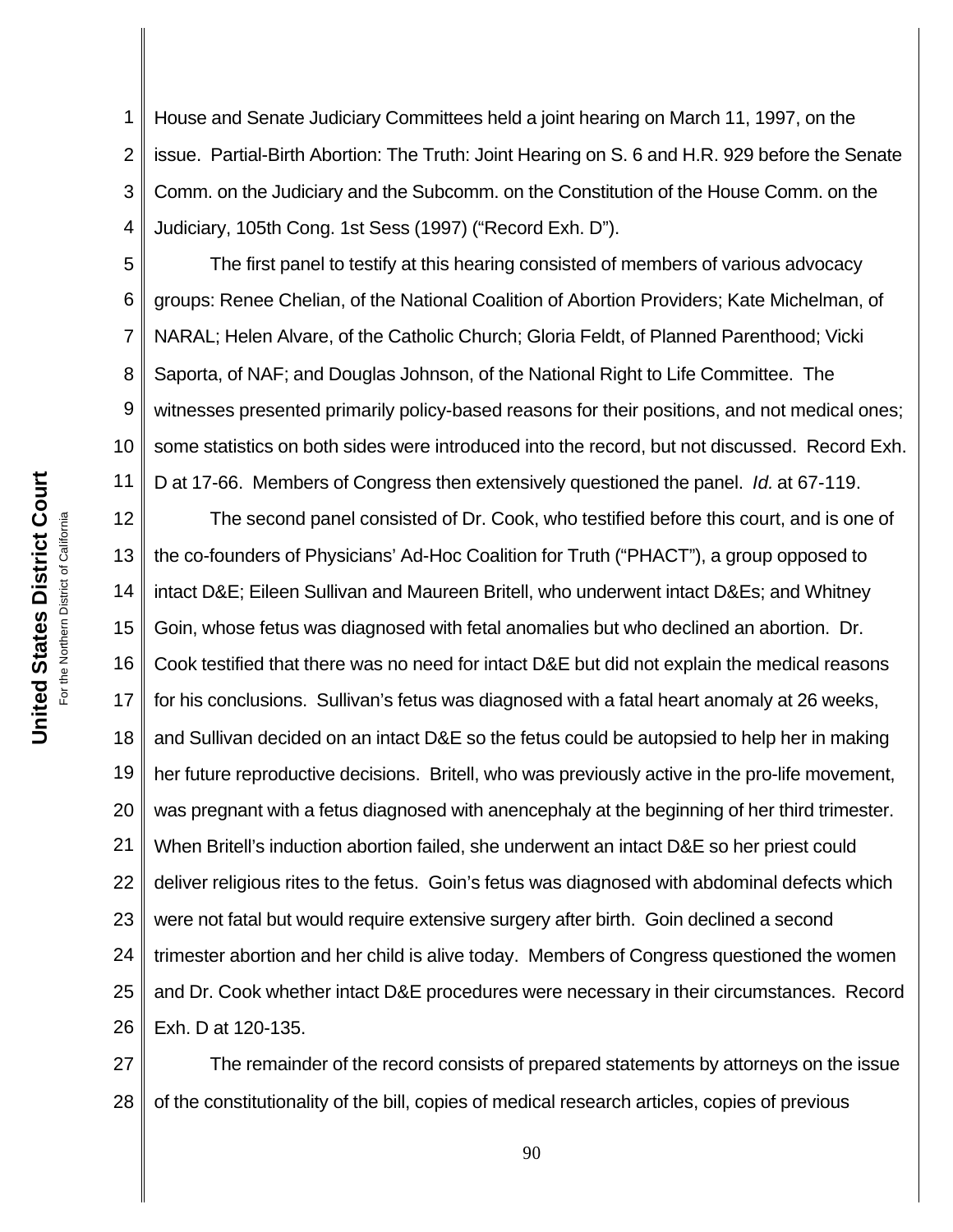**United States District Court United States District Court** For the Northern District of California For the Northern District of California 6

11

1 2 testimony given before Congress on the issue, and letters from advocacy groups. *See, e.g.*, Record Exh. D at 1-17, 135-142, Record Appendix.

3 4 5 The bill was passed, and President Clinton vetoed it. 143 Cong. Rec. H8891 (daily ed. Oct. 21, 1997). The Senate was again unable to override the veto. 144 Cong. Rec. S10564 (daily ed. Sept. 18, 1998).

#### **iii. 106th Congress**

7 8 9 10 No hearings were held in the 106th Congress, but other written materials were introduced into the Congressional Record, such as letters from doctors and policy groups. The Supreme Court decided *Stenberg* on June 28, 2000, and relied in part on evidence presented in the Congressional Record up to this point.

#### **iv. 107th Congress**

12 13 14 On July 9, 2002, Congress again held a hearing on the issue of intact D&E. Partial Birth Abortion Ban Act of 2002: Hearing before the Subcomm. on the Constitution of the House Comm. of the Judiciary, 107th Cong. 2nd Sess (2002) ("Record Exh. C").

15 16 17 18 19 20 21 22 23 24 The only panel of witnesses that testified at this hearing consisted of Dr. Aultman and Dr. Cook, both of whom supported the ban and had previously testified before Congress; Simon Heller, an attorney on behalf of the Center for Reproductive Law and Policy who believed the proposed law to be unconstitutional; and Robert Destro, an attorney who believed the proposed law to be constitutional. Dr. Aultman testified that the bill was not vague and that no health exception was needed, and Dr. Cook testified that intact D&E was not medically necessary. Dr. Aultman also provided a position paper outlining the medical basis for her opinion. Heller and Destro presented opposing views on the constitutionality of the ban. Record Exh. C at 6-28. Members of Congress then questioned the witnesses. Id. at 28-46. The record also includes an extensive appendix of materials, which includes letters

25 26 from doctors and advocacy groups, statements from senators, and medical papers on both sides of the issue. Record Exh. C at 47-280.

27

28

#### **v. 108th Congress**

The House held its final hearing on this issue on March 25, 2003. Partial-Birth Abortion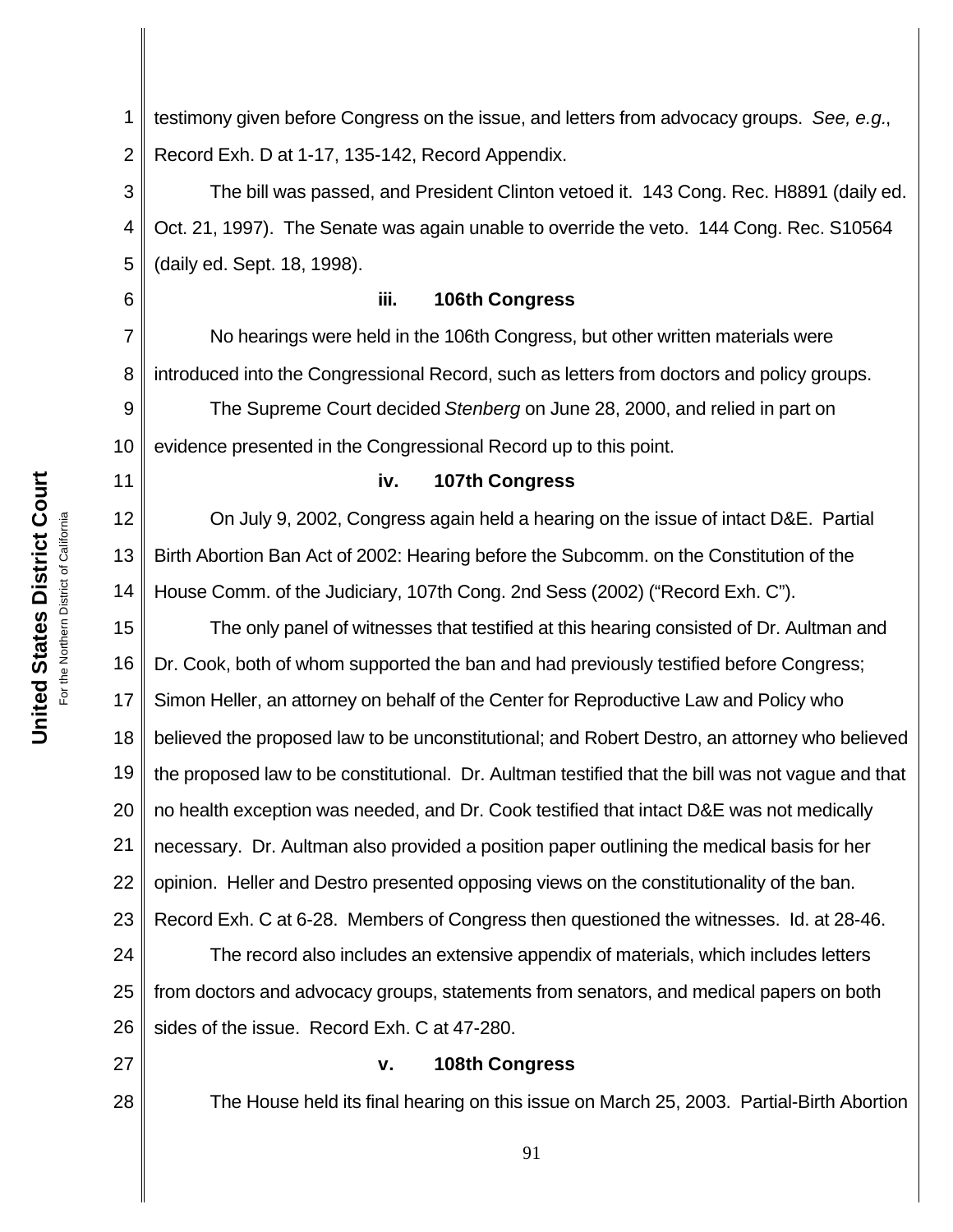1 2 Ban Act of 2003: Hearing before the Subcomm. on the Constitution of the House Comm. on the Judiciary, 108th Cong. 1st Sess (2003) ("Record Exh. B").

3 4 5 6 7 8 9 10 Only one panel of witnesses testified at this hearing, consisting of Dr. Mark Neerhof, who supported a ban, and Simon Heller and Gerard Bradley, attorneys testifying regarding the constitutionality of the act. Dr. Neerhof provided an overview of his medical opinion concerning the lack of necessity for the procedure. The Congressional Findings of Fact appear to have drawn in significant part from this overview. Record Exh. B at 6-10. Heller and Bradley discussed the constitutionality of the act in light of *Stenberg*, and Bradley's conclusions appear to have been incorporated into the Congressional Findings of Fact as well. *Id*. at 10-22. Members of Congress then questioned the witnesses. *Id.* at 22-35.

11 12 13 The record of this hearing also includes an extensive appendix, consisting of statements from doctors and policy groups on both sides of the issue. Record Exh. B at 37- 279.

- 14
- 15

#### **b. Analysis re: Congressional Record**

#### **i. Witnesses**

16 17 18 19 20 21 22 23 24 25 26 The oral testimony before Congress was heavily weighted in favor of the Act. As was the case with many of the government's witnesses before this court, Congress heard disproportionately from physicians opposed to abortion generally, unless the life of the mother was absolutely compromised. This court's review of the Congressional Record reflects that over a period of approximately eight years, Congress entertained live testimony from a total of eight physicians, six of whom supported the ban, and two of whom opposed the ban.<sup>44</sup> Of those six physicians who supported the ban, two are related to the instant case: Drs. Cook and Neerhof.Like the government's witnesses in this case, none of the six physicians who testified before Congress had ever performed an intact D&E. Several did not provide abortion services at all; and one was not even an obgyn. It is apparent to this court, having heard the testimony of the thirteen expert witnesses in

<sup>28</sup> <sup>44</sup>This does not include the four physicians who testified exclusively regarding the effect of maternal anesthesia on the fetus, not at issue here.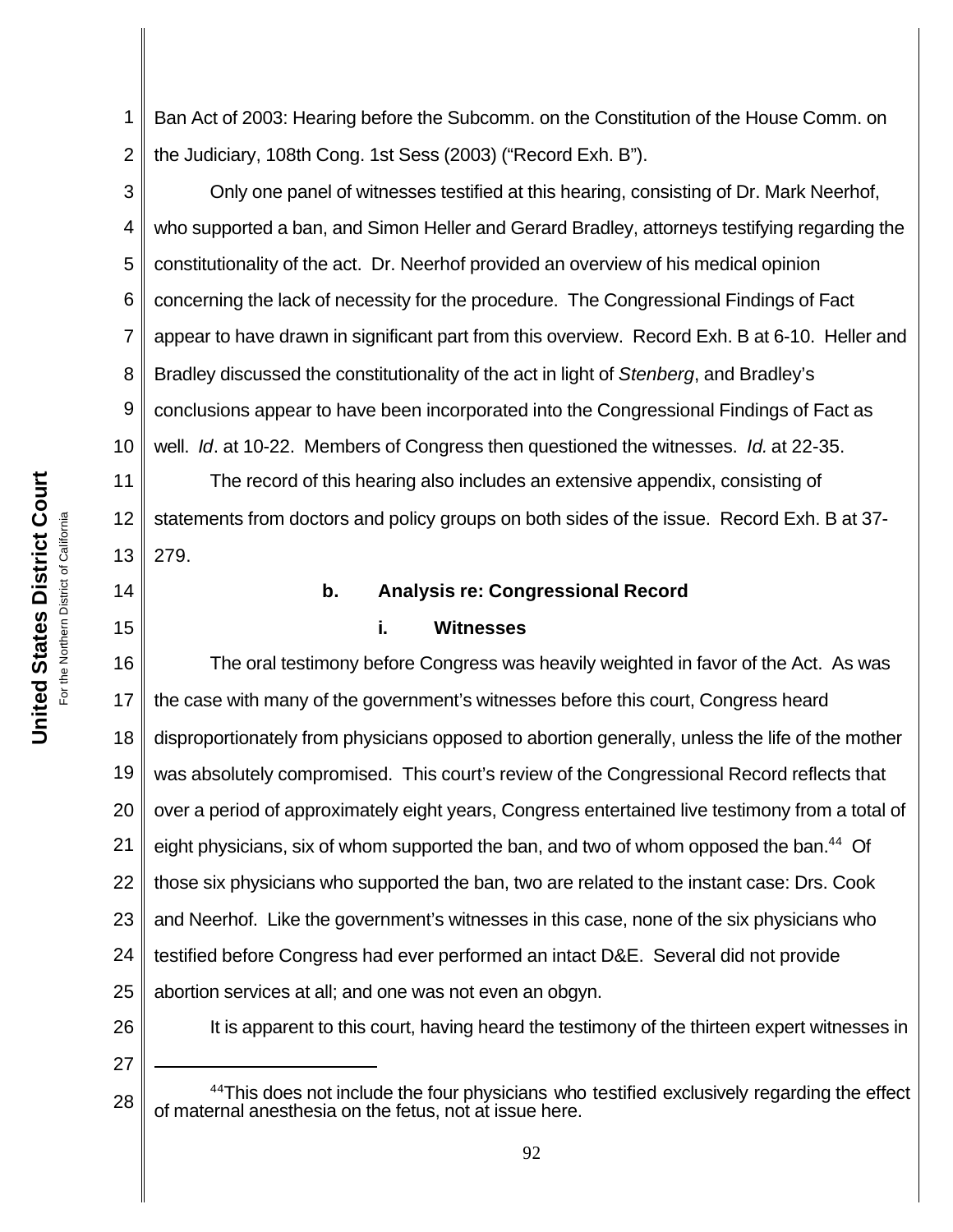1 2 3 4 5 this case, and having reviewed the deposition testimony of an additional six expert witnesses, that the oral testimony before Congress was not only unbalanced, but intentionally polemic. In contrast to the evidence before Congress, this court heard from eight physicians who have all performed the banned procedure, and have been instructed in the procedure, many of whom teach the procedure themselves.

6 7 8 9 10 This court cannot evaluate the credibility of those witnesses who appeared both before this court and also testified or submitted materials to Congress *as they appeared before Congress*. However, this court has made findings regarding those witnesses' credibility, set forth above, *as they appeared before this court.* That group includes Drs. Cook, Sprang, and Bowes.

11 12 13 14 15 16 17 18 19 20 While Dr. Sprang did not testify personally before Congress, he submitted letters in favor of the ban, and along with Dr. Neerhof, who testified before Congress in support of a ban, is the co-author of an article submitted to and cited by Congress in support of its findings. *See* Exh. A-55, Sprang & Neerhof, *Rationales for Banning Abortions Late in Pregnancy*, 280 Journal of the American Medical Association ("JAMA") 8, at 744-47 (August 26, 1998). Many of the congressional "findings" mirror substantially the conclusions reached in Dr. Sprang's article. That article, upon which Congress very obviously relied, and which was admitted into evidence at trial, was published in 1998, prior to the Supreme Court's decision in *Stenberg,* and was considered and implicitly rejected by the Supreme Court in its decision. *See* 530 U.S. at 933 (citing to article).

21 22 23 24 25 26 This court finds a number of the conclusions in that article, including those resembling many of Congress' findings, troublesome and contrary to the medical evidence presented by both sides to this court. The article itself constitutes an opinion piece, representing a generally anti-late-term abortion view. The article was published in the "Controversies" section of the journal, a section that includes "one article pro and one article con on an issue." Dr. Sprang himself agreed that the article was one part of a two-part piece taking opposite viewpoints on

**United States District Court United States District Court** or the Northern District of California For the Northern District of California

27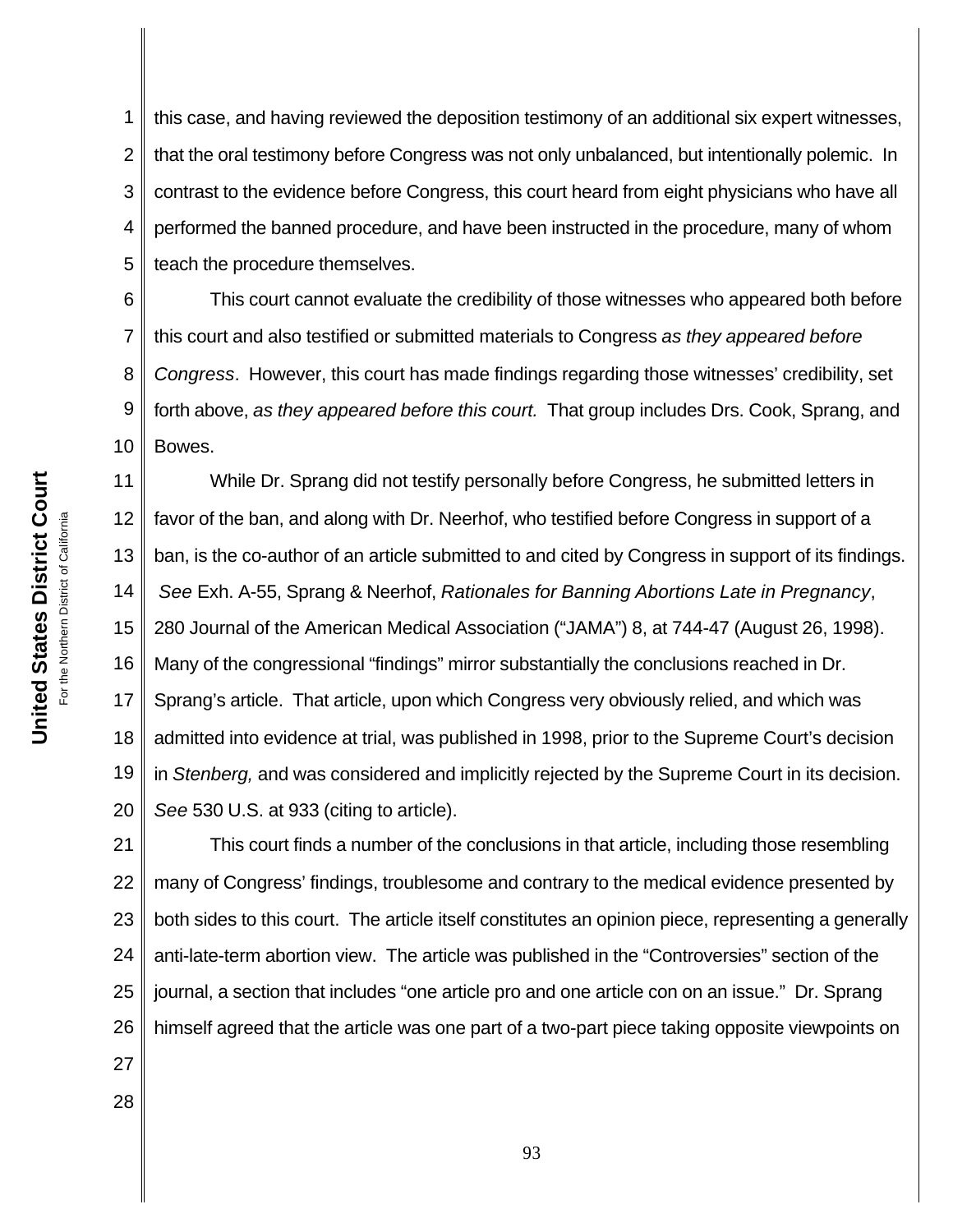1 restrictions on late-term abortions. Tr. Vol. 7 at 1020:19-23; 1032:17-19 (Sprang). <sup>45</sup>

2 3 4 5 6 7 8 9 Unlike other studies that this court admitted into evidence, the article did not rely on any clinical research or medical studies conducted by Dr. Sprang. Instead, it was based on his review of the literature on the issue – literature which included non-medical sources like newspaper articles and weekly periodicals. For that reason, this court indicated at trial that it found the article itself to be lacking in trustworthiness. Tr. Vol. 8 at 1340:2-11 (Sprang). Moreover, given Dr. Sprang's lack of expertise in late-term abortion procedures, and intact D&E procedures specifically, and the contradictory testimony that Dr. Sprang gave at trial, the article and many of its conclusions become even more questionable.

10 11 This court shares similar qualification and credibility concerns regarding Dr. Cook, another government witness, based on his testimony before this court. Dr. Cook testified

12 before Congress several times and also submitted written materials to Congress in

13 opposition to the ban from himself, and from an organization that he co-founded, PHACT.

14 Congress relied in part on Dr. Cook's testimony for its findings, testimony which included his

15 opinion regarding two specific medical situations concerning the necessity of intact D&E.<sup>46</sup>

16 Tr. Vol. 9 at 1437:13-20 (Cook).

17 18 Both Dr. Bowes, who testified for the government, and Dr. Creinin, plaintiffs' witness, submitted letters to Congress in support of, and in opposition to the Act, respectively.

19 However, this court does not have the same credibility concerns with respect to the

20

<sup>&</sup>lt;sup>45</sup>Dr. Sprang was asked to draft his article in response to an article by Dr. David Grimes, opposing restrictions on late-term abortion methods. *Id.* at 1020:17-25.

<sup>22</sup> 23 24 25 <sup>46</sup>Dr. Cook testified, however, that he did not review the actual medical records associated with the cases about which he testified. *Id.* at 1382:3-11. The two medical situations regarding which Dr. Cook opined before Congress were in rebuttal to a letter written by a physician, Dr. Phillip Darney, in opposition to the Act. In that letter, Dr. Darney detailed two specific situations for Congress in which he believed thatthe intact D&E procedure had been necessary to the life of the women. Dr. Cook responded, rebutting the necessity of the intact D&E procedure. *Id.* at 1437:13-20.

<sup>26</sup> 27 28 Government counsel posed the same two situations as hypotheticals to Dr. Cook before this court, both of which included women with placenta previa and other disorders or emergency circumstances requiring pregnancy termination. *Id.* at 1438:10-1441:14. Dr. Cook opined that intact D&E was neither necessary nor recommended. However, Dr. Chasen, in subsequent testimony, disagreed with Dr. Cook's opinions. *See* Tr. Vol. 11 at 1768-1782 (Chasen).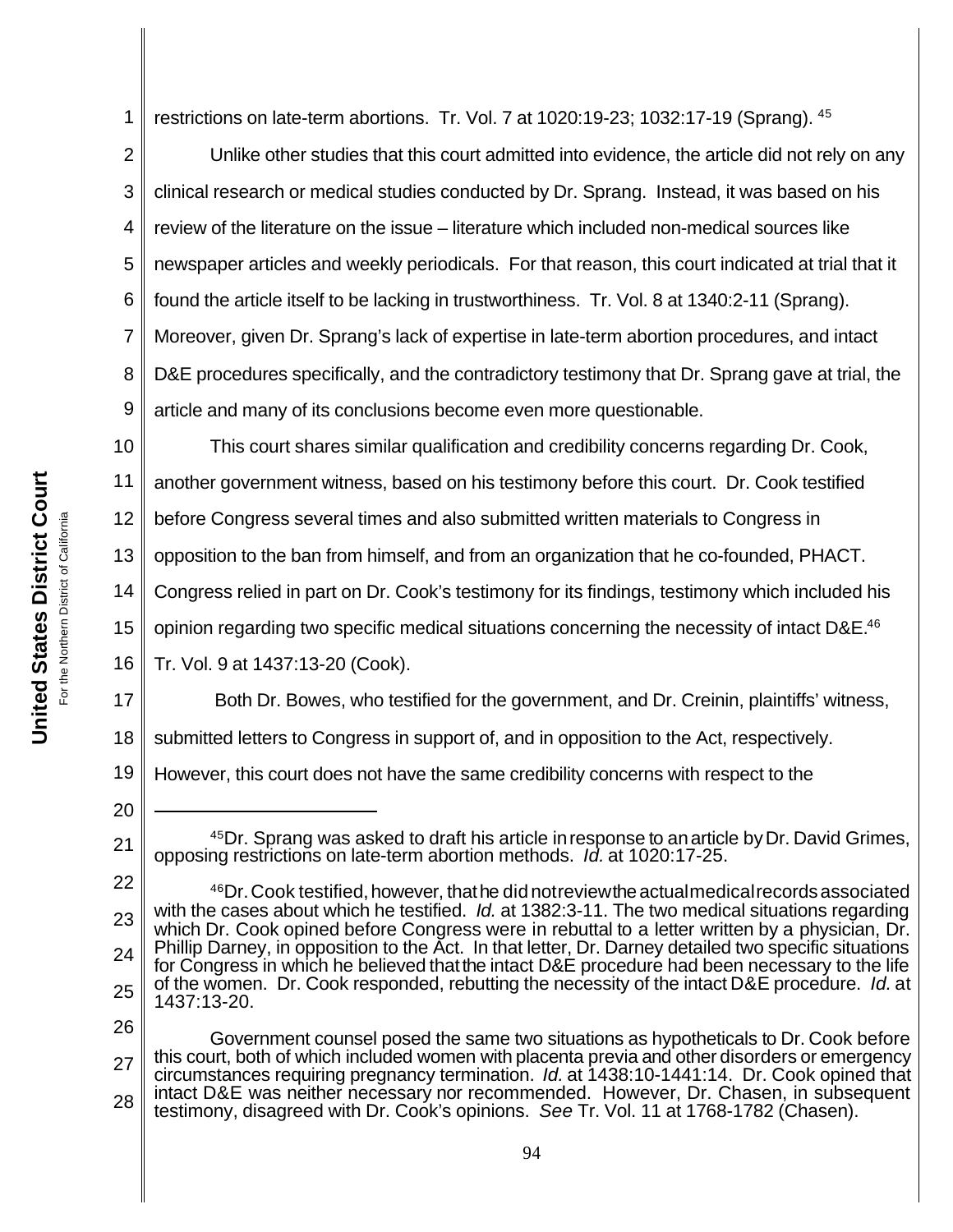**United States District Court United States District Court** For the Northern District of California For the Northern District of California 2

1 government's witness, Dr. Bowes, or plaintiffs' witness, Dr. Creinin.

**ii. Medical Organizations**

3 4 5 6 7 8 9 Congress also had before it policy statements and materials from numerous medical organizations, the majority of which opposed the Act. Among the medical organizations who submitted materials in opposition to the Act were ACOG, CMA, AMWA, NAF, APHA, PRCH ("Physicians for Reproductive Choice and Health"), and ANA ("American Nurses Association"). Two organizations supporting the bill also submitted materials: PHACT, cofounded by Dr. Cook, and AAPS. As noted, the AMA, which supported a ban initially, subsequently withdrew its support.

10 11 12 13 14 15 16 17 18 19 20 21 22 In the materials submitted before Congress, the two largest medical organizations, ACOG and AMA, while agreeing in their opposition to the Act, disagreed regarding their positions on "partial-birth abortion." The AMA was ethically opposed to "partial-birth abortion," whereas ACOG believes that there are circumstances during which "partial-birth abortion" "may be the most appropriate and safest procedure to save the life or health of a woman." *See* Record Exh. B, at 146-152 (1997 AMA "Fact Sheet"); Record Exh. C, at 186 (AMA Statement); *id.* at 260 (AMA Policyfinder); *id*. at 240 (4/00 ACOG "Fact Sheet"); Record Exh. B, at 197 (7/02 ACOG Statement). In recognition of their differences, the AMA and ACOG submitted to Congress a "Joint Statement," noting that "they were concerned regarding the negative impact caused by different positions reached by [the organizations]," and provided goals common to both organizations. *See* Record Exh. C, at 220 (AMA/ACOG Joint Statement). One commonality shared by both ACOG and the AMA was that they opposed any partial-birth abortion ban that included criminal sanctions. *Id.*

23 24 25 26 Congress in its findings, however, chose to disregard the statements by ACOG and other medical organizations in opposition to the Act, and then exclusively utilized statements derived directly from 1997 AMA policy statements in its findings – policy statements that the Supreme Court had before it in *Stenberg,* but did not rely upon in reaching a contrary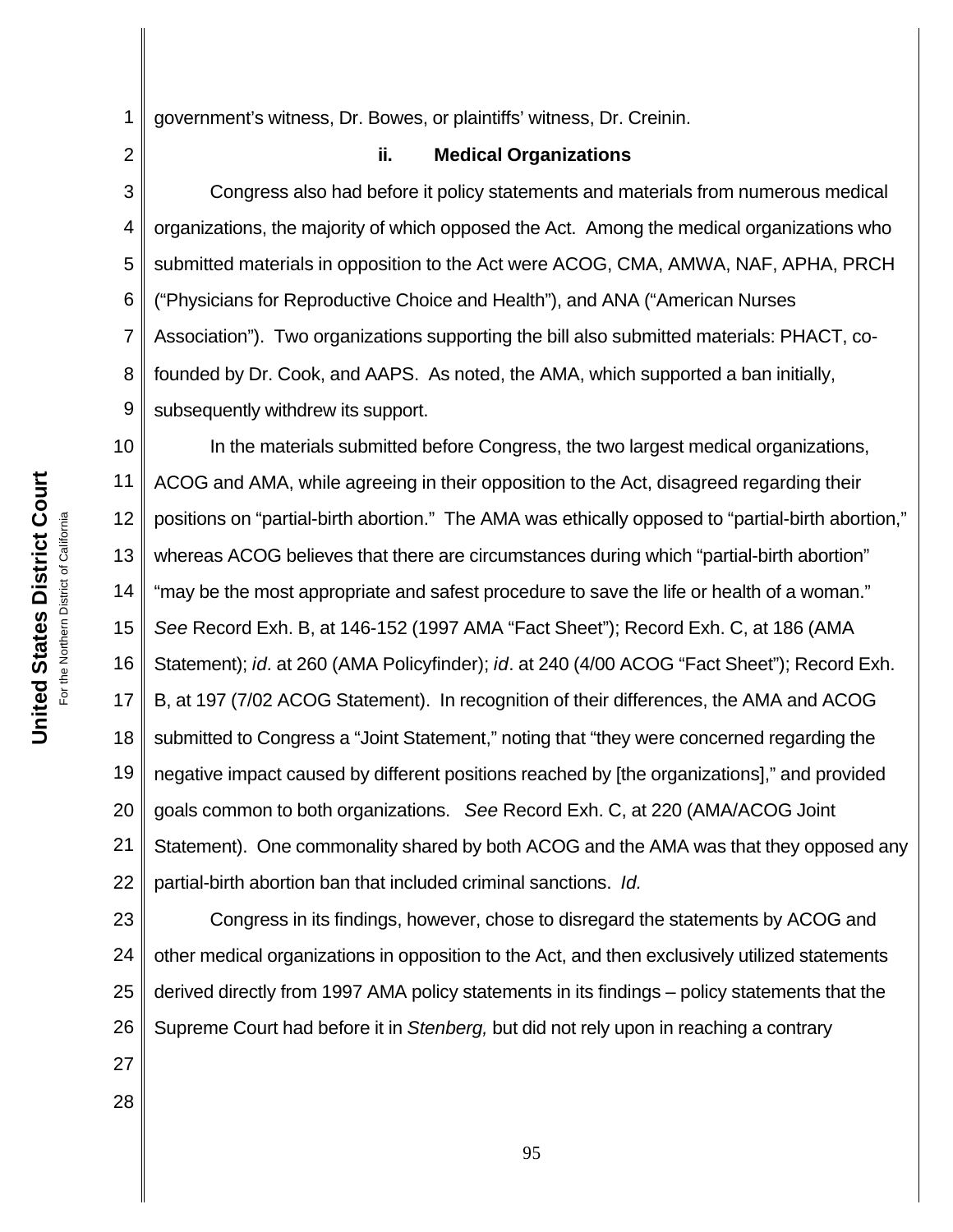| 1  | conclusion. <sup>47</sup> See Stenberg, 530 U.S. at 934-35 (noting 1997 AMA policy statement                                                                                                                                                       |
|----|----------------------------------------------------------------------------------------------------------------------------------------------------------------------------------------------------------------------------------------------------|
| 2  | asserting that "there does not appear to be any identified situation in which intact [D&E] is the                                                                                                                                                  |
| 3  | only appropriate procedure to induce abortion"). Among the statements that Congress                                                                                                                                                                |
| 4  | disregarded was ACOG's amicus brief submitted to the Supreme Court in Stenberg, and                                                                                                                                                                |
| 5  | cited by the Supreme Court approvingly in that case, <sup>48</sup> and a July 2002 ACOG statement, one                                                                                                                                             |
| 6  | of the few new statements submitted by a medical organization post-Stenberg. See Record                                                                                                                                                            |
| 7  | Exh. A, at 98 (ACOG amicus brief); Record Exh. B, at 197 (7/02 ACOG statement). That                                                                                                                                                               |
| 8  | statement provides in pertinent part that:                                                                                                                                                                                                         |
| 9  | ACOG has concluded that there are circumstances under which this type of                                                                                                                                                                           |
| 10 | procedure would be the most appropriate and the safest procedure to save the<br>life or health of a woman. Only the doctor, in consultation with the patient, based                                                                                |
| 11 | upon the woman's particular circumstances, can make this decision.<br>This bill violates a fundamental principle at the very heart of the doctor-patient                                                                                           |
| 12 | relationship; that the doctor, in consultation with the patient, based on the                                                                                                                                                                      |
| 13 | patient's individual circumstances, must choose the most appropriate method of<br>care for the patient. This bill removes decision-making about medical<br>appropriateness from the physician and the patient. ACOG's members,                     |
| 14 | whatever their beliefs about abortion, share an interest in opposing laws that<br>interfere with a physician's ability to exercise his or her best medical judgment in                                                                             |
| 15 | providing care for each patient.                                                                                                                                                                                                                   |
| 16 | ACOG opposes legislation such as HR 4965 as inappropriate, ill-advised and<br>dangerous intervention into medical decision-making. HR 4965 is vague and                                                                                            |
| 17 | broad, with the potential to restrict other techniques in obstetrics and                                                                                                                                                                           |
| 18 | gynecology. It fails to use recognized medical terminology and fails to define<br>explicitly the prohibited medical techniques it criminalizes. ACOG notes                                                                                         |
| 19 | particularly that imposing criminal penalties for use of a procedure that includes<br>elements of recognized gynecologic and obstetric techniques could outlaw use<br>of those techniques in both abortion and non-abortion circumstances. Some of |
| 20 | these techniques can be critical to the lives and health of American women.                                                                                                                                                                        |
| 21 |                                                                                                                                                                                                                                                    |
| 22 | Record Exh. B, at 197.                                                                                                                                                                                                                             |
| 23 |                                                                                                                                                                                                                                                    |
| 24 | $47$ All of the quotations attributed to a "prominent medical association" in the Congressional                                                                                                                                                    |
| 25 | findings refer to statements made by the AMA, primarily in its Fact Sheet issued June 1997. See<br>Act $\S 2$ (14)(C), (I); see also Record Exh. B, at 146-152.                                                                                    |
| 26 | <sup>48</sup> Citing to ACOG's amicus brief filed in that case, the Supreme Court rejected the                                                                                                                                                     |
| 27 | defendant's mischaracterization of ACOG's position on intact D&E. Specifically, the Court noted<br>ACOG's reasoning regarding why intact D&E may be the most appropriate and safest abortion                                                       |
| 28 | procedure under certain circumstances, and safer than the alternatives. See Stenberg, 530 U.S.<br>at 936.                                                                                                                                          |
|    | 96                                                                                                                                                                                                                                                 |
|    |                                                                                                                                                                                                                                                    |

**United States District Court United States District Court** For the Northern District of California For the Northern District of California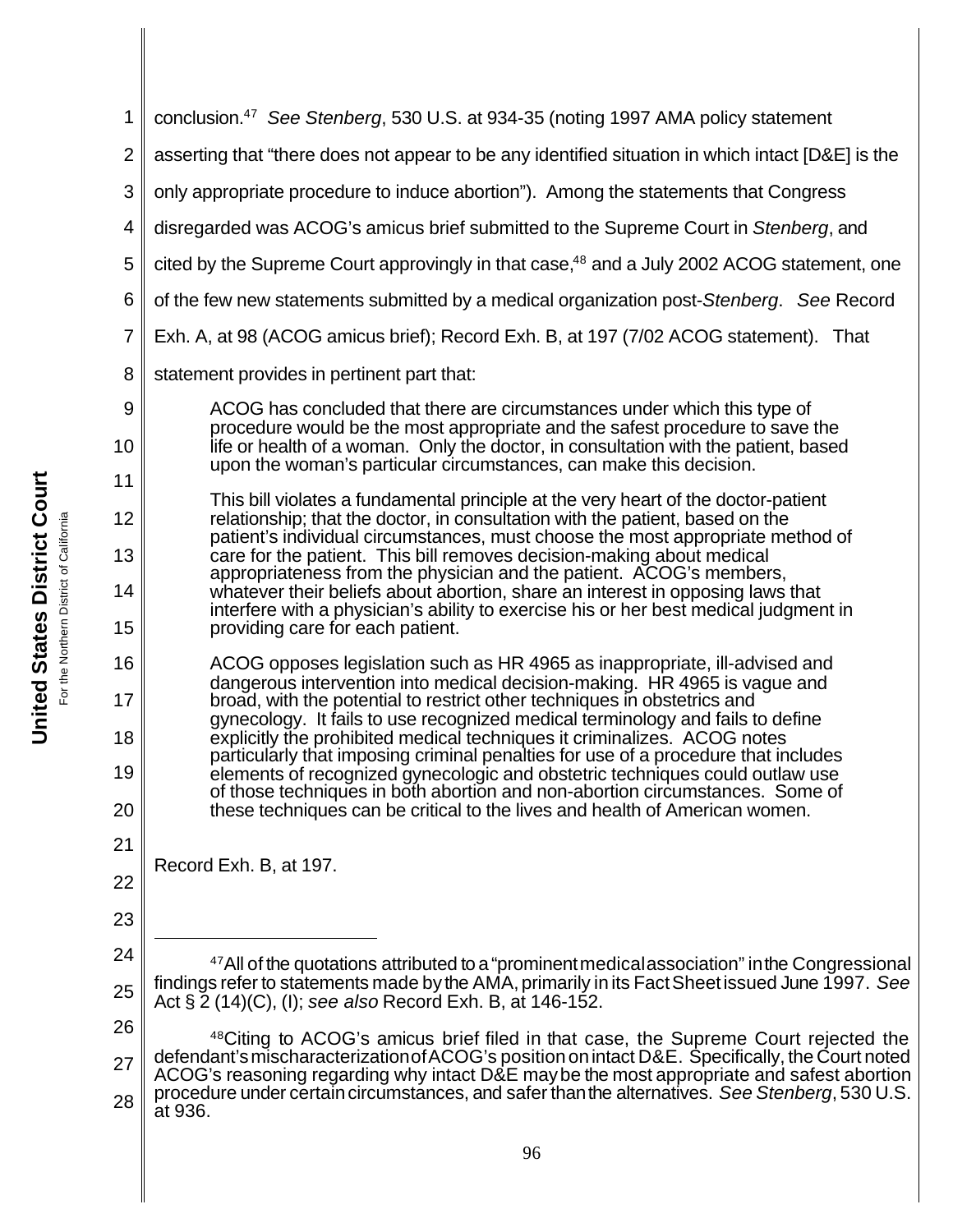| 1              | iii.<br><b>Congressional Debate</b>                                                                                                                                     |
|----------------|-------------------------------------------------------------------------------------------------------------------------------------------------------------------------|
| $\overline{2}$ | The Act itself and especially the Act's ultimate finding that "partial-birth abortion is                                                                                |
| 3              | never medically indicated to preserve the health of the mother," were hotly contested within                                                                            |
| 4              | Congress. See generally, e.g., Record Exh. A, at 147-154 (dissenting views signed by                                                                                    |
| 5              | fourteen legislators). Dissenting legislators opposed the Act on numerous grounds, both legal                                                                           |
| 6              | and policy-based, including that: (1) the Act unconstitutionally omits an exception to protect                                                                          |
| $\overline{7}$ | maternal health; (2) that the Supreme Court will not defer to erroneous factual and legal                                                                               |
| 8              | conclusions masked as congressional "findings;" (3) the threat to the separation of powers; (4)                                                                         |
| 9              | the Act's overbreadth and undue burden on a woman's right to obtain an abortion; (5) the                                                                                |
| 10             | danger to women's health posed by the Act's ban on safe abortion procedures; and (6) the                                                                                |
| 11             | criminalization of doctors and the conflict the Act encourages between pregnant women and                                                                               |
| 12             | their husbands, or in the case of minors, their parents. Id.                                                                                                            |
| 13             | Opponents of the Act argued before Congress that the Act was both legally unsound                                                                                       |
| 14             | and a mischaracterization of abortion procedures. Opponents contended that:                                                                                             |
| 15             | This bill as written fails every test the Supreme Court has laid down for what may                                                                                      |
| 16             | or may not be a constitutional regulation on abortion. While proponents of<br>this bill view all abortion as tantamount to infanticide, that is not a mainstream        |
| 17             | view. This bill attempts to foist a marginal view on the general public by<br>characterizing this bill as having to do only with abortions involving healthy, full-     |
| 18             | term fetuses. If the proponents of this bill really want to deal with post-viability<br>abortions in situations in which a woman's life and health are not in jeopardy, |
| 19             | then they should write a bill dealing with that issue.                                                                                                                  |
| 20             | Record Exh. A, at 73-74.                                                                                                                                                |
| 21             | Moreover, Congress debated and ultimately rejected an amendment that would have                                                                                         |
| 22             | added a health exception to the Act. <i>Id.</i> at 27, 65. Arguing in favor of a health exception,                                                                      |
| 23             | opponents asserted that:                                                                                                                                                |
| 24             | [T]he families that are affected by this bill are dealing with the tragic<br>circumstances of crisis pregnancies. In most cases, they have just learned that            |
| 25             | their babies will not survive. They are then confronted by choices that none of us<br>would wish on any human being. This is the context in which this legislation      |
| 26             | comes into play. And any suggestion to the contrary deceives the American<br>public about the realities of this issue.                                                  |
| 27             |                                                                                                                                                                         |
| 28             | Typically, women who must face this decision want nothing more than to have a                                                                                           |
|                | 97                                                                                                                                                                      |
|                |                                                                                                                                                                         |
|                |                                                                                                                                                                         |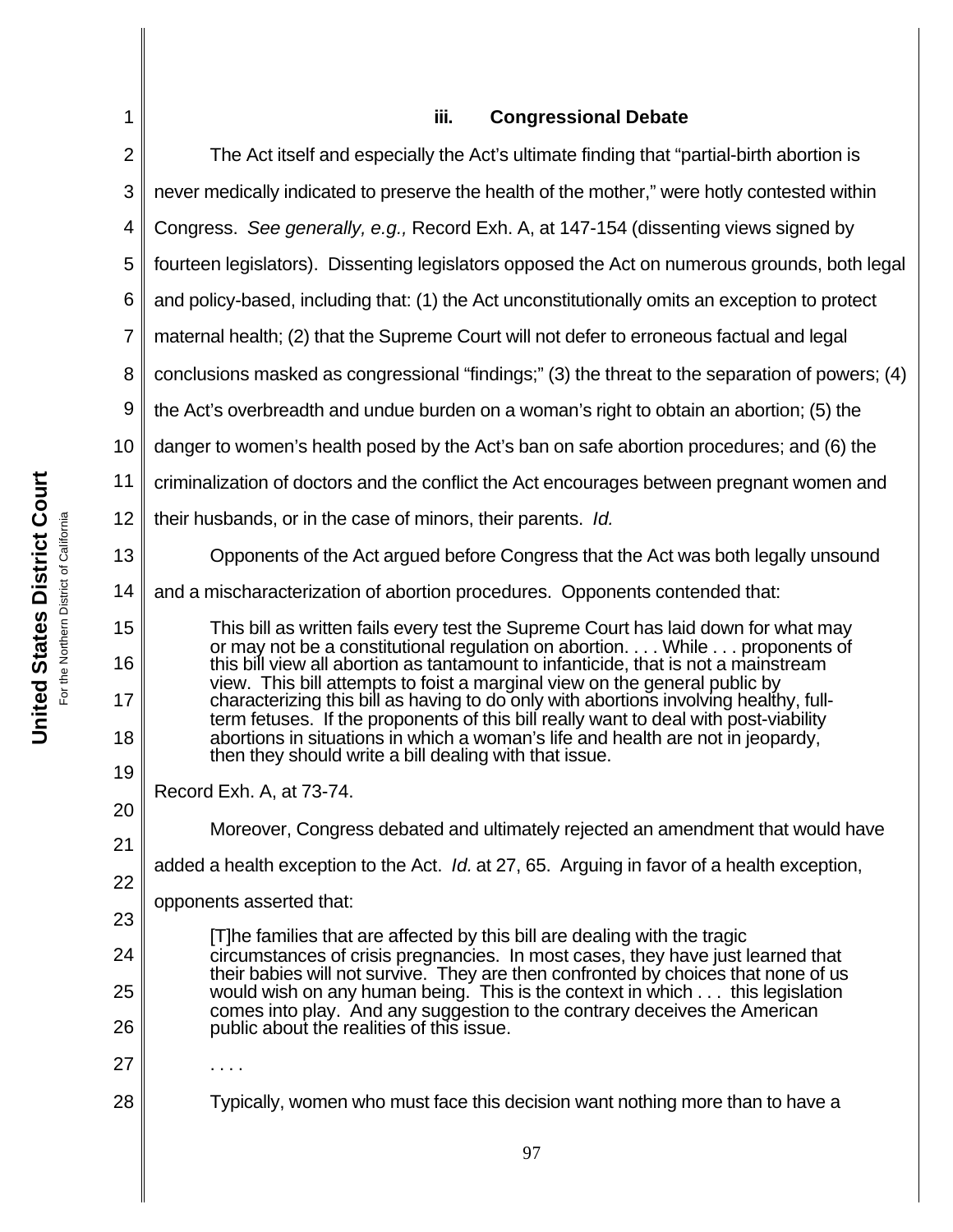1 2 3 4 5 6 7 8 9 10 11 12 13 14 15 16 17 18 19 20 21 22 23 24 25 26 27 28 child and are devastated to learn that their baby would not survive outside the womb. In consultation with their doctors and families, they make difficult decisions to terminate pregnancies to preserve their own health, and in many cases to preserve their ability to have children in the future. *Id.* at 69-70. **iv. Comparison with** *Stenberg* **Record** In support of its conclusion that "partial-birth abortion" is never necessary, Congress asserted, and the government has argued, that following the courts' decisions in *Stenberg*, Congress had evidence available to it that was not available at the time *Stenberg* was decided. In its findings, Congress stated: [O]verwhelming evidence presented and compiled at extensive congressional hearings, *much of which was compiled after the district court hearing in Stenberg*, and thus not included in the *Stenberg* trial record, demonstrates that a partial-birth abortion is never necessary to preserve the health of a woman, poses significant risks to a woman upon whom the procedure is performed, and is outside the standard of medical care. Act, § 2 (5) (emphasis added). However, this court's review of the Congressional Record reveals that the opposite is true. Although Congress utilized the *Stenberg* district court's decision from July 1998, as the benchmark regarding the status of the medical evidence on the issue, the real benchmark must be the Supreme Court's decision in *Stenberg*, which was issued on June 28, 2000. As noted, the district court record was just one of the "medically related evidentiary circumstances" supporting the Supreme Court's determination that a health exception was required. *Stenberg*, 530 U.S. at 936-37. The Supreme Court considered also the division of opinion among medical experts and the state of medical studies that *existed at the time the Supreme Court decided Stenberg* – including the Congressional Record to date and numerous amicus briefs submitted by interested parties. *Id.* at 933-36. However, regardless of which benchmark is utilized – the *Stenberg* district court's decision in 1998, or the Supreme Court's decision in June 2000 – this congressional finding is inaccurate and contrary to the very record that existed before Congress. The majority of congressional hearings and evidence were conducted before and collected by the 104th and 105th Congresses from 1995-1997, prior to both the district court's and the Supreme Court's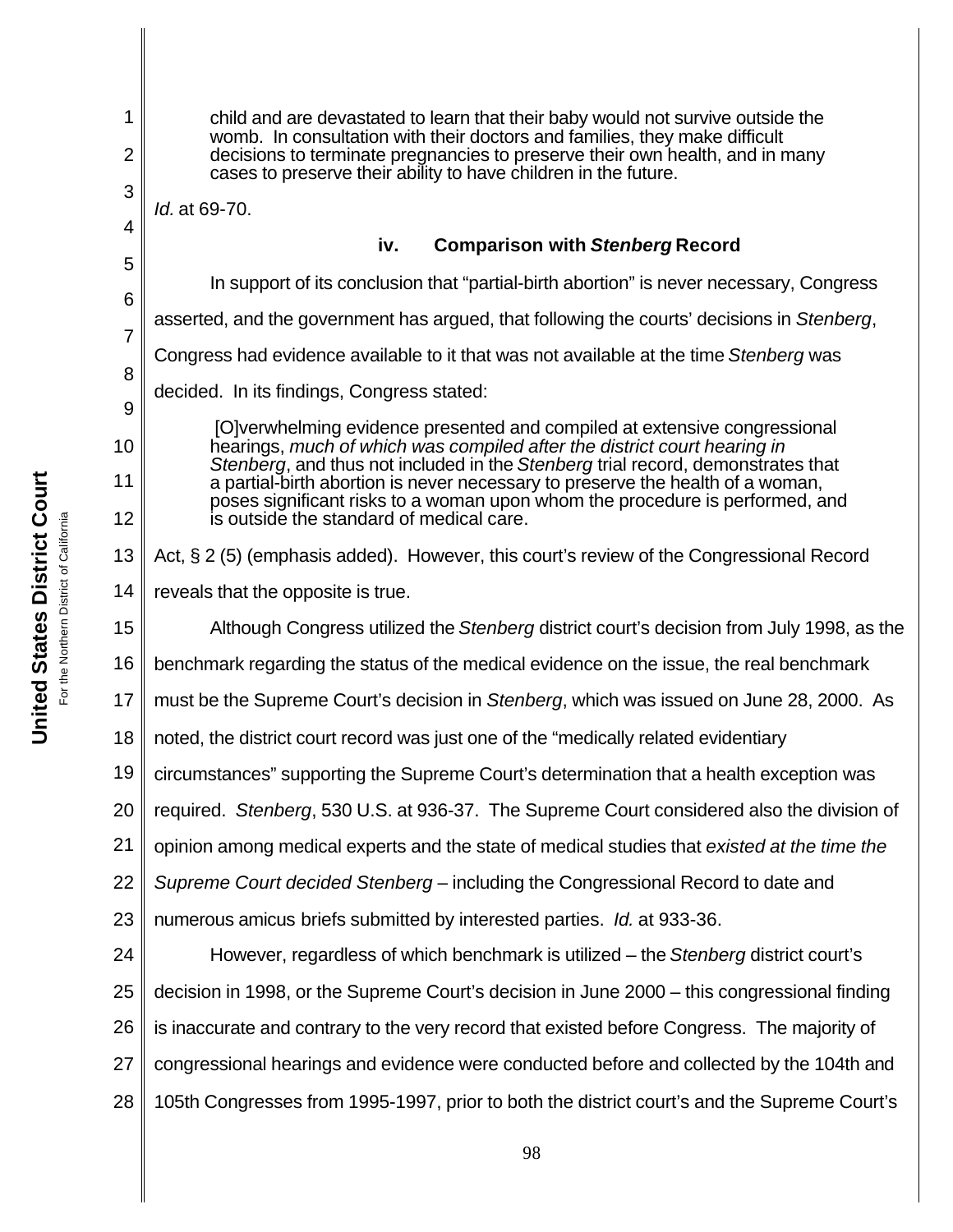1 2 3 4 decisions. Following the district court's decision in *Stenberg* in 1998, Congress held only two hearings on the intact D&E procedure. None of the testimony received by Congress at those hearings can reasonably be considered "new" medical evidence not available to the courts at the time *Stenberg* was decided.<sup>49</sup>

5 6 7 8 9 10 11 12 13 Outside of the *Stenberg* record, which included the amicus briefs considered by the Supreme Court, several medical organizations, including ACOG, APHA, PRCH, and AMWA, submitted new materials in opposition to the Act. PHACT, the organization co-founded by Dr. Cook, also submitted new material in support of the Act. Additionally, there were numerous letters from physicians and other interested individuals both in support of and in opposition to the Act. However, review of these documents and materials confirms that there was no new medical evidence before Congress, and that the post-*Stenberg* submissions simply reiterated the same arguments and positions that Congress had before it prior to the courts' decisions in *Stenberg*.

14 15 16 17 Accordingly, based on the record before this court and a review of the Congressional Record, this court finds that at the time that it made its findings, Congress did not have before it any *new* medical evidence or studies not available to both the district court and Supreme Court in *Stenberg*, at the time that the courts issued their decisions.

#### 18

#### **c. Specific Congressional Findings**

19 20 21 22 As noted, in support of its conclusion that the partial-birth abortion procedure is never necessary to preserve the health of the mother, Congress also made numerous other findings at sections 14(A) through (O). *See* Act, § 2(14)(A)-(O). These findings include Congress' more specific or particular factual findings pertinent to its ultimate conclusion.Many of these

24 25

<sup>26</sup> 27 28 <sup>49</sup>Of the three physicians who testified before Congress regarding the proposed ban and the necessity or safety of the procedure, all three offered positions supporting the ban. Two of the three included Dr. Cook, who testified before this court, and Dr. Neerhof, the physician who co-authored the pre-*Stenberg* 1998 article relied on by Congress extensively for its findings. Moreover, two of the three, Dr. Cook and Dr. Aultman, had testified prior to the *Stenberg* decision. Dr. Neerhof, who had not testified previously, offered testimony that mirrored the Sprang/Neerhof article published in 1998.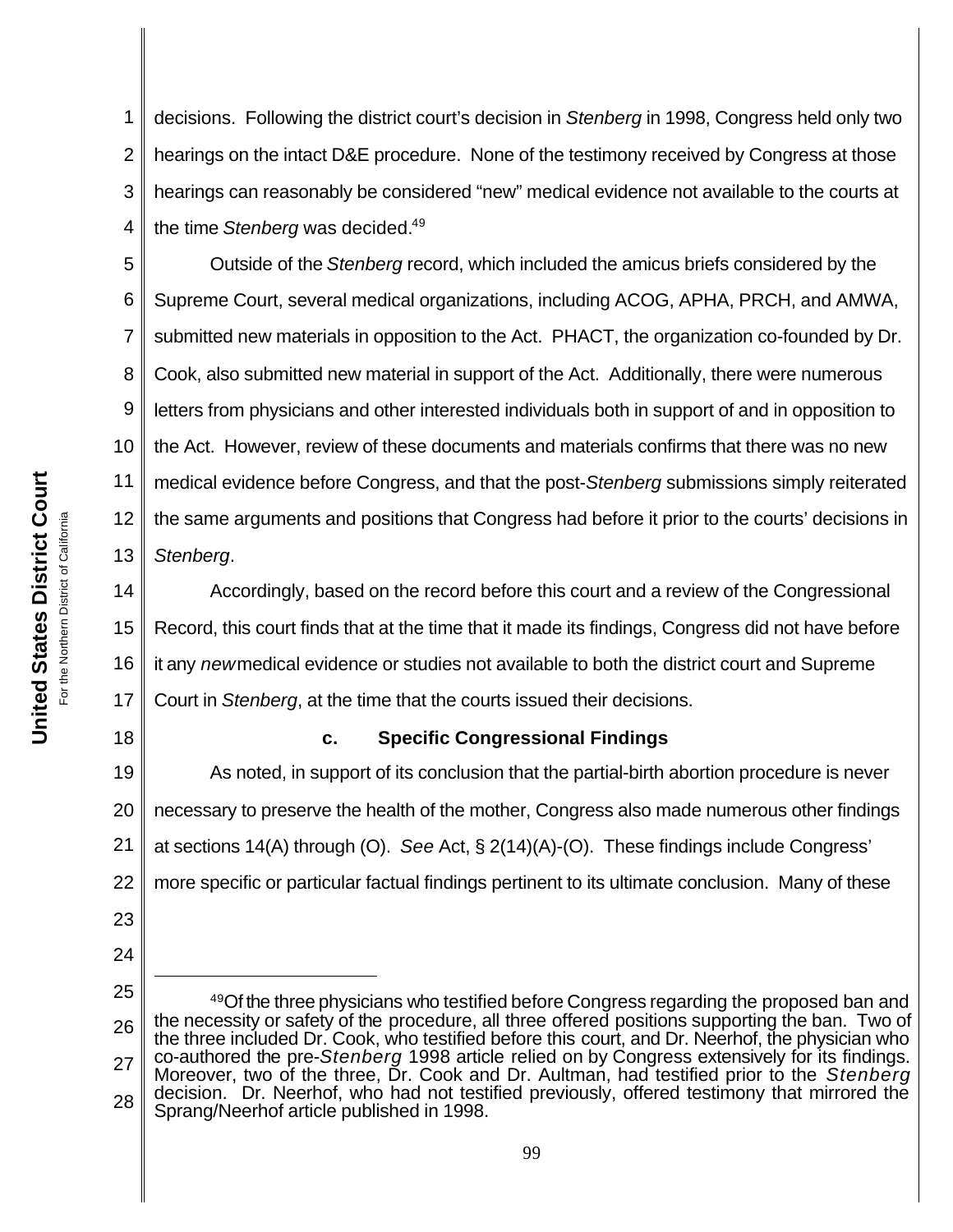1 findings were also disputed within Congress.<sup>50</sup>

2 3 4 5 6 7 8 9 In support of its argument that this court must defer to Congress' determination that the procedure is never medically necessary, the government argues that Congress' finding is reasonable because "numerous express findings" support its "considered judgment" or ultimate finding that the procedure is never necessary.However, based on the evidence before this court, which includes the Congressional Record, and this court's review of Congress' specific findings in support of its conclusion, this court finds that Congress' conclusion that the procedure is never medically necessary is not reasonable and is not based on substantial evidence.

10 11 12 13 14 15 The individual findings, which Congress and the government contend support deference to Congress' ultimate finding, tend to fall into one of two categories: (1) the findings are factually wrong; or (2) there is a split in the medical evidence regarding the particular issue, and Congress has chosen a position. With respect to this latter category, there are, however, several findings that are legally irrelevant to the necessity of a health exception, as discussed in this court's conclusions of law below.

16 17 18 It is noteworthy that all of the government's own witnesses disagreed with many of the specific congressional findings. In particular, Dr. Bowes, who had submitted several letters to Congress in support of a ban and one of the government witnesses whom this court found

<sup>20</sup> 21 <sup>50</sup>Congress rejected an amendment to strike the congressional findings of fact. *See* Record Exh. A, at 29. Proponents of the amendment argued that:

<sup>22</sup> 23 24 25 26 27 [M]any of the findingsareincorrectand inaccurate. As we have already discussed, the majority of medical evidence indicates thatintact D&E . . . procedure is a safe abortion procedure and may be the safest optionfor some women. . . . It's not just these medical experts who believe that [intact D&E] is a safe and effective procedure that is most appropriate in certain cases, [but] [t]he United States Supreme Court came to the same decision in *Stenberg v. Carhart*. . . . The findings in this bill simply ignore the significant evidence of medical experts and the reasoned judgment of the Supreme Court. . . . The second reason to remove these findings is that they are not supported by any sort of legislative record. These findings, which are identical to last year's bill, were drafted and introduced before the Constitution Subcommittee even had a legislative hearing to establish any case to justify the bill. Talk about putting the cart before the horse.

<sup>28</sup> *Id.* at 83-84.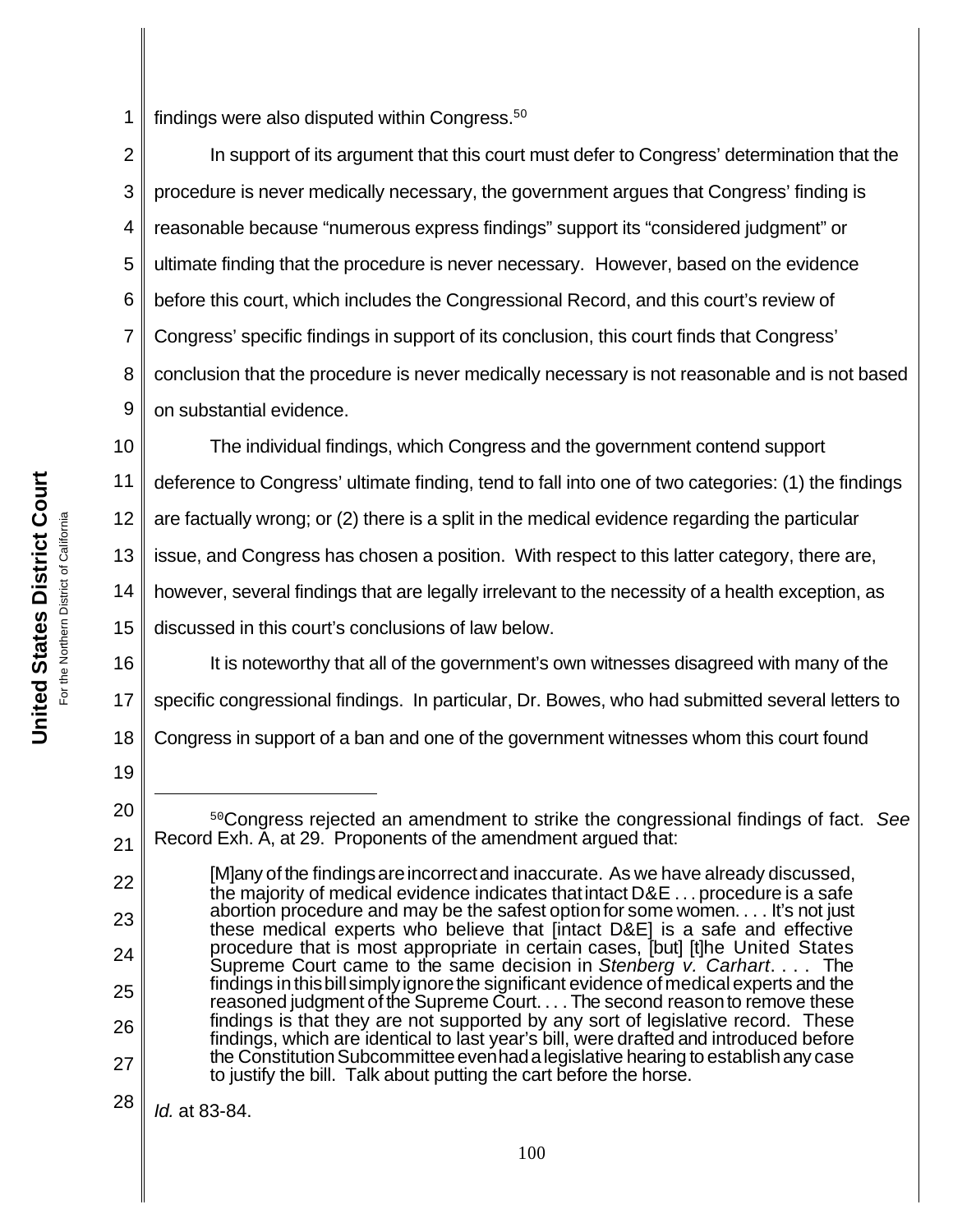**United States District Court United States District Court** For the Northern District of California For the Northern District of California

| 1              | particularly credible, disagreed not only with particular findings, but with Congress' ultimate                                                                                                                                           |
|----------------|-------------------------------------------------------------------------------------------------------------------------------------------------------------------------------------------------------------------------------------------|
| $\overline{2}$ | finding that:                                                                                                                                                                                                                             |
| 3<br>4         | Partial-birth abortion remains a disfavored procedure that is not only<br>unnecessary to preserve the health of the mother, but, in fact, poses serious<br>risks to the long-term health of women, and in some circumstances their lives. |
| 5              | Act, § (2); see Tr. Vol. 6 at 975: 1-8 (Bowes). <sup>51</sup>                                                                                                                                                                             |
| 6              | <b>Alleged Consensus of Opinion Regarding Procedure</b><br>i.                                                                                                                                                                             |
| 7              | In support of its ultimate finding, Congress found that "[a] moral, medical, and ethical                                                                                                                                                  |
| 8              | consensus exists that the practice of performing a partial-birth abortion is a gruesome and                                                                                                                                               |
| 9              | inhumane procedure that is never medically necessary and should be prohibited." Act $\S 2$ , (1).                                                                                                                                         |
| 10             | This particular finding resembles the assertion in the Sprang/Neerhof article that "[a]n                                                                                                                                                  |
| 11             | extraordinary medical consensus has emerged that intact [D&E] is neither necessary nor the                                                                                                                                                |
| 12             | safest method for late-term abortions," and the article's reference to the procedure as                                                                                                                                                   |
| 13             | "needlessly inhumane." Exh. A-55, at 745.                                                                                                                                                                                                 |
| 14             | However, the evidence available to Congress in passing the Act in 2003, and currently                                                                                                                                                     |
| 15             | before this court, very clearly demonstrates the opposite: that there is no medical or ethical                                                                                                                                            |
| 16             | consensus regarding either the humanity, necessity, or safety of the procedure. Instead, the                                                                                                                                              |
| 17             | same division of opinion among physicians and the relevant ethical groups exists today as                                                                                                                                                 |
| 18             | existed when Stenberg was decided. There is no consensus that intact D&E, which this court                                                                                                                                                |
| 19             | has found is a variant of the D&E procedure, is any less humane than other surgical abortion                                                                                                                                              |
| 20             | procedures. Nor is there a consensus regarding its safety or necessity.                                                                                                                                                                   |
| 21             | Indeed, Congress' very findings contradict its assertion that there is a consensus.                                                                                                                                                       |
| 22             | Congress subsequently noted in its findings that "a prominent medical association," the AMA,                                                                                                                                              |
| 23             |                                                                                                                                                                                                                                           |
| 24             | <sup>51</sup> Dr. Bowes, testified that he disagreed with this congressional finding, and asserted that<br>it was his view that "no valid scientific evidence support[ed] the finding." Id. at 975:9-11. Dr.                              |
| 25             | Bowes asserted that no one in Congress "sought his opinion whether [he] thought the findings in<br>the bill were accurate," and that if they had, he would have advised Congress that "they were not                                      |
| 26             | accurate." Id. at 986:5-11. Moreover, he noted that his support for the Act is not "based on any<br>concerns for protecting maternal health" because he does not "think that those have been                                              |
| 27             | established." Id. at 976:8-11. Instead, his "support for the Act is based on [his] ethical opposition<br>to abortion in general," and his "ethical opposition to abortion procedures previability is not in any                           |
| 28             | way particular to the intact D&E procedure as opposed to other methods of abortion." Id. at<br>976:17-21.                                                                                                                                 |
|                | 1 <sub>01</sub>                                                                                                                                                                                                                           |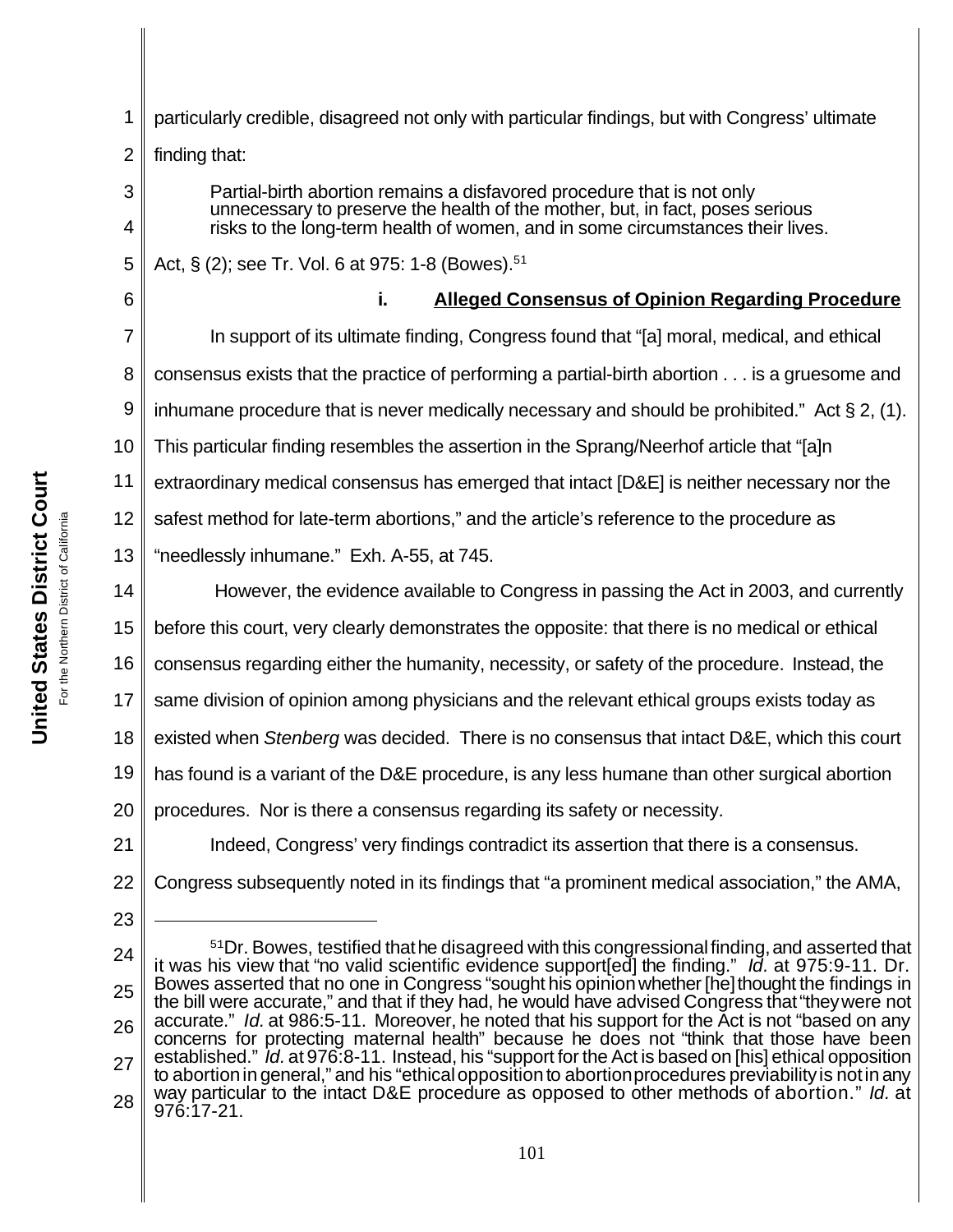1 2 3 4 5 6 7 8 9 10 concluded that "there is no consensus among obstetricians about" the use of intact D&E. *See* Act, §2 (14)(C) (citing AMA Fact Sheet 6/97). In fact, there was no consensus even within the AMA itself regarding the procedure. *See* Tr. Vol. 7 at 1163 (Sprang) (agreeing that AMA task force did not reach a consensus regarding the ethics of intact D&E). As noted, Congress also had before it a joint statement from the AMA and ACOG, the two largest medical organizations taking positions on the issue, which recognized the disagreement among and within the two organizations. *See also* Record Exh. A, at 66 (opponents to the Act in Congress argued that the "medical community does not support banning partial-birth abortions," and cited to ACOG findings and sixteen medical organizations in addition to ACOG who oppose a ban).

11 12 13 14 15 16 17 18 19 20 21 22 23 24 25 26 27 28 Moreover, three of the four government witnesses that testified on the subject recognized that there was no consensus regarding the procedure. This included Dr. Sprang, who testified contrary to his 1998 article, and agreed that "there is a variation of opinion" among the medical community regarding whether intact D&E should be banned. Tr. Vol. 7 at 1170:6 (Sprang); *see also id.* at 1168:22-1169:1 (also agreeing that there is no ethical consensus among physicians and professors at Northwestern University, where he teaches and practices). Another government witness, Dr. Shadigian, further agreed that "there is no consensus in the medical community that the procedures banned by the [Act] are not safer for some women in some circumstances than other available procedures." Tr. Vol. 8 at 1297:18- 24 (Shadigian). She testified that "responsible physicians could reach different conclusions as to the medical appropriateness of banning the procedures covered by the Act." *Id.* at 1297:12-17; *see also* Tr. Vol. 6 at 960:13-22 (Bowes) (agreeing that "there is a body of medical opinion which consists of [a] responsible group of physicians that hold the opinion that intact removal of a fetus during a surgical abortion may be the safest procedure for some women in some circumstances"); *see also* Cain Depo. 37:12-22; 220:14-222:21; 234:20- 235:12; Exh. 14 (noting that ACOG's Executive Board reaffirmed the group's January 1997 policy statement regarding "partial-birth abortion" and that it remains the policy of ACOG today); Kissell Depo. Exh. 41, 42, 43 (AMWA position); Baker Depo. Exh. 5 (APHA position);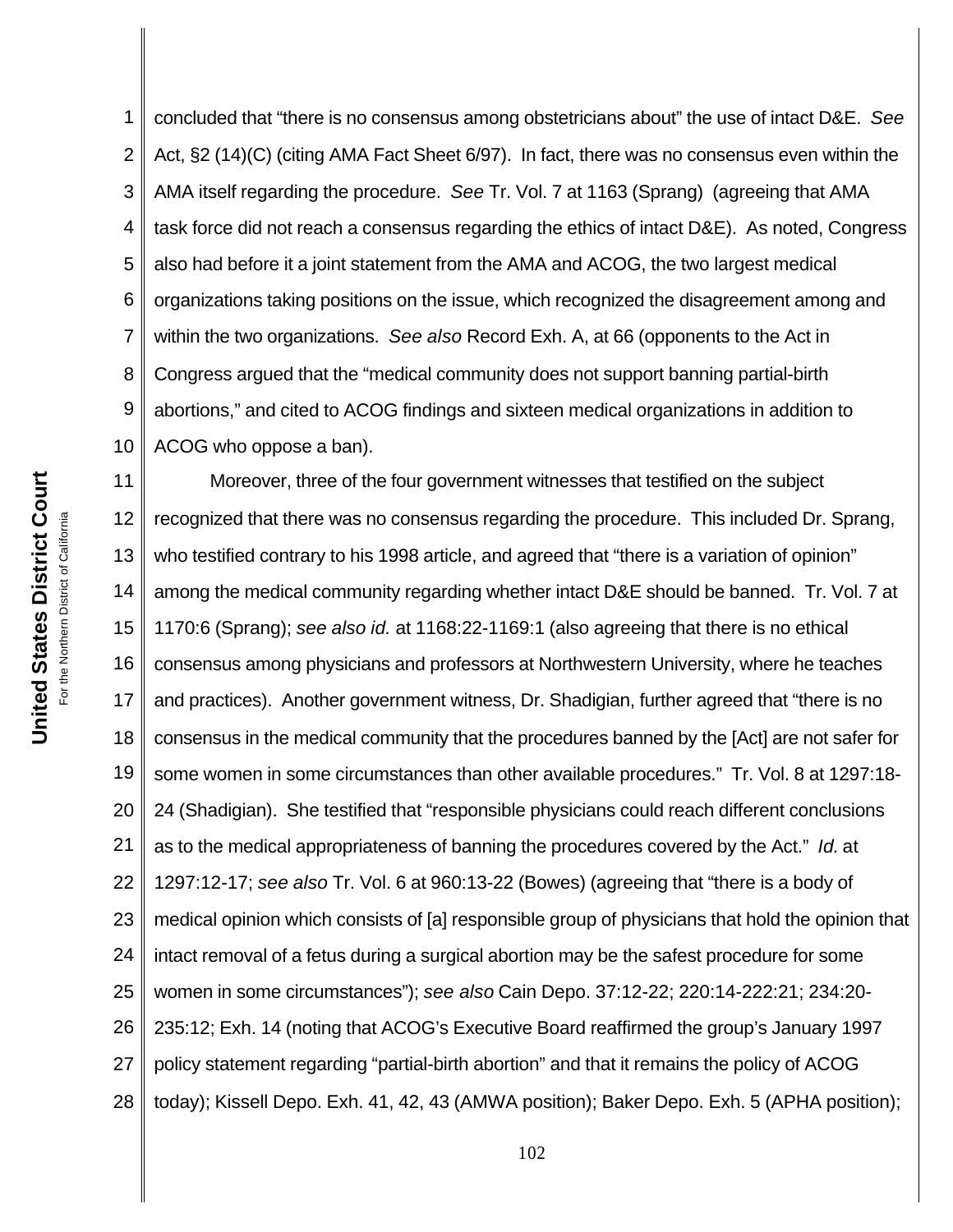1 Whitelaw Depo. Exh. 70 (CMA); CMA Amicus Brief.

2 3 4 5 6 **ii. Current Medical Practice Regarding Intact D&E** Additionally, Congress found that "particularly among physicians who routinely perform other abortion procedures, partial-birth abortion remains a disfavored procedure . . . [within] the medical community" and asserted that it "is in fact unrecognized as a valid abortion procedure by the mainstream medical community." Act, § 2 (2); 14(O).

7 8 9 10 11 12 13 14 15 16 Congress appears to have based this finding on the testimony of a few physicians who themselves never perform intact D&E procedures. However, as demonstrated both by the lack of consensus in the medical community as discussed above, and by twelve of the plaintiffs' witnesses before this court who routinely perform abortion procedures at highlyrespected institutions, this finding is simply inaccurate. Several of plaintiffs' witnesses were, in the course of caring for their patients, performing intact D&E procedures at the time Congress conducted its hearings and was gathering evidence regarding intact D&Es. *See, e.g.,* Tr. Vol. 2 at 187:15-19 (Sheehan); Tr. Vol. 4 at 584:16-585:3 (Broekhuizen). Had Congress attempted to obtain an opinion from "physicians who routinely perform other abortion procedures," it would have learned that this was the case.

17 18 19 20 Moreover, among the government experts that testified, it is apparent that it is not just intact D&Es that they disfavor. Those experts who disfavored intact D&E, which included all of the government's witnesses, tend to disfavor elective abortion generally and *all* D&E procedures, whether intact or by disarticulation.

21 22 23 24 25 26 Among these are Dr. Cook and Dr. Sprang. As noted, Dr. Cook's preference for induction over D&E, intact or by disarticulation, is so strong that there are circumstances under which Dr. Cook would utilize induction, or an even less safe alternative, hysterotomy, when the medical evidence and literature suggests that the safest procedure is D&E. *See, e.g.,* Tr. Vol. 6 at 972:6-8 (Bowes) ("in most cases an intact D&E would be preferable to a hysterotomy").

27 28 Dr. Sprang attested that his ethical objections could be extended to any D&E, and even to an induction abortion in which a fetus was delivered partially, and having become lodged in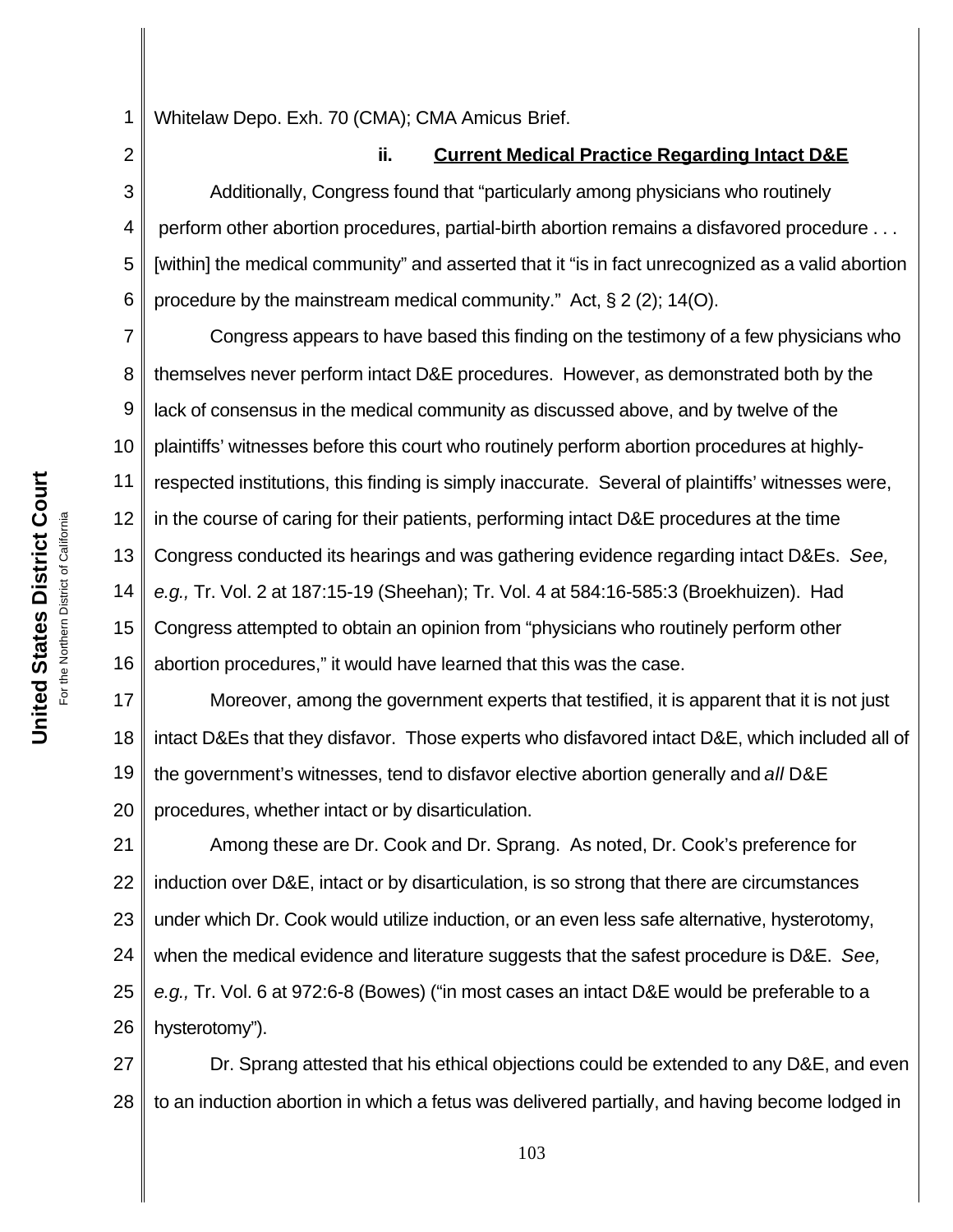1 2 3 4 5 6 the mother's cervix, was subject to demise outside the body of the mother. Tr. Vol. 7 at 1165:10-15 (Sprang). He asserted that his ethical objections "were not limited to intact D&E, but to any situation where the act that killed the fetus occurred outside of the body of the mother." *Id.* Dr. Shadigian and Dr. Bowes likewise testified that they did not find intact D&E any more objectionable than D&E in general. Tr. Vol. 8 at 1303:25-1304:12 (Shadigian); Tr. Vol. 6 at 976:17-21 (Bowes).

7

8

13

14

15

16

17

18

19

20

25

#### **iii. Alleged Complications Associated with Intact D&E**

Congress further found that intact D&E "poses serious risks to the long-term health of a

9 woman and in some circumstances, their lives." Act, § 2 (2); 14(A). Again, this finding is very

10 similar to the Sprang/Neerhof article, which concludes that "intact [D&E] poses serious

11 medical risks to the mother." Exh. A-55, at 744. The specific risks listed by Congress mirror

12 those listed in the article:

> (1) an alleged risk of cervical incompetence, a result of cervical dilation making it difficult or impossible for a woman to successfully carry a subsequent pregnancy to term;

(2) an increased risk of uterine rupture, abruption, amniotic fluid embolus, and trauma to the uterus as a result of converting the fetus to a footling breach position, a procedure which, according to a leading obstetrics textbook, "there are very few, if any indications for other than delivery of a second twin; $52$ 

(3) a risk of lacerations and secondary hemorrhaging due to the doctor blindly forcing a sharp instrument into the base of the unborn child's skull while he or she is lodged in the birth canal:<sup>53</sup>

- <sup>52</sup>According to the Sprang/Neerhof article:
- 21 22 23 Anintegralpart of the [intact D&E] procedure is an internal podalic version, during which the physician. . . convert [s] the lie to a footling breech. The internal version carries risk of uterine rupture, abruption, amniotic fluid embolus, and trauma to the uterus. According to *Williams Obstetrics,* ' there are veryfew, if any indications for internal podalic version other than for delivery of a second twin.'
- 24 Exh. A-55, at 744.
	- <sup>53</sup>The Sprang/Neerhof article provides in pertinent part:
- 26 27 28 The second potential complication of intact [D&E] is the risk of iatrogenic laceration and secondary hemorrhage. Following internal version and partial breech extraction, scissors are forced into the base of the fetal skull while it is lodged in the birth canal. This blind procedure risks maternal injury from laceration of the uterus or cervix by the scissors. . . .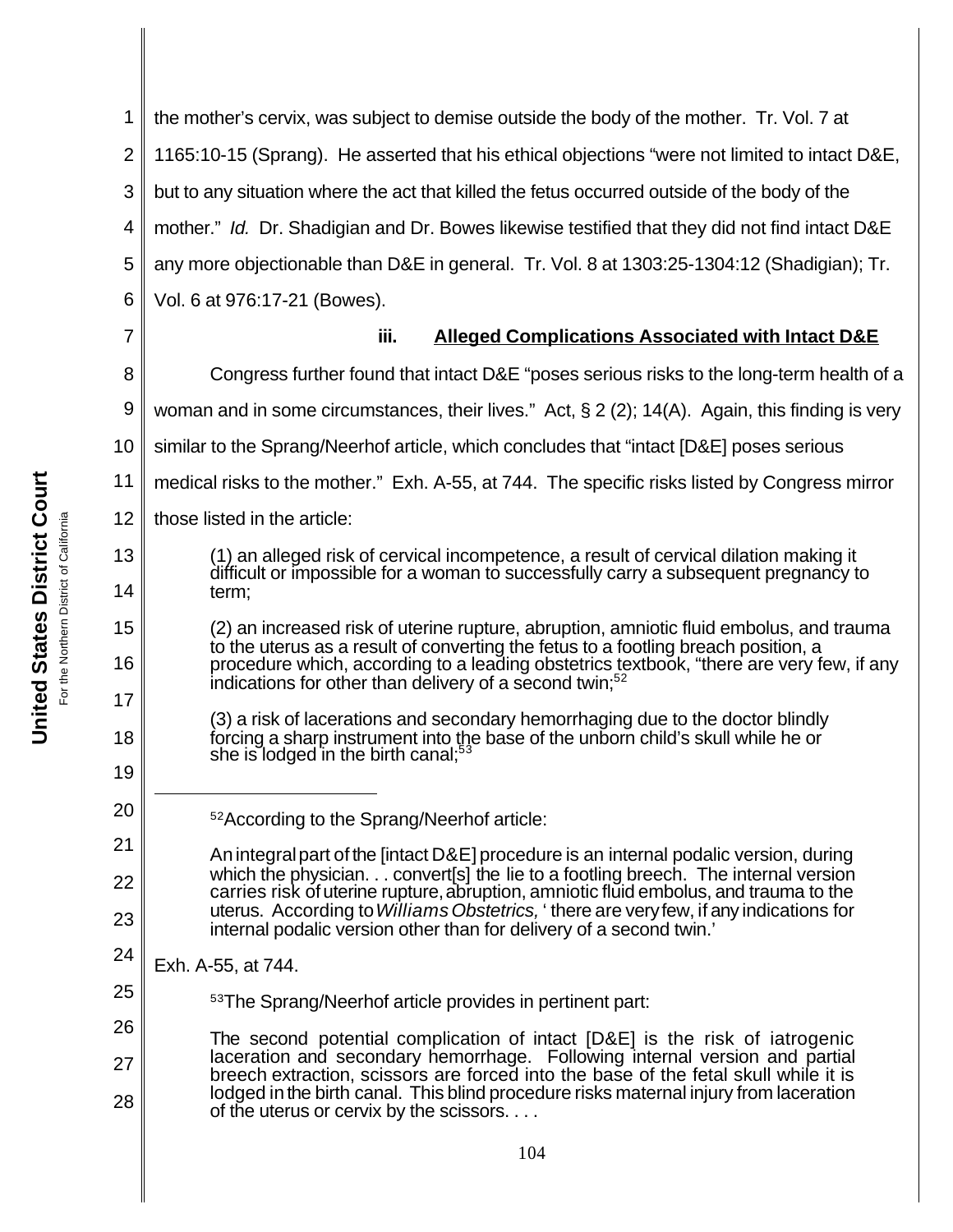For the Northern District of California For the Northern District of California

**United States District Court**

United States District Court

(4) a risk [that the procedure described above in #3] could result in severe bleeding, bringing with it the threat of shock, and ultimately resulting in maternal death. $54$ 

3 *See id.* at § 2 (14)(A).

1

2

4 5 6 7 8 9 10 11 12 13 The risks described above, however, to the extent that they exist, are not specific to intact D&E, but instead may be present in any D&E, a procedure whose necessity and safety are not at issue because it is generally considered both necessary and safe. *See, e.g.,* Tr. Vol. 7 at 1148:4-6 (Sprang) (agreeing with AMA task force that it is unresolved whether these complications are more likely to result from D&E or intact D&E than from labor induction techniques). Moreover, this court has already found, based on medical evidence – evidence that was available to Congress at the time that it made its findings -- that the government has not shown that intact D&E increases the likelihood of cervical incompetence, and that the risk of laceration caused by instrumentation or fetal bone fragments is minimal and no greater than that associated with all D&E procedures.

14 15 16 17 18 19 20 21 22 23 24 25 26 Additionally, the evidence before this court demonstrated that abruption, the separation of the placenta from the uterus prior to birth, and amniotic fluid embolus, in which amniotic fluid enters the mother's blood stream via the placenta, resulting in a potentially lethal maternal infection, are not risks specific or relevant to an intact D&E. *See* Grunebaum Depo 198:11- 22; 200:7-201:2; Tr. Vol. 4 at 669:20-671:8 (Creinin) (explaining that in an abortion, "separating the placenta from the uterus is an innate part of the D&E" and that it is irrelevant to the procedure when the placenta is removed); *id.* at 673:5-675:17 (amniotic fluid embolus likewise irrelevant to D&E abortion because the amniotic fluid is removed at the beginning of the procedure); Tr. Vol. 5 at 827:19-829:1 (Westhoff). While the parties did not offer testimony at trial on the issue of whether intact D&E is more likely to cause maternal death, the court notes that abortion, generally, remains an extremely safe procedure in terms of mortality. Moreover, none of the physicians who testified before this court and who perform intact D&Es

28 <sup>54</sup> The article continues, that the "blind procedure," quoted above, "could result in severe bleeding and the threat of shock or even maternal death." *Id.*

<sup>27</sup> Exh. A-55, at 745.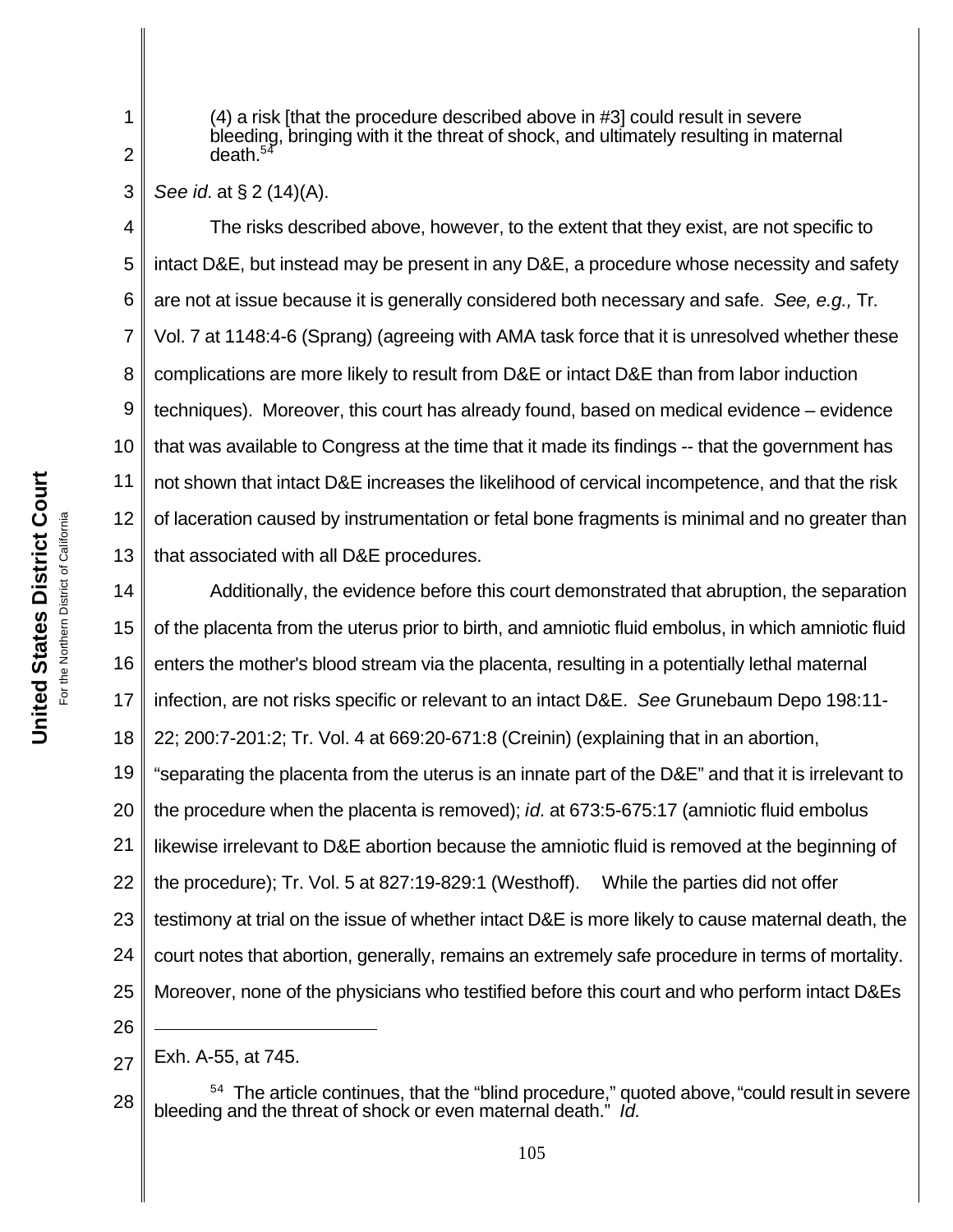| 1              | have had a patient die as a result of the procedure. <sup>55</sup>                                                                                                                                                      |
|----------------|-------------------------------------------------------------------------------------------------------------------------------------------------------------------------------------------------------------------------|
| $\overline{2}$ | iv.<br><b>Comparative Safety of Intact D&amp;E</b>                                                                                                                                                                      |
| 3              | Congress further found that "[t]here is no credible medical evidence that partial-birth                                                                                                                                 |
| 4              | abortions are safe or are safer than other abortion procedures." Act. $\S 2$ , 14(B). In support                                                                                                                        |
| 5              | Congress asserted that:                                                                                                                                                                                                 |
| 6<br>7         | (1) No controlled studies of partial-birth abortions have been conducted nor have<br>any comparative studies been conducted to demonstrate its safety and efficacy<br>compared to other abortion methods; <sup>56</sup> |
| 8<br>9         | (2) there have been no articles published in peer-reviewed journals that establish<br>that partial-birth abortions are superior in any way to established abortion<br>procedures;                                       |
| 10<br>11       | (3) there are currently no medical schools that provide instruction on abortions<br>that include the instruction in partial-birth abortions in their curriculum. <sup>57</sup>                                          |
| 12             | See <i>id.</i> at $\S$ 2, $(14)(B)$ .                                                                                                                                                                                   |
| 13             | However, for the reasons discussed above in this court's findings, the trial evidence in                                                                                                                                |
| 14             | this case demonstrates that the intact D&E procedure is as safe as D&E, and under some                                                                                                                                  |
| 15             | circumstances, is safer.                                                                                                                                                                                                |
| 16             | Even the government's witnesses, including Dr. Sprang, testified that there is no                                                                                                                                       |
| 17             | medical proof that intact D&E is less safe. See Tr. Vol. 7 at 1167:23-24 (Sprang) (agreeing                                                                                                                             |
| 18             | that there is no absolute proof that intact D&E is less safe than D&E generally); see also Tr.                                                                                                                          |
| 19             | Vol. 9 at 1486:22-1487:5 (Cook) (agreeing that with respect to instrumentation, "when                                                                                                                                   |
| 20             | comparing D&E with intact D&E at the same gestational age, there appear to be some                                                                                                                                      |
| 21             | benefits to intact D&E"); Tr. Vol. 8 at 1293:1-3; 1298:4-7 (Shadigian) (agreeing that "there is                                                                                                                         |
| 22             | no basis in the literature to prove that fintact D&E] is less safe" and that the necessity of a                                                                                                                         |
| 23             | <sup>55</sup> Additionally, Chasen's study, completed following the congressional findings,                                                                                                                             |
| 24             | preliminarily indicated that the intact D&E method led to fewer major health complications than<br>D&Es by disarticulation, which leads to the inference that the death rate for intact D&E would be                    |
| 25             | lower as well.                                                                                                                                                                                                          |
| 26             | <sup>56</sup> The Sprang/Neerhof article states: "There exist no credible studies on intact [D&E] that<br>evaluate or attest to its safety." Exh. A-55, at 744.                                                         |
| 27             | <sup>57</sup> Again, Congress appears to have taken this at least in part from the Sprang/Neerhof                                                                                                                       |
| 28             | article which asserts that the intact D&E "procedure is not recognized in medical textbooks nor<br>is it taught in medical schools or in obstetrics and gynecology residencies." Id.                                    |
|                | 106                                                                                                                                                                                                                     |
|                |                                                                                                                                                                                                                         |

# United States District Court **United States District Court** For the Northern District of California For the Northern District of California

 $\parallel$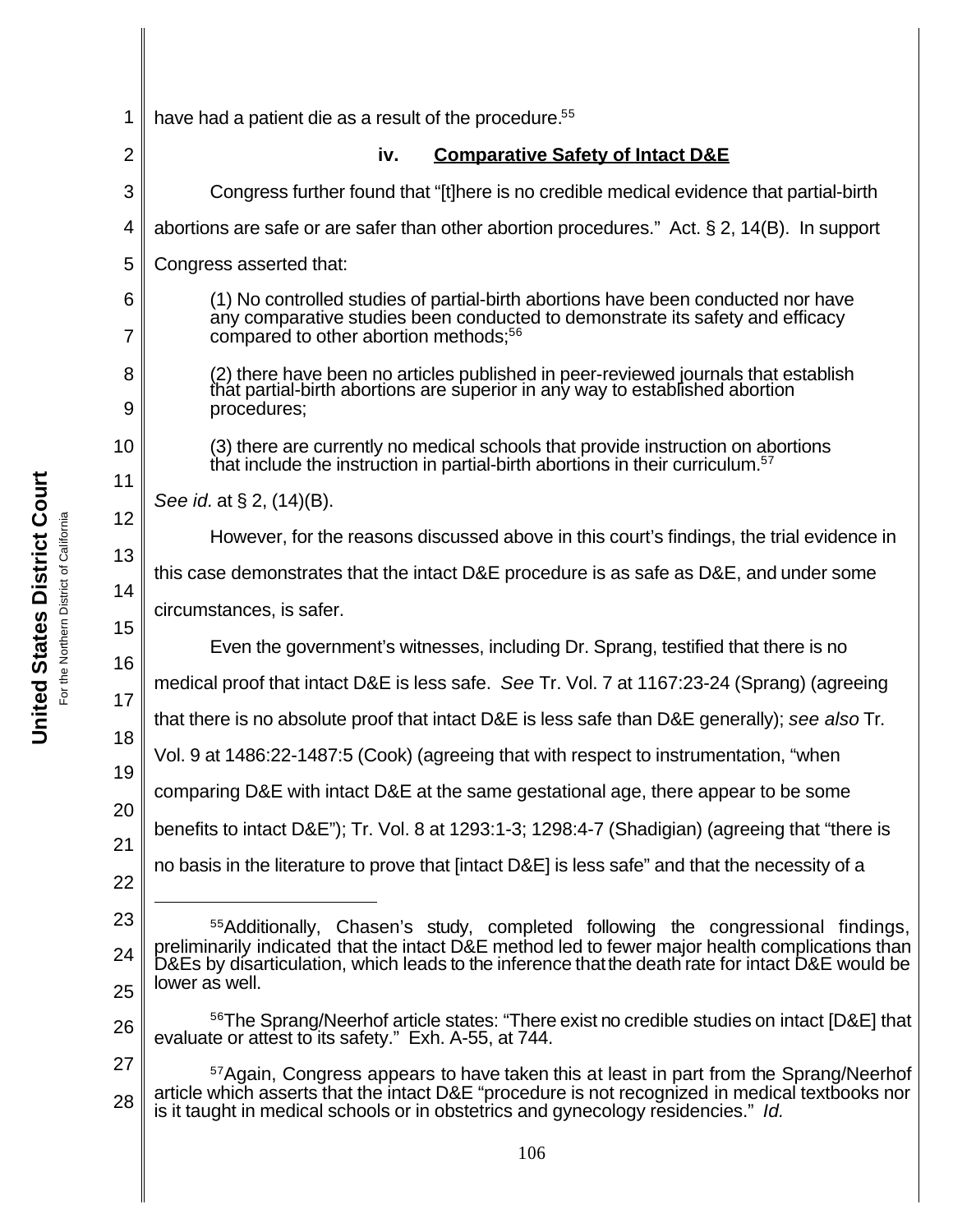1 procedure is not the same thing as its safety).

2 3 4 5 6 7 8 9 10 Government witness Dr. Bowes testified that it has been established that "overall D&E is a safer procedure than induction." Tr. Vol. 6 at 946:5-7 (Bowes). Moreover, he noted that he was "not aware of any evidence-based medicine that establishes that the removal of the fetus intact during the D&E is less safe than a D&E with disarticulation." *Id.* at 971:14-17; 972:9-13 (agreeing also that "there is no reliable medical basis upon which to say that intact removal of a fetus during a D&E is any more dangerous to a woman than any other abortion method"). Dr. Bowes further agreed that "intuitively, it is safer if the fetus can be removed with fewer instrumental passes" and generally that, intact D&E may be safer for this reason. *Id.* at 944:21-25.

#### *Absence of Controlled Studies or*

#### *Peer-Reviewed Articles*

13 14 15 As was the case at the time the Supreme Court decided *Stenberg*, there was a similar absence of studies or peer-reviewed articles at the time that Congress made its findings regarding the comparative safety of intact D&E. <sup>58</sup>

16 17 18 19 20 21 22 23 However, the court notes, based on the Supreme Court's decision in *Stenberg*, that the absence of studies does not support Congress' ultimate finding that the procedure is never necessary or that a health exception is never necessary. Instead, the Supreme Court specifically held that the "absence of controlled medical studies that would help answer these medical questions" was one of the "medically related evidentiary circumstances," which led it to conclude that the Nebraska law "requires a health exception." *Stenberg*, 530 U.S. at 937. *Medical School Instruction/Curriculum* Congress appears to have based its erroneous conclusion that "there are currently no

25

24

medical schools that provide instruction on abortions that include the instruction of partial-birth

11

<sup>26</sup> 27 28 58However, as noted above in this court's findings, since the enactment of the Act, the Chasen study, a historical cohort study comparing the safety of D&E with intact D&E has been accepted for publication by a leading peer-reviewed obgyn journal. Government witness Dr. Bowes agreed "that a study like Dr. Chasen's is often the first step in the process towards a randomized controlled trial." Tr. Vol. 6 at 961:5-8 (Bowes).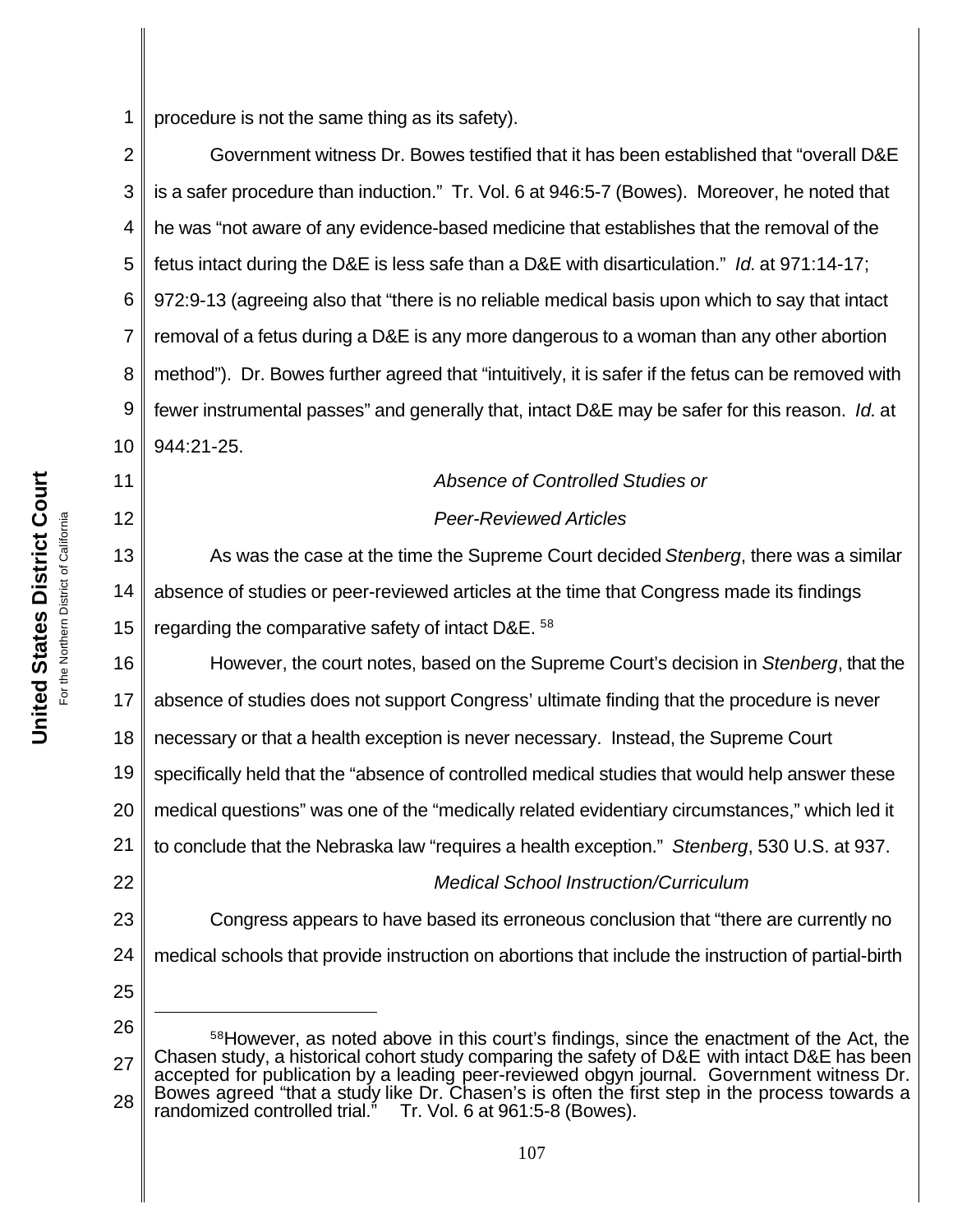1 2 abortions in their curriculum" on the testimony of one of the witnesses in the *Stenberg* case. *See* Act, § 2 (14)(B).

3 4 5 6 7 8 9 10 11 12 13 14 Based on the evidence available to this court, the intact D&E procedure is taught at several major medical schools, including those that are a part of New York University, Columbia University, Cornell University, Albert Einstein College of Medicine, Northwestern University, UCSF, UCSD, and the University of Pittsburgh, and is performed at some of the leading medical institutions in the country, including the hospitals associated with those universities. Tr. Vol. 5 at 795:15-22; 805:1-6; 830:10-832:6 (Westhoff) (the procedure "lies within the standard of medical care" as it is taught and performed safely at "a number of . . . university-based abortion services" and is "widely accepted among academically-based abortion providers"). Moreover, intact D&E is discussed in authoritative medical texts, including those authored or co-authored by Drs. Paul and Westhoff. *See, e.g.* Tr. Vol. 6 at 950:16-24 (Bowes) (agreeing that Dr. Paul's abortion textbook is authoritative and that Westhoff's reputation was high in the obgyn community).

15 16 17 18 19 Accordingly, because there are circumstances in which intact D&E may be the safest procedure, contrary to the congressional finding otherwise, a ban on intact D&E does not promote or advance the health interest of pregnant women seeking to terminate a pregnancy. The opposite is true because the Act, as written, may force pregnant women to undergo a procedure that is less safe under their particular circumstances.

20

**v. Characterization of Intact D&E as "Infanticide"**

21 22 23 24 25 26 27 Congress also found that the ban "will draw a bright line that clearly distinguishes between abortion and infanticide." Act, § 2 (14)(G). It found that intact D&E constitutes "the killing of a child that is in the process, in fact mere inches away from becoming a 'person.'" *See id.* at § 2 (14)(H). Congress further analogized the procedure to the "killing of a newborn infant," and asserted that the "vast majority of babies killed during partial-birth abortions are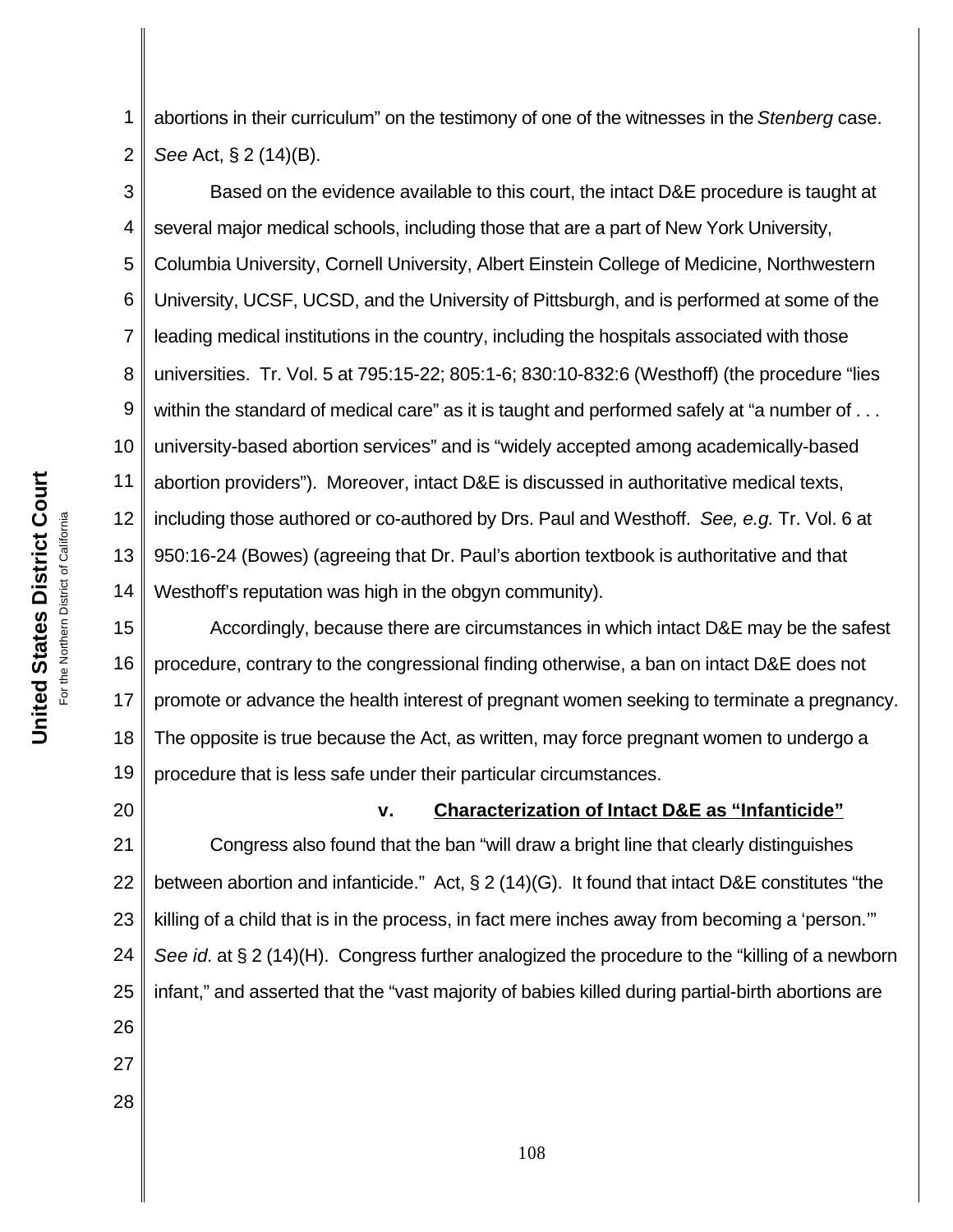1 'alive' until the end of the procedure." *See id.* at  $\S 2 (14)(L)$ ,  $(M)$ .<sup>59</sup>

2 3 4 5 6 7 8 9 However, what the congressional findings omit, as discussed, is that the Act applies regardless of gestational age or viability. It is not disputed in this case that the "newborn infant" or "baby" "mere inches away from being born," as referred to by Congress, and with respect to all of the intact D&E procedures at issue in this case, *is not viable*, meaning that the fetus would be unable to survive outside of the mother. Tr. Vol. 1 at 74:14-80:20 (Paul); Tr. Vol. 1 at 165:7-21 (Sheehan); Tr. Vol. 2 at 281:15-21 (Drey); Tr. Vol. 3 at 420:9-22 (Doe); Tr. Vol. 4 at 550:18-552:9 (Broekhuizen); Tr. Vol. 4 at 657:3-8 (Creinin); Tr. Vol. 5 at 822:9-824:2 (Westhof); Tr. Vol. 11 at 1783:15-1786:3 (Chasen).

10 11 12 13 14 15 16 17 18 19 20 Congress' grossly misleading and inaccurate language, comparing the procedure to the "killing of a newborn infant," appears to have been intentional. Congress was aware that the Act as written applied to previable fetuses. In fact, as noted in this court's discussion regarding the Act's undue burden, Congress rejected alternatives and amendments to the Act that would have limited its applicability to viable fetuses. *See* 149 Cong. Rec. S3600 (daily ed. March 12, 2003) (statement of Sen. Feinstein); 149 Cong. Rec. H4939 (daily ed. June 4, 2003) (statement of Rep. Greenwood); 149 Cong. Rec. H4948 (daily ed. June 4, 2003) (statement of Rep. Baldwin). Moreover, government witness, Dr. Cook, who testified twice before Congress, testified before this court that he suggested to Congress limiting the applicability of the law to 20 weeks lmp, and his advice was ignored. Tr. Vol. 9 at 1529:7-21 (Cook).

21

22

23

24

25

26

Finally, for reasons that this court has already discussed with respect to the undue

59 Again, these "findings" were undoubtedly derived in part from the Sprang/Neerhofarticle, which provides in pertinent part:

The intact [D&E] procedure involves literally delivering the fetus so that only the head remains within the cervix. At this juncture, the fetus is merely inches from being delivered and obtaining the full legal rights of personhood under the US Constitution. . . . [M]any otherwise prochoice individuals have found intact [D&E] too close to infanticide to ethically justify its continued use.

<sup>27</sup> 28 Exh. A-55, at 745. In support, thatarticle cites to one Senator's statement thatintact D&E "is as close to infanticide as anything Ihave come upon," as reported by *The Washington Post*. *Id.* at 746 & n.20.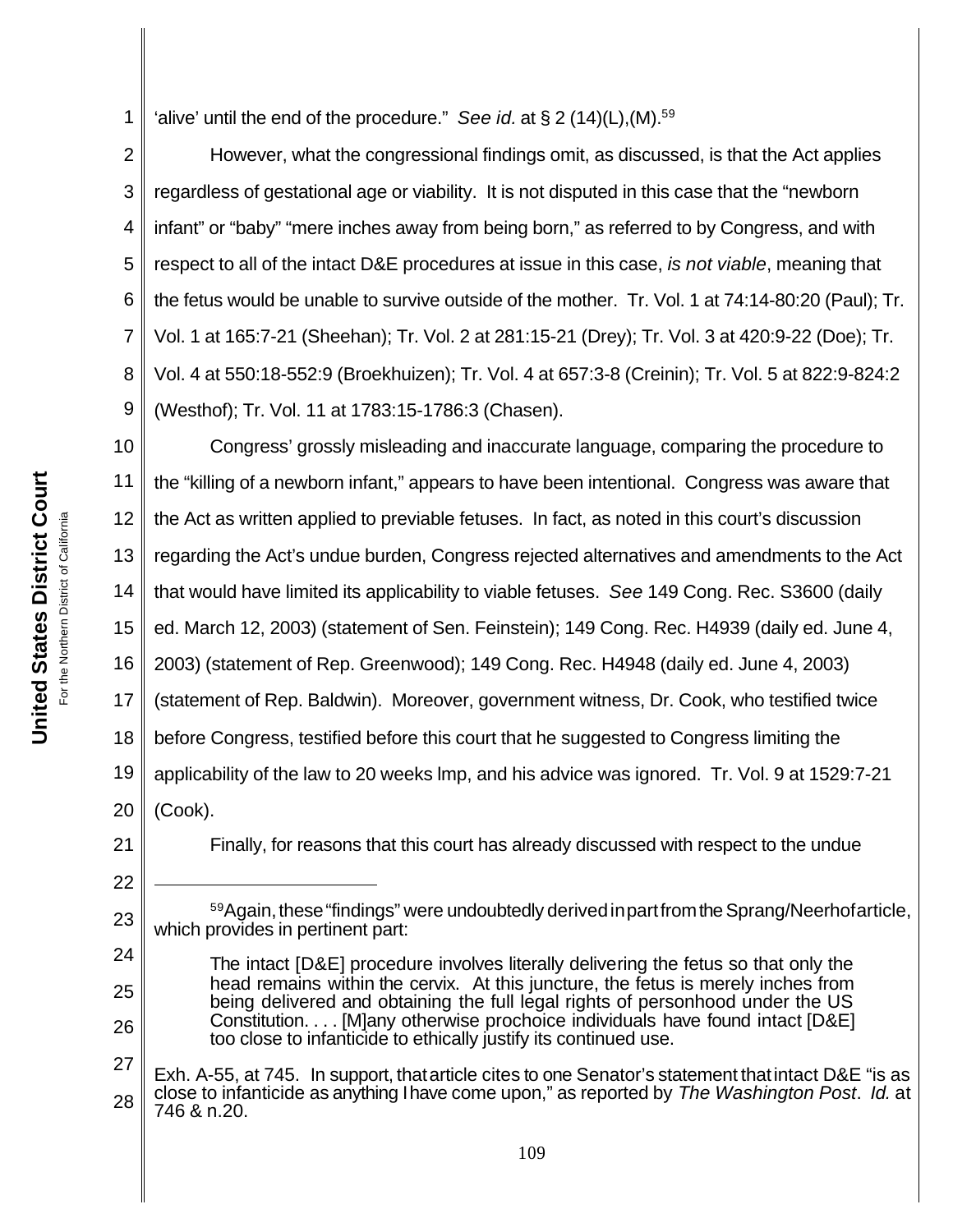1 2 3 burden and overbreadth of the law, a "live" fetus is not the same as a "viable" fetus. In using the term "live," Congress appears to have intentionally disregarded the relevant medical distinction.

4

5

6

11

15

16

19

## **vi. Fetal Pain**

Congress also made findings that, in the course of an intact D&E, the fetus

experiences pain.<sup>60</sup> See Act, § 2 (14)(M). This finding appears to have been based on the

7 testimony of a nurse from Dr. Haskell's office who claimed that she observed an intact D&E on

8 a 26 week Imp fetus who visibly showed signs of pain,  $61$  and on the testimony and

9 submissions of other physicians, including several articles on the subject authored by Dr.

10 Anand, a government witness before this court.  $62$ 

For the reasons discussed in this court's findings, there is debate within the medical

12 community on this issue. Therefore, the position that Congress has taken is neither incorrect

13 nor entirely unsupported. It is, however, irrelevant to the question of whether the Act requires a

14 health exception, as discussed in this court's conclusions of law.

## **vii. Impact on Medical Profession**

Finally, Congress also found that the Act preserves the integrity of the medical

17 profession. *See* Act, § 2(14)(G). In support, Congress found that intact D&E "confuses the

18 medical, legal, and ethical duties of physicians to preserve and promote life" because the

 $61$  Dr. Haskell's office rebutted the nurse's testimony with a letter to Congress attesting that

<sup>20</sup> 21 22 23 <sup>60</sup>Congress found that " the fetus' perception of pain is even more intense than that of newborn infants and older children when subjected to the same stimuli" and that the "fetus fully experiences the pain associated with decompression of the skull and suction of its contents. *See id.* at § 2(14)(M). This is commensurate with the Sprang/Neerhof article, which concluded that: "[W]ith intact [D&E], pain management is not provided for the fetus, which is literally within inches of being delivered. Forcibly incising the cranium with a scissors and then suctioning out the intracranial contents is certainly excruciatingly painful." Exh. A-55, at 745.

<sup>24</sup> 25

<sup>26</sup> he did not perform the procedure onfetuses post-24 wks. Additionally, the nurse's testimony to that effect was ruled inadmissible in subsequent litigation. *See* Record Exh. F, at 17-21, 205- 206.

<sup>27</sup> 28 <sup>62</sup>All ofthose articles were published considerably prior to any of the *Stenberg* decisions. *See, e.g.,* Record Exh. A, at 4 & n.6 (citing Anand & Hickey, *Pain and Its Effects in the Human Neonate and Fetus*, 317 New England Journal of Medicine 1321 (Nov. 1987) in support of the proposition that "[i]t is well documented that a baby is highly sensitive to pain stimuli at [around 20 weeks] and even earlier").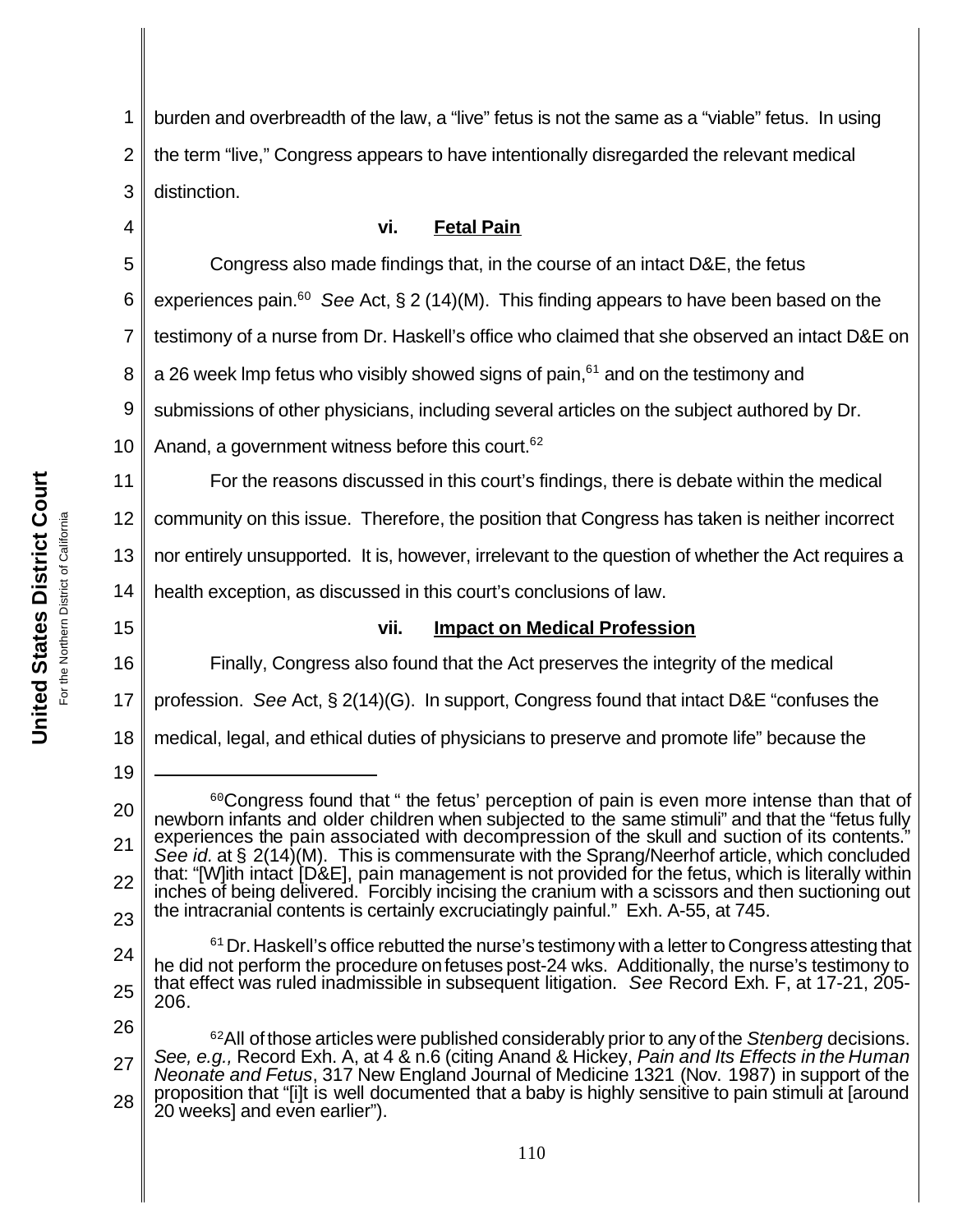1 2 3 4 5 6 7 8 "physician acts directly against the physical life of a child, whom he or she had just delivered, all but the head, out of the womb, in order to end that life." *Id.* at § 2(14)(J). Congress further asserts that the procedure "appropriates the terminology and techniques used by obstetricians in the delivery of living children . . . and instead uses those techniques to end the life of the partially-born child." *Id.* Accordingly, Congress found that intact D&E "undermines the public's perception of the appropriate role of a physician during the delivery process, and perverts a process during which life is brought into the world, in order to destroy a partiallyborn child." *Id.* at § 2 (14)(K).

9 10 11 12 13 14 15 16 Aside from Congress' mischaracterization of the intact D&E procedure, which is already discussed above and in this court's findings, Congress' conclusion that the Act would somehow promote the integrity of the medical profession is not supported by the evidence before Congress or before this court. In addition to the plaintiffs' witnesses who all discussed the extraordinarily negative impact that the Act would have and has had on their relationships with their patients and on their ability to provide the care that they deem to be in their patients' best interests, many, if not all, of the government witnesses also testified contrary to this congressional finding.

17 18 19 20 21 22 23 24 Dr. Cook, who testified before Congress, testified at trial that if he had written the bill, he probably would have written it so that physicians had greater leeway depending on whether fetal demise had already occurred. Tr. Vol. 9 at 1524:10-1526:8 (Cook). Moreover, Dr. Shadigian agreed, testifying that "the decision of whether there is a threat to the woman's life must be left to the physician's best medical judgment." Tr. Vol. 8 at 1322:1-4 (Shadigian); *see also* Tr. Vol. 6 at 944:15-19 (Bowes) (agreeing that regarding a medical exception, "a physician should be permitted to rely on his or her own best medical judgment to determine if there is such an emergency").

25 26 27 28 Further, as noted above, many major medical organizations, including ACOG, AMWA, and the CMA oppose the Act on this basis alone. The CMA submitted an amicus brief before this court that was especially illustrative of the negative impact that the ban will have on the medical profession. The CMA was persuasive in noting that the Act will likely have the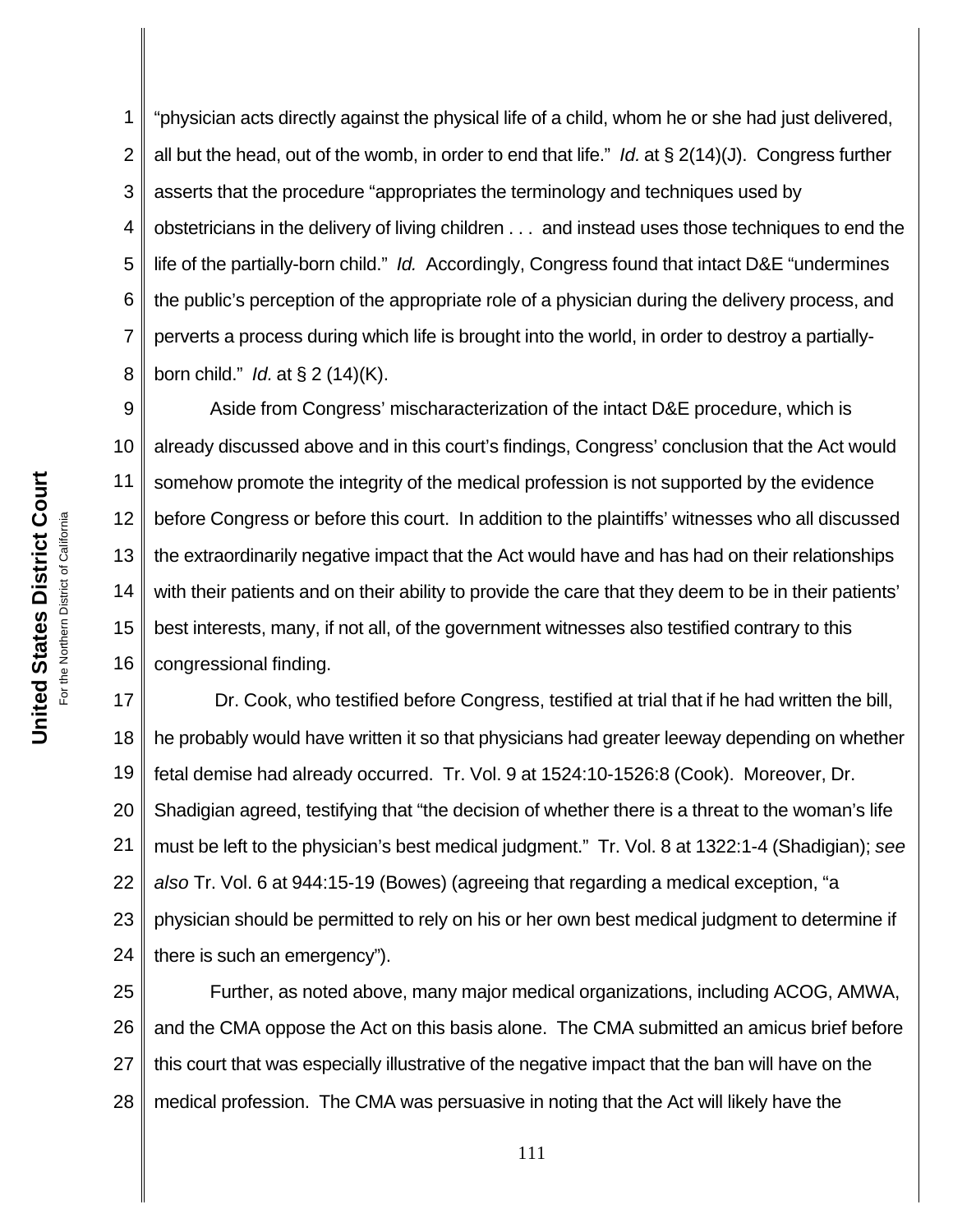1 2 3 4 5 6 7 8 9 10 11 12 13 14 15 16 17 18 19 20 21 22 23 24 25 26 27 28 <sup>63</sup>In *Lamprecht*, the D.C. Circuit held that an FCC preference for female owners of radio stations violated equal protection principles. 958 F.2d 382 (D.C. Cir. 1992). following adverse consequences: (1) it will disrupt the informed consent relationship between physicians and their patients because physicians are ethically bound to assist the patient in choosing among safe medical options and providing the safest care possible consistent with the patients' wishes; (2) because of the ambiguity in the act, it will have a particularly chilling effect on all abortion practices since physicians will have difficulty interpreting what conduct is prohibited by the Act; (3) the Act's lack of a health exception will prevent physicians from exercising their best medical judgment in light of a woman's particular condition and situation; (4) the Act could have the effect of placing physicians in an awkward situation with their staff, and could result in a conflict of interest very similar to the nurse who testified before Congress; (5) the Act's civil liability provisions may force physicians to violate patients' confidentiality, requiring the consent of the patients' husband or parents under certain circumstances; and (6) the Act could hinder medical advancements in reproductive health. *See generally* March 25, 2004 CMA amicus brief. **d. Conclusion Regarding Deference to Congress' Finding that a Health Exception is Unnecessary** It is apparent to this court, upon examination of the record before Congress and the evidence presented at trial, that Congress' ultimate finding that "partial-birth abortion" is never necessary to preserve the health of the mother is the type of "finding" described by Justice Thomas in *Lamprecht v. FCC*. <sup>63</sup> In that case, Justice Thomas noted: We know of no support . . . for the proposition that if the constitutionality of a statute depends in part on the existence of certain facts, a court may not review a legislature's judgment that the facts exist. If a legislature could make a statute constitutional simply by "finding" that black is white or freedom, slavery, judicial review would be an elaborate farce. At least since *Marbury v. Madison*, 5 U.S. (1 Cranch) 137, 2 L.Ed. 60 (1803), that has not been the law. 958 F.2d 382, 392 n. 2 (D.C. Cir. 1992). For all of the reasons discussed above, this court concludes that Congress' "finding" that the intact D&E procedure is never medically necessary is unreasonable and is not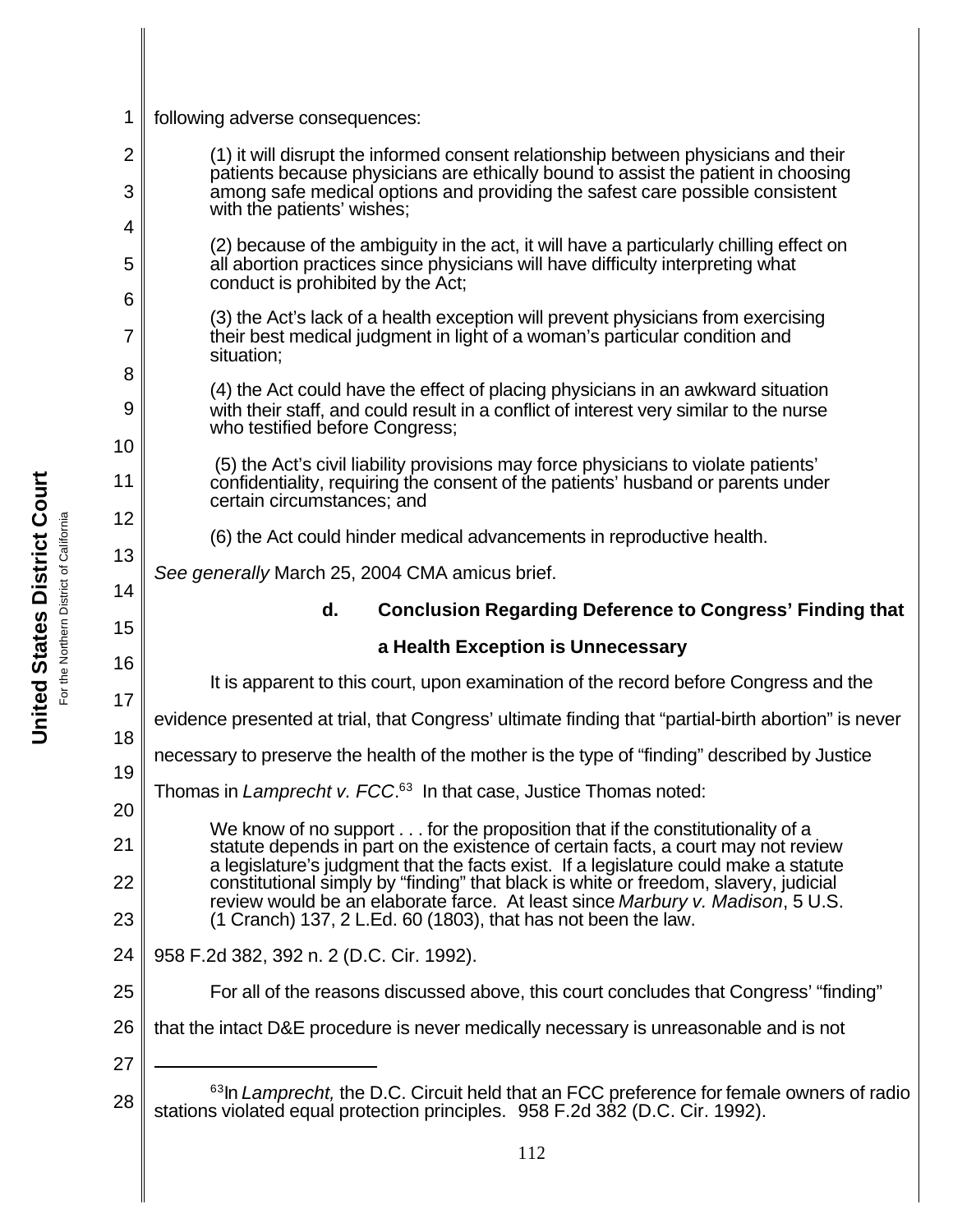**United States District Court United States District Court** California For the Northern District of California For the Northern District of

1 2 3 4 5 6 7 8 9 10 11 12 13 14 15 16 17 18 19 20 21 22 23 24 25 26 27 28 supported by substantial evidence as was available to Congress at the time. Accordingly, this court declines to defer to Congress' "finding." *See Turner II*, 520 U.S. at 196. Instead, this court will rely on its own findings set forth above, based on the evidence before this court, deferring also to the Supreme Court's decision in *Stenberg* because: When the Court has interpreted the Constitution, it has acted within the province of the Judicial Branch, which embraces the duty to say what the law is. When the political branches of the Government act against the background of judicial interpretation of the Constitution already issued, it must be understood that in later cases and controversies the Court will treat its precedents with the respect due them under settled principles, including *stare decisis*, and contrary expectations must be disappointed. *City of Boerne,* 521 U.S. at 534 (citations omitted) (striking down the RFRA and concluding that it "is the Court's precedent, not RFRA, which must control"). **E. Conclusions of Law: A Health Exception is Constitutionally Required** Based on the evidence before this court, and the court's determination that Congress' ultimate finding that partial-birth abortion is never necessary to preserve the health of the mother is not entitled to deference, the court finds that the Act's life exception is constitutionally inadequate. As noted, the Supreme Court was clear in *Stenberg* that a health exception is required "[w]here substantial medical authority supports the proposition that banning a particular abortion procedure could endanger women's health." 530 U.S. at 938. Under those circumstances, the *Stenberg* Court held that "*Casey* requires the statute to include a health exception when the procedure is 'necessary, in appropriate medical judgment, for the preservation of the life *or health* of the mother.'" *Id.*  Here, the evidence establishes that the Act would ban procedures performed prior to 24 weeks lmp, which is generally considered previability. However, based on the Supreme Court's holding in *Stenberg*, the necessity of a health exception does not depend on whether the 24 week period is considered pre- or postviability. *Id.* at 931.Accordingly, to the extent that there is any dispute regarding fetal viability in accordance with the evidence before this court, the court's conclusion that a health exception is required does not depend on whether the procedures at issue are performed pre- or postviability.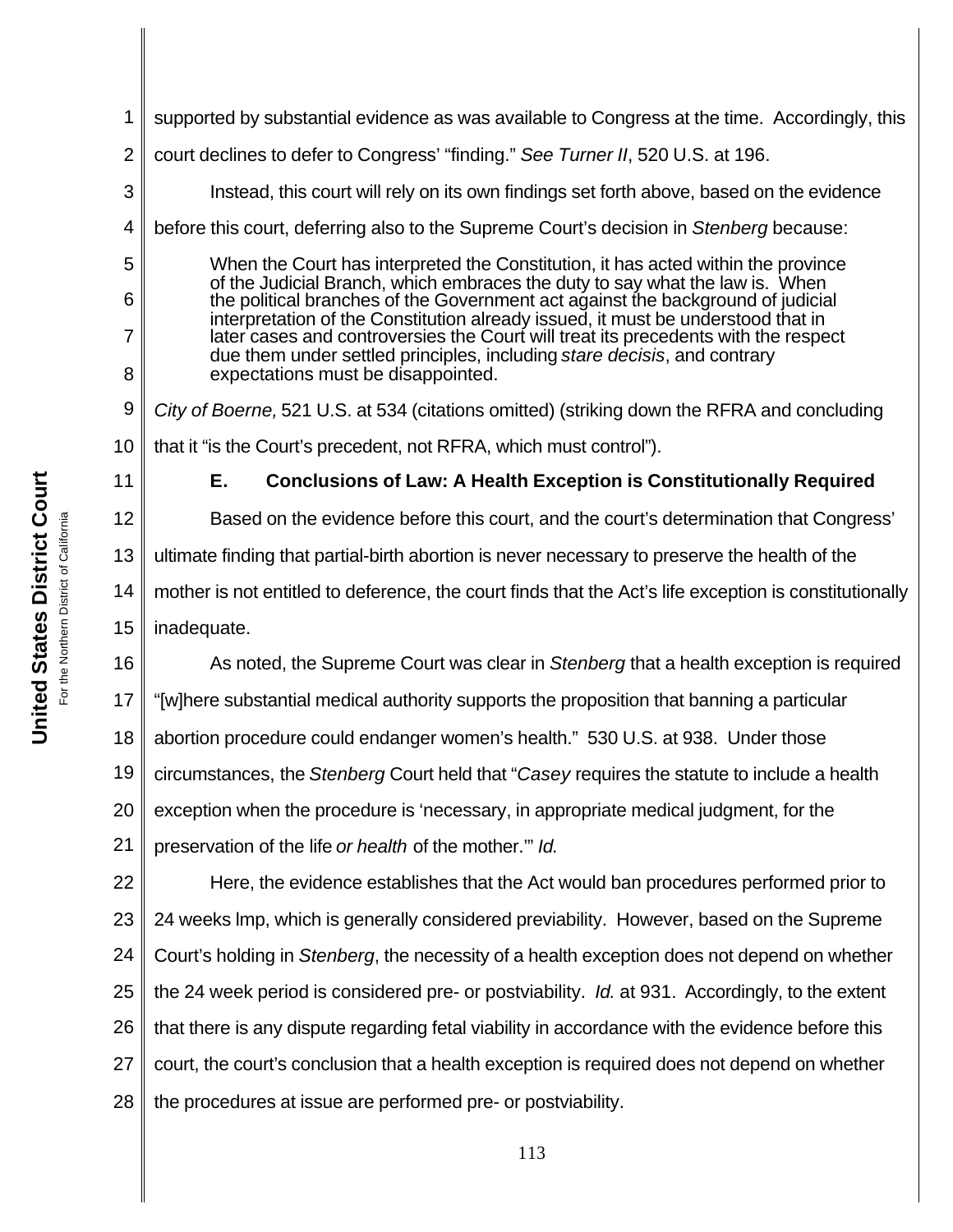| 1  | The Act here excepts only "a partial-birth abortion that is necessary to save the life of a                                                                                                                                                                     |
|----|-----------------------------------------------------------------------------------------------------------------------------------------------------------------------------------------------------------------------------------------------------------------|
| 2  | mother." The court finds, however, that a health exception is necessary as well because, the                                                                                                                                                                    |
| 3  | three "medically related evidentiary circumstances" present before the Supreme Court in                                                                                                                                                                         |
| 4  | Stenberg exist here as well. See id. at 936-37.                                                                                                                                                                                                                 |
| 5  | First, the record before this court, like the district court's record in Stenberg,                                                                                                                                                                              |
| 6  | demonstrates that "significant medical authority supports the proposition that in some                                                                                                                                                                          |
| 7  | circumstances, [intact D&E] is the safest procedure." Id. at 932. These include the following                                                                                                                                                                   |
| 8  | considerations, present also in the Stenberg case, that among other maternal and fetal                                                                                                                                                                          |
| 9  | conditions for some woman, other abortion procedures present "a larger than necessary risk"                                                                                                                                                                     |
| 10 | of:                                                                                                                                                                                                                                                             |
| 11 | $(1)$ a longer operating time; (2) greater blood loss and infection; (3)                                                                                                                                                                                        |
| 12 | complications from bony fragments; (4) instrument-inflicted damage to the<br>uterus and cervix; (5) exposure to the most common causes of maternal<br>mortality (DIC and amniotic fluid embolus); [and] (6) complications arising from<br>retained fetal parts. |
| 13 |                                                                                                                                                                                                                                                                 |
| 14 | Carhart II, 11 F.Supp.2d at 1127.                                                                                                                                                                                                                               |
| 15 | While this court has also found that an intact D&E, under these circumstances, may not                                                                                                                                                                          |
| 16 | be the only safe option available to preserve the life or the health of a woman, that finding                                                                                                                                                                   |
| 17 | does not undermine the necessity of a health exception in this case. As the Supreme Court                                                                                                                                                                       |
| 18 | explained in Stenberg, such a finding is irrelevant where the evidence demonstrates that intact                                                                                                                                                                 |
| 19 | D&E is "significantly safer." Stenberg, 530 U.S. at 934. This court has similarly found that                                                                                                                                                                    |
| 20 | intact D&E may be significantly safer for certain women under the particular circumstances                                                                                                                                                                      |
| 21 | listed above. <sup>64</sup>                                                                                                                                                                                                                                     |
| 22 | Second, for the reasons explained above, this court has also found that there                                                                                                                                                                                   |
| 23 | continues to be a division of opinion among highly qualified experts regarding the necessity or                                                                                                                                                                 |
| 24 | safety of intact D&E. If anything, since the Supreme Court's decision in Stenberg, the                                                                                                                                                                          |
| 25 | evidence before this court suggests that the majority of highly-qualified experts on the subject                                                                                                                                                                |
| 26 |                                                                                                                                                                                                                                                                 |
| 27 | 64Moreover, to the extent that the Act bans D&E by disarticulation, which this court has                                                                                                                                                                        |
| 28 | found that it does (in accordance with the undue burden analysis), a health exception is<br>undoubtedly necessary, and the Act is unconstitutional on that basis alone.                                                                                         |

United States District Court **United States District Court** For the Northern District of California For the Northern District of California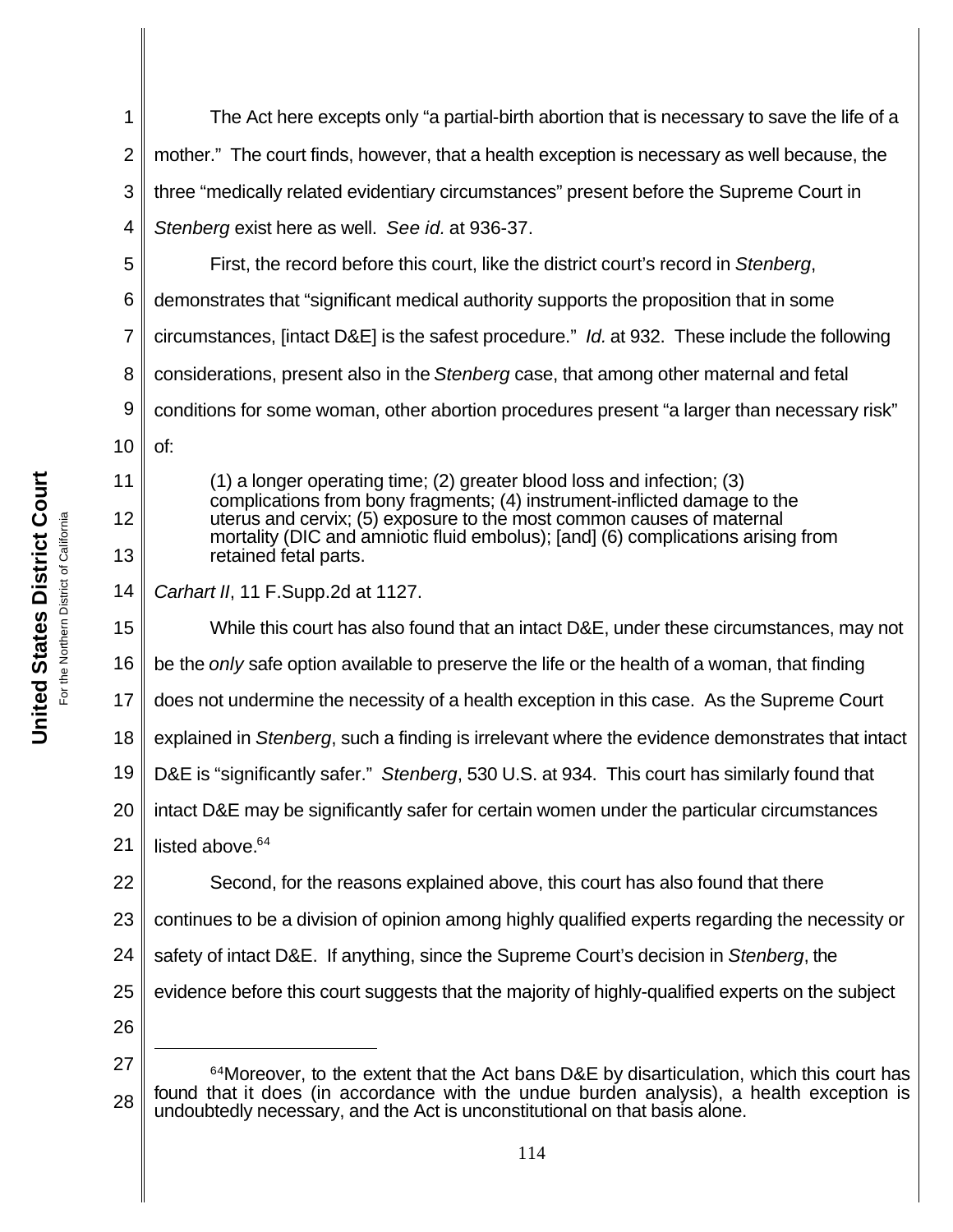1 believe intact D&E to be the safest, most appropriate procedure under certain circumstances.

2 3 4 5 6 7 8 9 Finally, as discussed, there continues to be an absence of controlled medical studies that provide a definitive answer regarding the safety and necessity of intact D&E. However, those studies that have been conducted since the Supreme Court decided *Stenberg*, including the Chasen study, provide medical support for the conclusion that intact D&E is a safe, and sometimes necessary, procedure. While the government has suggested a lack of diligence or effort on the part of the Act's opponents in conducting such controlled medical studies, as this court has noted, experts agree that the Chasen study is the "first step" in conducting even more comprehensive studies regarding intact D&E.<sup>65</sup>

10 11 12 13 14 15 16 17 18 19 20 The government's interests in protecting potential life and minimizing potential pain to the fetus do not alter this court's finding regarding the necessity of a health exception. In *Stenberg,* the Supreme Court rejected the same arguments that were made by Nebraska regarding the state's interests in that case. 530 U.S. at 930-931. The Court recognized that "subsequent to viability, the State in promoting its interest in the potentiality of human life may, if it chooses, regulate, and even proscribe, abortion. . . ." *Id.* at 931. Nevertheless, it found Nebraska's argument regarding its interest in the potentiality of life unpersuasive because, like the Act here, Nebraska's law did not "sav[e] the fetus from destruction," but instead simply "regulate[d] only a *method* of performing abortion." *Id.* Most significantly, the Supreme Court held that Nebraska's alleged interests did not "make any difference to the question at hand, namely, the application of the 'health' requirement." *Id.*

21 22 23 Accordingly, for these reasons, this court does not find that the government's asserted fetal interests override the necessity of a health exception to preserve the life and health of the mother.

24 25 Nor does this court find that the possibility of inducing fetal demise prior to performing an intact D&E obviates the need for a health exception. The government has suggested that

26

27 28 <sup>65</sup>The court notes that enforcement of the Act would make any further studies impossible to conduct.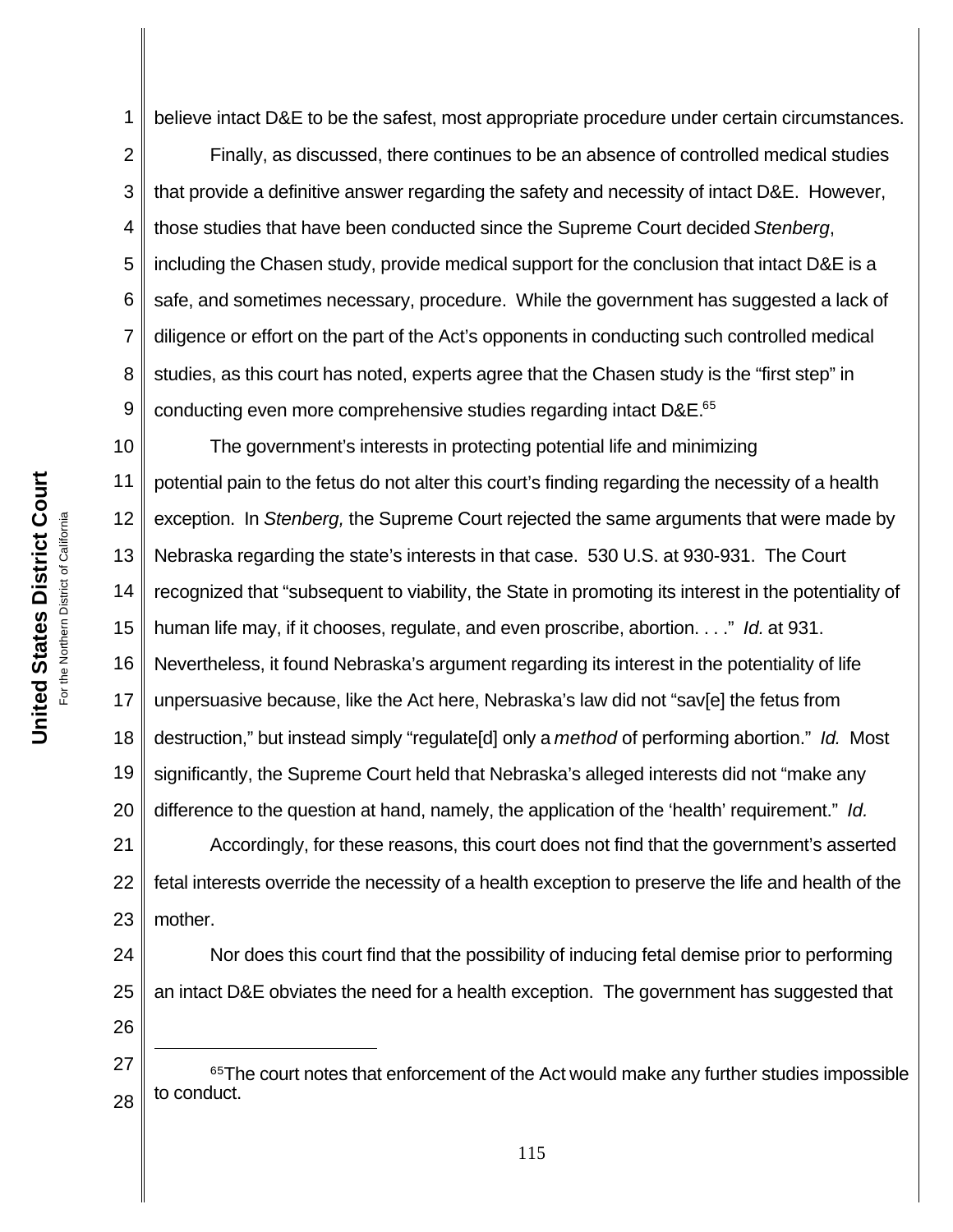1 2 3 4 5 6 physicians and patients can avoid falling within the Act's prohibitions if fetal demise, by chemical injection or otherwise, is induced prior to the procedure. However, to read into the Act such a requirement would, for the reasons discussed in this court's findings, subject women to unnecessary side effects and risks, however small, without providing any medical benefit to them. Moreover, there are certain circumstances under which inducing fetal demise is not possible or effective.

7 8 Accordingly, for all the reasons discussed above, this court finds that the Act's omission of a health exception renders the Act unconstitutional.<sup>66</sup>

- 9 ////
- 10 ////
- 11 ////
- 12 ////
- 13 ////
- 14 ////
- 15 ////
- 16 ////
- 17 ////
- 18 ////
- 19 ////
- 20 ////
- 21 ////
- 22 ////
- 23 ////
- 24 ////
- 25 ////
- 26
- 27

<sup>28</sup> <sup>66</sup>In view of this finding, it is unnecessary for the court to reach the plaintiffs' challenge to the adequacyof the existing life exceptiononthe basis thatit does notprovide for a determination made pursuant to the physician's "appropriate medical judgment."